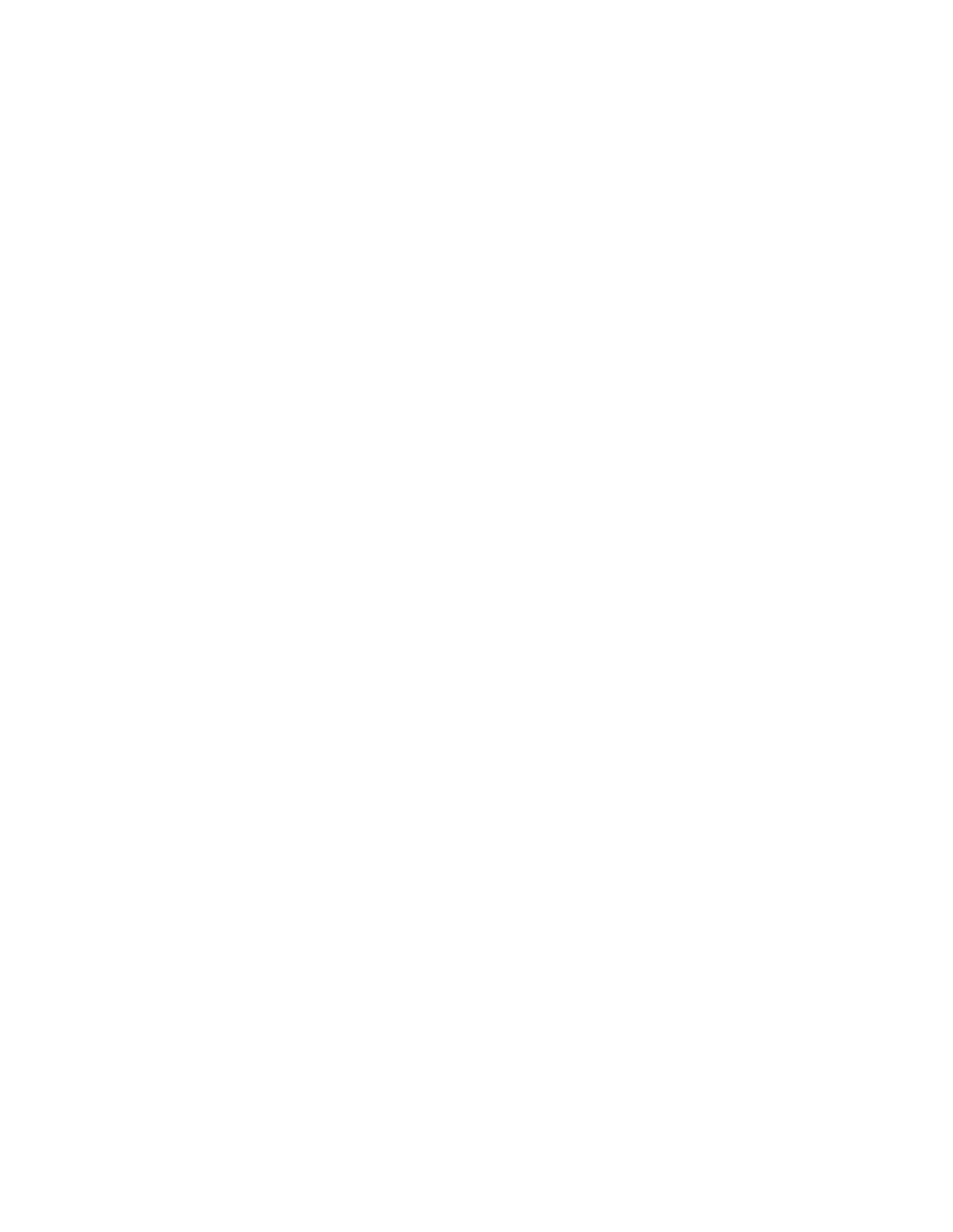# **[SECTION 1INTRODUCTION](#page-12-0)**

# **[SECTION 2SIGNAL AND PIN DESCRIPTIONS](#page-16-0)**

| 2.1.1<br>2.1.1.1<br>2.1.1.2<br>2.1.1.3<br>2.1.1.4<br>2.1.1.5<br>2.1.1.6<br>2.1.1.7<br>2.1.1.8<br>2.1.1.9<br>2.1.1.10<br>2.1.1.11<br>2.1.1.12<br>2.1.1.13<br>2.1.1.14<br>2.1.1.15<br>2.1.1.16<br>2.1.1.17<br>2.1.1.18<br>2.1.1.19<br>2.1.1.20<br>2.1.2<br>2.2<br>2.2.1<br>2.2.1.1<br>2.2.1.2<br>2.2.1.3<br>2.2.1.4<br>2.2.1.5<br>2.2.1.6<br>2.2.1.7<br>2.2.1.8<br>2.2.1.9<br>2.2.1.10<br>2.2.1.11<br>2.2.1.12<br>2.2.1.13 | 2.1 |  |
|--------------------------------------------------------------------------------------------------------------------------------------------------------------------------------------------------------------------------------------------------------------------------------------------------------------------------------------------------------------------------------------------------------------------------|-----|--|
|                                                                                                                                                                                                                                                                                                                                                                                                                          |     |  |
|                                                                                                                                                                                                                                                                                                                                                                                                                          |     |  |
|                                                                                                                                                                                                                                                                                                                                                                                                                          |     |  |
|                                                                                                                                                                                                                                                                                                                                                                                                                          |     |  |
|                                                                                                                                                                                                                                                                                                                                                                                                                          |     |  |
|                                                                                                                                                                                                                                                                                                                                                                                                                          |     |  |
|                                                                                                                                                                                                                                                                                                                                                                                                                          |     |  |
|                                                                                                                                                                                                                                                                                                                                                                                                                          |     |  |
|                                                                                                                                                                                                                                                                                                                                                                                                                          |     |  |
|                                                                                                                                                                                                                                                                                                                                                                                                                          |     |  |
|                                                                                                                                                                                                                                                                                                                                                                                                                          |     |  |
|                                                                                                                                                                                                                                                                                                                                                                                                                          |     |  |
|                                                                                                                                                                                                                                                                                                                                                                                                                          |     |  |
|                                                                                                                                                                                                                                                                                                                                                                                                                          |     |  |
|                                                                                                                                                                                                                                                                                                                                                                                                                          |     |  |
|                                                                                                                                                                                                                                                                                                                                                                                                                          |     |  |
|                                                                                                                                                                                                                                                                                                                                                                                                                          |     |  |
|                                                                                                                                                                                                                                                                                                                                                                                                                          |     |  |
|                                                                                                                                                                                                                                                                                                                                                                                                                          |     |  |
|                                                                                                                                                                                                                                                                                                                                                                                                                          |     |  |
|                                                                                                                                                                                                                                                                                                                                                                                                                          |     |  |
|                                                                                                                                                                                                                                                                                                                                                                                                                          |     |  |
|                                                                                                                                                                                                                                                                                                                                                                                                                          |     |  |
|                                                                                                                                                                                                                                                                                                                                                                                                                          |     |  |
|                                                                                                                                                                                                                                                                                                                                                                                                                          |     |  |
|                                                                                                                                                                                                                                                                                                                                                                                                                          |     |  |
|                                                                                                                                                                                                                                                                                                                                                                                                                          |     |  |
|                                                                                                                                                                                                                                                                                                                                                                                                                          |     |  |
|                                                                                                                                                                                                                                                                                                                                                                                                                          |     |  |
|                                                                                                                                                                                                                                                                                                                                                                                                                          |     |  |
|                                                                                                                                                                                                                                                                                                                                                                                                                          |     |  |
|                                                                                                                                                                                                                                                                                                                                                                                                                          |     |  |
|                                                                                                                                                                                                                                                                                                                                                                                                                          |     |  |
|                                                                                                                                                                                                                                                                                                                                                                                                                          |     |  |
|                                                                                                                                                                                                                                                                                                                                                                                                                          |     |  |
|                                                                                                                                                                                                                                                                                                                                                                                                                          |     |  |
|                                                                                                                                                                                                                                                                                                                                                                                                                          |     |  |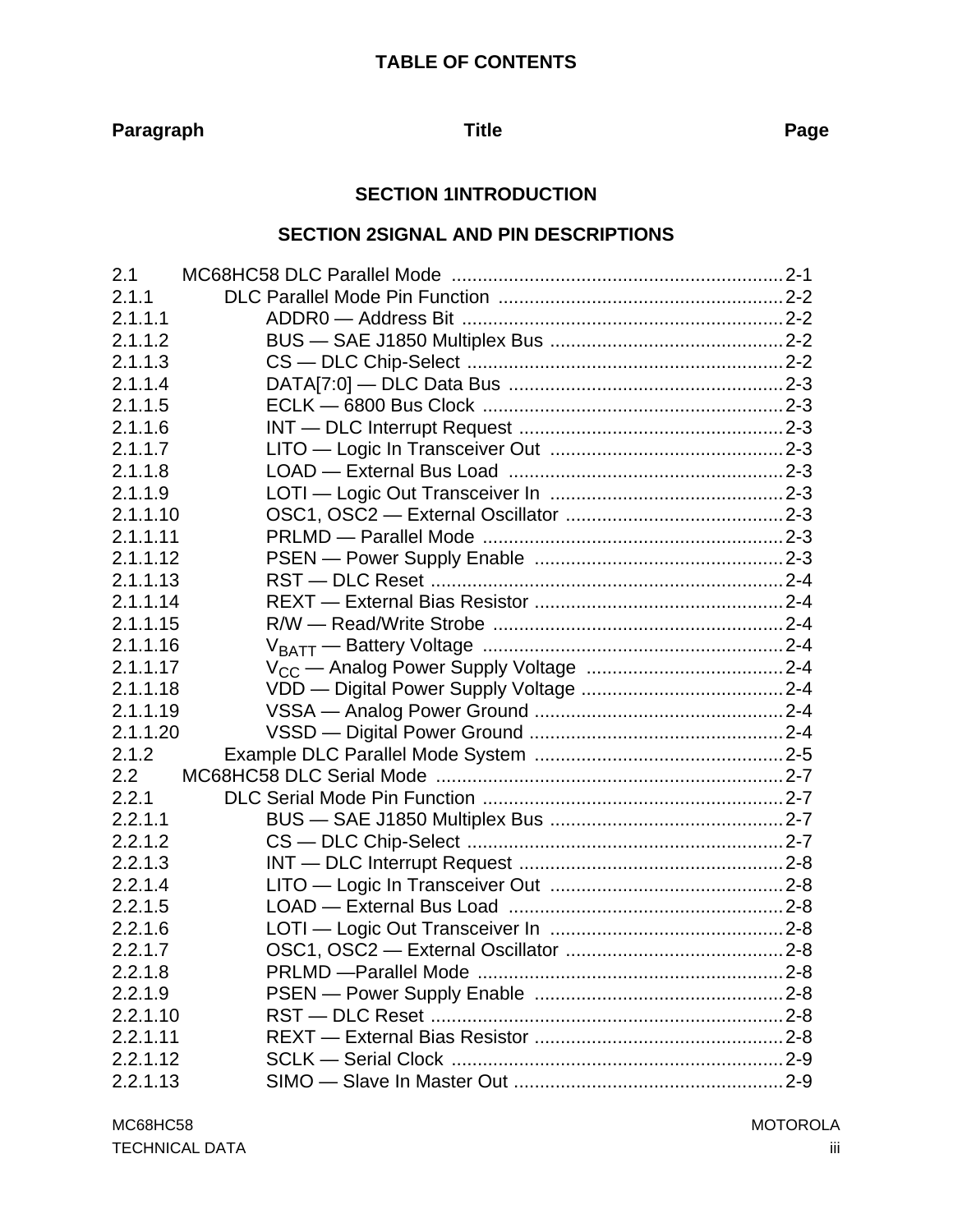# TABLE OF CONTENTS<br>(Continued) **Title**

Paragraph

| 2.2.1.14 |                                                      | $2 - 9$   |
|----------|------------------------------------------------------|-----------|
| 2.2.1.15 |                                                      |           |
| 2.2.1.16 |                                                      |           |
| 2.2.1.17 |                                                      |           |
| 2.2.1.18 |                                                      |           |
| 2.2.1.19 |                                                      |           |
| 2.2.2    |                                                      |           |
| 2.3      |                                                      | $.2 - 12$ |
| 24       |                                                      |           |
| 2.4.1    |                                                      | $2 - 12$  |
| 2.4.2    |                                                      |           |
| 2.5      |                                                      |           |
| 2.5.1    |                                                      | $.2 - 14$ |
| 2.5.2    |                                                      |           |
| 2.5.3    | Method 3 – Switching VDD and VCC Simultaneously 2-16 |           |
| 2.6      |                                                      |           |
|          |                                                      |           |

#### **SECTION 3 J1850 FRAME FORMAT**

| 3.1     |  |
|---------|--|
| 3.1.1   |  |
| 3.1.2   |  |
| 3.1.2.1 |  |
| 3.1.2.2 |  |
| 3.1.3   |  |
| 3.1.4   |  |
| 3.1.5   |  |
| 3.1.6   |  |
| 3.1.7   |  |
| 3.1.8   |  |
| 3.1.9   |  |
| 3.1.10  |  |
| 3.2     |  |
| 3.2.1   |  |
| 3.2.2   |  |
| 3.2.3   |  |
| 3.2.4   |  |
| 3.2.5   |  |
| 3.2.6   |  |
| 3.2.7   |  |
| 3.2.8   |  |
| 3.2.9   |  |

#### **MOTOROLA**

Page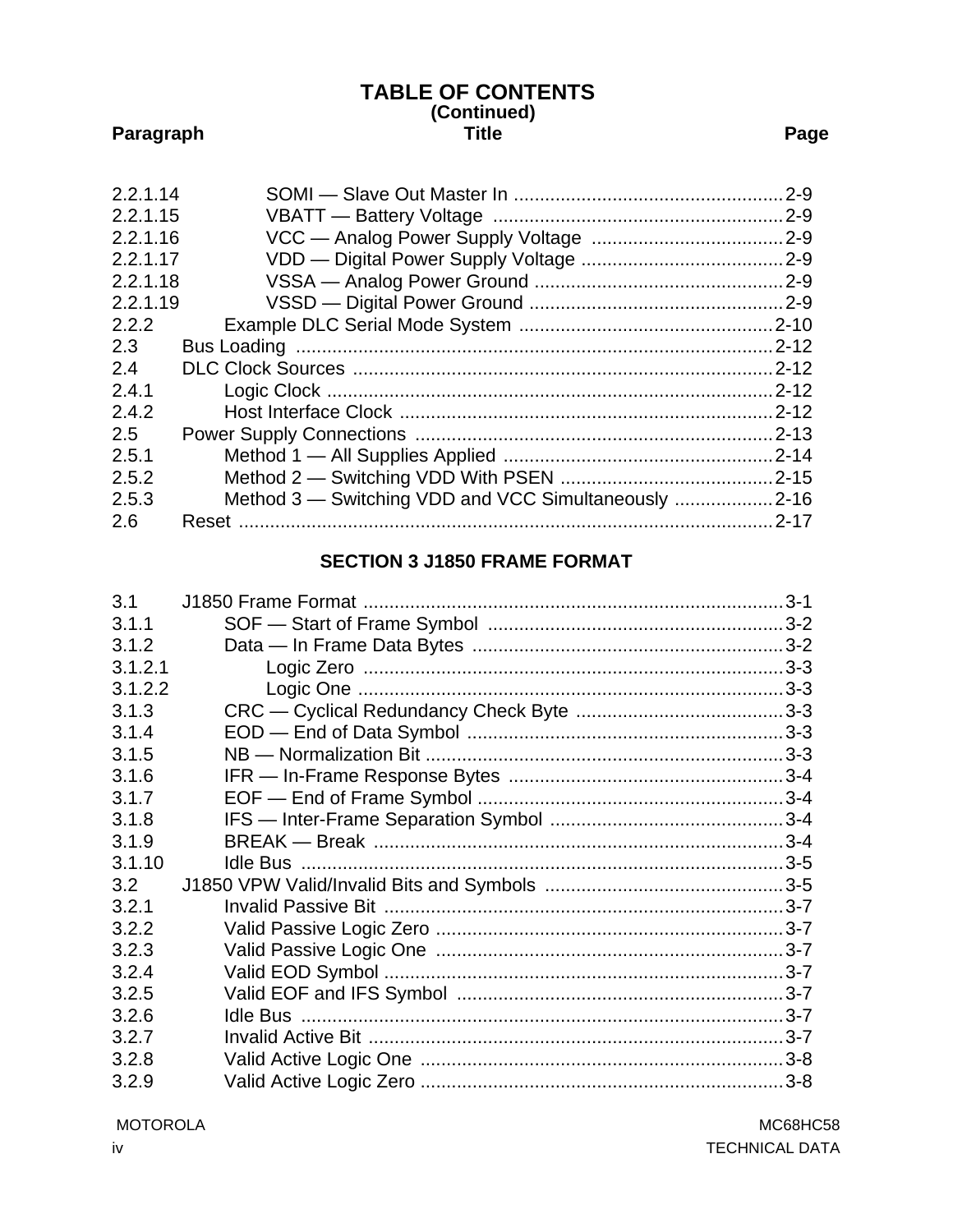# TABLE OF CONTENTS<br>(Continued) **Title**

# Paragraph

| 3.3 |  |
|-----|--|

# **SECTION 4 DATA LINK CONTROLLER OPERATION**

| 4.1     |                                                    |  |
|---------|----------------------------------------------------|--|
| 4.1.1   |                                                    |  |
| 4.1.2   |                                                    |  |
| 4.1.3   |                                                    |  |
| 4.1.4   |                                                    |  |
| 4.1.5   |                                                    |  |
| 4.1.6   |                                                    |  |
| 4.2     |                                                    |  |
| 4.2.1   | MC68HC58 DLC Parallel Mode Host MCU Interface  4-5 |  |
| 4.2.1.1 |                                                    |  |
| 4.2.1.2 |                                                    |  |
| 4.2.1.3 |                                                    |  |
| 4.2.1.4 |                                                    |  |
| 4.2.2   | MC68HC58 DLC Serial Mode Host MCU Interface  4-8   |  |
| 4.2.2.1 |                                                    |  |
| 4.2.2.2 |                                                    |  |
| 4.2.2.3 |                                                    |  |
| 4.2.2.4 |                                                    |  |
| 4.2.3   |                                                    |  |
| 4.3     |                                                    |  |
| 4.4     |                                                    |  |
| 4.5     |                                                    |  |
| 4.6     |                                                    |  |
| 4.7     |                                                    |  |

# **SECTION 5 CONTROL AND STATUS CODES**

**MOTOROLA**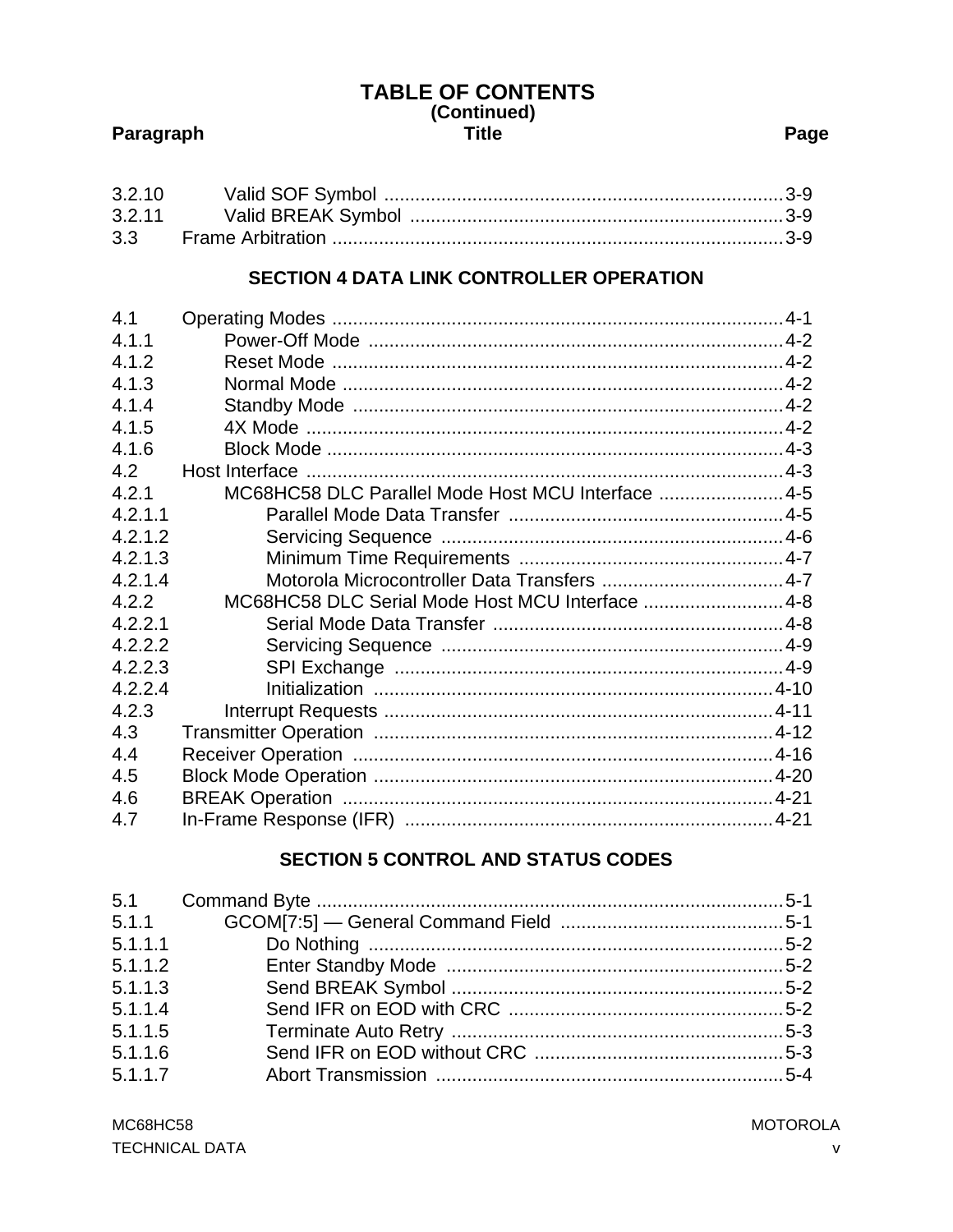#### **(Continued) Paragraph Title Page TABLE OF CONTENTS**

| BTAD[4:2] - Byte Type and Destination Field 5-4<br>Completion Code at Head of Buffer, More Bytes Available  5-10<br>Completion Code at Head of Buffer, Frame Available 5-10 |
|-----------------------------------------------------------------------------------------------------------------------------------------------------------------------------|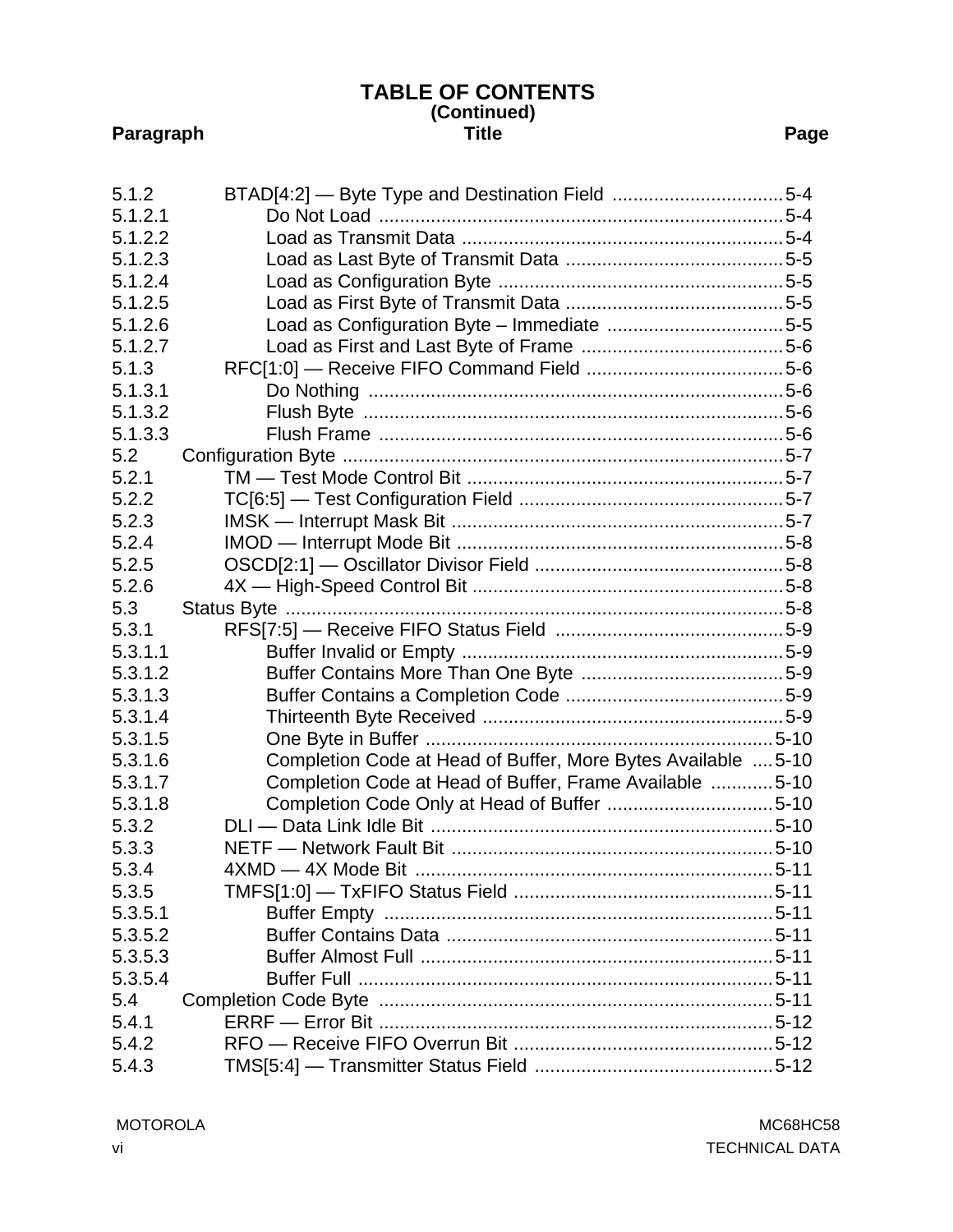#### **(Continued)** Paragraph **Paragraph Page TABLE OF CONTENTS**

#### [5.4.3.1 Transmitter Not Involved .........................................................5-12](#page-77-0) [5.4.3.2 Transmitter Underrun ..............................................................5-12](#page-77-0) [5.4.3.3 Transmitter Lost Arbitration .....................................................5-13](#page-78-0) [5.4.3.4 Transmitter Successful ............................................................5-13](#page-78-0) [5.4.4 IFR — In-Frame Response Bit ........................................................5-13](#page-78-0) [5.4.5 IFRC — In-Frame Response CRC Bit .............................................5-13](#page-78-0) [5.4.6 ERRC\[1:0\] — Error Code Field .......................................................5-13](#page-78-0) [5.4.6.1 CRC Error ...............................................................................5-13](#page-78-0) [5.4.6.2 Incomplete Byte Error .............................................................5-13](#page-78-0) [5.4.6.3 Bit Timing Error .......................................................................5-14](#page-79-0) [5.4.6.4 BREAK Error ...........................................................................5-14](#page-79-0)

# **[APPENDIX A ELECTRICAL CHARACTERISTICS](#page-80-0)**

### **[APPENDIX B MECHANICAL DATA AND ORDERING INFORMATION](#page-90-0)**

| B.2 Obtaining Updated MC68HC58 Mechanical Information  B-4 |  |
|------------------------------------------------------------|--|
|                                                            |  |
|                                                            |  |

# **[APPENDIX C DLC REGISTERS](#page-94-0)**

| C.3 |  |
|-----|--|
| C.4 |  |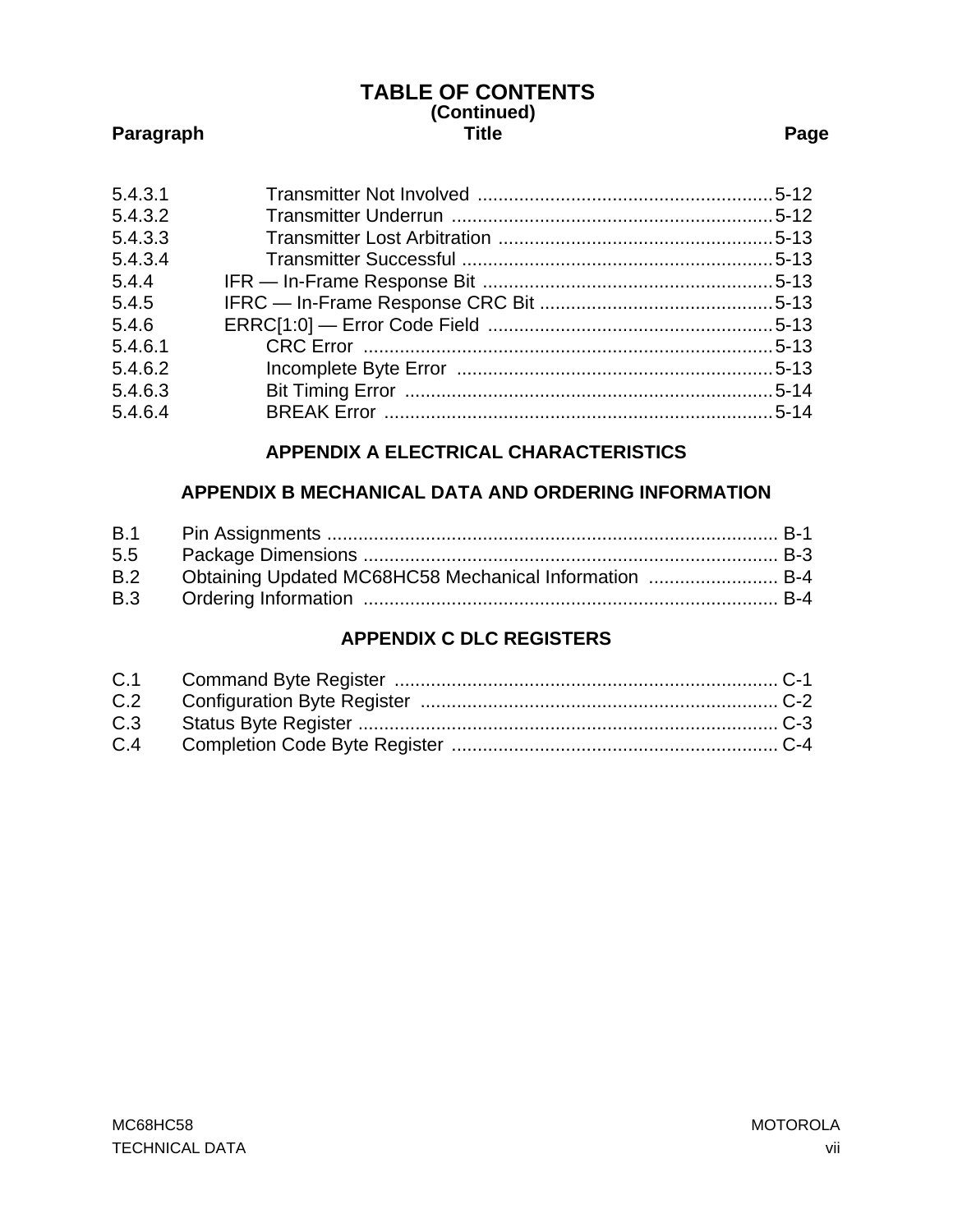#### **(Continued) Paragraph Title Page TABLE OF CONTENTS**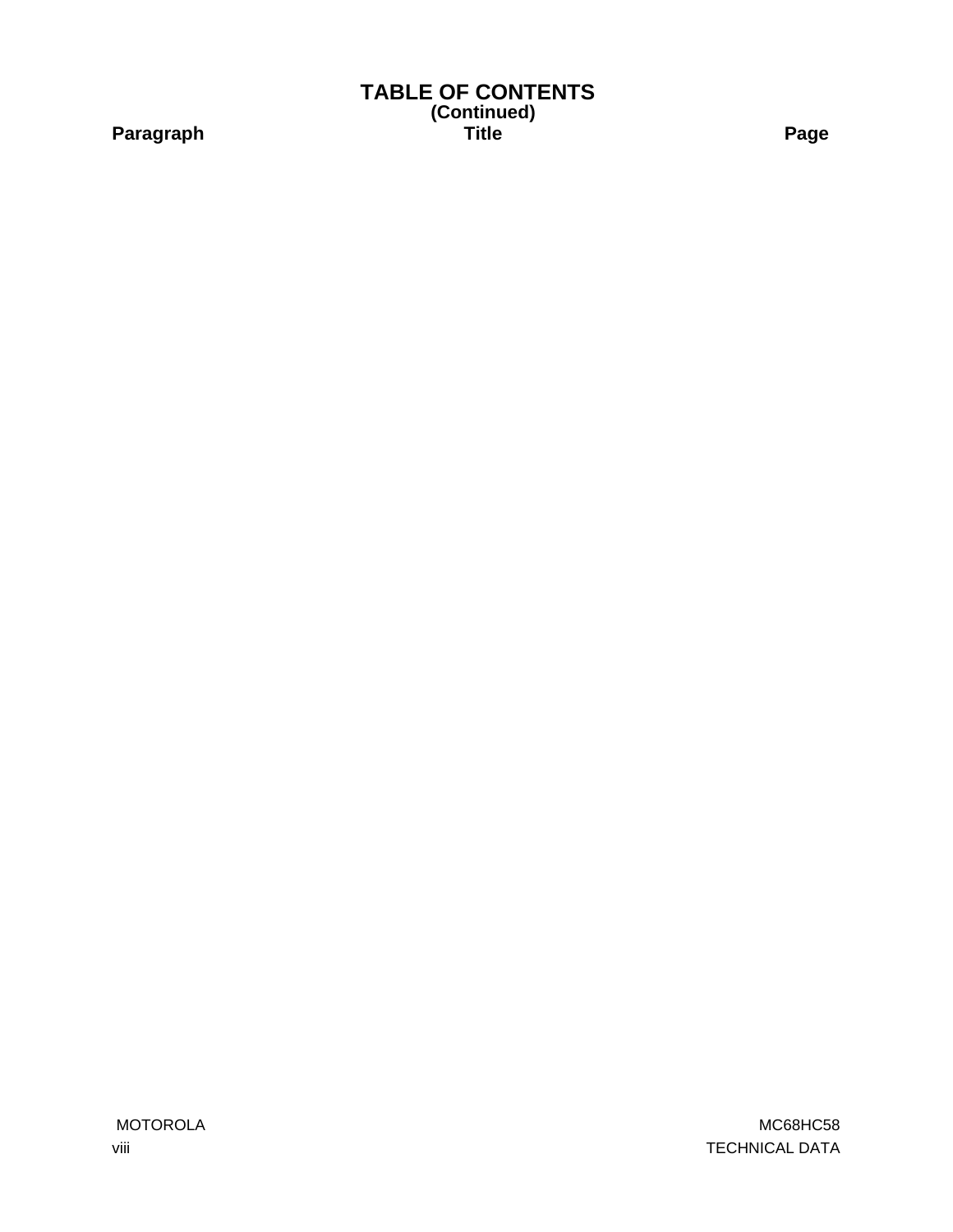# **LIST OF ILLUSTRATIONS**

#### **Figure Title Page**

| $1 - 1$  |                                                           |
|----------|-----------------------------------------------------------|
| $1 - 2$  |                                                           |
| $2 - 1$  |                                                           |
| $2 - 2$  |                                                           |
| $2 - 3$  |                                                           |
| $2 - 4$  |                                                           |
| $2 - 5$  |                                                           |
| $2 - 6$  | Method 3 - Switching VDD and VCC in Standby Mode  2-16    |
| $3 - 1$  |                                                           |
| $3 - 2$  |                                                           |
| $3 - 3$  |                                                           |
| $3 - 4$  |                                                           |
| $3-5$    |                                                           |
| $3-6$    |                                                           |
| $4 - 1$  |                                                           |
| $4 - 2$  |                                                           |
| $4 - 3$  |                                                           |
| $4 - 4$  |                                                           |
| $4 - 5$  |                                                           |
| $4 - 6$  |                                                           |
| $4 - 7$  |                                                           |
| $4 - 8$  |                                                           |
| $4 - 9$  | Host/DLC Serial Mode Transmit Routine (Part 1 of 2)  4-14 |
| $4 - 10$ | Host/DLC Serial Mode Transmit Routine (Part 2 of 2)  4-15 |
| $4 - 11$ |                                                           |
| $4 - 12$ |                                                           |
| $A-1$    |                                                           |
| $A-2$    |                                                           |
| $A-3$    |                                                           |
| $A - 4$  |                                                           |
| $A-5$    |                                                           |
| $A-6$    |                                                           |
| $B-1$    |                                                           |
| $B-2$    |                                                           |
| $B-3$    |                                                           |
| $B-4$    |                                                           |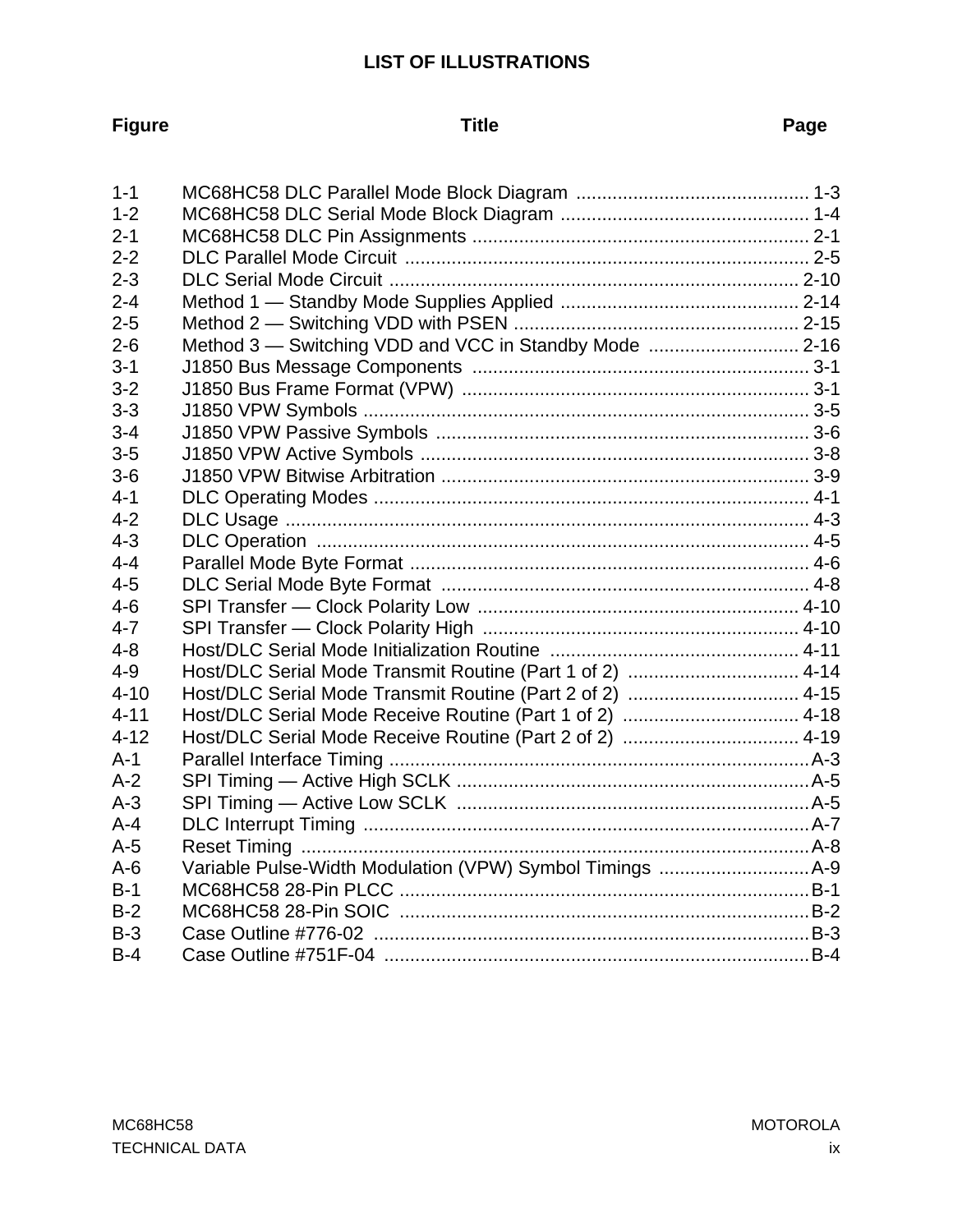#### **(Continued) Figure Title Page LIST OF ILLUSTRATIONS**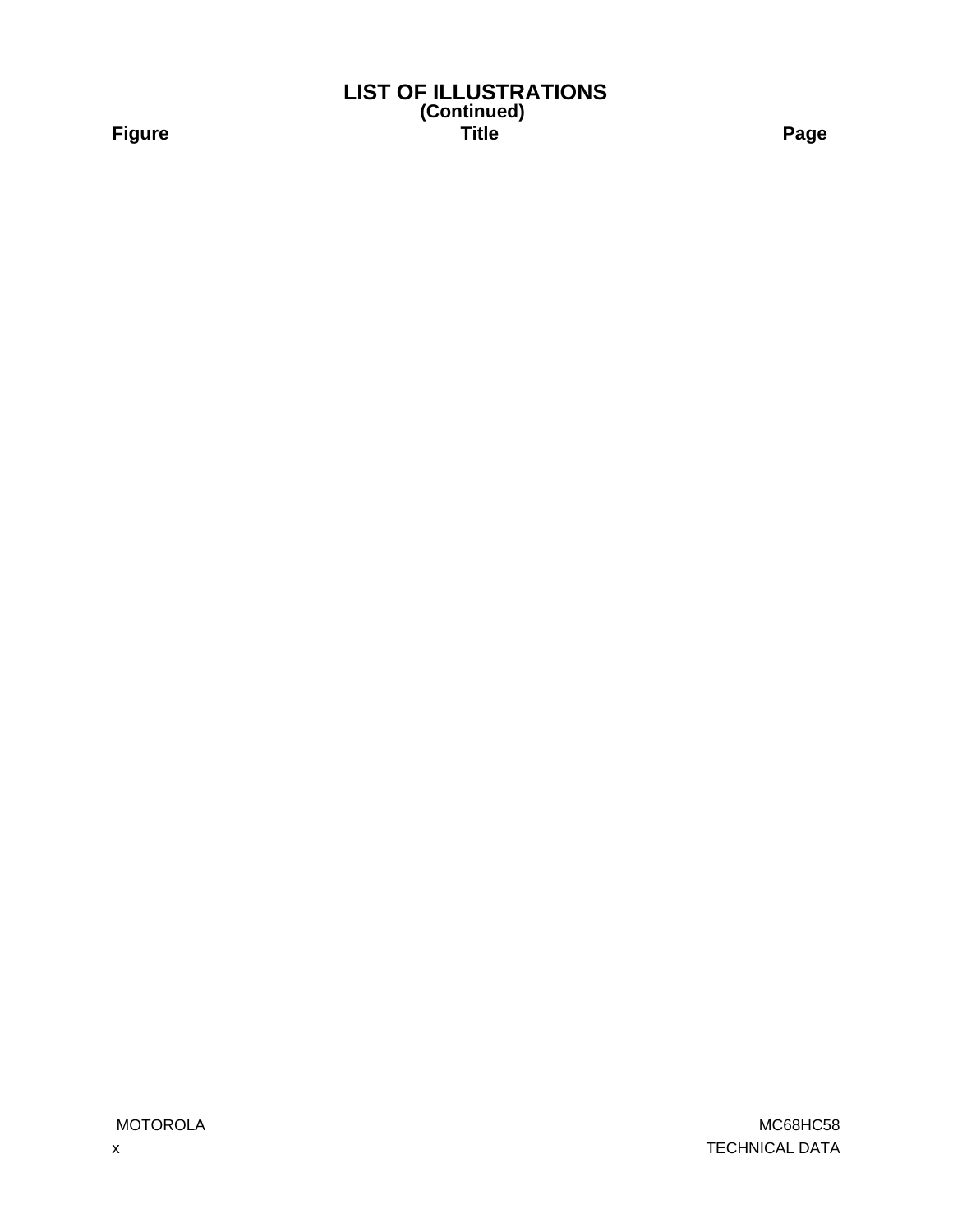# **LIST OF TABLES**

| <b>Title</b>           |  |  |  |
|------------------------|--|--|--|
|                        |  |  |  |
| . Function<br>unctions |  |  |  |

| $5 - 4$ |  |
|---------|--|
| $5-5$   |  |
|         |  |
|         |  |
|         |  |
| $A-1$   |  |
|         |  |
|         |  |
|         |  |
|         |  |
|         |  |
|         |  |
|         |  |
|         |  |
|         |  |
|         |  |
|         |  |
|         |  |
|         |  |
|         |  |
|         |  |
|         |  |
|         |  |
|         |  |
|         |  |
|         |  |
|         |  |
|         |  |
|         |  |
|         |  |
|         |  |
|         |  |

**Table** 

**MOTOROLA** 

Page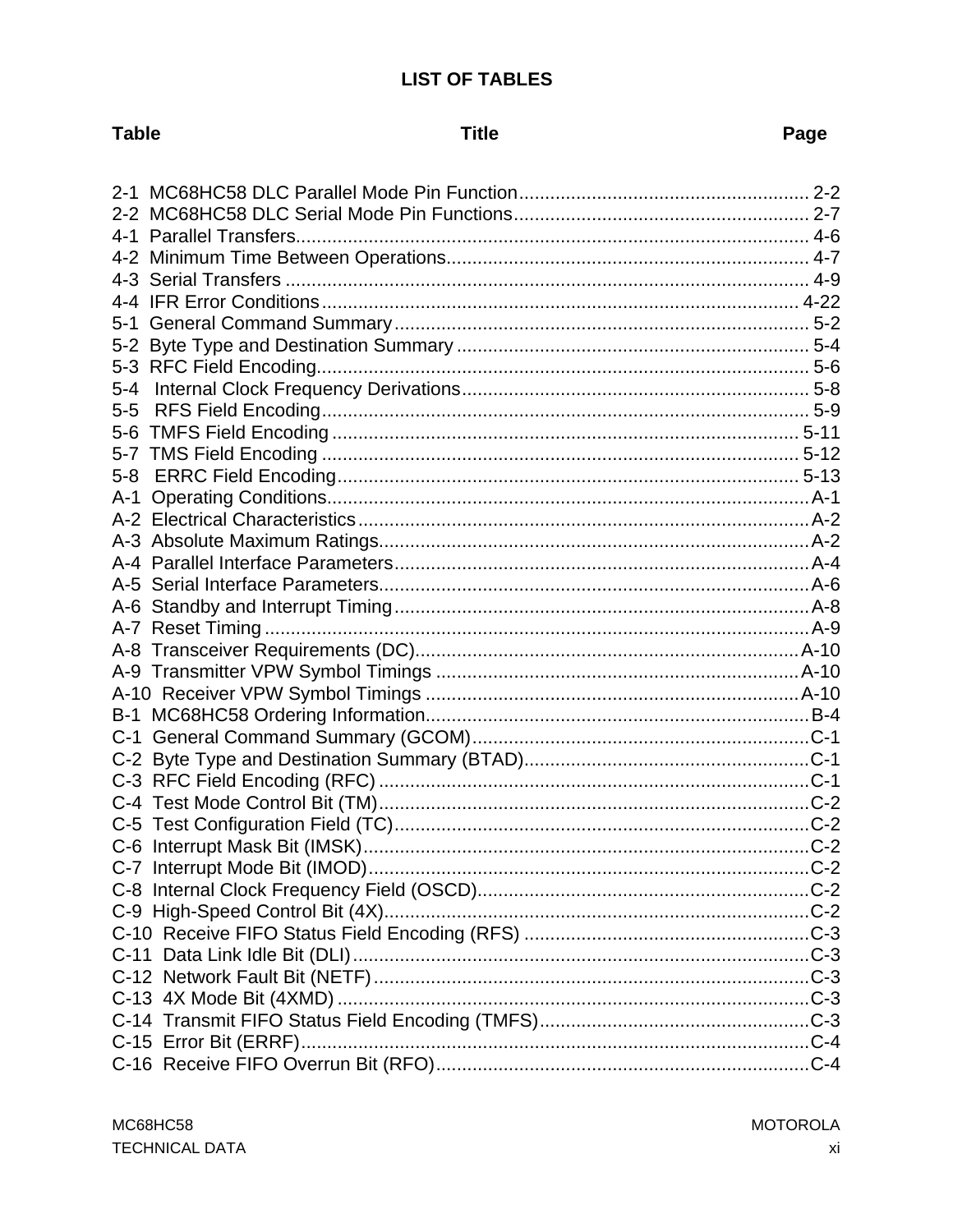#### **(Continued) Table Title Page LIST OF TABLES**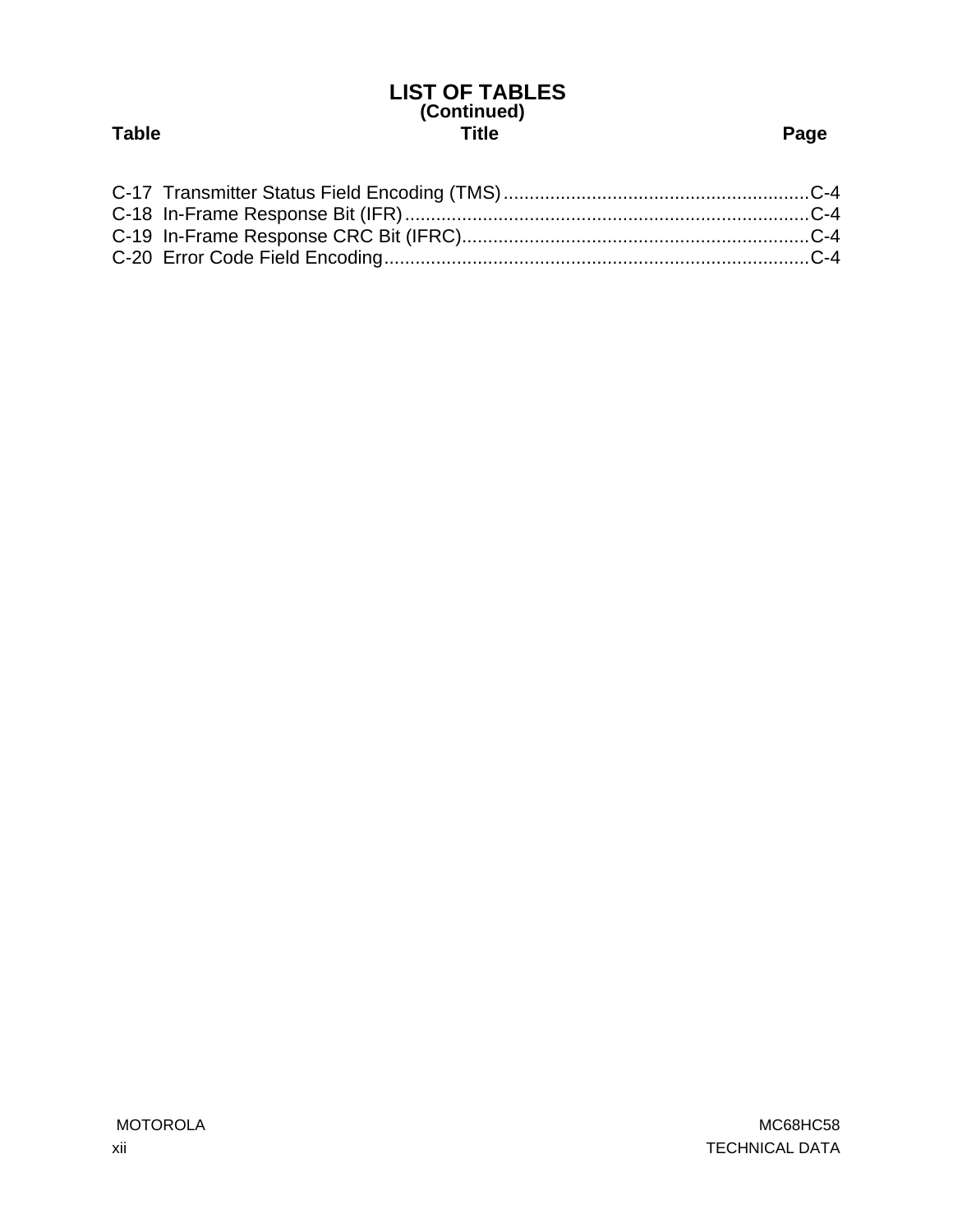# **SECTION 1INTRODUCTION**

<span id="page-12-0"></span>The MC68HC58 DLC (data link controller) handles microcontroller unit (MCU) to Society of Automotive Engineers (SAE) J1850 bus interface duties. The MC68HC58 DLC is the successor to the MC68HC56 DLCP (data link controller parallel) and the MC68HC57 DLCS (data link controller serial). The MC68HC58 is pin configurable to communicate with a host MCU via an 8-bit non-multiplexed parallel data bus or a Motorola serial peripheral interface.

The DLC consists of control logic and bus transceiver circuits. **[Figure 1-1](#page-14-0)** shows the internal structure of a DLC configured for parallel mode. **[Figure 1-2](#page-15-0)** shows the internal structure of a DLC configured for serial mode. The built-in bus transceiver allows the DLC to be directly connected to the J1850 bus, thus providing a complete link between the central processing unit (CPU) host application and the J1850 bus. The J1850 bus protocol is a method of information transfer via messages (frames) between nodes. A node is any location on the J1850 bus that sends and receives messages.

The following are primary features of the DLC:

- SAE J1850 compatible
- Class 2 (vehicle bus communication protocol) compatible
- Handles all network protocol functions (access, arbitration, error detection)
- Supports polled or interrupt host DLC servicing
- Message buffering on transmit and receive
- On-board transceiver with waveshaping
- Operates with up to a 2-volt ground offset between network nodes
- Pin configurable SPI or parallel host interface
- Digitally filtered receiver
- Host configurable oscillator divisor
- Power conserving sleep feature with fast wakeup on bus or host activity
- High voltage CMOS (40 volt HVCMOS) process
- Built-in transient and ESD protection

The DLC handles SAE J1850 frames with minimal MCU servicing. Each DLC can be operated in either interrupt mode or polled mode. Internal first in/first out (FIFO) buffers, 20 bytes for receiver data and 11 bytes for transmitter data, allow full frame length operations. The MCU typically transfers complete frames to the DLC for transmission on the SAE J1850 bus, and is interrupted only when a complete frame is received from the SAE J1850 bus. The DLC handles all arbitration, error detection, and optional in-frame response duties internally.

Changes to the operating configuration can be made at any time. Depending upon the command, the changes can be made immediately or following the current J1850 bus transaction.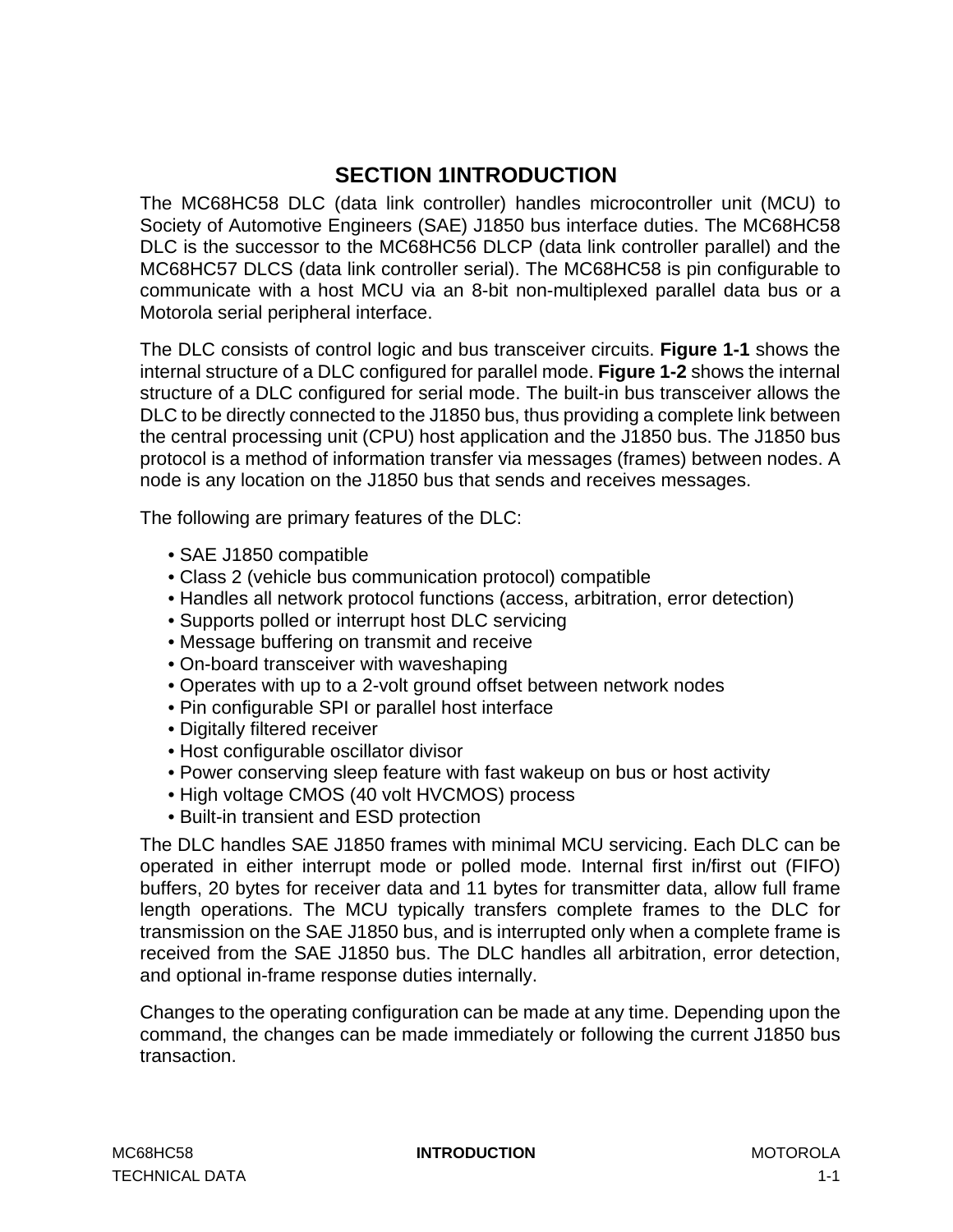The logic section of the DLC consists of the MCU interface, transmit and receive bit timing logic, transmit and receive FIFO buffer logic, the control and timing block (framing, error detection and bus arbitration), and command and status control logic.

The bus transceiver allows the DLC to be directly connected to the J1850 bus, thus providing a complete link between the MCU application and the J1850 bus.

Transceiver operation is constrained by available power and the need to function reliably in the presence of conducted and induced noise. The main source of conducted noise is the ground offset between nodes. The DLC operates correctly under any combination of offsets up to a maximum differential of two volts at any frequency. Induced noise tends to be composed of short-duration pulses. The receive bit timing section includes a digital filter to remove these pulses.

The transceiver provides a waveshaped seven volt serial analog signal in response to a timed signal from the bit timing logic. The transceiver also receives J1850 bus waveforms, and provides the control logic with unfiltered inputs.

To achieve the 7-volt signal level necessary for the J1850 bus, the transceiver has a separate 9- to 16-volt power supply input  $(V_{BATT})$ . The transceiver actively drives the J1850 bus high, and passively allows an RC load to pull the J1850 bus down. If ground is lost, the transceiver releases the J1850 bus. The transceiver also protects the MCU interface by not passing on any disruptive signals that may be on the J1850 bus.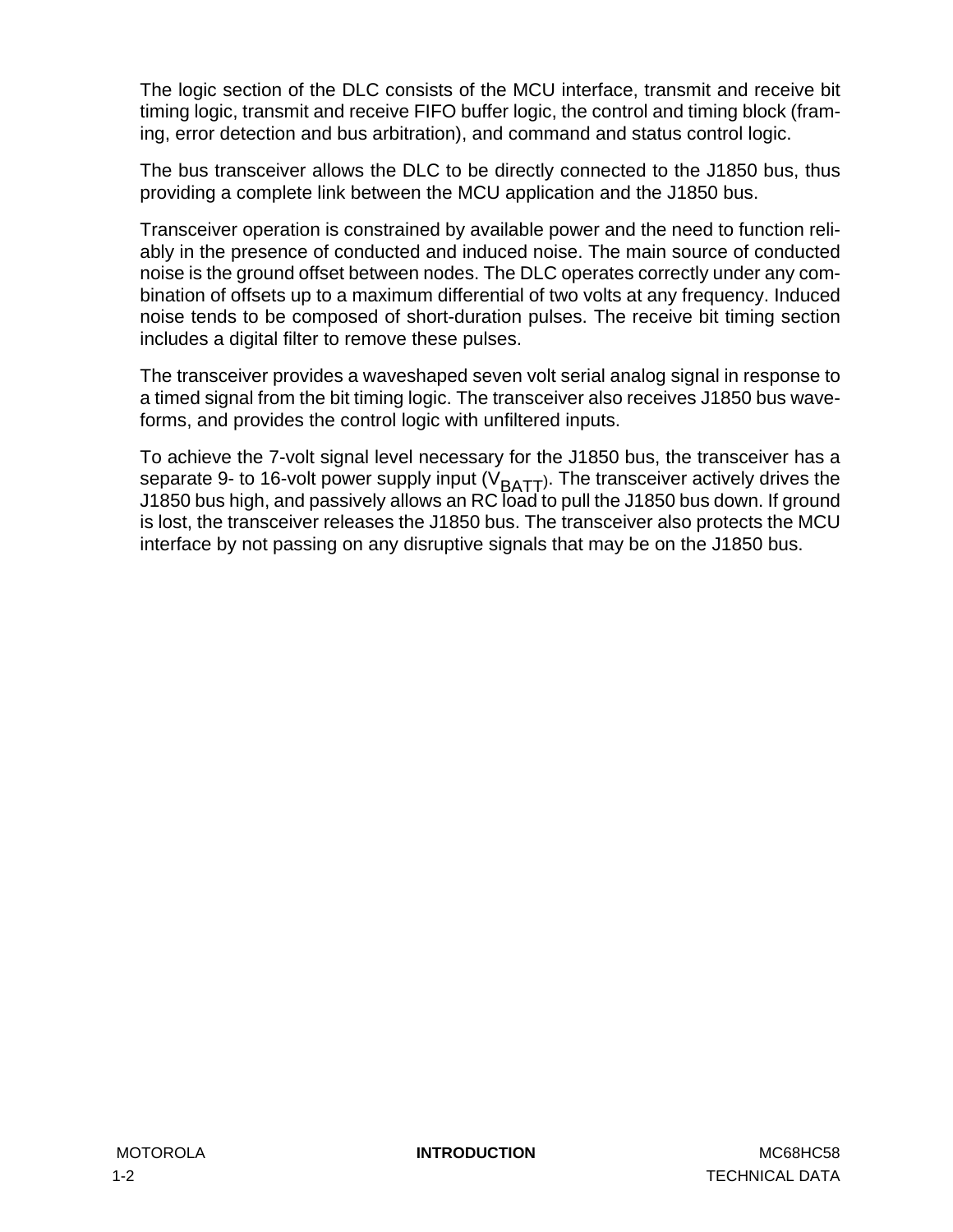<span id="page-14-0"></span>

**Figure 1-1 MC68HC58 DLC Parallel Mode Block Diagram**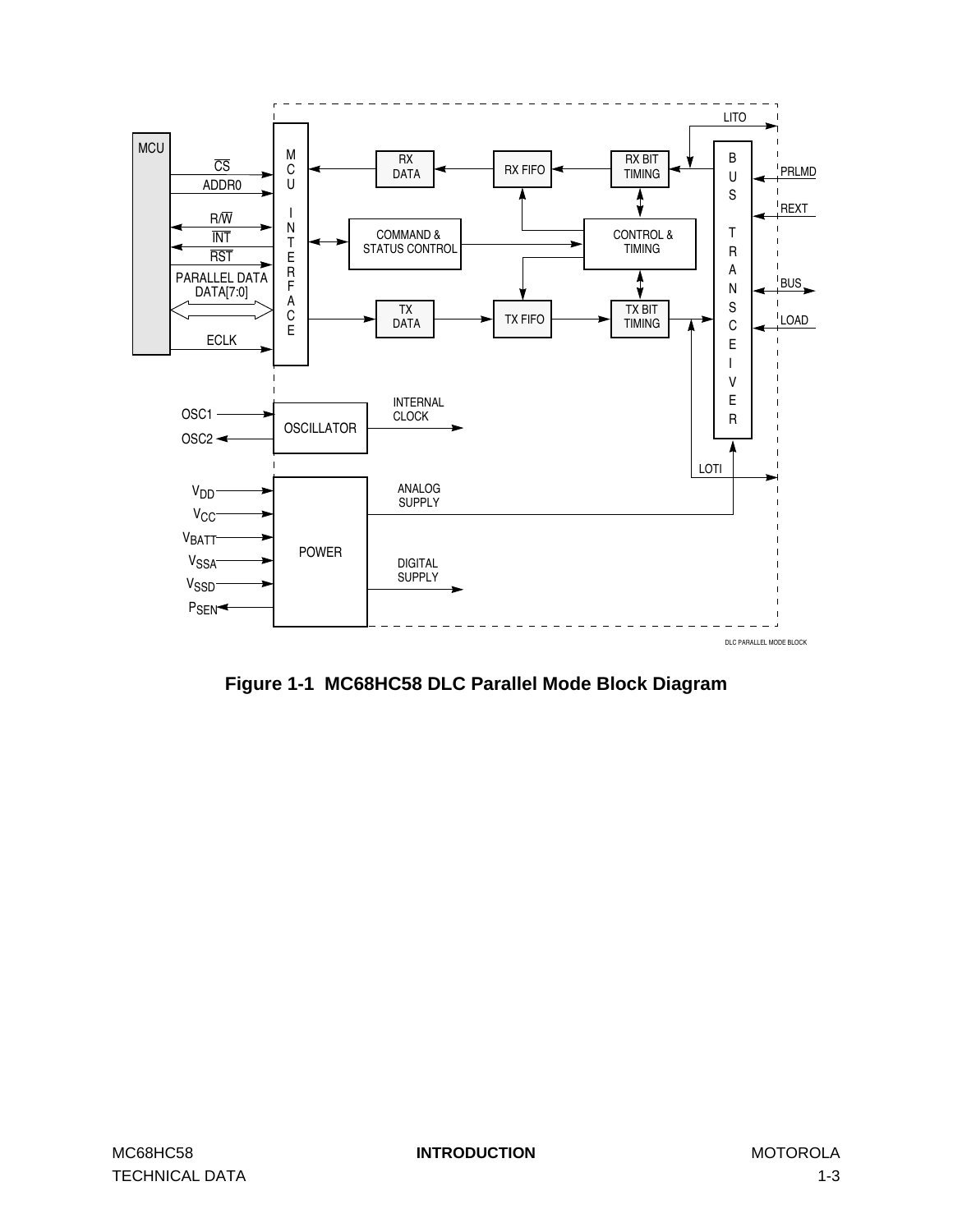<span id="page-15-0"></span>

**Figure 1-2 MC68HC58 DLC Serial Mode Block Diagram**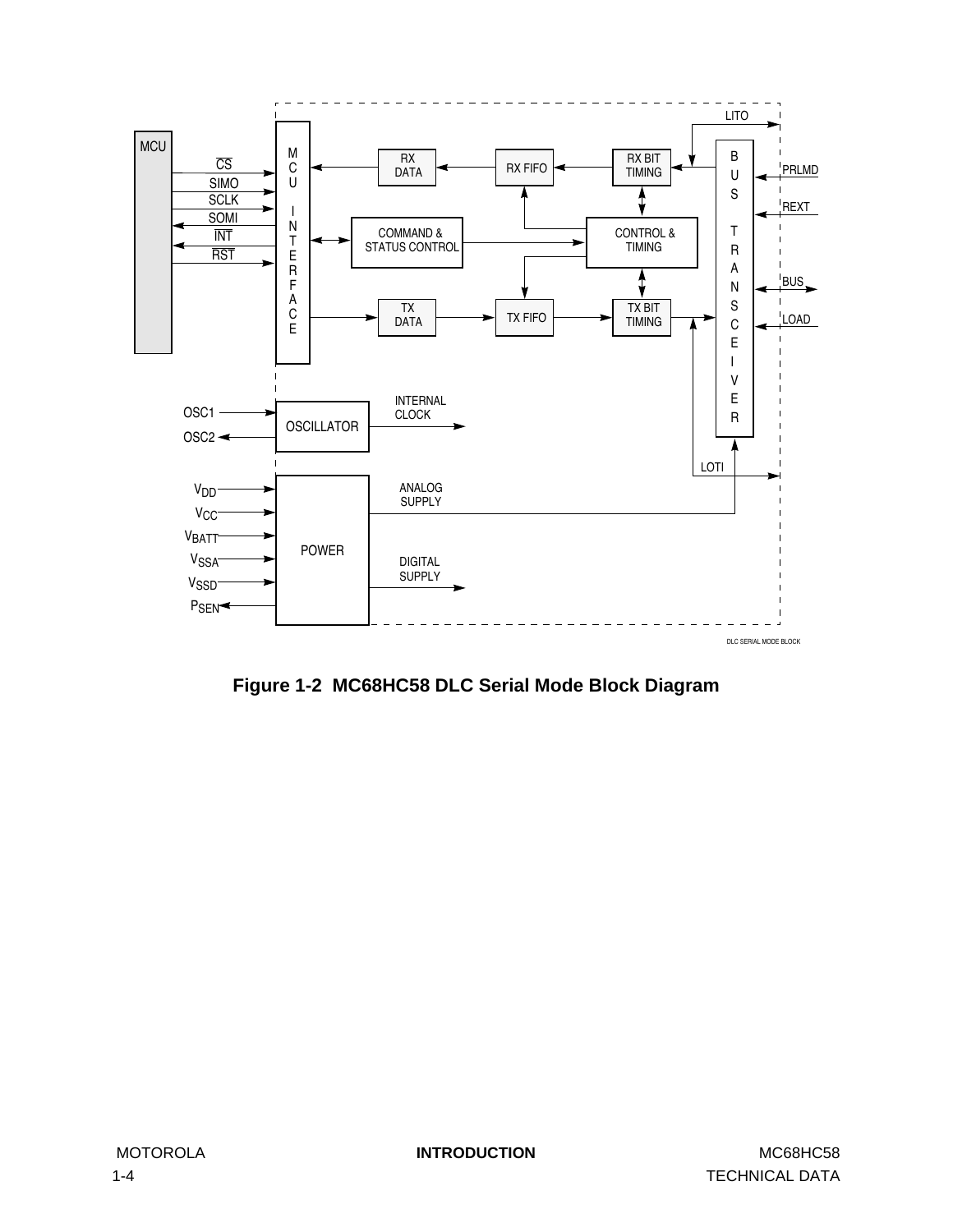# **SECTION 2SIGNAL AND PIN DESCRIPTIONS**

<span id="page-16-0"></span>The MC68HC58 DLC is available in a 28-pin plastic leaded chip carrier (PLCC) package and a 28-pin small outline integrated circuit (SOIC) package. The MC68HC58 is pin configurable to communicate with a host MCU via a serial or parallel interface. Serial or parallel mode is selected by connecting the PRLMD pin to ground or  $V_{DD}$  respectively. Pin function and recommended interconnections are discussed in the following paragraphs. Refer to **[APPENDIX B MECHANICAL DATA AND ORDERING](#page-90-0) [INFORMATION](#page-90-0)** for information on package dimensions and ordering information.

# **2.1 MC68HC58 DLC Parallel Mode**

When the PRLMD pin is tied to  $V_{DD}$ , the MC68HC58 DLC communicates with the host MCU via a parallel interface. Interface timing is based on the M6800 external bus clock signal (ECLK). Motorola M68HC11, M68HC16, and M68300 series MCUs have ECLK outputs, but any host MCU that meets the timing specification can be used.

**Figure 2-1** is a pinout of the MC68HC58 (PLCC).



DLC PIN ASSIGNMENT

# **Figure 2-1 MC68HC58 DLC Pin Assignments**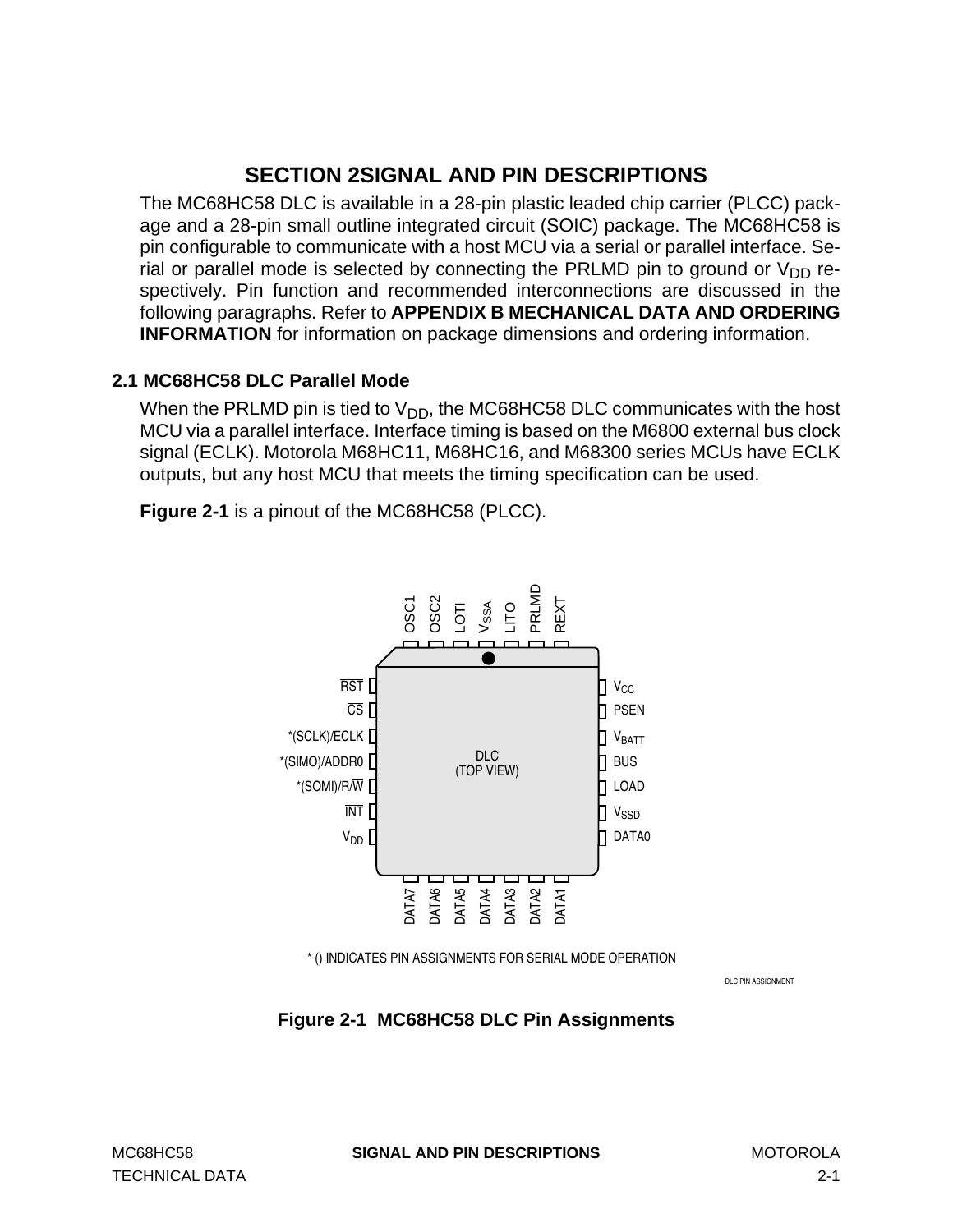# <span id="page-17-0"></span>**2.1.1 DLC Parallel Mode Pin Function**

**Table 2-1** summarizes DLC pin functions when operating in parallel mode. Detailed discussion of each function follows. Refer to **[APPENDIX A ELECTRICAL CHARAC-](#page-80-0)[TERISTICS](#page-80-0)** for more information on electrical specifications.

| <b>Name</b>            | <b>Type</b>  | <b>Function</b>                    |
|------------------------|--------------|------------------------------------|
| ADDR0                  | Input        | Address select signal              |
| <b>BUS</b>             | Input/Output | Serial data signal                 |
| $\overline{\text{CS}}$ | Input        | DLC chip-select signal             |
| DATA[7:0]              | Input/Output | Bidirectional three-state data bus |
| <b>ECLK</b>            | Input        | 6800 bus clock                     |
| <b>INT</b>             | Output       | DLC interrupt request              |
| <b>LITO</b>            | Input/Output | Logic in transceiver out           |
| <b>LOAD</b>            | Input        | External bus load connection       |
| LOTI                   | Input/Output | Logic out transceiver in           |
| OSC <sub>1</sub>       | Input        | External clock connection          |
| OSC <sub>2</sub>       | Output       | External reference connection      |
| <b>PSEN</b>            | Output       | Power supply status signal         |
| <b>PRLMD</b>           | Input        | Parallel/serial mode select signal |
| <b>REXT</b>            | Input        | Transceiver biasing resistor       |
| <b>RST</b>             | Input        | DLC reset signal                   |
| $R/\overline{W}$       | Input        | DLC data transfer control          |
| $\rm V_{BAT}$          | Power supply | Transceiver power connection       |
| $V_{\rm CC}$           | Power supply | Analog power connection            |
| V <sub>DD</sub>        | Power supply | Digital power connection           |
| $V_{SSA}$              | Power supply | Analog ground                      |
| $V_{\text{SSD}}$       | Power supply | Digital ground                     |

**Table 2-1 MC68HC58 DLC Parallel Mode Pin Function**

# **2.1.1.1 ADDR0 — Address Bit**

This pin is used in conjunction with the  $R/\overline{W}$  signal to address the DLC in the MCU memory map. Although the name ADDR0 implies that the pin should be connected to address line 0, it can in fact be connected to any address line to place it at a desired location in memory.

# **2.1.1.2 BUS — SAE J1850 Multiplex Bus**

This pin connects the DLC to the SAE J1850 multiplex bus. The bus signal is driven to a nominal 7 Vdc with respect to the bus load when in an active level; it is grounded through the bus load when in a passive level.

# **2.1.1.3 CS — DLC Chip-Select**

This pin is used to input the DLC parallel data exchange enable signal. It has a nominal 15 kΩ internal pull-up resistor.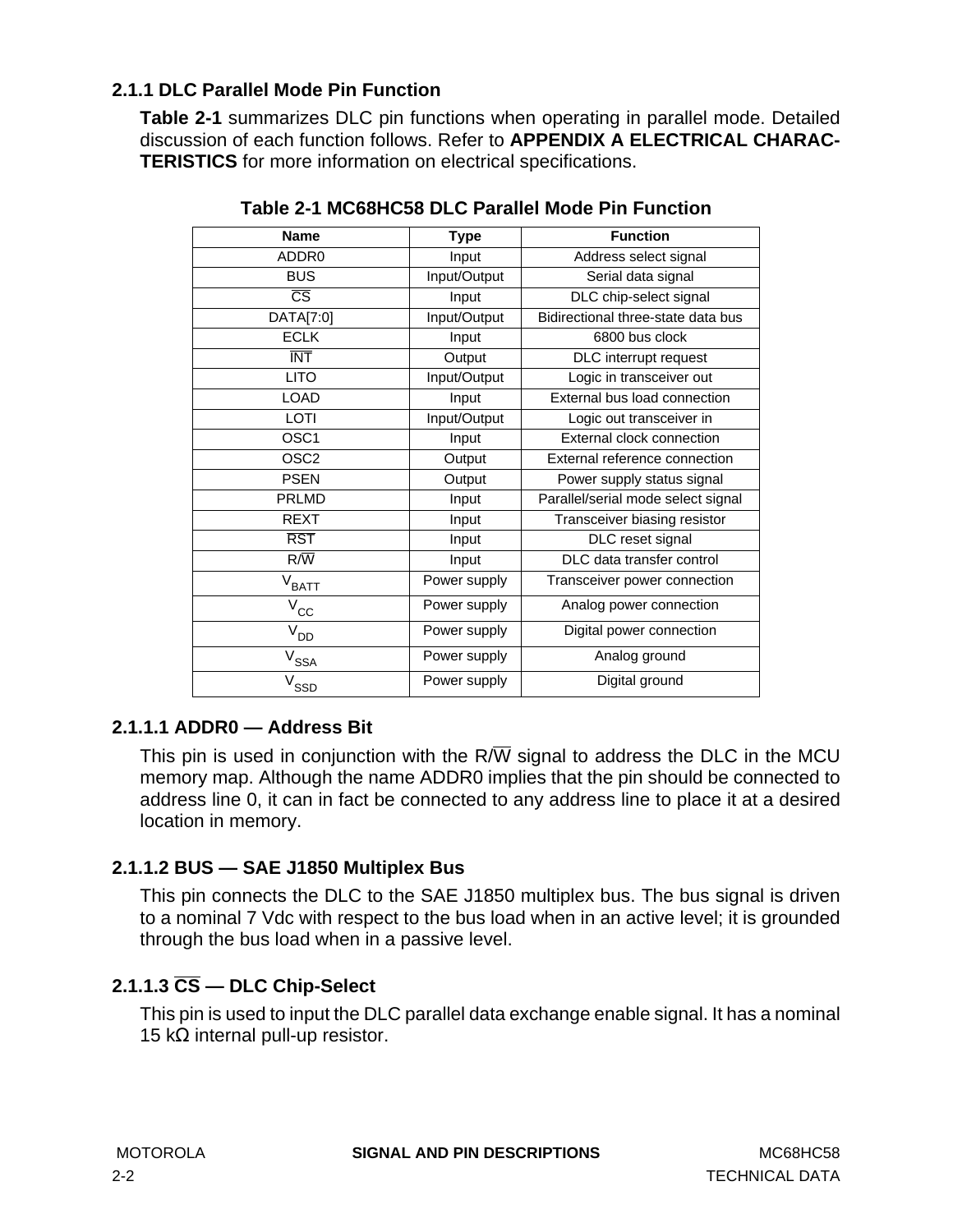# <span id="page-18-0"></span>**2.1.1.4 DATA[7:0] — DLC Data Bus**

These pins are the bidirectional data lines used to transfer parallel bytes to and from the DLC. The data lines are in high-impedance state unless  $\overline{CS}$  is asserted.

#### **2.1.1.5 ECLK — 6800 Bus Clock**

This pin is used to input a 6800 peripheral bus clock. Clock timing controls parallel data exchange with the MCU. M68HC11, M68HC16, and M68300 MCUs all provide clock outputs to facilitate connection of 6800-timed peripherals.

### **2.1.1.6 INT — DLC Interrupt Request**

This pin is used to output an open drain active-low interrupt request signal to the MCU. The signal is fully compatible with M68HC11, M68HC16, and M68300 interrupt request inputs. INT must have an external pull-up resistor.

#### **2.1.1.7 LITO — Logic In Transceiver Out**

This pin is an external tap on the internal receive signal sent from the transceiver to the control logic. It is used for testing only, and must be left unconnected for normal operation.

#### **2.1.1.8 LOAD — External Bus Load**

This pin provides an internal ground connection for the SAE J1850 multiplex bus load resistor. If DLC analog ground is lost, LOAD goes to a high-impedance state.

# **2.1.1.9 LOTI — Logic Out Transceiver In**

This pin is an external tap on the internal transmit signal sent from the control logic to the transceiver. It is used for testing only, and must be left unconnected for normal operation.

### **2.1.1.10 OSC1, OSC2 — External Oscillator**

The DLC can operate with either an external clock signal or an external ceramic resonator. These pins support connection of both types of clock. If an external clock source is used, the signal is input via OSC1, and OSC2 is left floating. If a resonator is used, it is connected between OSC1 and OSC2.

#### **2.1.1.11 PRLMD — Parallel Mode**

This pin is used to select the desired MCU interface mode. When this pin is pulled up to  $V_{DD}$ , the parallel mode is selected.

#### **2.1.1.12 PSEN — Power Supply Enable**

This pin provides an external  $V_{\text{BAT}}$  source when the DLC is active. It assumes highimpedance state when the DLC is in standby mode.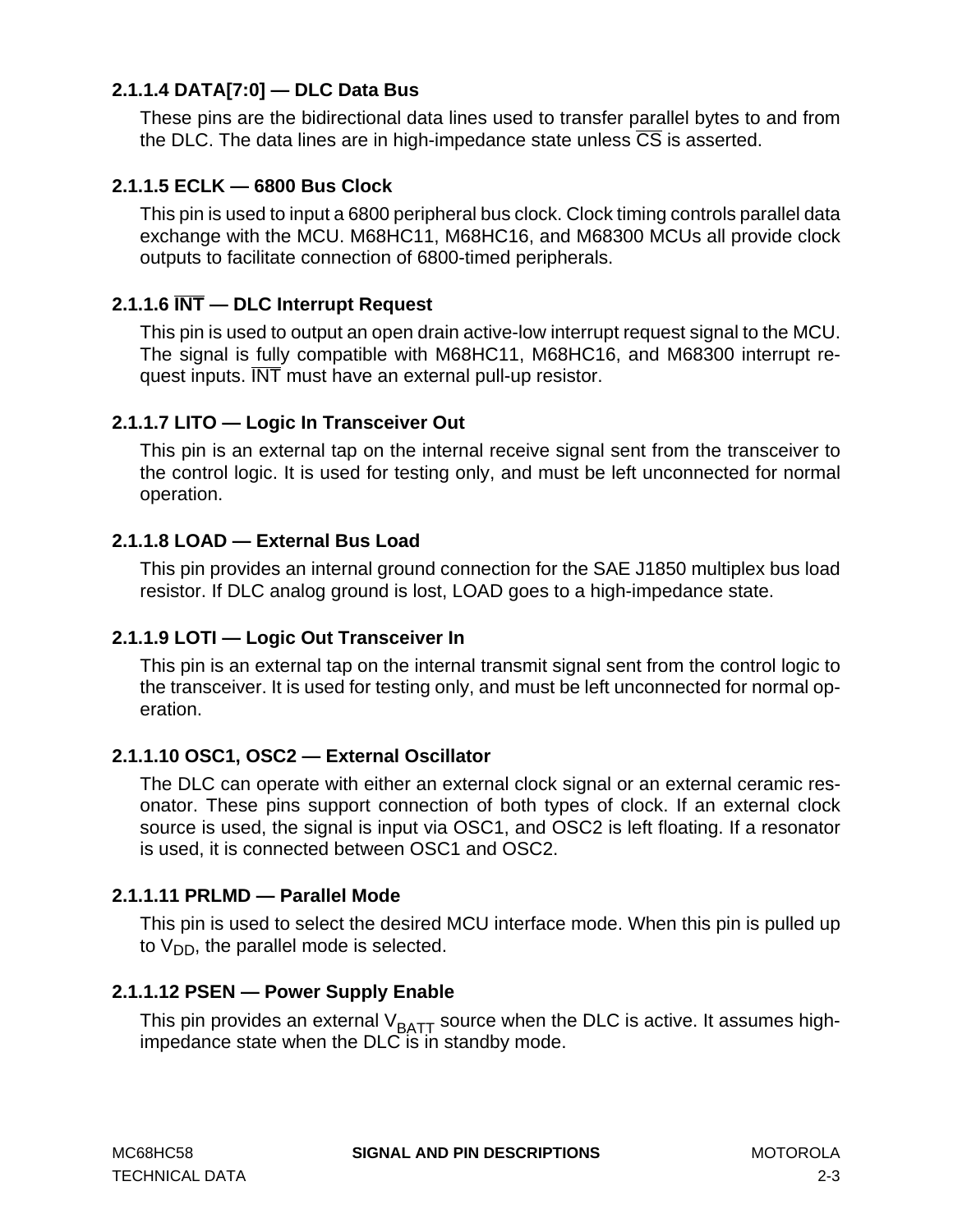# <span id="page-19-0"></span>**2.1.1.13 RST — DLC Reset**

This pin is used to input an active-low system reset signal. RST must have an external pull-up resistor.

# **2.1.1.14 REXT — External Bias Resistor**

This pin connects an external bias resistor to the transceiver. The resistor value determines the waveform of the transmitted bus signal.

# **2.1.1.15 R/W — Read/Write Strobe**

This pin is used to input a data direction control signal to the DLC. This signal is used in conjunction with the ADDR0 signal to select the DLC at a specific address in the MCU memory map.

# 2.1.1.16 V<sub>BATT</sub> — Battery Voltage

This pin connects a separate switched or unswitched 12 Vdc power supply to the DLC bus transceiver. This supply should be well regulated and protected against switching transients.

# 2.1.1.17 V<sub>CC</sub> — Analog Power Supply Voltage

This pin connects a nominal 5 Vdc power supply to the analog transceiver circuitry in the DLC. For maximum noise immunity,  $V_{CC}$  supply path should be separate from  $V_{DD}$ supply path.

# 2.1.1.18 V<sub>DD</sub> — Digital Power Supply Voltage

This pin connects a nominal 5 Vdc power supply to the digital control circuitry in the DLC. For maximum noise immunity, the  $V_{DD}$  supply path should be separate from  $V_{CC}$ supply path.

# 2.1.1.19 V<sub>SSA</sub> — Analog Power Ground

This pin provides the analog power ground connection to the DLC. Loss of analog ground directly affects operation of the LOAD pin. For best noise immunity in operation, the  $V_{SSA}$  ground path should be separate from the  $V_{SSD}$  ground path.

# 2.1.1.20 V<sub>SSD</sub> — Digital Power Ground

This pin provides the digital power ground connection to the DLC. For best noise immunity in operation, the  $V_{\text{SSD}}$  ground path should be separate from the  $V_{\text{SSA}}$  ground path.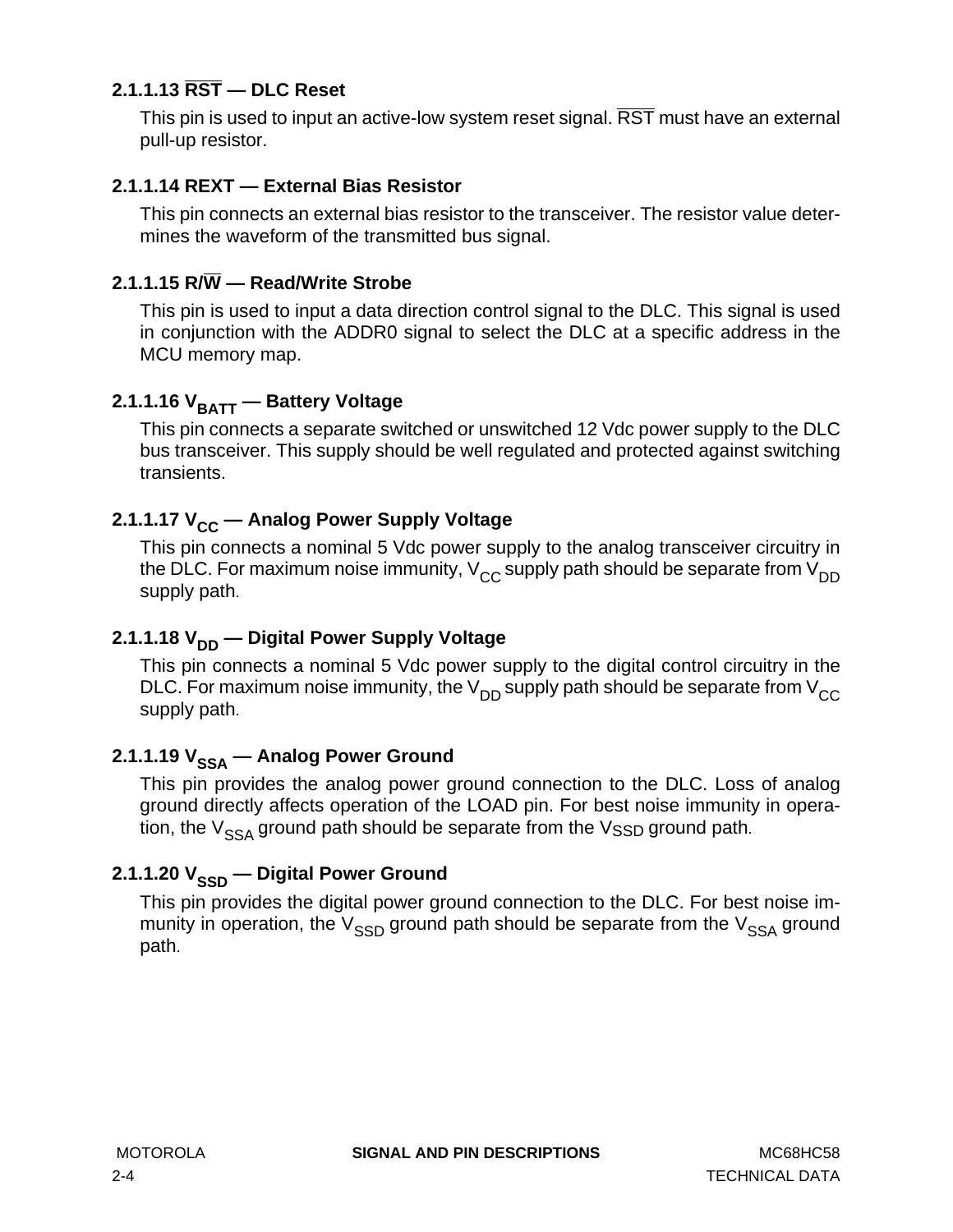# <span id="page-20-0"></span>**2.1.2 Example DLC Parallel Mode System**

**Figure 2-2** shows a typical DLC circuit (PLCC). The component values displayed are recommended, although adjustment may be required in actual operation. The example is shown wired for low-power standby mode. Typical M68HC11 MCU connections are shown, but any host MCU that has appropriate inputs and outputs compatible with DLC signals can be used.



DLC PARALLEL MODE CIRCUIT

**Figure 2-2 DLC Parallel Mode Circuit**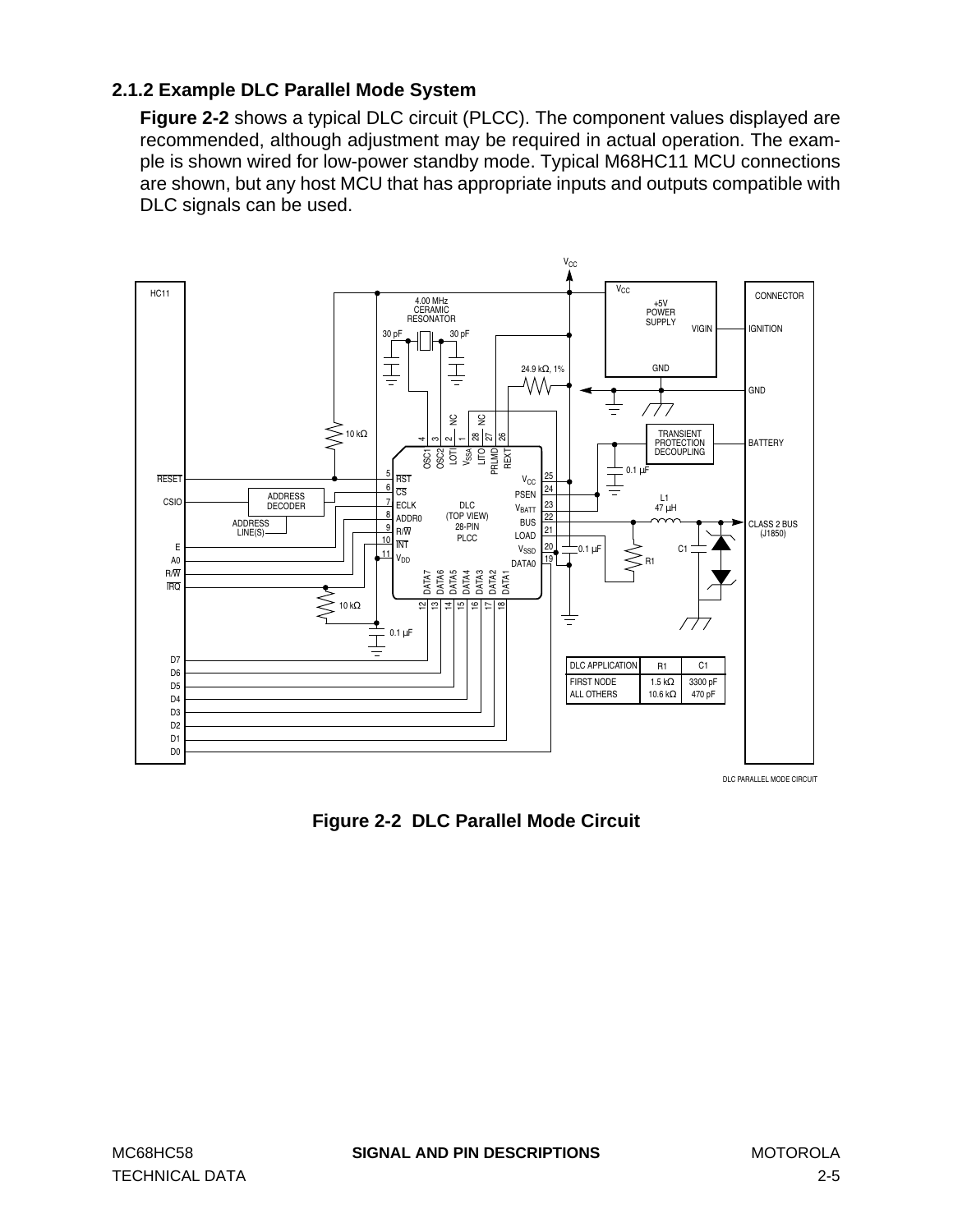The following additional guidelines apply to **[Figure 2-2](#page-20-0)**:

- 1. Pull-up resistor values depend on electrical characteristics of the host MCU.
- 2. Exact values for the external components are a function of printed circuit board (PCB) capacitance and inductance, socket capacitance, operating voltage and crystal technology.
- 3. The example ceramic resonator is a Murata CSA4.00MGA with typical load capacitance. The DLC contains an internal 1 MΩ resistor across OSC1 and OSC2. No external resistor is required.
- 4. L1 is a surface mount inductor which should have characteristics similar to TDK NL322522T-470J-3.
- 5. The external bias resistor (REXT) determines the waveshape of J1850 bus signals transmitted by the DLC.
- 6. For maximum noise immunity,  $V_{CC}$  and  $V_{DD}$  should be supplied by separate lines;  $V_{SSA}$  and  $V_{SSD}$  should also be separate. The  $V_{BATT}$  pin is shown attached to the permanent "unswitched" battery supply to take advantage of the better transient protection found on this circuit rather than the "switched" battery, or ignition.
- 7. Applications whose requirements for electro-static discharge (ESD) protection exceed the level provided by the bus pin internal circuitry and the bus loading components may require additional transient protection. The example in **[Figure](#page-20-0) [2-2](#page-20-0)** illustrates this by including two 16 volt zener diodes placed between the bus and ground. These diodes (part # P4SMA16AT3) should be located as close to the module connector as possible. Refer to **[APPENDIX A ELECTRICAL](#page-80-0) [CHARACTERISTICS](#page-80-0)** for information on maximum voltage ratings.
- 8. One J1850 node in the vehicle typically has a heavier BUS to LOAD pin loading. This allows a smaller differential between the total network load of two nodes versus 32 nodes. If 26 nodes or more are used, the heavier loading should not be present as this may violate the maximum capacitance and minimum resistance allowed by the J1850. A network of 26 or more nodes should all have the lower load values.
- 9. **[Figure 2-2](#page-20-0)** reflects a configuration for no wake-up upon the detection of J1850 bus activity. If system wake-up upon the detection of J1850 bus activity is desired, perform the following:
	- Tie the  $V_{DD}$  pin to a 5 Vdc power supply. This 5 Vdc power supply is powered down when the DLC is placed in the standby mode.
	- Tie the PSEN pin on the DLC through a 33 kΩ resistor to the ignition input of the power supply/regulator. This limits the current sourced by the DLC. This resistor value should be determined by the individual application. A 10 k $\Omega$ pull-down resistor should be included from the PSEN line to ground. A 100 k $\Omega$ resistor from the RST pin to ground should also be added.
	- Tie the  $V_{CC}$  pin and the pull-up points for the external bias resistor (REXT) on the DLC to a separate 5 Vdc power supply. This 5 Vdc power supply remains powered up when the rest of the node is powered down.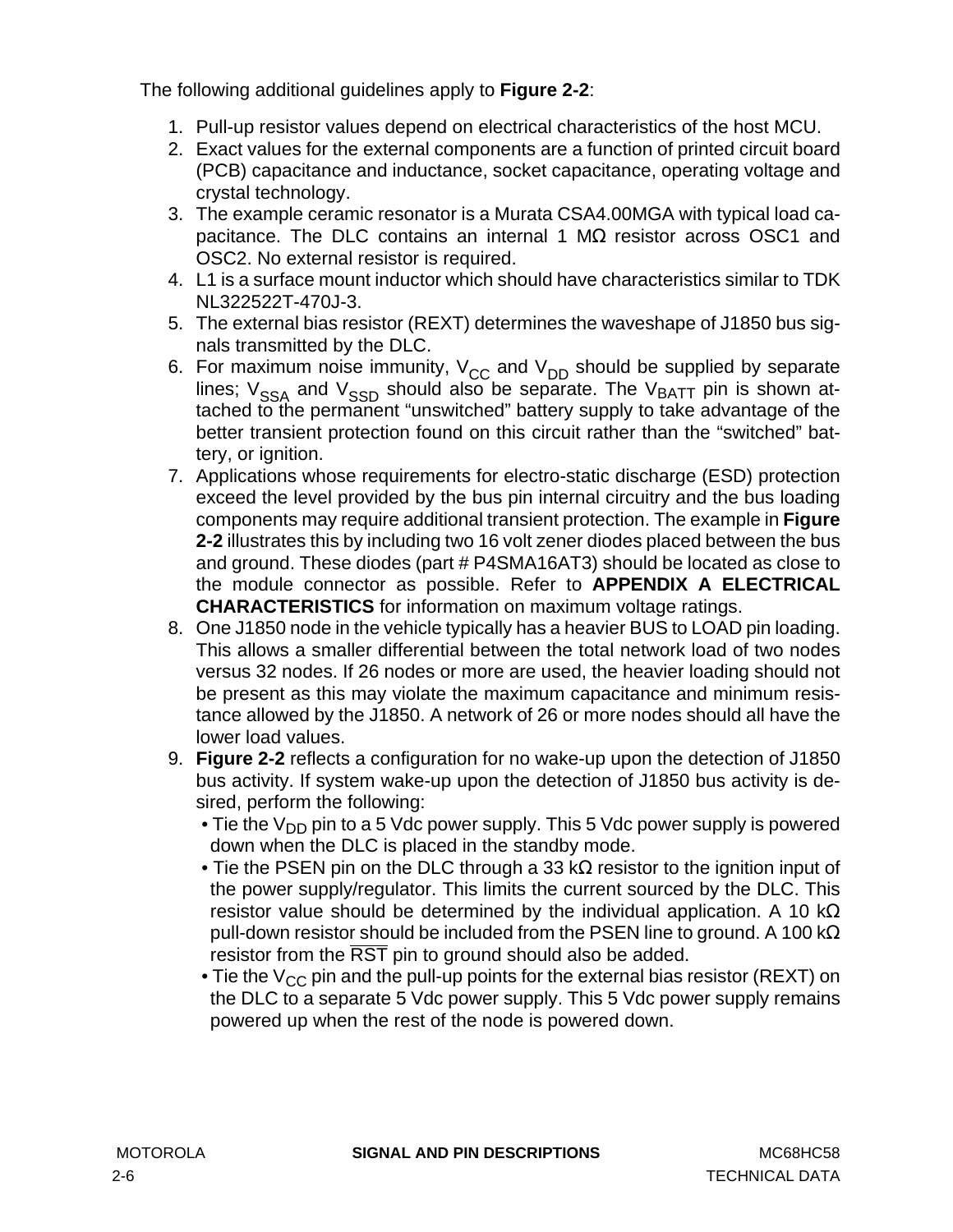## <span id="page-22-0"></span>**2.2 MC68HC58 DLC Serial Mode**

The MC68HC58 DLC communicates with the host MCU via a standard serial peripheral interface (SPI) when in serial mode. Interface timing is based on a serial clock signal (SCLK) provided by the host MCU. Motorola M68HC05, M68HC11, M68HC16, and M68300 series MCUs have SPI capabilities, but any host MCU that meets the clock specification can be used. Refer to **[Figure 2-1](#page-16-0)** for serial mode pinout information.

### **2.2.1 DLC Serial Mode Pin Function**

**Table 2-2** summarizes DLC serial mode pin function. Detailed discussion of each function follows. Refer to **[APPENDIX A ELECTRICAL CHARACTERISTICS](#page-80-0)** for more information on electrical specifications.

| <b>Name</b>                 | <b>Type</b>  | <b>Function</b>                    |
|-----------------------------|--------------|------------------------------------|
| <b>BUS</b>                  | Input/Output | Serial bus connection              |
| $\overline{\text{CS}}$      | Input        | DLC chip-select signal             |
| <b>INT</b>                  | Output       | DLC interrupt request              |
| <b>LITO</b>                 | Input/Output | Logic in transceiver out signal    |
| <b>LOAD</b>                 | Input        | External bus load connection       |
| LOTI                        | Input/Output | Logic out transceiver in signal    |
| OSC <sub>1</sub>            | Input        | External clock connection          |
| OSC <sub>2</sub>            | Output       | External reference connection      |
| <b>PSEN</b>                 | Output       | Power supply status signal         |
| <b>PRLMD</b>                | Input        | Parallel/serial mode select signal |
| <b>REXT</b>                 | Input        | Transceiver biasing resistor       |
| <b>RST</b>                  | Input        | DLC reset signal                   |
| <b>SCLK</b>                 | Input        | SPI serial clock                   |
| <b>SIMO</b>                 | Input        | Slave in master out signal         |
| SOMI                        | Output       | Slave out master in signal         |
| $\rm V_{BAT}$               | Power supply | Transceiver power connection       |
| $V_{\rm CC}$                | Power supply | Analog power connection            |
| $V_{DD}$                    | Power supply | Digital power connection           |
| $\mathsf{V}_{\mathsf{SSA}}$ | Power supply | Analog ground                      |
| $V_{\tt SSD}$               | Power supply | Digital ground                     |

**Table 2-2 MC68HC58 DLC Serial Mode Pin Functions**

# **2.2.1.1 BUS — SAE J1850 Multiplex Bus**

This pin connects the DLC to the SAE J1850 multiplex bus. The bus signal is driven to a nominal 7 Vdc with respect to the bus load in an active level; it is grounded through the bus load in a passive level.

# **2.2.1.2 CS — DLC Chip-Select**

This pin is used to input the DLC serial data exchange enable signal. It has a nominal 15 kΩ internal pull-up resistor.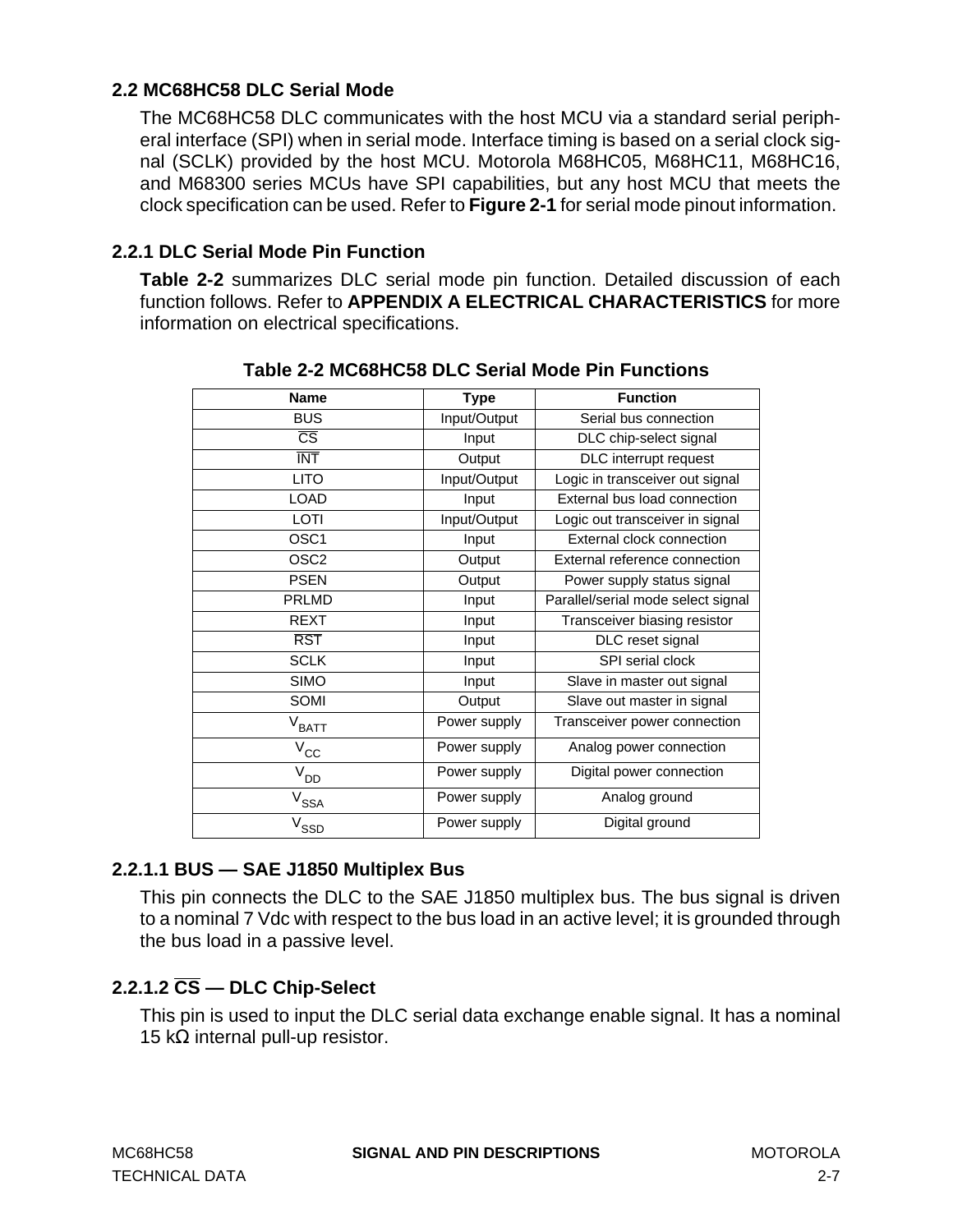# <span id="page-23-0"></span>**2.2.1.3 INT — DLC Interrupt Request**

This pin is used to output an open drain active-low interrupt request signal to the MCU. The signal is fully compatible with M68HC05, M68HC11, M68HC16, and M68300 interrupt request inputs.  $\overline{\text{INT}}$  must have an external pull-up resistor.

## **2.2.1.4 LITO — Logic In Transceiver Out**

This pin is an external tap on the internal receive signal sent from the transceiver to the control logic. It is used for testing only, and must be left unconnected for normal operation.

### **2.2.1.5 LOAD — External Bus Load**

This pin provides an internal ground connection for the SAE J1850 multiplex bus load resistor. If DLC analog ground is lost, LOAD goes to a high-impedance state.

### **2.2.1.6 LOTI — Logic Out Transceiver In**

This pin is an external tap on the internal transmit signal sent from the control logic to the transceiver. It is used for testing only, and must be left unconnected for normal operation.

### **2.2.1.7 OSC1, OSC2 — External Oscillator**

The DLC can operate with either an external clock signal or an external ceramic resonator. These pins support connection of both types of clock. If an external clock source is used, the signal is input via OSC1, and OSC2 is left floating. If a resonator is used, it is connected between OSC1 and OSC2.

#### **2.2.1.8 PRLMD —Parallel Mode**

This pin is used to select the desired MCU interface mode. When this pin is pulled down from  $V_{DD}$ , the serial mode is selected.

# **2.2.1.9 PSEN — Power Supply Enable**

This pin provides an external  $V_{\text{BATT}}$  source when the DLC is active. It assumes highimpedance state when the DLC is in standby mode.

# **2.2.1.10 RST — DLC Reset**

This pin is used to input an active-low system reset signal. RST must have an external pull-up resistor.

#### **2.2.1.11 REXT — External Bias Resistor**

This pin connects an external bias resistor to the transceiver. The resistor value determines the waveform of the transmitted BUS signal.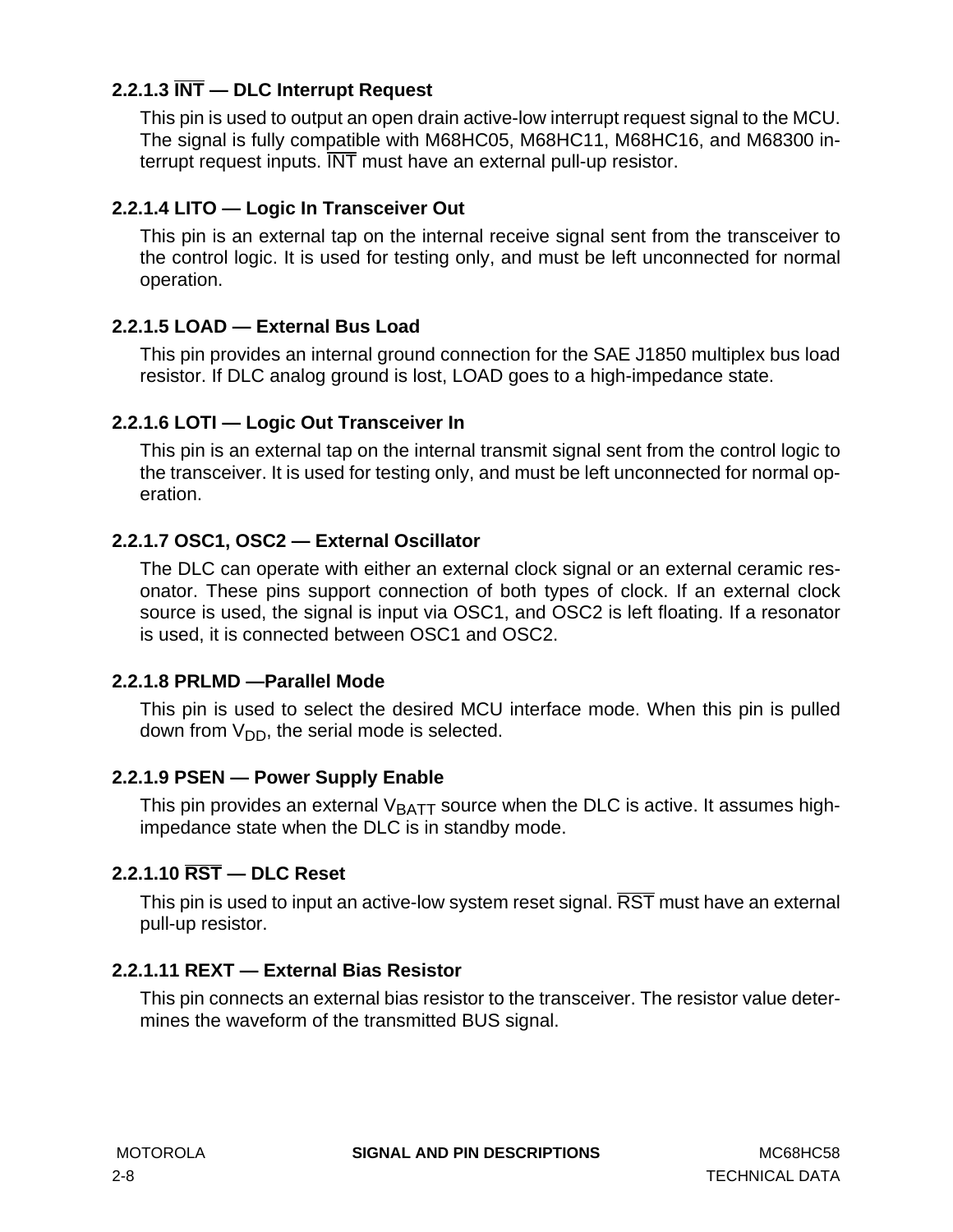### <span id="page-24-0"></span>**2.2.1.12 SCLK — Serial Clock**

This pin is used to input a serial clock signal to the DLC SPI. This signal is generated by the SPI bus master device (typically the MCU).

#### **2.2.1.13 SIMO — Slave In Master Out**

The SPI interface performs simultaneous bidirectional transfers initiated by a bus master. This pin connects the serial data input from the SPI bus to the DLC (the DLC is an SPI slave device).

#### **2.2.1.14 SOMI — Slave Out Master In**

The SPI performs simultaneous bidirectional transfers initiated by a bus master. This pin connects the serial data output from the DLC to the SPI bus (the DLC is an SPI slave device).

# 2.2.1.15 V<sub>BATT</sub> - Battery Voltage

This pin connects a separate switched or unswitched 12 Vdc power supply to the DLC bus transceiver. This supply should be well regulated and protected against switching transients.

### 2.2.1.16 V<sub>CC</sub> — Analog Power Supply Voltage

This pin connects a nominal 5 Vdc power supply to the analog transceiver circuitry in the DLC. For maximum noise immunity,  $V_{CC}$  supply path should be separate from  $V_{DD}$ supply path.

# 2.2.1.17 V<sub>DD</sub> — Digital Power Supply Voltage

This pin connects a nominal 5 Vdc power supply to the digital control circuitry in the DLC. For maximum noise immunity, the  $V_{DD}$  supply path should be separate from  $V_{CC}$ supply path.

#### 2.2.1.18 V<sub>SSA</sub> — Analog Power Ground

This pin provides the analog power ground connection to the DLC. Loss of analog ground directly affects operation of the LOAD pin. For best noise immunity in operation, the  $V_{SSA}$  ground path should be separate from the  $V_{SSD}$  ground path.

#### 2.2.1.19 V<sub>SSD</sub> — Digital Power Ground

This pin provides the digital power ground connection to the DLC. For best noise immunity in operation, the  $V_{SSD}$  ground path should be separate from the  $V_{SSA}$  ground path.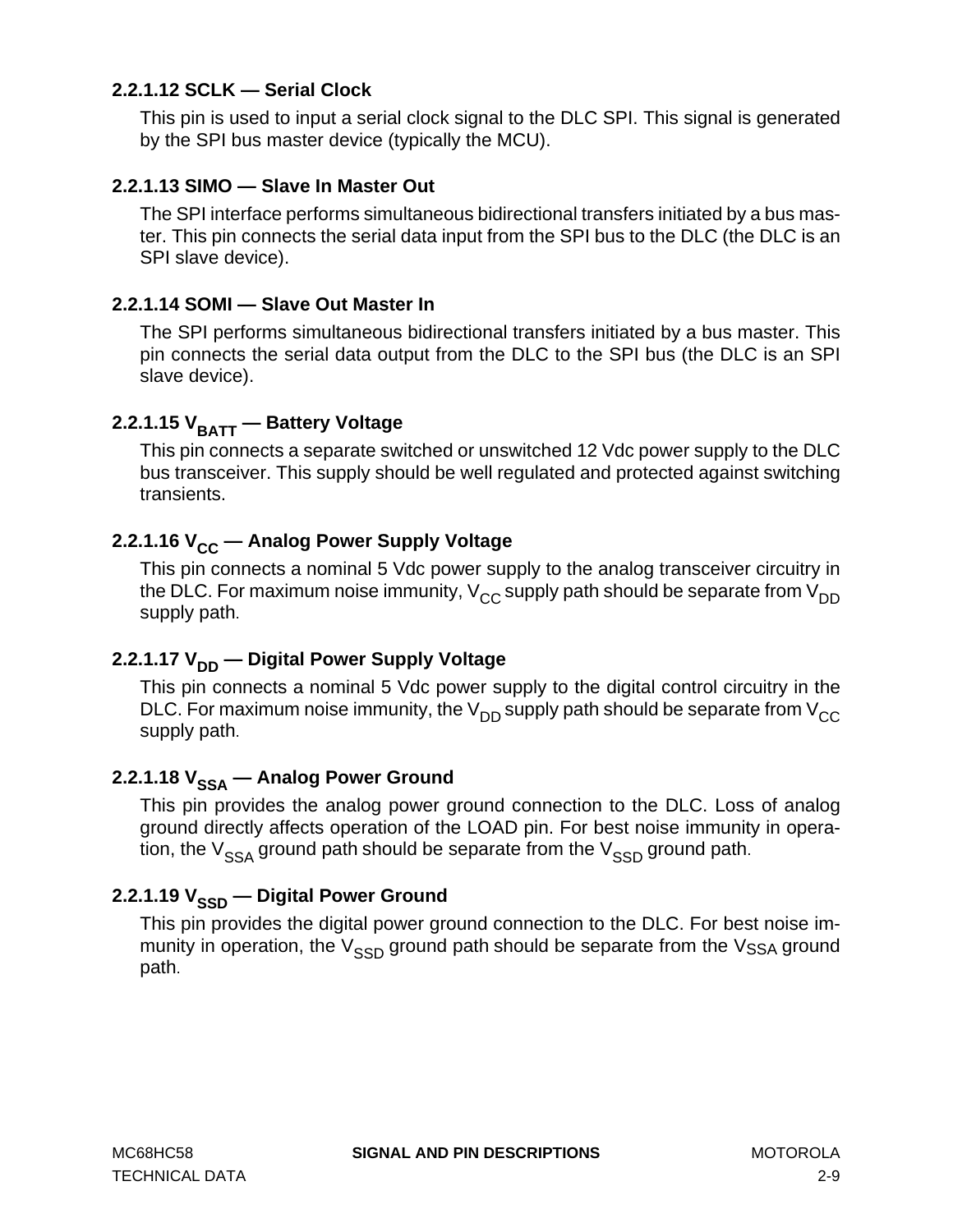# <span id="page-25-0"></span>**2.2.2 Example DLC Serial Mode System**

**Figure 2-3** displays a typical DLC serial mode circuit (PLCC). The component values displayed are recommended, although adjustment may be required in actual operation. The example is shown wired for low-power standby mode. Typical M68HC11 MCU connections are shown, but any host MCU that has appropriate inputs and outputs compatible with DLC signals can be used.



DLC SERIAL MODE CIRCUIT

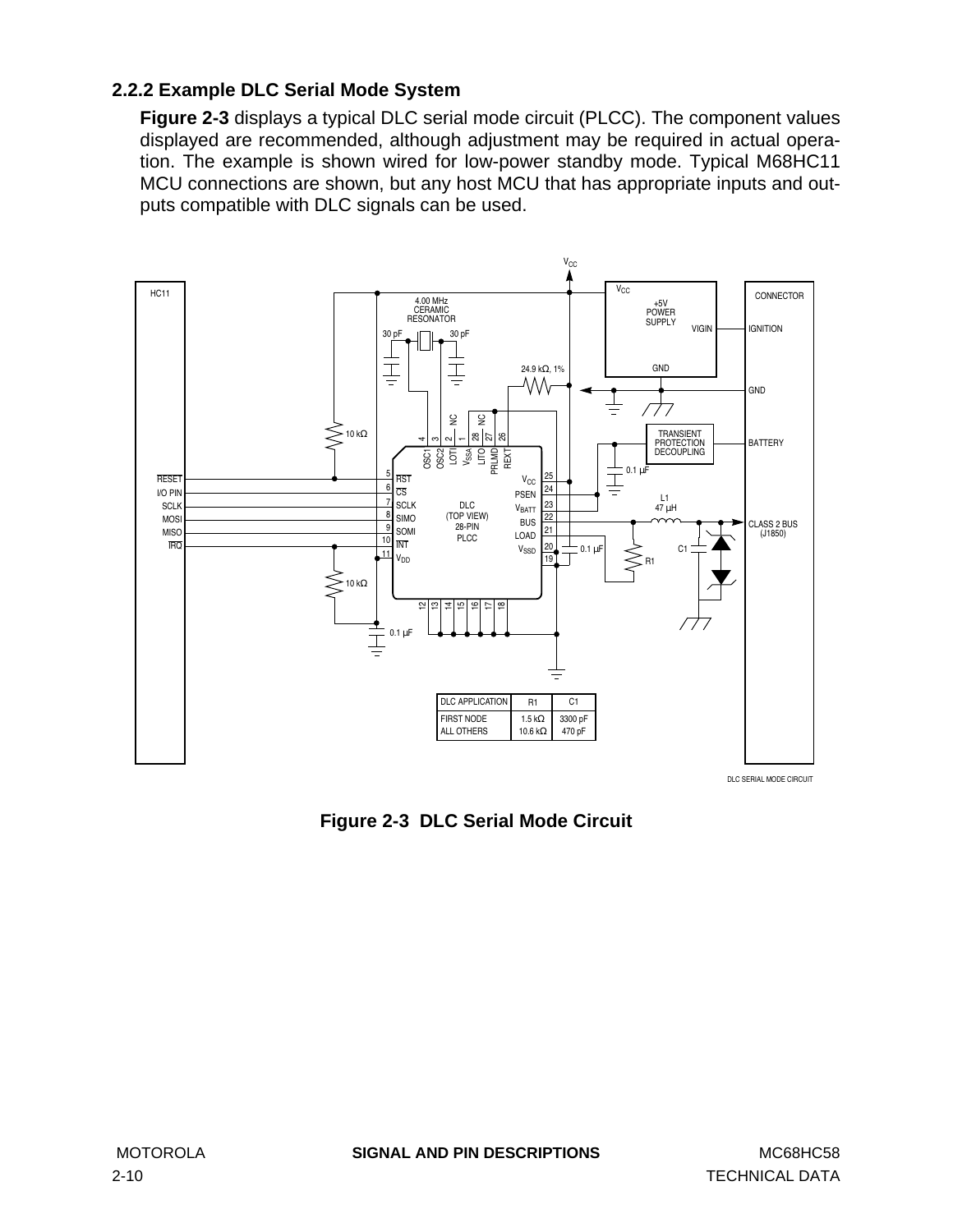The following additional guidelines apply to **[Figure 2-3](#page-25-0)**:

- 1. Pull-up resistor values depend on electrical characteristics of the host MCU.
- 2. Exact values for the external components are a function of printed circuit board (PCB) capacitance and inductance, socket capacitance, operating voltage and crystal technology.
- 3. The example ceramic resonator is a Murata CSA4.00MGA with typical load capacitance. The DLC contains an internal 1  $M\Omega$  resistor across OSC1 and OSC2. No external resistor is required.
- 4. L1 is a surface mount inductor which should have characteristics similar to TDK NL322522T-470J-3.
- 5. An external bias resistor (REXT) determines the waveshape of J1850 bus signals transmitted by the DLC.
- 6. For maximum noise immunity,  $V_{CC}$  and  $V_{DD}$  should be supplied by separate lines;  $V<sub>SSA</sub>$  and  $V<sub>SSD</sub>$  should also be separate. The  $V<sub>BATT</sub>$  pin is shown attached to the permanent "unswitched" battery supply to take advantage of the better transient protection found on this circuit rather than the "switched" battery, or ignition.
- 7. Applications whose requirements for electro-static discharge (ESD) protection exceed the level provided by the bus pin internal circuitry and the bus loading components may require additional transient protection. The example in **[Figure](#page-25-0) [2-3](#page-25-0)** illustrates this by including two 16-volt zener diodes placed between the bus and ground. These diodes (part # P4SMA16AT3) should be located as close to the module connector as possible. Refer to **[APPENDIX A ELECTRICAL](#page-80-0) [CHARACTERISTICS](#page-80-0)** for information on maximum voltage ratings.
- 8. One J1850 node in the vehicle typically has a heavier BUS to LOAD pin loading. This allows a smaller differential between the total network load of two nodes versus 32 nodes. If 26 nodes or more are used, the heavier loading should not be present as this may violate the maximum capacitance and minimum resistance allowed by the J1850. A network of 26 or more nodes should all have the lower load values.
- 9. Although pins 12-19 of the DLC are used only for factory testing, it is recommended that these pins be tied to ground in the application. This prevents additional current from being consumed by the DLC, particularly when the lowpower standby mode is utilized.
- 10.**[Figure 2-3](#page-25-0)** reflects a configuration for no wake-up upon the detection of J1850 bus activity. If system wake-up upon the detection of J1850 bus activity is desired, perform the following:
	- Tie the  $V_{DD}$  pin to a 5 Vdc power supply. This 5 Vdc power supply is powered down when the DLC is placed in the standby mode.
	- Tie the PSEN pin on the DLC through a 33 k $\Omega$  resistor to the ignition input of the power supply/regulator. This limits the current sourced by the DLC. This resistor value should be determined by the individual application. A 10 k $\Omega$ pull-down resistor should be included from the PSEN line to ground. A 100 k $\Omega$ resistor from the RST pin to ground should also be added.
	- Tie the  $V_{CC}$  pin and the pull-up points for the external bias resistor (REXT) on the DLC to a separate 5 Vdc power supply. This 5 Vdc power supply remains powered up when the rest of the node is powered down.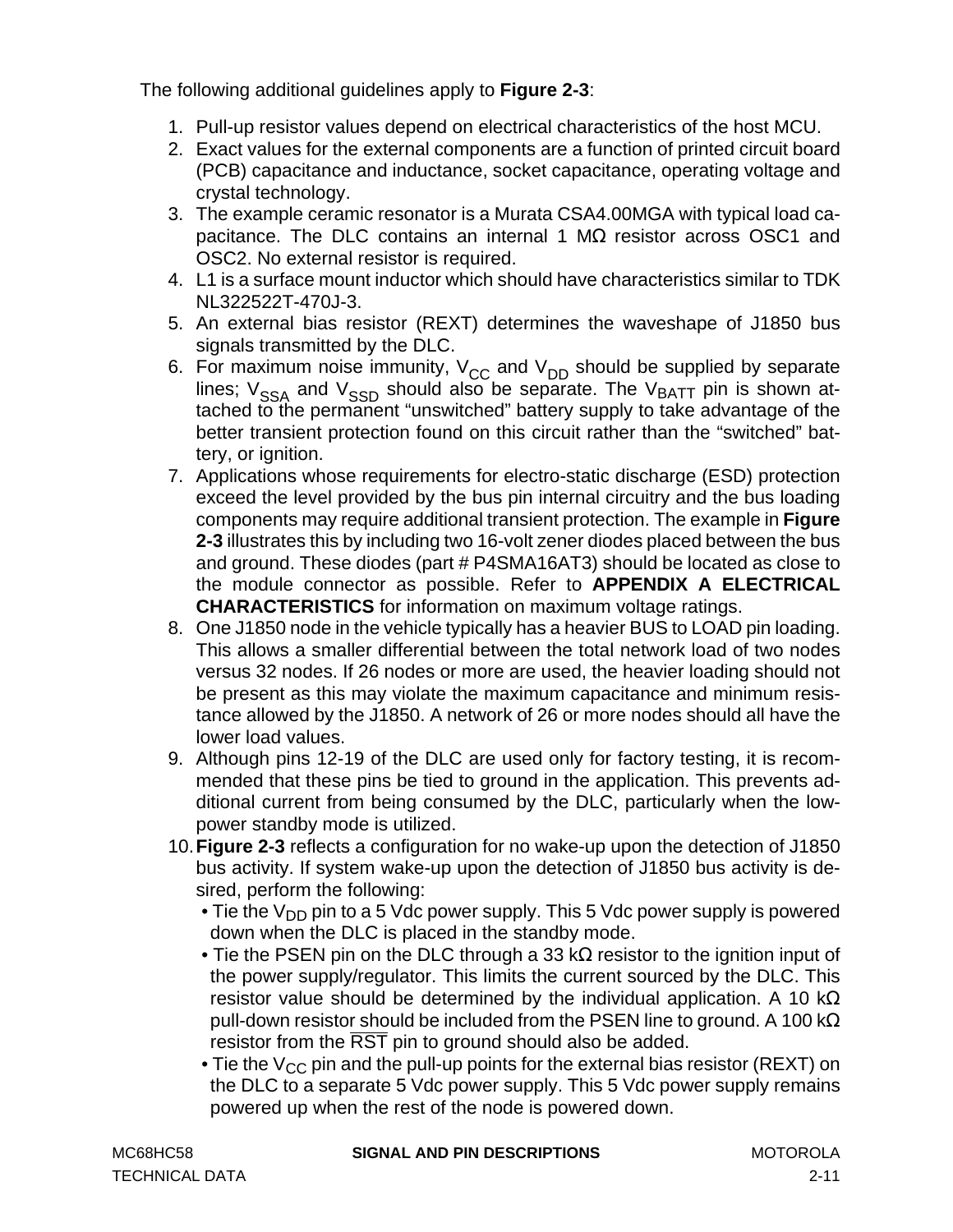# <span id="page-27-0"></span>**2.3 Bus Loading**

The total load capacitance  $(C<sub>LOAD</sub>)$  on the J1850 VPW network, as specified in SAE J1850, must be between 2470 pF and 16544 pF. Likewise, the load resistance (R<sub>LOAD</sub>) on the network must be between 315 Ω and 1575 Ω. In addition, the network time constant (the product of  $R_{\text{LOAD}}$  and  $C_{\text{LOAD}}$ ) must not exceed 5.2 µs.

It is recommended that in J1850 VPW systems with less than 26 nodes, one node should have a load capacitance of 3200 to 3300 pF and a load resistance of 1.5 k $\Omega$ , with all other nodes having the nominal load of 470 pF and 10.6 kΩ, as outlined in **SAE STANDARD J1850 – CLASS B DATA COMMUNICATIONS NETWORK INTER-FACE**. This helps to minimize the differences in loading between small and large systems. When there are more than 26 nodes in a system, the large single load should be replaced with a nominal load to avoid exceeding maximum capacitance and minimum resistance specifications.

# **2.4 DLC Clock Sources**

There are two types of clock signals associated with each DLC. The logic, or system clock, provides a reference frequency for internal operations and SAE J1850 bus operation. Host interface clocks provide timing for transfers between the DLC and the host MCU.

# **2.4.1 Logic Clock**

The DLC can operate with an external oscillator reference connected between OSC1 and OSC2, or with an external clock source applied to OSC1 (OSC2 left floating). Internal clock frequency is determined by the value of the configuration byte oscillator divisor (OSCD) field. The DLC can be configured for divisor values of 1, 2, 3, or 4. Regardless of external clock frequency, in order to operate properly, a DLC must be configured so that its internal clock frequency is 2 MHz.

It is recommended that the DLC be clocked by a ceramic resonator. Ceramic resonators stabilize much more rapidly than crystal references (typically, 100 times faster), and are less expensive, although they may have looser frequency tolerance. The DLC can be configured to operate with 2, 4, 6, or 8 MHz resonators.

The DLC can operate with external clock input frequencies of 2, 4, 6, or 8 MHz. Refer to **[APPENDIX A ELECTRICAL CHARACTERISTICS](#page-80-0)** for more information.

# **2.4.2 Host Interface Clock**

Host interface circuitry within each type of DLC is clocked by a source in the host MCU. When operating in parallel mode, the DLC is clocked by an M6800 bus clock signal (CLK). In serial mode, the DLC is clocked by an SPI serial clock signal.

Either of the interface clocks can have any frequency from dc to 4.2 MHz. Duty cycle must be 50%  $\pm$  5%. The clocks need only be active during the time that the DLC  $\overline{CS}$ signal is asserted. Refer to **[SECTION 4 DATA LINK CONTROLLER OPERATION](#page-44-0)** for more information on host MCU clocking.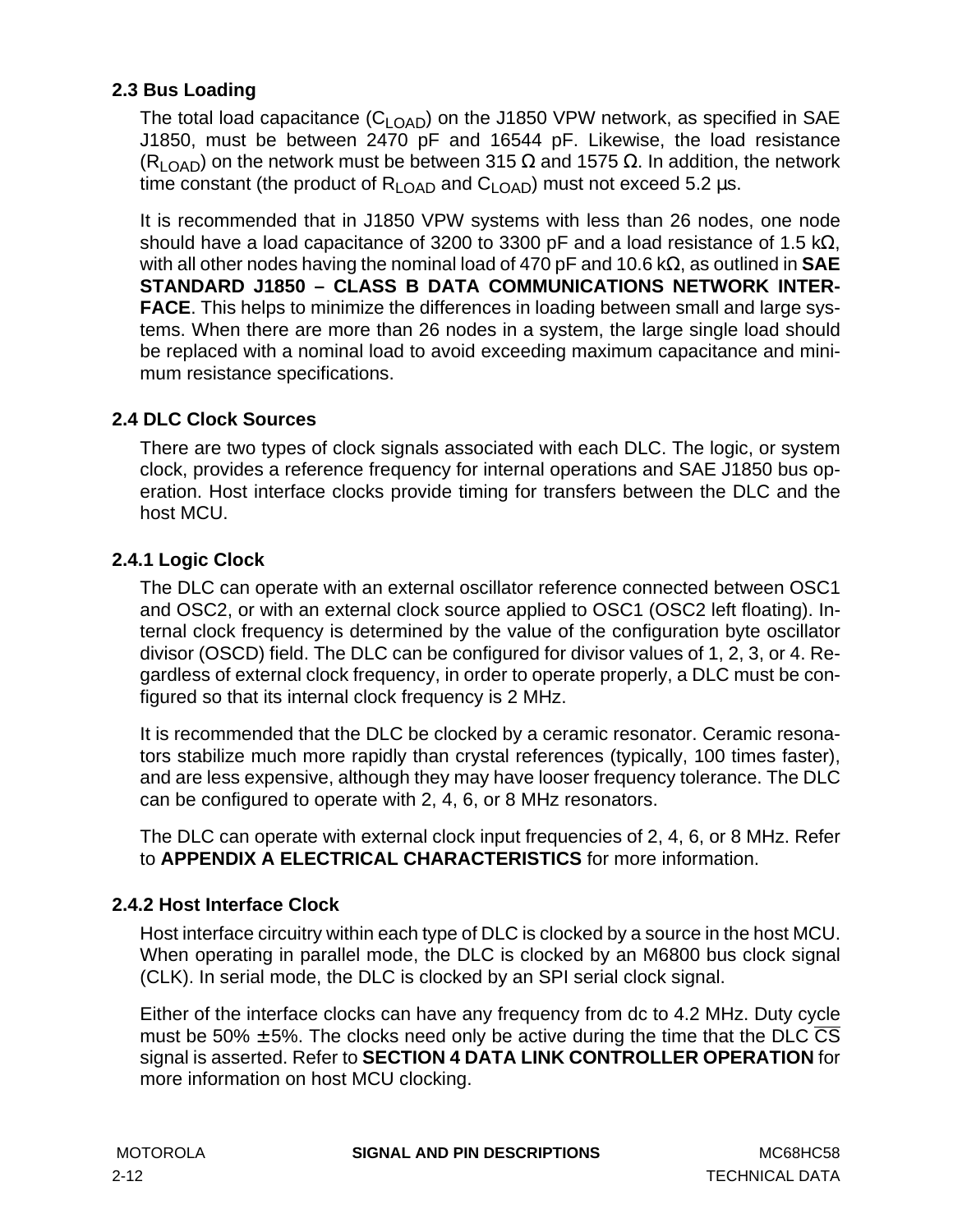## <span id="page-28-0"></span>**2.5 Power Supply Connections**

During standby mode, the DLC oscillator and most internal circuitry are inactive. Power consumption is reduced significantly.

The host MCU must send the DLC a command byte to initiate low power operation, but the DLC can be reactivated in a number of ways. A DLC can come out of standby when it detects J1850 bus activity, when its status register is read by the host MCU, or when power is applied. If interrupts are enabled, the DLC can issue an interrupt request to the host MCU when it is activated.

The way in which power is applied to the DLC affects activation out of standby mode. Ignition switch position, battery drain during engine cranking, and alternator power stability can affect the supplies available at the time J1850 bus activity brings the DLC out of standby mode.

There are three recommended methods of implementing operation. Methods 1 and 2 permit the receiver to be activated by a frame on the J1850 bus. With a 4 or 8 MHz resonator, a properly configured DLC can accurately receive the frame that activates it. If interrupts are enabled, methods 1 and 3 permit the DLC to generate an interrupt request upon activation. Method 2 does not permit the DLC to generate an interrupt request when it is activated, because the control logic is not powered when J1850 bus activity is detected. Refer to **[SECTION 4 DATA LINK CONTROLLER OPERATION](#page-44-0)** for more information on DLC interrupt service requests.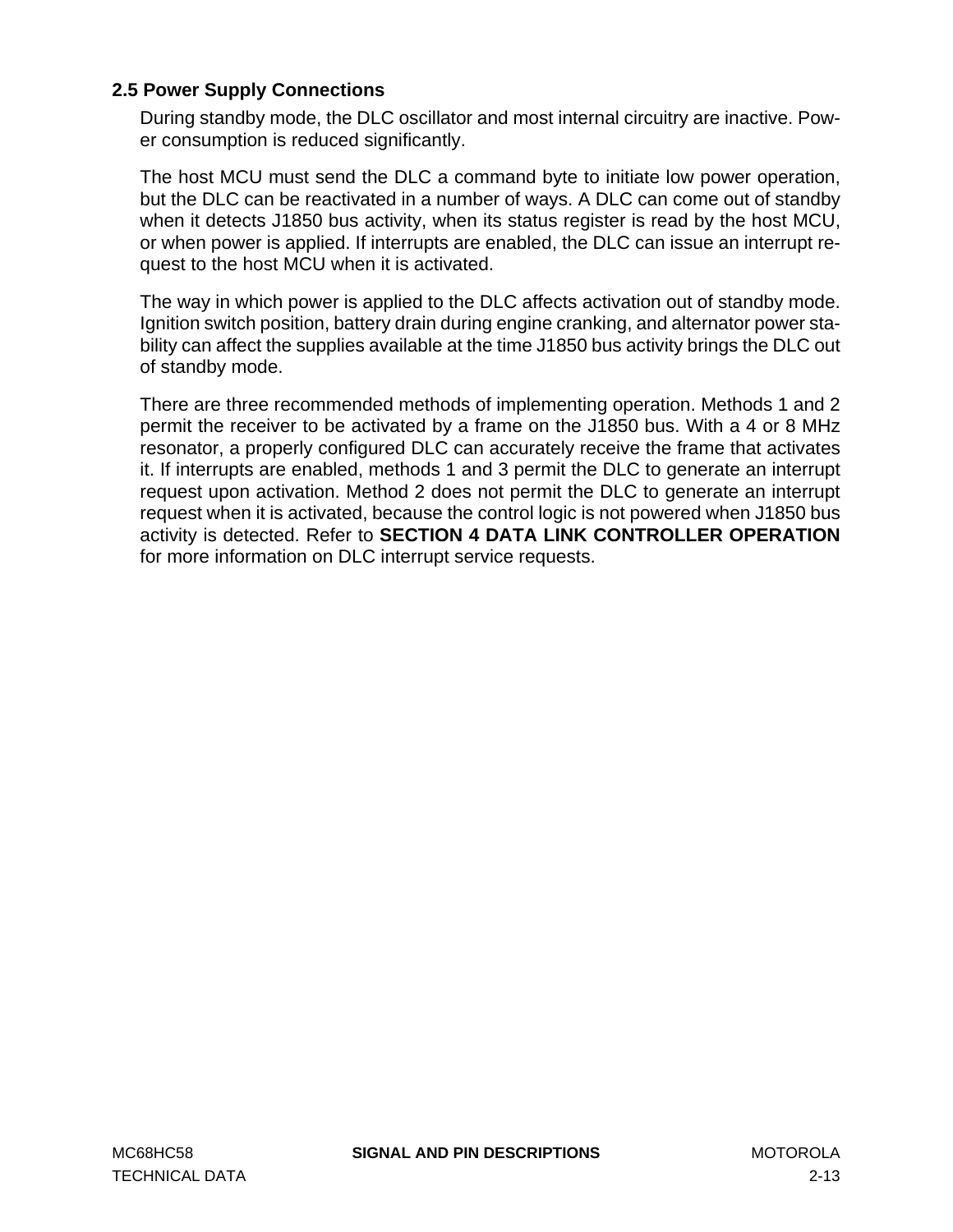# <span id="page-29-0"></span>**2.5.1 Method 1 — All Supplies Applied**

When  $\vee_{\mathsf{BATT}}, \vee_{\mathsf{CC}},$  and  $\vee_{\mathsf{DD}}$  are applied, the PSEN pin goes to a high-impedance state when the DLC is in standby mode, and sources 12 Vdc when the DLC is activated. Figure 2-4 shows J1850 BUS,  $\overline{INT}$ ,  $\overline{RST}$ , and PSEN timing relationships. If the host does not service the interrupt due to bus activity, the DLC automatically re-enters standby mode. Refer to **[APPENDIX A ELECTRICAL CHARACTERISTICS](#page-80-0)** for more information on parameter specifications.



**Figure 2-4 Method 1 — Standby Mode Supplies Applied**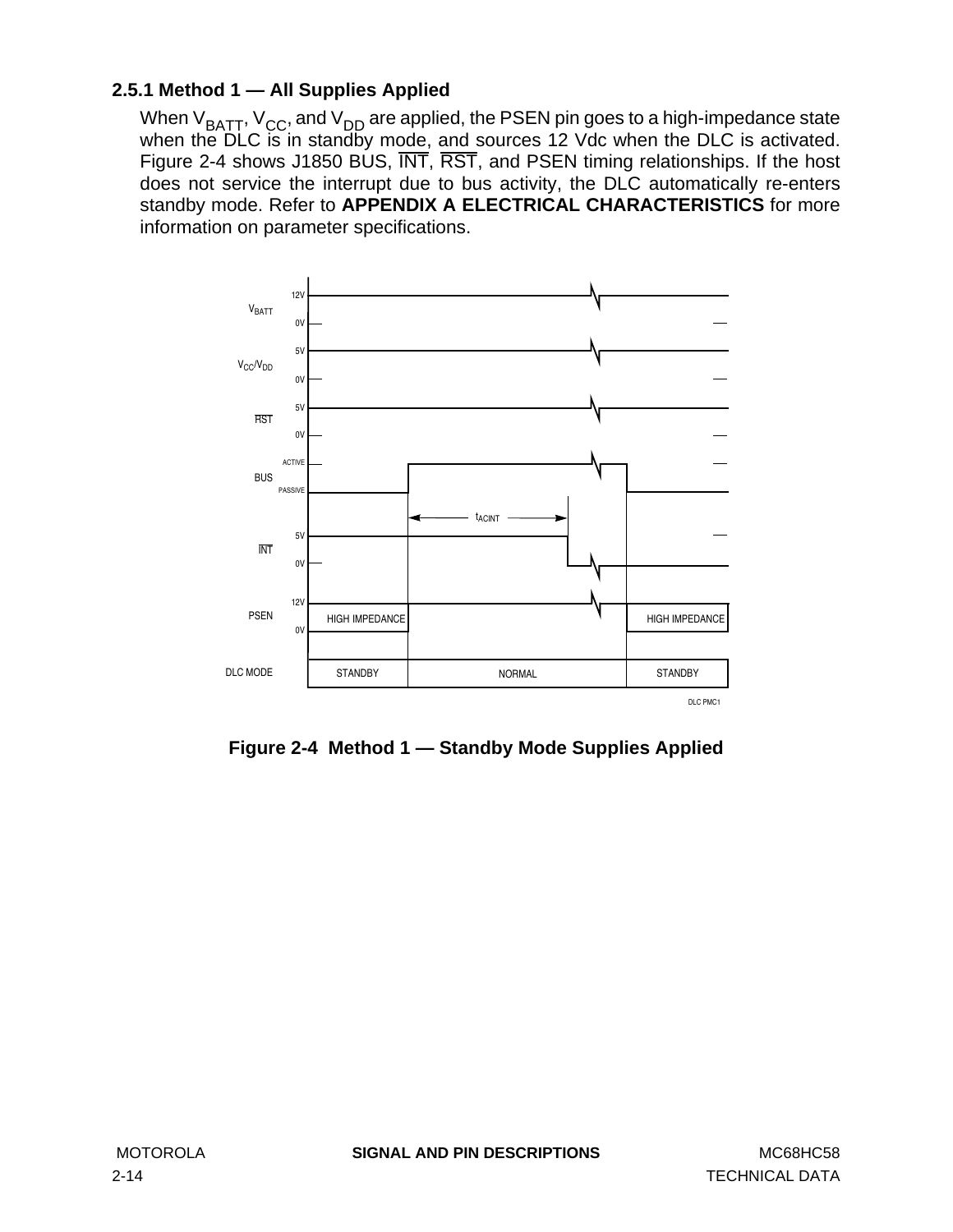# <span id="page-30-0"></span>**2.5.2 Method 2 — Switching V<sub>DD</sub> With PSEN**

With  $V_{\text{BAT}}$  and  $V_{\text{CC}}$  applied, the PSEN pin goes to a high-impedance state when the DLC is in standby mode and sources 12 Vdc when the DLC detects J1850 bus activity. Refer to **[2.6 Reset](#page-32-0)** for more information on supply stabilization. **Figure 2-5** shows BUS, INT, RST, and PSEN timing relationships. Refer to **[APPENDIX A ELECTRICAL](#page-80-0) [CHARACTERISTICS](#page-80-0)** for more information on parameter specifications.



Figure 2-5 Method 2 — Switching V<sub>DD</sub> with PSEN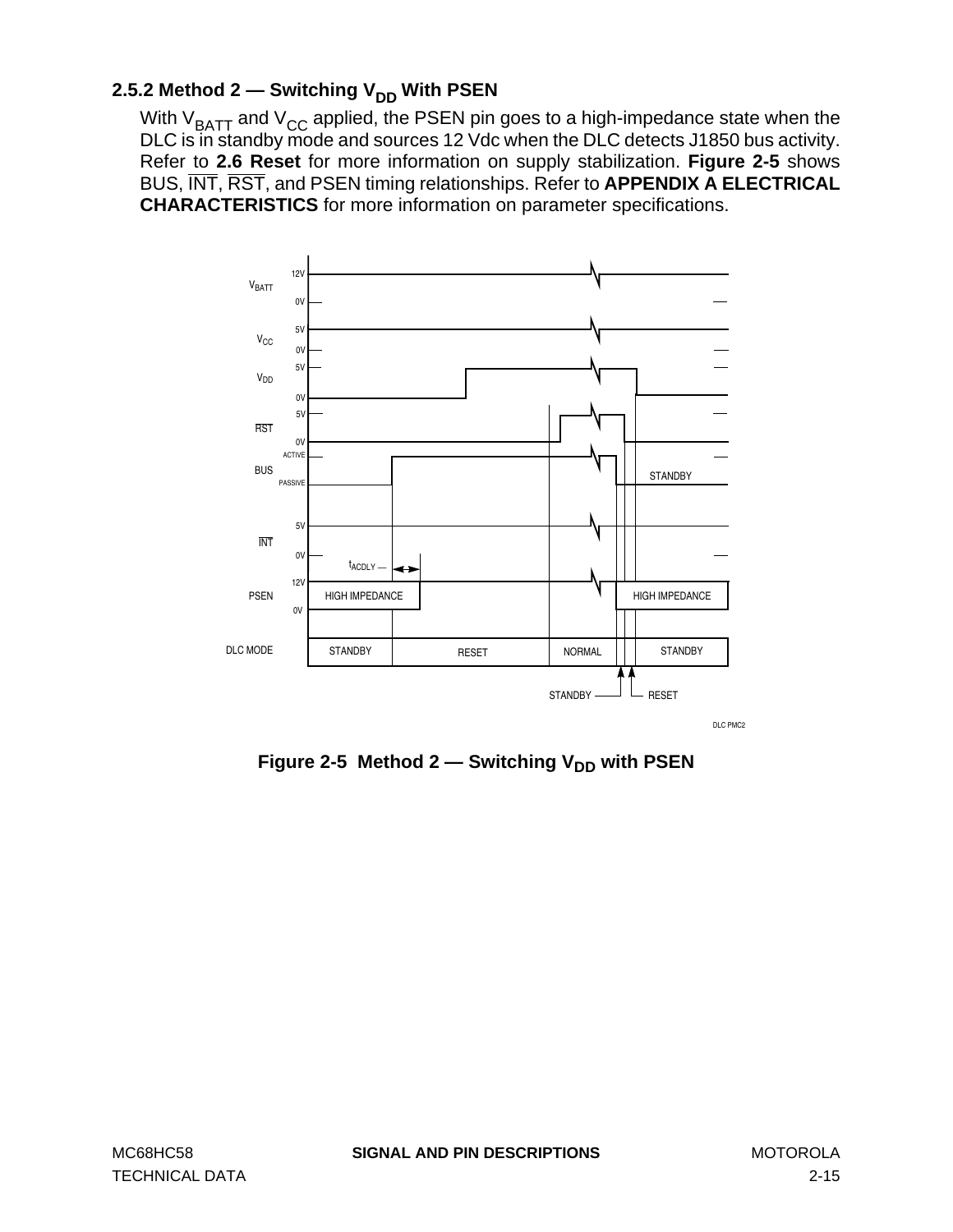# <span id="page-31-0"></span>2.5.3 Method 3 – Switching V<sub>DD</sub> and V<sub>CC</sub> Simultaneously

When  $V_{\text{BAT}}$  alone is applied, the PSEN pin stays in a high-impedance state until  $V_{\text{DD}}$ and V<sub>CC</sub> are applied. Applying V<sub>DD</sub> and V<sub>CC</sub> simultaneously (using a common 5 Vdc supply) activates the DLC and causes the PSEN pin to source 12 Vdc. If this method is chosen, the DLC is not affected by bus activity. **Figure 2-6** shows BUS, INT, RST, and PSEN timing relationships. Refer to **[APPENDIX A ELECTRICAL CHARACTER-](#page-80-0)[ISTICS](#page-80-0)** for more information on parameter specifications.



Figure 2-6 Method 3 – Switching V<sub>DD</sub> and V<sub>CC</sub> in Standby Mode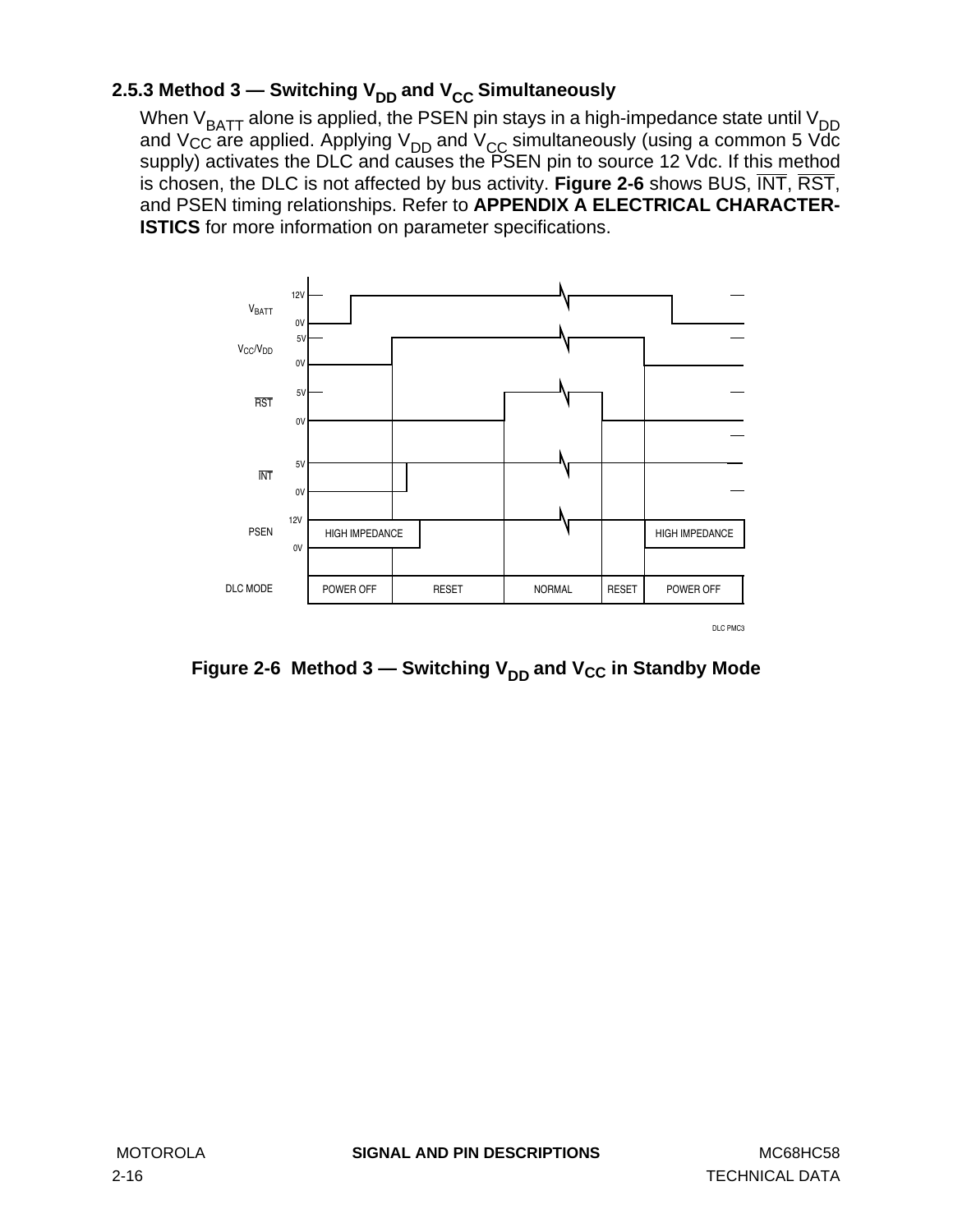# <span id="page-32-0"></span>**2.6 Reset**

While the  $\overline{\text{RST}}$  signal is asserted, the DLC is held in an inactive state. The DLC is activated when the RST line goes high. When exiting the low-power standby mode, all system power must be applied and stable at the time  $\overline{\text{RST}}$  goes high in order for the DLC to be properly activated. During reset, all data in the DLC FIFO buffers is lost.

Many MCUs have low-power standby modes that permit them to remain inactive until needed. These devices typically exit low-power stop when reset, or when an interrupt request is received. If the host MCU, as well as the DLC, are to be activated when the DLC detects J1850 bus activity, use of a common reset line may cause the frame that activates the system to be lost.

After the reset line goes high, the host MCU writes command and configuration bytes to the DLC to initialize it. The "load as configuration byte – immediate" command should be issued to initialize the DLC. The host may commence further operations with the DLC (t<sub>con</sub>) afterwards. Refer to **[APPENDIX A ELECTRICAL CHARACTERISTICS](#page-80-0)** for more information on parameter specifics. Refer to **[SECTION 4 DATA LINK CON-](#page-44-0)[TROLLER OPERATION](#page-44-0)** for more information on system initialization and configuration.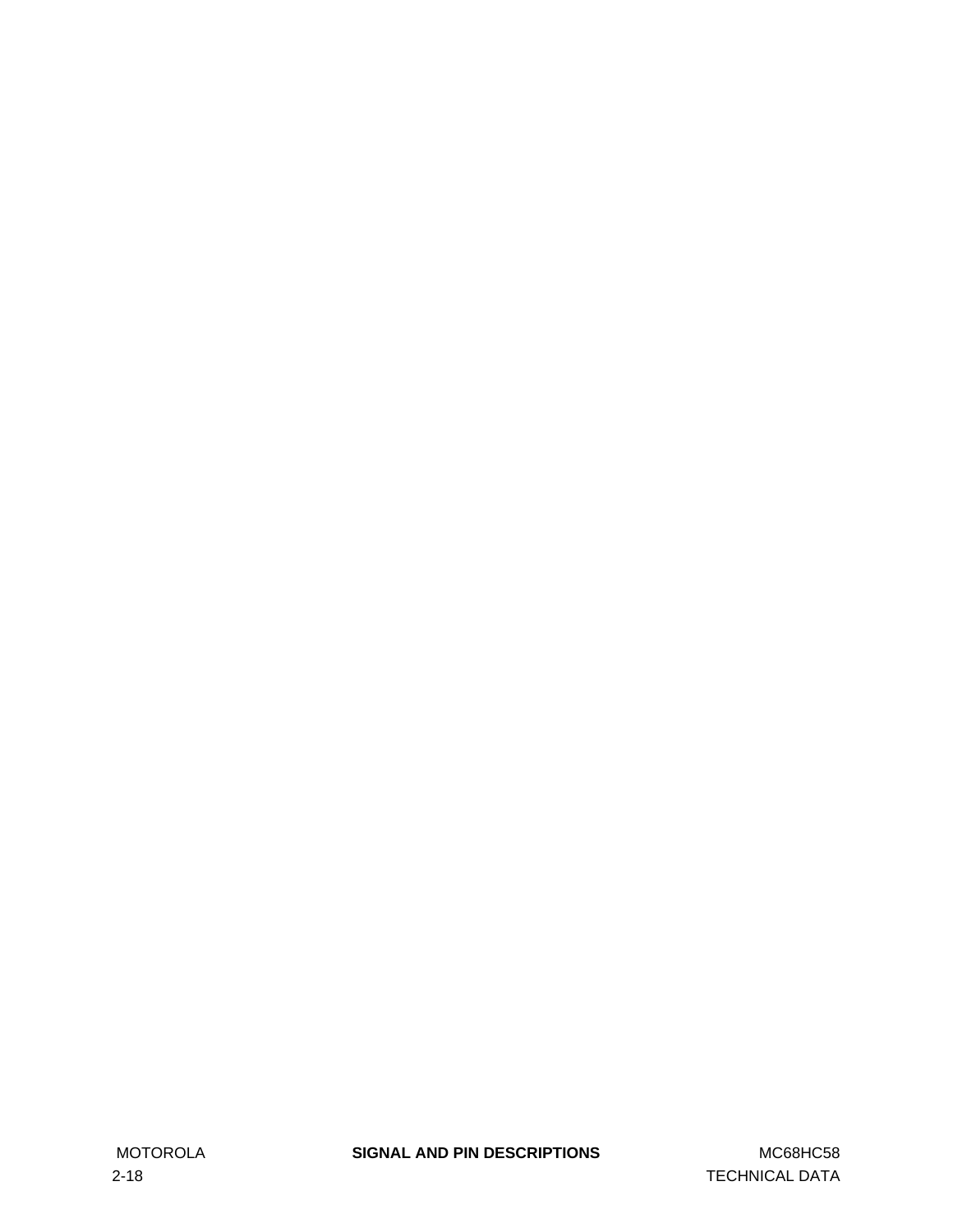# **SECTION 3 J1850 FRAME FORMAT**

<span id="page-34-0"></span>This section explains the frame format used to transmit and receive information on the J1850 bus. Variable pulse width modulation (VPW) valid/invalid bits and symbols are also discussed.

### **3.1 J1850 Frame Format**

A J1850 bus message consists of one or more frames. Each frame is composed of multiple symbols. Refer to **Figure 3-1**.



**Figure 3-1 J1850 Bus Message Components**

A symbol starts with a transition from either an active to a passive level, or a passive to an active level. Symbols end with another transition, or the absence of a transition after a specified time period. **Figure 3-2** illustrates the representative symbols for a J1850 message frame.



J1850 BUS FRAME FORMAT

**Figure 3-2 J1850 Bus Frame Format (VPW)**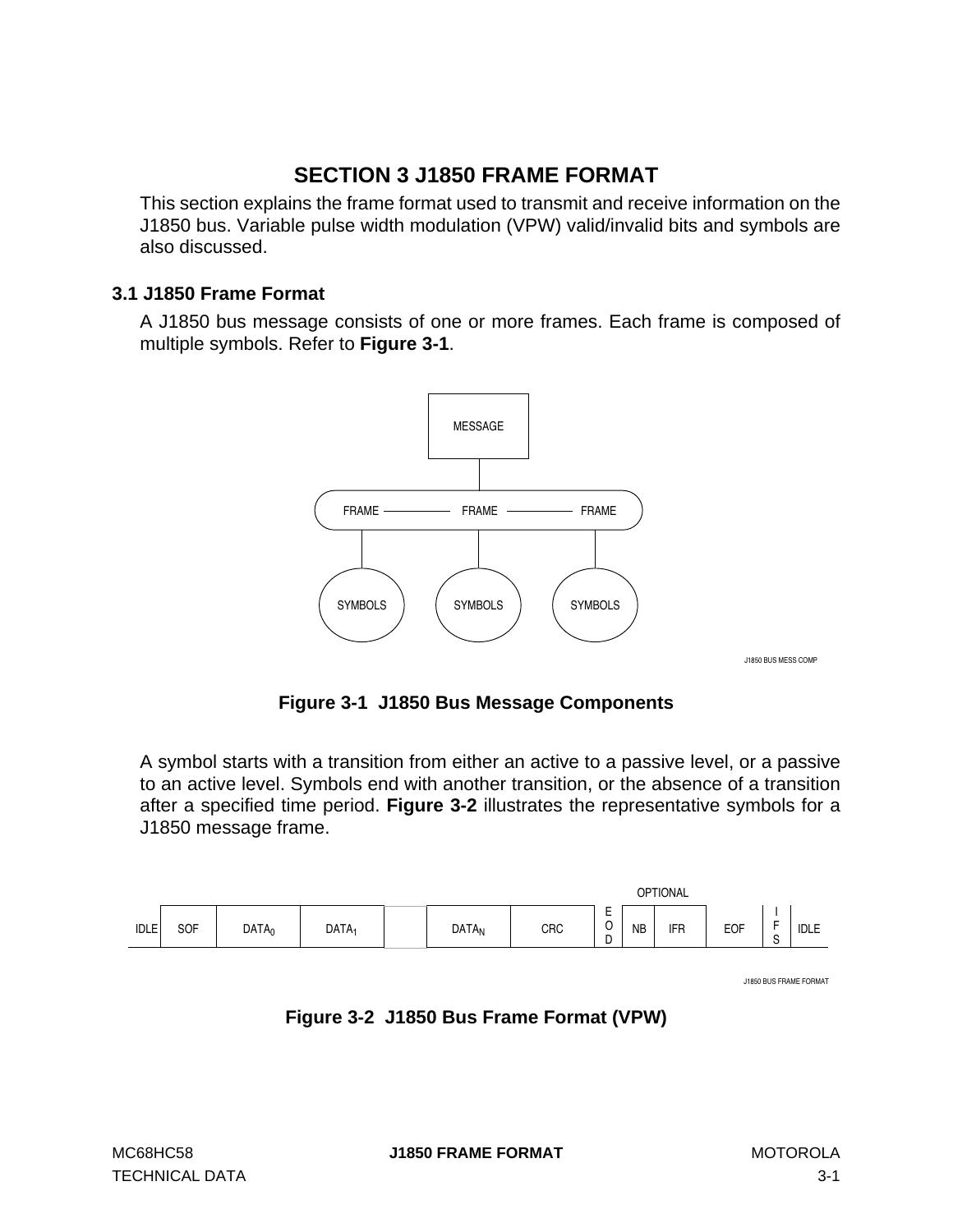<span id="page-35-0"></span>Variable pulse width (VPW) modulation is an encoding technique in which each bit is defined by the time between successive transitions, and by the level of the J1850 bus between transitions.

The non-destructive contention protocol on the J1850 bus defines both active and passive symbols. Active and passive bits are used alternately. A symbol is active when one or more transmitters drive the J1850 bus. A symbol is passive when no transmitters are driving the J1850 bus (a logical wired-OR arrangement).

Each logic one or logic zero contains a single transition, and can be at either the active or passive level and one of two lengths, either 64  $\mu$ s or 128  $\mu$ s (T<sub>NOM</sub> at 10.4 kbps baud rate), depending upon the encoding of the previous bit. The SOF, EOD, EOF and IFS symbols are always encoded at an assigned level and length. For an illustration of VPW symbol timing, refer to **[Figure 3-3](#page-38-0)**.

Each frame has a maximum length of 12 bytes, excluding the start of frame (SOF), end of data (EOD), normalization bit (NB), and end of frame (EOF) symbols.

Each frame begins with an SOF symbol, an active symbol, and therefore each data byte (including the CRC byte) begins with a passive bit, regardless of whether it is a logic one or a logic zero.

All VPW bit lengths stated in the following descriptions are typical values at a 10.4 kbps bit rate.

# **3.1.1 SOF — Start of Frame Symbol**

All frames transmitted onto the J1850 bus must begin with an SOF symbol. This indicates to any listeners on the J1850 bus the start of a new frame transmission. The SOF symbol is not used in the cyclical redundancy check (CRC) calculation.

The SOF symbol is defined as a passive to active transition followed by an active period 200 µs in length. Refer to **[Figure 3-3](#page-38-0)** (C). This allows the data bytes which follow the SOF symbol to begin with a passive bit, regardless of whether it is a logic one or a logic zero.

# **3.1.2 Data — In Frame Data Bytes**

The data bytes contained in the frame include the frame header bytes and any actual data being transmitted to the receiving node. The DLC can be used to transmit frames using any of the header formats outlined in the SAE J1850 document. Refer to the **SAE J1850 – CLASS B DATA COMMUNICATIONS NETWORK INTERFACE** for more information about J1850 header formats.

Each data byte is made up of a series of logic one and logic zero symbols. Frames transmitted by the DLC onto the J1850 bus must contain at least one data byte, and therefore can be as short as one data byte and one CRC byte. Each data byte in the frame is eight bits in length, transmitted most significant bit (MSB) to least significant bit (LSB).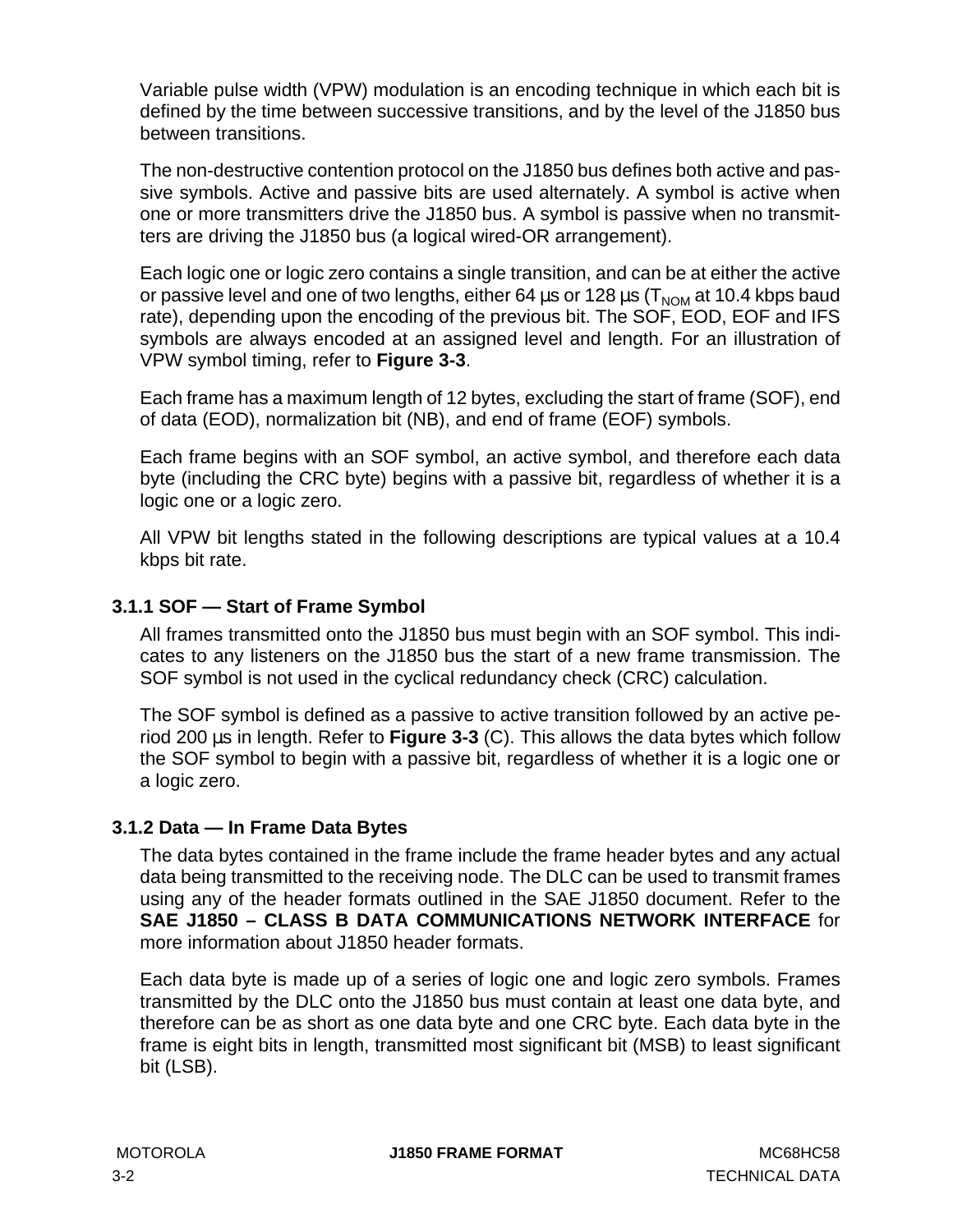### **3.1.2.1 Logic Zero**

A logic zero is defined as either an active to passive transition followed by a passive period 64 µs in length, or a passive to active transition followed by an active period 128 µs in length. Refer to **[Figure 3-3](#page-38-0)** (A).

### **3.1.2.2 Logic One**

A logic one is defined as either an active to passive transition followed by a passive period 128 µs in length, or a passive to active transition followed by an active period 64 µs in length. Refer to **[Figure 3-3](#page-38-0)** (B).

## **3.1.3 CRC — Cyclical Redundancy Check Byte**

The CRC byte is used by the receiver(s) of each frame to determine if any errors have occurred during the transmission of the frame. The DLC calculates the CRC byte and appends it onto any frames transmitted onto the J1850 bus, and also performs CRC detection on any frames it receives from the J1850 bus.

CRC generation uses the divisor polynomial  $X^8 + X^4 + X^3 + X^2 + 1$ . The remainder polynomial is initially set to all ones, and then each byte in the frame after the SOF symbol is serially processed through the CRC generation circuitry. The one's complement of the remainder then becomes the 8-bit CRC byte, which is appended to the frame after the data bytes, in MSB to LSB order.

When receiving a frame, the DLC uses the same divisor polynomial. All data bytes, excluding the SOF and EOD symbols, but including the CRC byte, are used to check the CRC. If the frame is error free, the remainder polynomial equals  $X^{7}+X^{6}+X^{2}$  (\$C4), regardless of the data contained in the frame. If the calculated CRC does not equal \$C4, the DLC informs the CPU of the failure.

## **3.1.4 EOD — End of Data Symbol**

The EOD symbol is a passive period on the J1850 bus used to signify to any recipients of a frame that the transmission by the originator has been completed.

The EOD symbol is defined as an active to passive transition followed by a passive period 200 µs in length. Refer to **[Figure 3-3](#page-38-0)** (D and E).

## **3.1.5 NB — Normalization Bit**

The NB is used to preface the in-frame response (IFR). The NB ensures that the end of the eighth bit of the IFR always returns the bus to the passive level. The length of the NB may be used to signify the type of IFR being used. The NB is transmitted by the node responding to the frame, and it defines the start of the optional response segment, if utilized, of any VPW format frame. The DLC indicates that the IFR being transmitted has a CRC appended by using a logic one (active short) bit. The DLC indicates that it does not contain a CRC by using a logic zero (active long) bit.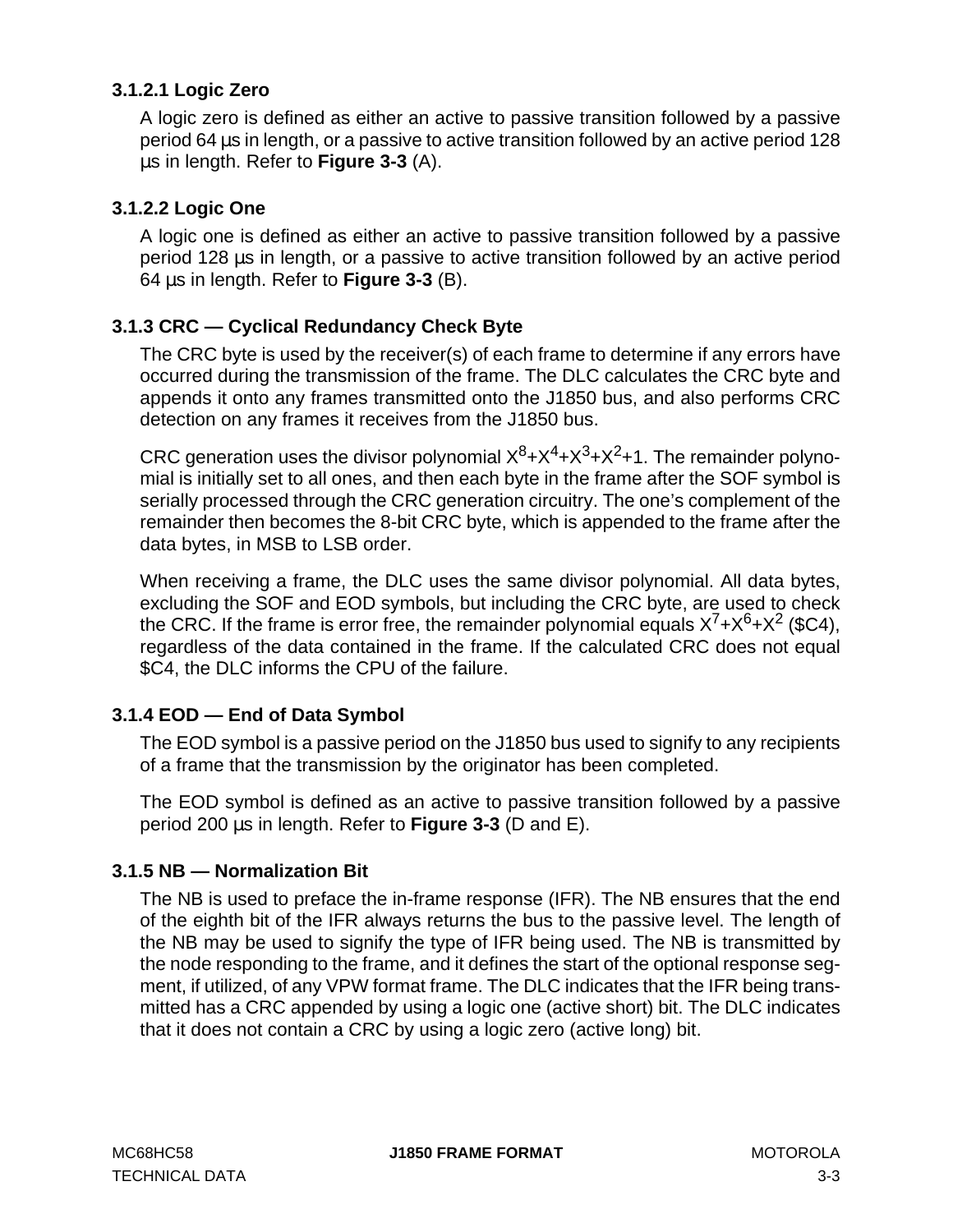### **NOTE**

This method of CRC recognition is the reverse of the method preferred by the SAE J1850.

## **3.1.6 IFR — In-Frame Response Bytes**

A number of options are available in the IFR section of the J1850 frame format. The DLC can send an IFR consisting of one or more bytes, which may be followed by a CRC byte.

## **3.1.7 EOF — End of Frame Symbol**

The EOF symbol is a passive period on the J1850 bus, longer than an EOD symbol, which signifies the end of a frame. Since an EOF symbol is longer than an EOD symbol, if no response is transmitted after an EOD symbol, it becomes an EOF, and the frame is assumed to be completed.

The EOF symbol is defined as an active to passive transition followed by a passive period of at least 280 µs in length. Refer to **[Figure 3-3](#page-38-0)** (E). If there is no IFR byte transmitted after an EOD symbol is transmitted, after another 80 µs the EOD becomes an EOF, indicating the completion of the frame.

## **3.1.8 IFS — Inter-Frame Separation Symbol**

The IFS symbol is a passive period on the J1850 bus which allows proper synchronization between nodes during continuous frame transmission. The IFS symbol is transmitted by a node following the completion of the EOF period.

When the last byte of a frame has been transmitted onto the J1850 bus, and the EOF symbol time has expired, all nodes must then wait for the IFS symbol time to expire before transmitting an SOF, marking the beginning of another frame.

However, if the DLC is waiting for the IFS period to expire before beginning a transmission and a passive to active level is detected before the IFS time has expired, it must internally synchronize to that edge. A passive to active level may occur during the IFS period because of varying clock tolerances and loading of the J1850 bus, causing different nodes to observe the completion of the IFS period at different times. Receivers must synchronize to any SOF occurring during an IFS period to allow for individual clock tolerances.

The IFS symbol is defined as an active to passive transition followed by a passive period 300 µs in length. Refer to **[Figure 3-3](#page-38-0)** (E).

## **3.1.9 BREAK — Break**

Any DLC transmitting at the time a BREAK symbol is detected halts transmission immediately, and indicates to the host MCU that a BREAK was detected. The DLC can also transmit a BREAK symbol if necessary.

The BREAK signal is defined as a passive to active transition followed by an active period of at least 239 µs. Refer to **[Figure 3-3](#page-38-0)** (F).

MOTOROLA **J1850 FRAME FORMAT** MC68HC58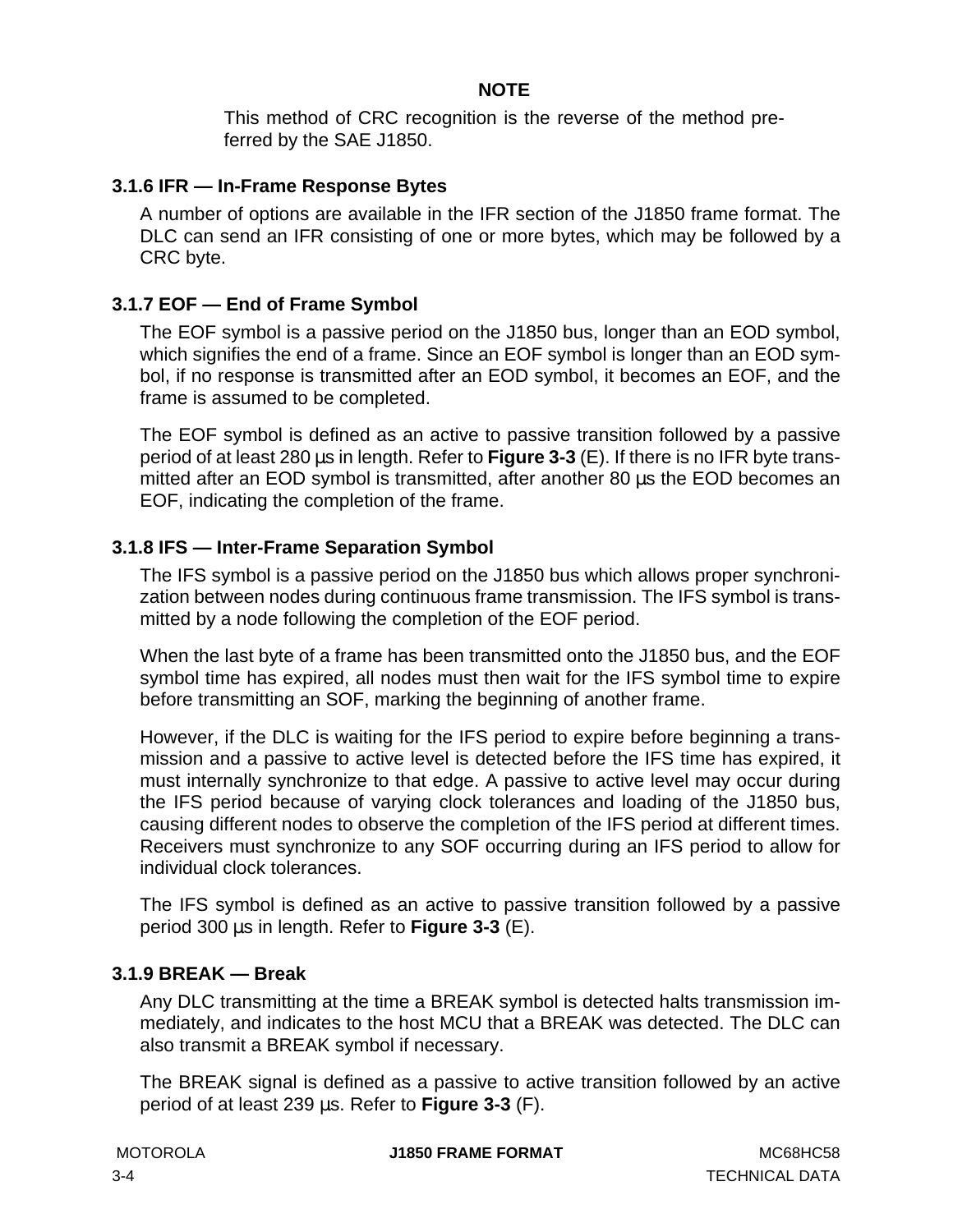### <span id="page-38-0"></span>**3.1.10 Idle Bus**

An idle condition exists on the J1850 bus after expiration of the IFS period. Any node sensing an idle bus condition can begin transmission immediately.





## **3.2 J1850 VPW Valid/Invalid Bits and Symbols**

The timing tolerances for receiving data bits and symbols from the J1850 bus allow for variations in the system. The tolerances are balanced by making the maximum of one symbol length approximately equal to the minimum length of the next longest symbol. The difference between the symbol boundaries is equal to one clock period of the DLC internal clock.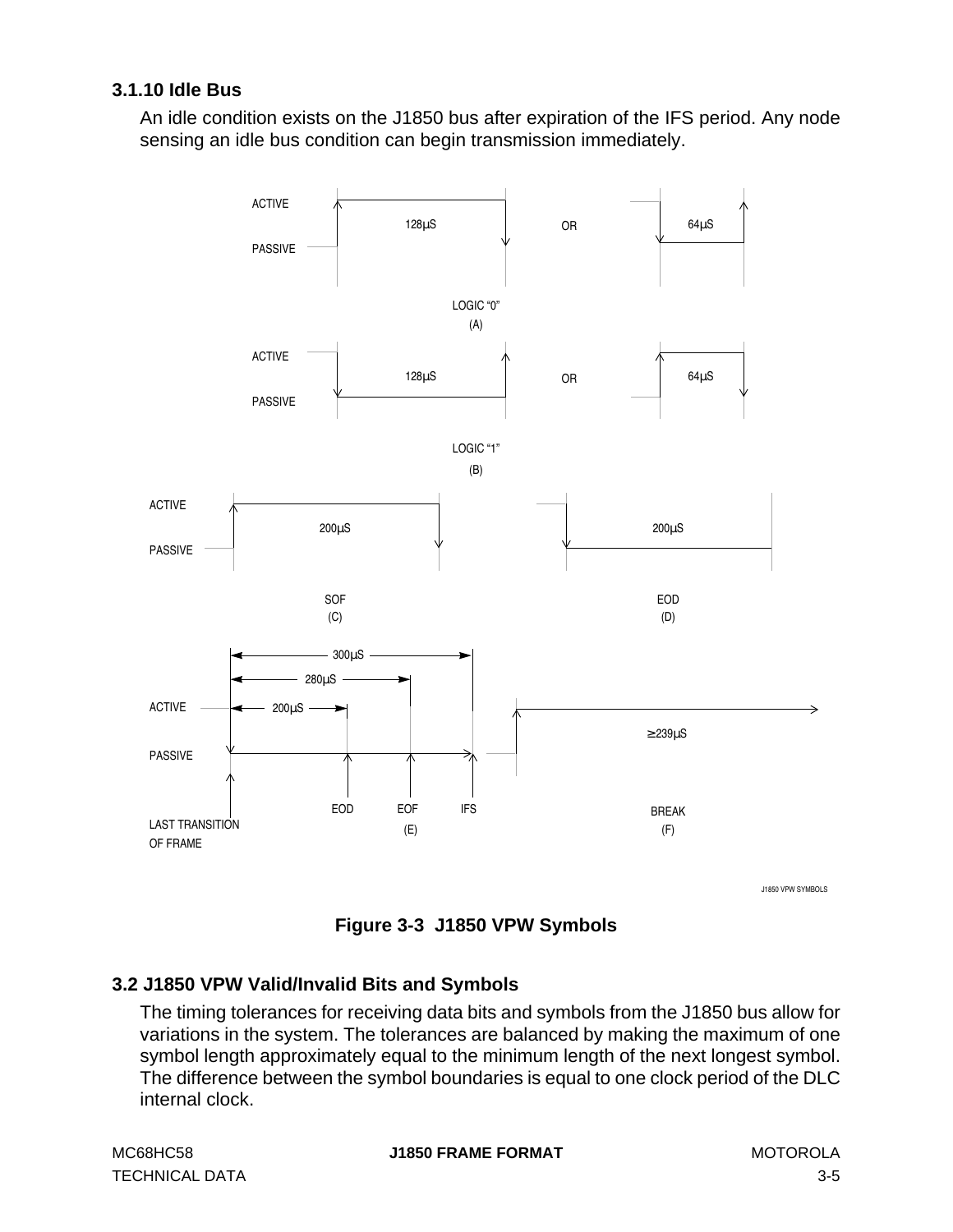<span id="page-39-0"></span>**Figure 3-4** displays the J1850 passive to active transition symbols. **[Figure 3-5](#page-41-0)** displays the J1850 active to passive transition symbols.



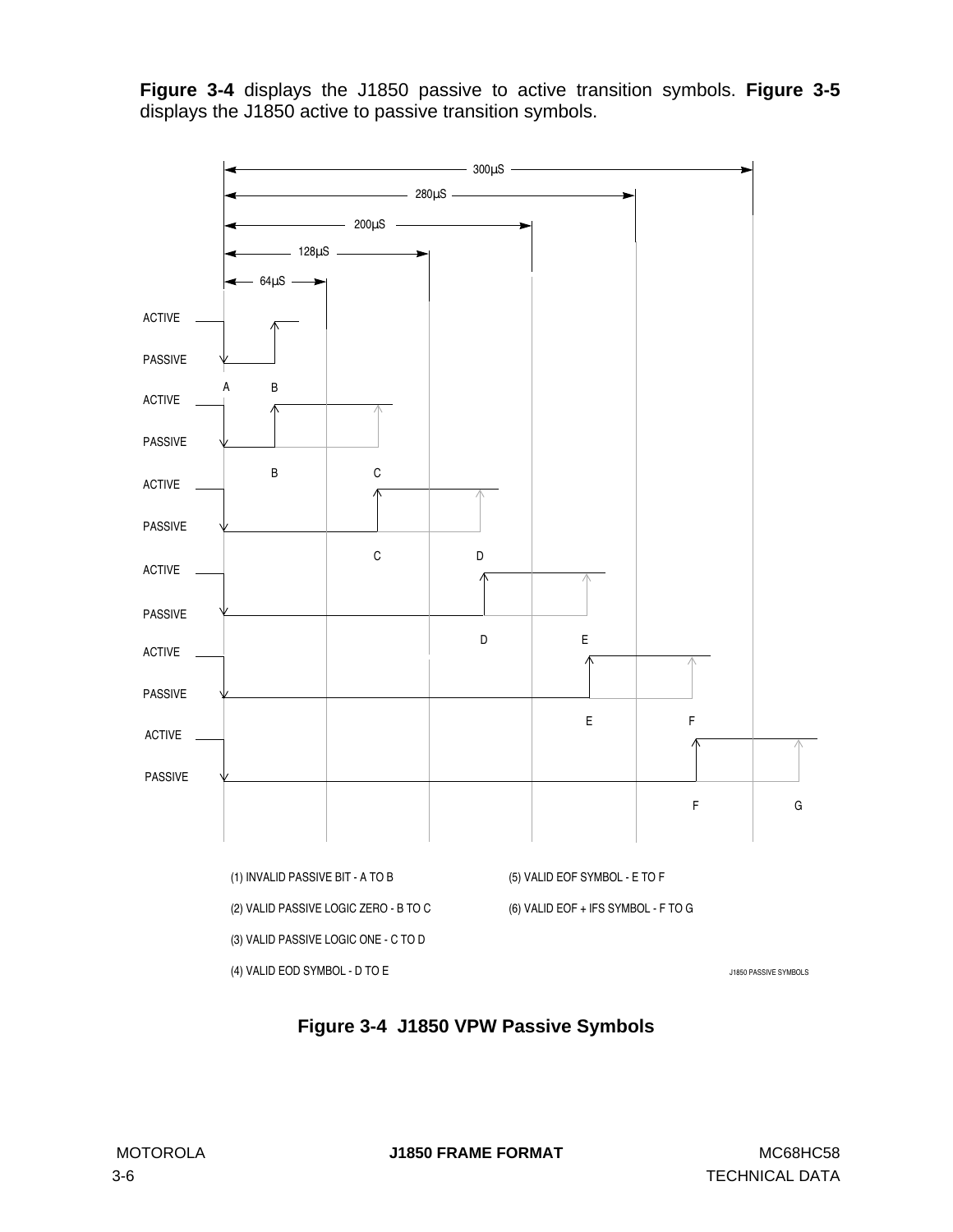### **3.2.1 Invalid Passive Bit**

If the passive to active transition beginning the next data bit or symbol occurs between A (the active to passive transition beginning the current data bit or symbol) and B, the current bit is invalid. Refer to **[Figure 3-4](#page-39-0)** (1).

### **3.2.2 Valid Passive Logic Zero**

If the passive to active transition beginning the next data bit or symbol occurs between B and C, the current bit is considered a logic zero. Refer to **[Figure 3-4](#page-39-0)** (2).

### **3.2.3 Valid Passive Logic One**

If the passive to active transition beginning the next data bit or symbol occurs between C and D, the current bit is considered a logic one. Refer to **[Figure 3-4](#page-39-0)** (3).

### **3.2.4 Valid EOD Symbol**

If the passive to active transition beginning the next data bit or symbol occurs between D and E, the current symbol is considered a valid EOD symbol. Refer to **[Figure 3-4](#page-39-0)** (4).

### **3.2.5 Valid EOF and IFS Symbol**

If the passive to active transition beginning the SOF symbol of the next frame occurs between E and F, the current symbol is considered a valid EOF symbol. If the passive to active transition beginning the SOF symbol of the next frame occurs between F and G, the current symbol is considered a valid EOF symbol, followed by a valid IFS symbol. All nodes must wait until a valid IFS symbol time has expired before beginning transmission. However, due to variations in clock frequencies and J1850 bus loading, some nodes may recognize a valid IFS symbol before others, and immediately begin transmitting. Therefore, any time a node waiting to transmit detects a passive to active transition once a valid EOF has been detected, it should immediately begin transmission, initiating the arbitration process. Refer to **[Figure 3-4](#page-39-0)** (5 and 6).

### **3.2.6 Idle Bus**

If the passive to active transition beginning the SOF symbol of the next frame does not occur before G, the J1850 bus is considered to be idle, and any node wishing to transmit a frame may do so immediately. Refer to **[Figure 3-4](#page-39-0)** (6).

### **3.2.7 Invalid Active Bit**

If the active to passive transition beginning the next data bit or symbol occurs between A (the passive to active transition beginning the current data bit or symbol) and B, the current bit is invalid. Refer to **[Figure 3-5](#page-41-0)** (1).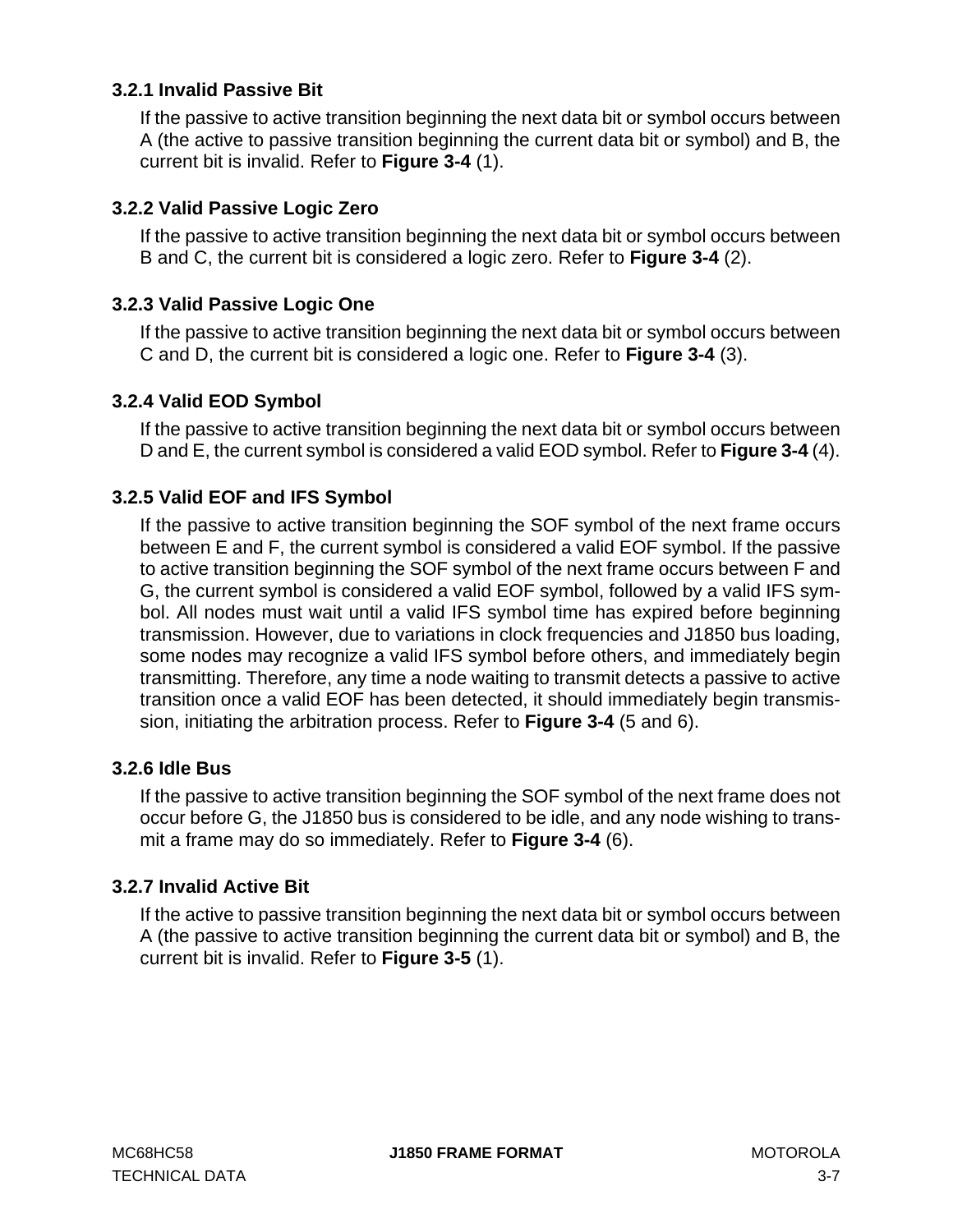<span id="page-41-0"></span>



## **3.2.8 Valid Active Logic One**

If the active to passive transition beginning the next data bit or symbol occurs between B and C, the current bit is considered a logic one. Refer to **Figure 3-5** (2).

## **3.2.9 Valid Active Logic Zero**

If the active to passive transition beginning the next data bit or symbol occurs between C and D, the current bit is considered a logic zero. Refer to **Figure 3-5** (3).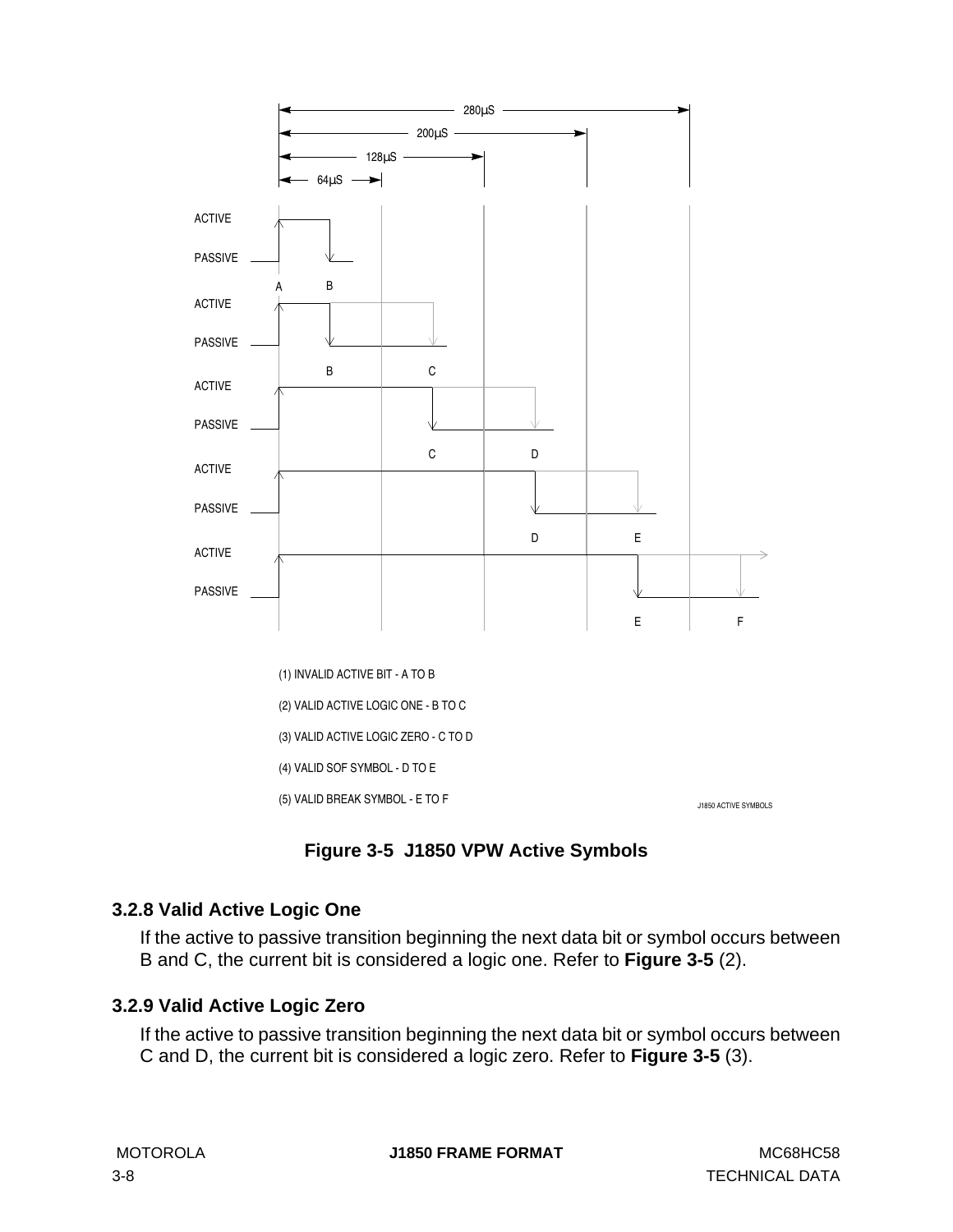### **3.2.10 Valid SOF Symbol**

If the active to passive transition beginning the next data bit or symbol occurs between D and E, the current symbol is considered a valid SOF symbol. Refer to **[Figure 3-5](#page-41-0)** (4).

### **3.2.11 Valid BREAK Symbol**

If the next active to passive transition does not occur between E and F, the current symbol is considered a valid BREAK symbol. Following the BREAK symbol, an IFS period must be observed, after which normal communication can resume on the J1850 bus. Refer to **[Figure 3-5](#page-41-0)** (5).

#### **3.3 Frame Arbitration**

Frame arbitration on the J1850 bus is accomplished in a non-destructive manner, allowing the frame with the highest priority to be transmitted. Transmitters which lose arbitration simply stop transmitting and wait for an idle J1850 bus to begin transmitting again.

If the DLC wishes to transmit onto the J1850 bus, but detects that another frame is in progress, it must wait until the J1850 bus is idle. However, if multiple nodes begin to transmit in the same synchronization window, frame arbitration occurs beginning with the first bit after the SOF symbol, and continues with each bit thereafter.

The VPW symbols and J1850 bus electrical characteristics are carefully chosen so that a logic zero (active or passive type) always dominates over a logic one (active or passive type) simultaneously transmitted. Hence logic zeros are said to be "dominant" and logic ones are said to be "recessive". Whenever a node detects a dominant bit when it transmitted a recessive bit, it loses arbitration, and immediately stops transmitting. This is known as "bitwise arbitration". Refer to **Figure 3-6**.



**Figure 3-6 J1850 VPW Bitwise Arbitration**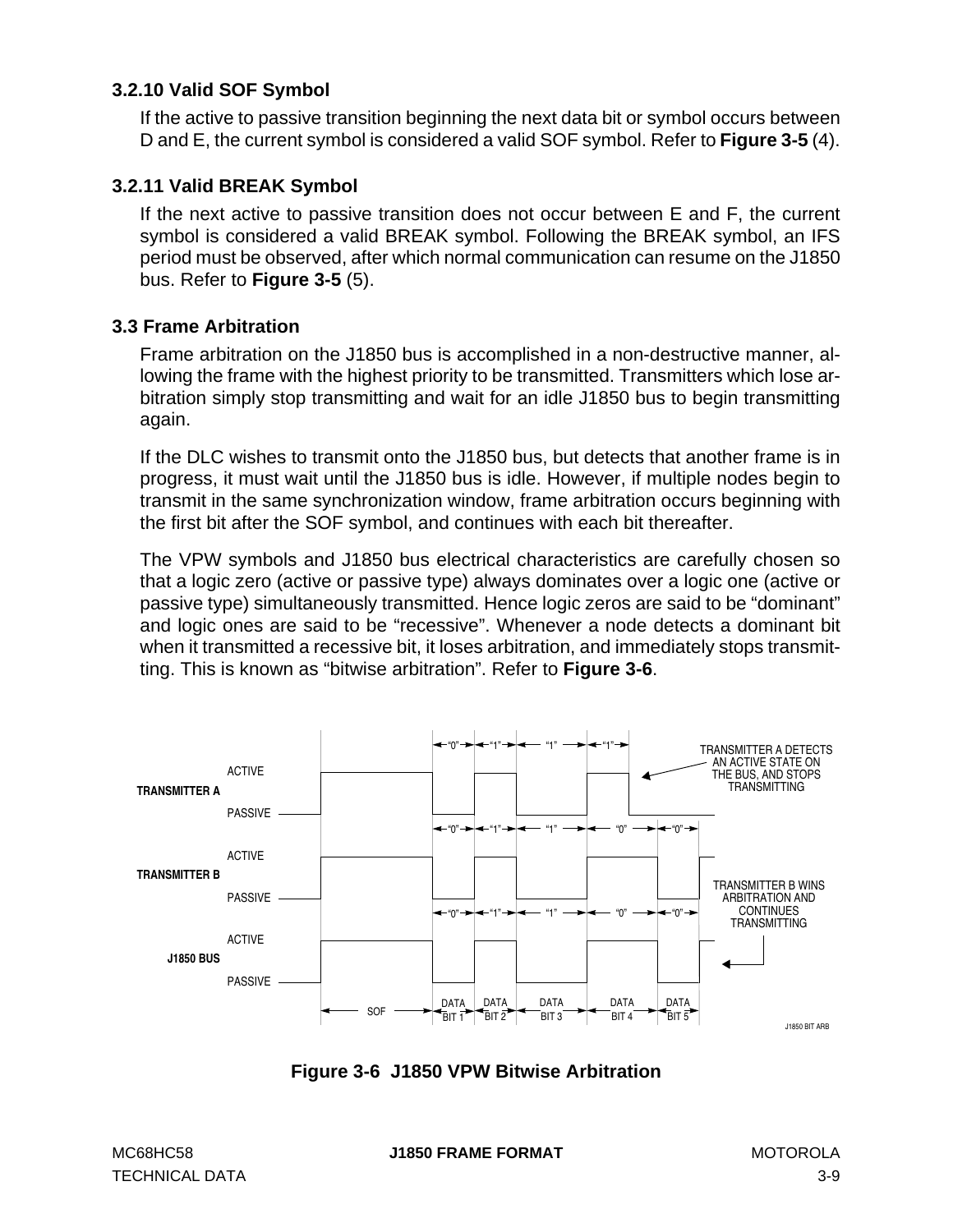During arbitration, or even when the frame is being transmitted, if an opposite bit (a dominant bit when a recessive bit is transmitted, or a recessive bit when a dominant bit is transmitted) is detected, transmission is immediately stopped unless it occurs on the eighth bit of the fourth or later bytes. In this case, the DLC automatically appends up to two extra 1 bits, then stops transmitting. These two extra 1 bits are arbitrated normally, and do not interfere with another frame. The second 1 bit is not sent if the first loses arbitration. If the DLC loses arbitration to another valid frame, the two extra 1 bits do not corrupt the current frame. However, if the DLC has lost arbitration due to noise on the J1850 bus, the two extra 1 bits ensure that the current frame is detected and ignored as a noise-corrupted frame.

Since a zero dominates a one, the frame with the lowest value has the highest priority, and always wins arbitration (a frame with priority 000 wins arbitration over a frame with priority 001). This method of arbitration works no matter how many bits of priority encoding are contained in the frame.

If the DLC loses arbitration during the transmission of a frame, it attempts to retransmit as soon as a valid IFS is detected on the J1850 bus. The DLC attempts to retransmit the frame indefinitely, as long as frames with higher priorities continue to win arbitration. The host MCU can terminate the transmission by transmitting the "terminate auto retry" command to the DLC.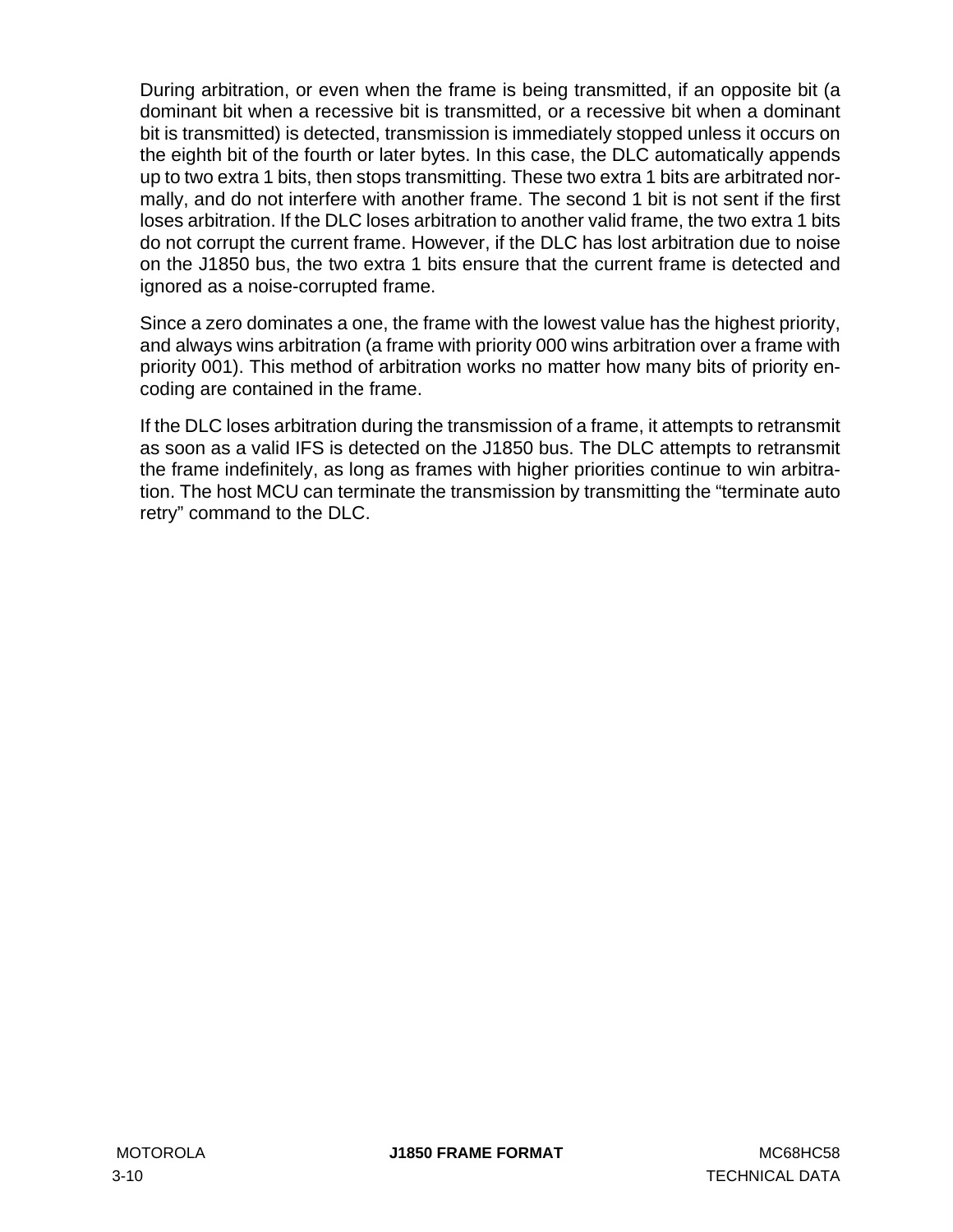# **SECTION 4 DATA LINK CONTROLLER OPERATION**

<span id="page-44-0"></span>This section explains the operation of the MC68HC58 DLC. SAE J1850 bus interface and general operation is the same for both the parallel and serial modes, but the method of transferring information between the host MCU and the DLC differs. Separate discussions of serial and parallel host MCU interfaces follow the general topics. **[SEC-](#page-66-0)[TION 5 CONTROL AND STATUS CODES](#page-66-0)** examines the specific information exchanged by the host MCU and the DLC.

### **4.1 Operating Modes**

The DLC has six main modes of operation which interact with the power supplies, the J1850 bus interface, and the host MCU interface. Refer to **Figure 4-1**.



**Figure 4-1 DLC Operating Modes**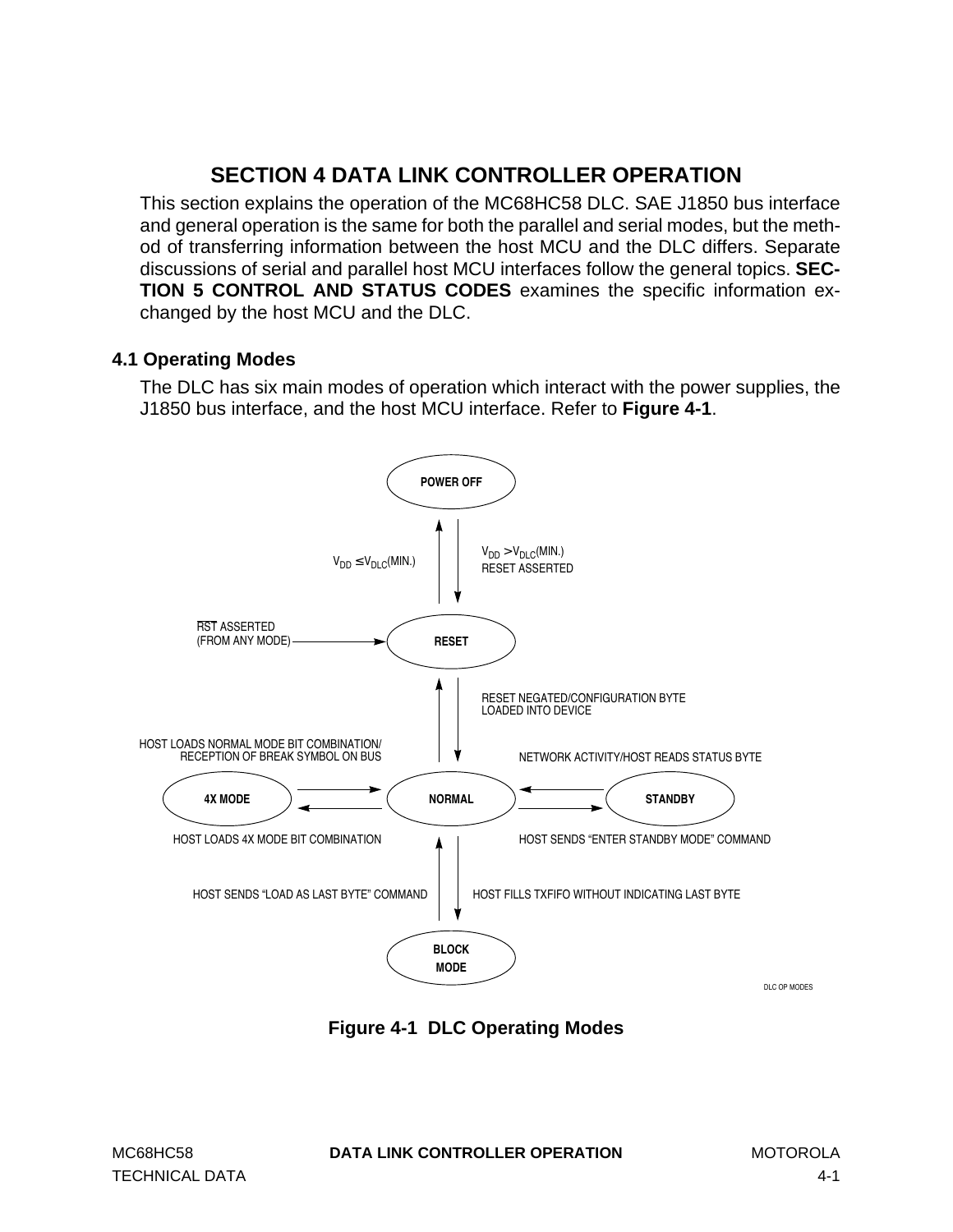### **4.1.1 Power-Off Mode**

Power-off mode is entered whenever the DLC digital supply voltage  $V_{DD}$  drops below the minimum specified value to guarantee correct DLC operation. This includes any standby mode where the  $V_{DD}$  supply is switched off. In this mode, the input and output specifications of the host interface signals are not guaranteed.

### **4.1.2 Reset Mode**

Reset mode is entered from the power-off mode whenever the DLC supply voltage  $V_{DD}$  rises above the minimum specified value and the DLC  $\overline{RST}$  input is asserted.

Reset mode is also entered from any other mode as soon as the DLC RST is asserted.

During reset mode, the internal DLC voltage references are operative.  $V_{DD}$  is supplied to the internal circuits, which are held in their reset state. The internal DLC system clock continues to run. Registers assume their reset condition. Outputs are held in their programmed reset state, inputs and network activity are ignored.

### **4.1.3 Normal Mode**

Normal mode is entered from the reset mode after the DLC  $\overline{\text{RST}}$  is negated, and the host loads a configuration byte into the DLC.

Normal mode is entered from the standby mode whenever network activity is sensed, or the host reads the DLC status byte.

Normal mode is entered from the 4X mode when a BREAK symbol is received from the J1850 bus, or the host MCU clears the 4X mode bit in the configuration register.

Normal mode is entered from block mode when the host sends the "load as last byte of transmit data" command.

During normal mode, normal network operation takes place. The user should ensure that all DLC transmissions have ceased before exiting this mode.

### **4.1.4 Standby Mode**

Standby mode is entered when the host sends an "enter standby mode" command.

During standby mode, the DLC internal clocks are halted and the physical interface circuitry is placed in a low power mode to await network or host activity.

### **4.1.5 4X Mode**

4X mode is entered when the host loads the 4X mode bit configuration into the configuration byte.

During 4X mode, transceiver waveshaping is disabled, thus allowing the DLC to operate without any slew rate limitation. 4X mode affects only the transmitted and received symbol timing logic of the DLC (including the digital filter).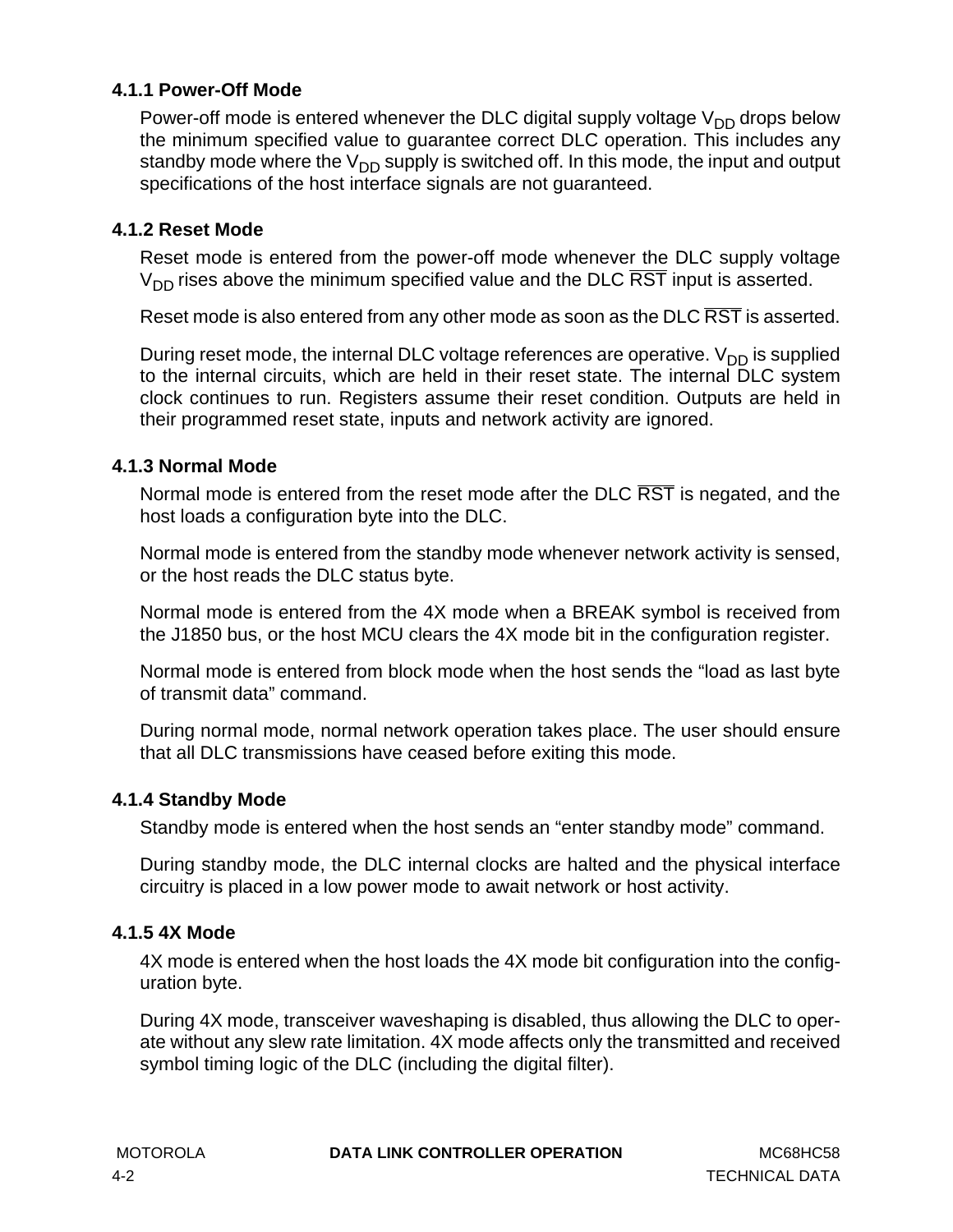4X mode allows communication on the multiplex bus to be performed at four times the normal bit rate.

This high speed transfer function does not work properly unless all transmitting nodes on the J1850 bus are in 4X mode. Selected receivers may be configured to ignore high speed frames until a BREAK symbol is received. Detection of a BREAK symbol on the J1850 bus returns the DLC to normal mode.

Refer to **[4.6 BREAK Operation](#page-64-0)** for more information.

### **4.1.6 Block Mode**

Block mode is entered when the host fills the transmit first in/first out (TxFIFO) buffer without indicating the last byte of a message.

During block mode, the terminate auto retry function is automatically enabled. The DLC continues to transmit message bytes as long as the host loads message bytes into the TxFIFO buffer without sending the DLC a "load as last byte of transmit data" command.

The receive first in/first out (RxFIFO) buffer is designed to allow the reception of block mode messages automatically.

Refer to **[4.5 Block Mode Operation](#page-63-0)** for information.

### **4.2 Host Interface**

**Figure 4-2** shows typical usage of a DLC with an MCU.



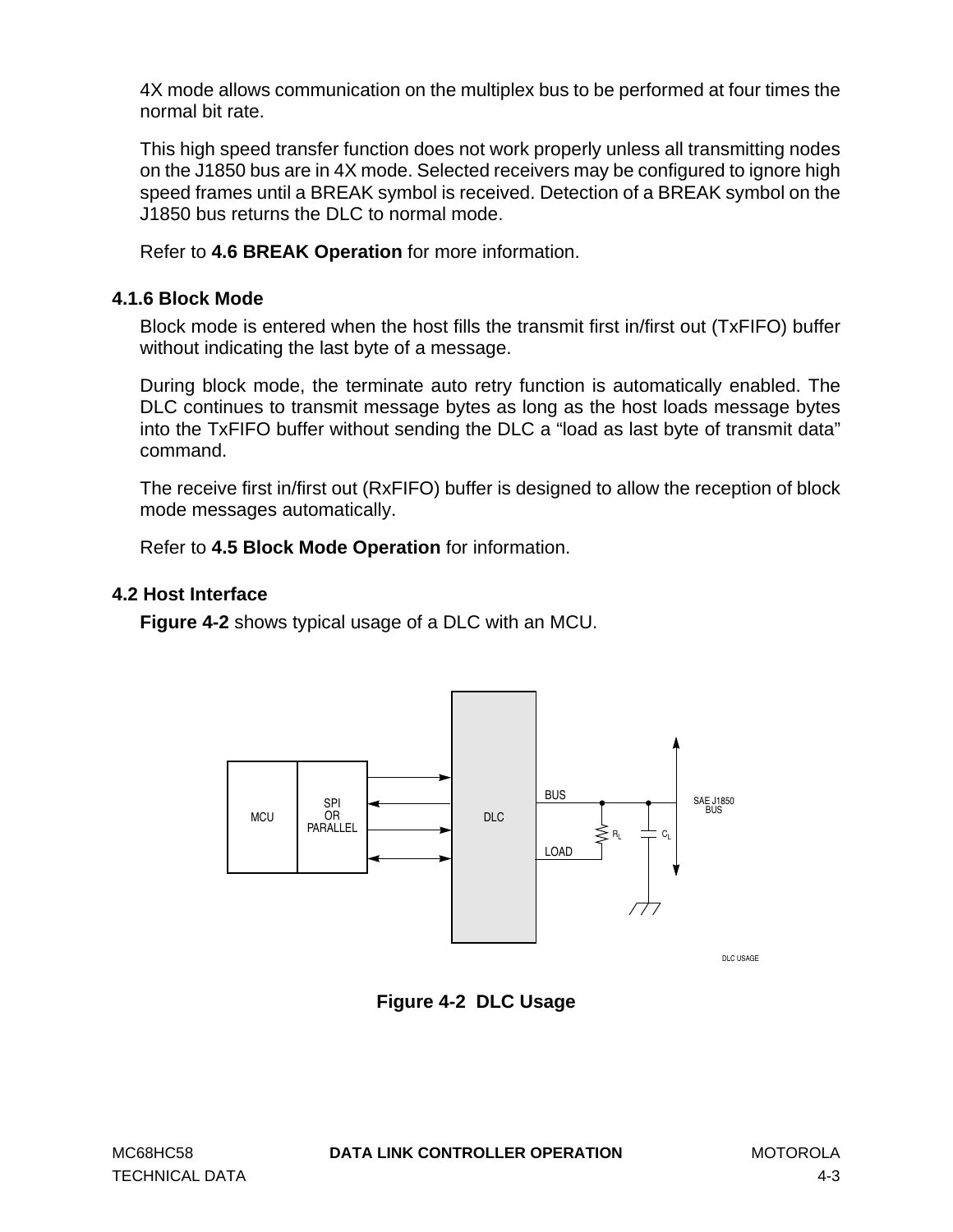The data link controller exchanges information in pairs of bytes in both the serial and parallel modes. A standard exchange consists of one status byte and one data byte sent from the DLC to the host, and one data byte and one command byte sent from the host to the DLC. In serial mode, the host and the DLC exchange pairs of bytes simultaneously, while exchanges in parallel mode are sequential. A host can write contiguous data bytes to the DLC in parallel mode without intervening command bytes, provided the first and last data bytes are accompanied by "load as first byte of transmit data", "load as last byte of transmit data", or "load as first and last byte of transmit data" command bytes.

Data that the DLC receives from the host can be data for transmission on the SAE J1850 bus, a configuration byte, or a null byte. The destination of a byte written to a DLC is specified in the command byte that accompanies it. Command bytes can also contain DLC receive, transmit, and mode control instructions.

The status byte that the host receives from the DLC contains information about the accompanying data byte, current status of the transmitter, and current status of the receiver. The data byte can contain received frame data, a transmission completion code, or invalid information.

The DLC must be configured after power-up or reset, and at appropriate intervals thereafter. To configure a DLC, the host MCU sends a configuration command byte followed by a configuration data byte. Mode of operation, clock speed, and interrupt mode are determined by the content of the configuration byte.

When the  $\overline{CS}$  signal is asserted, interface lines (parallel or serial) are enabled, then status and data words are prepared for transfer to the host. Parallel transfers are controlled by the ADDR0, CLK, and  $R/\overline{W}$  signals. Serial transfers are clocked by the SCLK signal. When CS is released, interface lines are disabled and go to a high-impedance state.

When interrupts are enabled, the DLC generates an interrupt based on four, or optionally five interrupt sources. When one of these interrupt conditions occurs, the DLC asserts the  $\overline{\text{INT}}$  output to request service from the host. The  $\overline{\text{INT}}$  output is negated when CS is asserted by the host and the status byte is read. Refer to **[4.2.3 Interrupt Re](#page-54-0)[quests](#page-54-0)** for more information.

**[Figure 4-3](#page-48-0)** shows typical DLC operation.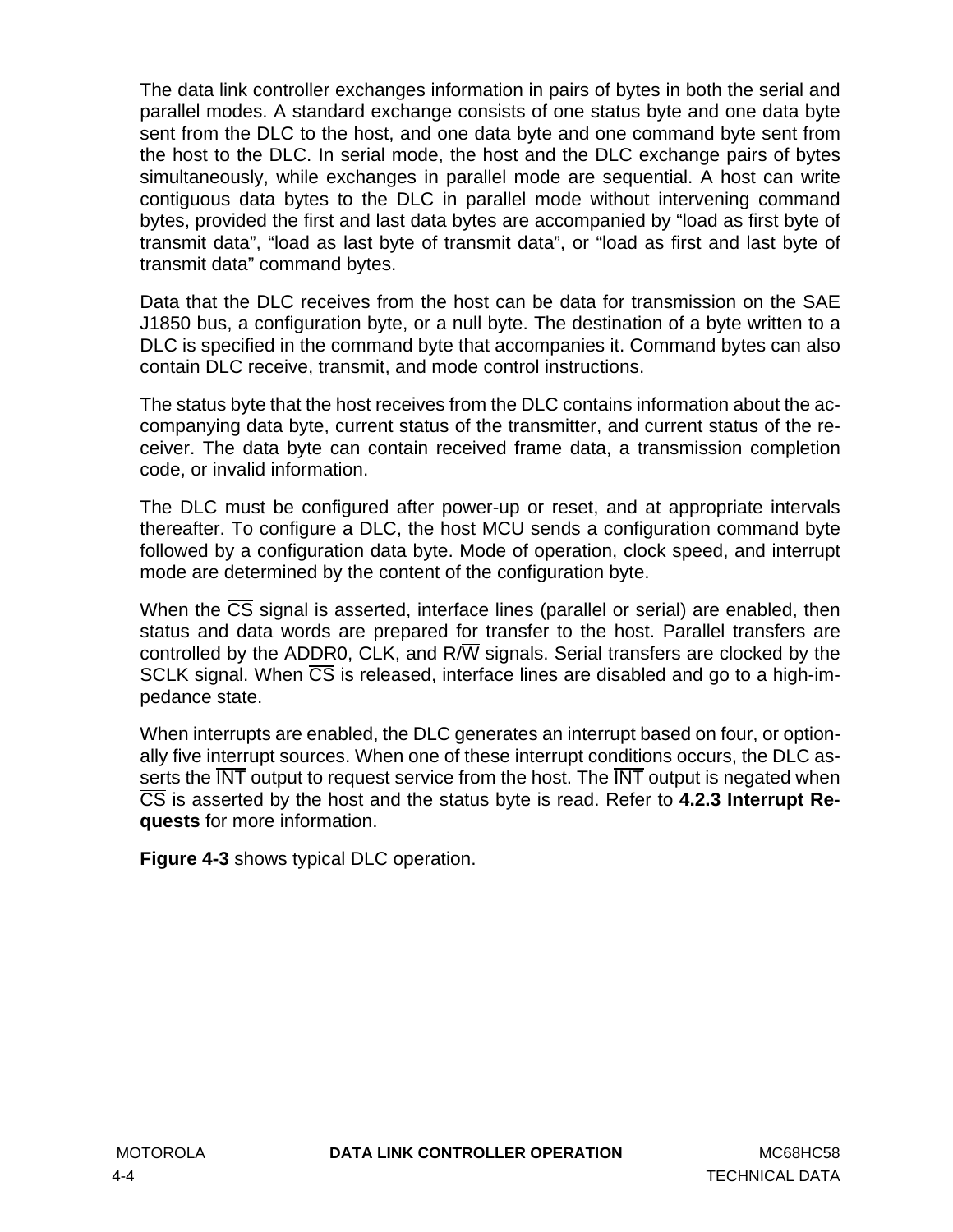<span id="page-48-0"></span>

**Figure 4-3 DLC Operation**

The host MCU can put a DLC in standby mode by sending it the "enter standby mode" command byte. The DLC completes all current frames, then goes inactive. PSEN sources  $V_{BATT}$  while the DLC is active and goes to a high-impedance state during standby mode. An incoming bus frame, or the host MCU asserting  $\overline{CS}$  and reading the status byte, can reactivate a DLC.

# **4.2.1 MC68HC58 DLC Parallel Mode Host MCU Interface**

The DLC interface is designed to work with an M6800 bus clock signal (CLK), but functions equally well with any host MCU that meets timing requirements. Refer to **[AP-](#page-80-0)[PENDIX A ELECTRICAL CHARACTERISTICS](#page-80-0)** for more parallel host interface timing information.

# **4.2.1.1 Parallel Mode Data Transfer**

Parallel mode transfers are controlled by the  $R/\overline{W}$  and ADDR0 signals from the host MCU. R $\overline{W}$  and ADDR0 determine which of four possible bytes are being transferred. **[Figure 4-4](#page-49-0)** shows the parallel mode byte format.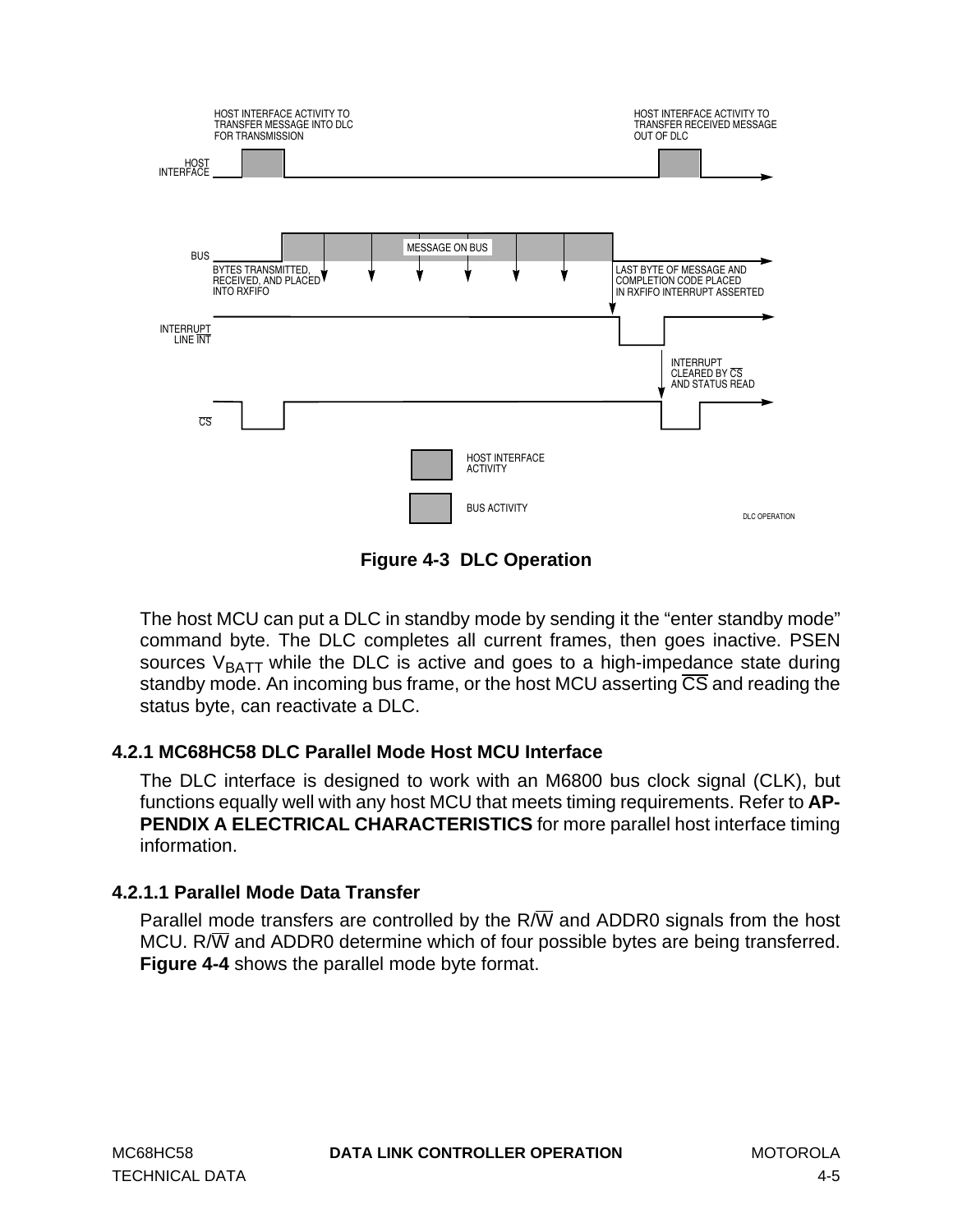<span id="page-49-0"></span>

| ADDR0              |                   |                    |  |
|--------------------|-------------------|--------------------|--|
| $R/\overline{W}=0$ | COMMAND BYTE[7:0] | TRANSMIT BYTE[7:0] |  |
| $R/\overline{W}=1$ | STATUS BYTE[7:0]  | RECEIVE BYTE[7:0]  |  |

**Figure 4-4 Parallel Mode Byte Format**

DLC command bytes are transferred before the accompanying data byte. When using the parallel host interface, the DLC requires command bytes only for the first and last byte(s) in a frame. A DLC command byte must be accompanied by another byte (data, null, or configuration) in order for the command to be latched. A command byte is not required to load each data byte into the TxFIFO buffer, but a data byte is required for a command to execute. **Table 4-1** shows the types of parallel transfers.

**Table 4-1 Parallel Transfers**

| ADDR <sub>0</sub> | R/W | <b>Type of Transfer</b>             |
|-------------------|-----|-------------------------------------|
|                   |     | Command byte                        |
|                   |     | Status byte                         |
|                   |     | Transmit byte or configuration byte |
|                   |     | Receive byte or completion code     |

The status byte value is frozen while  $\overline{\text{CS}}$  is asserted. Any changes that occur while  $\overline{\text{CS}}$ is asserted are reflected in the status byte when  $\overline{CS}$  is next asserted.

The DLC interrupt request line is cleared when  $\overline{CS}$  is asserted and the status byte is read. When  $\overline{CS}$  is negated, the DLC parallel lines are disabled, and go into a high impedance state.

# **4.2.1.2 Servicing Sequence**

The host MCU services the DLC in the following sequence:

- 1. Read status byte.
- 2. Read receive data (if required).
- 3. Write command byte.
- 4. Write transmit data, configuration, or null byte (if preceded by command byte).

The four operations form a complete service sequence. However, all four operations are not required in every host/DLC transfer.

DLC PARALLEL BYTE FORMAT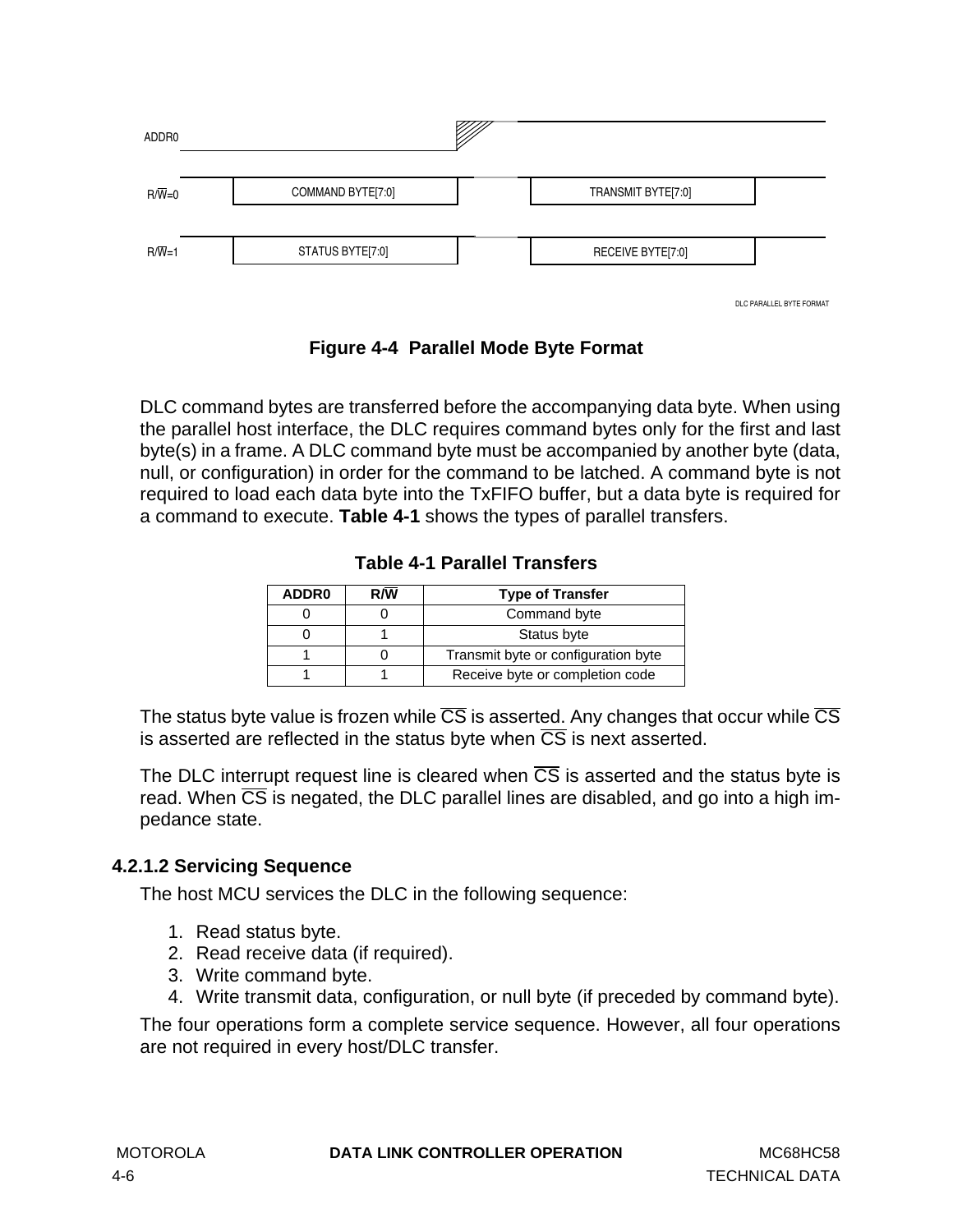The host MCU can read only the status byte, or can read the status byte followed by a read of a data byte (the data read automatically flushes the associated data byte from the RxFIFO buffer). There is no specified maximum time between reading of a status byte and reading of a data byte, but correct status of the RxFIFO is guaranteed only for 1  $\mu$ s.

The DLC allows a host to write contiguous frame bytes to the TxFIFO buffer without intervening command bytes, provided that the first and last data bytes are accompanied by "load as first byte of transmit data", "load as last byte of transmit data", or "load as first and last byte of transmit data" command bytes. A data, configuration, or null byte need not immediately follow the associated command, but must be the next byte transferred to the DLC. The command byte is acted upon when the subsequent byte is written into the DLC.

## **4.2.1.3 Minimum Time Requirements**

Minimum time constraints appear on certain sequences of operations. **Table 4-2** shows the minimum time required between these operations. The left column shows initial operations; the top row, subsequent operations.

|                       | Write<br>Command | Write<br>Data/Config | Read<br><b>Status</b> | Read<br>Data |
|-----------------------|------------------|----------------------|-----------------------|--------------|
| Write<br>Command      | Not allowed      | 0                    | Not allowed           | Not allowed  |
| Write<br>Data/Config  | $3 \mu s$        | $3 \mu s^1$          | $3 \mu s$             | Not allowed  |
| Read<br><b>Status</b> | 0                | Not allowed          | 0 <sup>2</sup>        |              |
| Read<br>Data          | $3 \mu s$        | Not allowed          | 0                     | Not allowed  |

**Table 4-2 Minimum Time Between Operations**

NOTES:

1. During block transfers only.

2. Status valid for 1 us

# **4.2.1.4 Motorola Microcontroller Data Transfers**

Many Motorola microcontroller families, including the M68HC11, M68HC16, and M68300 series MCUs, can generate synchronous ADDR0, DATA, CLK and  $R/\overline{W}$  signals.

For example, host MCUs based on M68HC11 microcontrollers can use instructions that load 16-bit double accumulator D from two consecutive byte addresses (LDD), and store accumulator content into two consecutive byte addresses (STD).

Host MCUs based on M68HC16 and M68300 microcontrollers can use the dynamic bus sizing capability to automate the transfer of 16-bit data to and from an 8-bit port.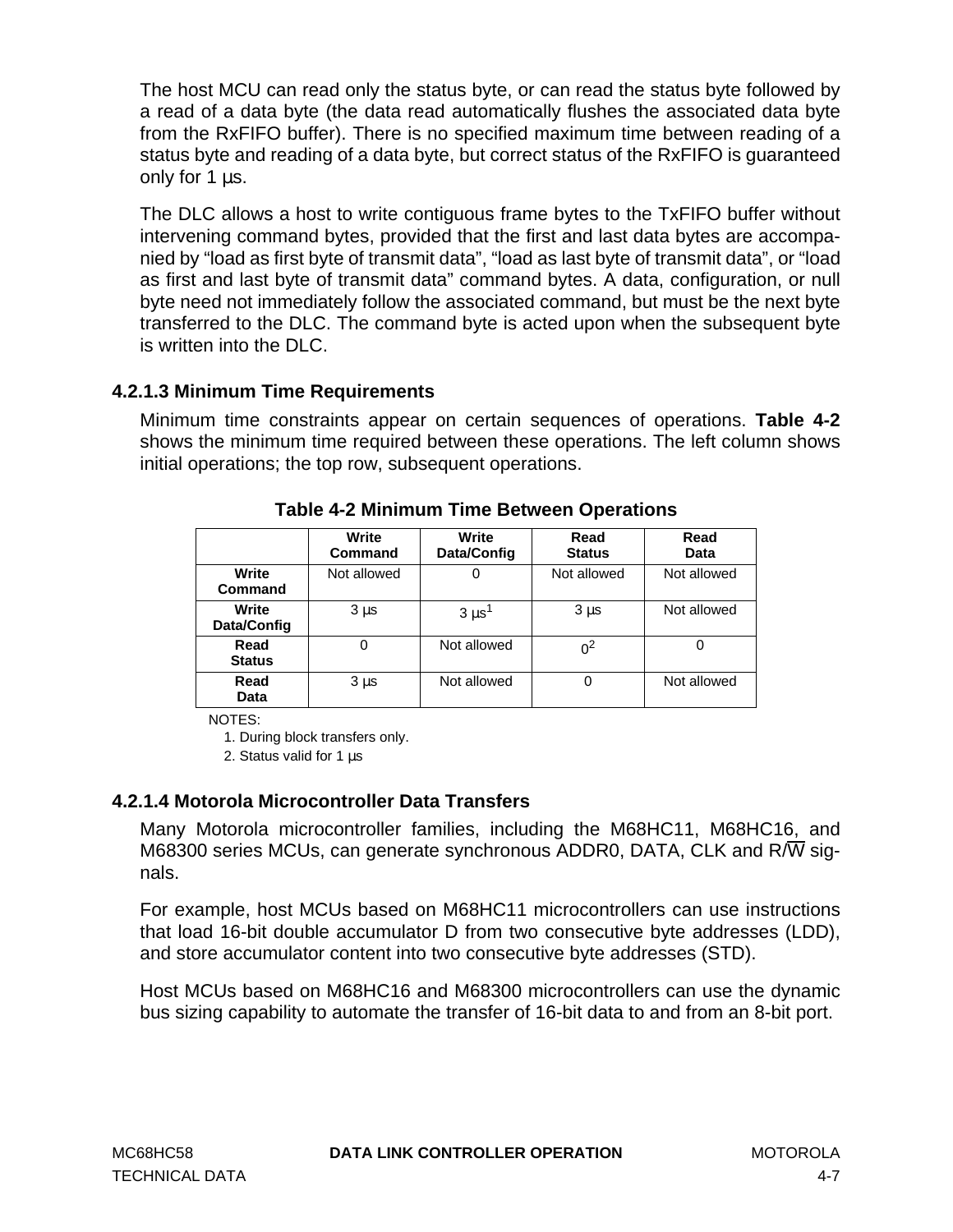## **4.2.2 MC68HC58 DLC Serial Mode Host MCU Interface**

In serial mode, the MC68HC58 DLC communicates with the host MCU via the SPI. The SPI performs simultaneous bidirectional transfers initiated by an SPI bus master, with the DLC functioning as an SPI slave device. SPI transfers are timed by the SCLK signal from the host MCU. All Motorola MCU families (M68HC05, M68HC08, M68HC11, M68HC12, M68HC16, M68300 and MPC500) have devices with SPI capabilities, but any host MCU that meets the clock specification can be used. Refer to **[APPENDIX A ELECTRICAL CHARACTERISTICS](#page-80-0)** for more information.

## **4.2.2.1 Serial Mode Data Transfer**

Data is always transferred between the host MCU and the DLC in a two byte format, with an optional delay between bytes for data management. This delay can be omitted if the host is utilizing a 16-bit shift register. The CS signal must remain asserted throughout the duration of the 16-bit transfer.

While the host MCU is transmitting a data byte to the DLC, the DLC is transmitting a status byte to the host MCU. This status byte updates the host MCU as to the status of the DLC and its FIFO buffers. The host MCU then transmits a command byte to the DLC, which tells the DLC what to do with the preceding data byte, while the DLC transmits a data byte to the host MCU. In the DLC, when the RFS field indicates that a completion code is at the head of the buffer, the accompanying data byte contains that same completion code.

The command, status and data bytes are ordered MSB-to-LSB, and are transmitted in the non-return to zero (NRZ) bit format. **Figure 4-5** shows the DLC serial mode byte format.



DLC SERIAL MODE BYTE FORMAT

**Figure 4-5 DLC Serial Mode Byte Format**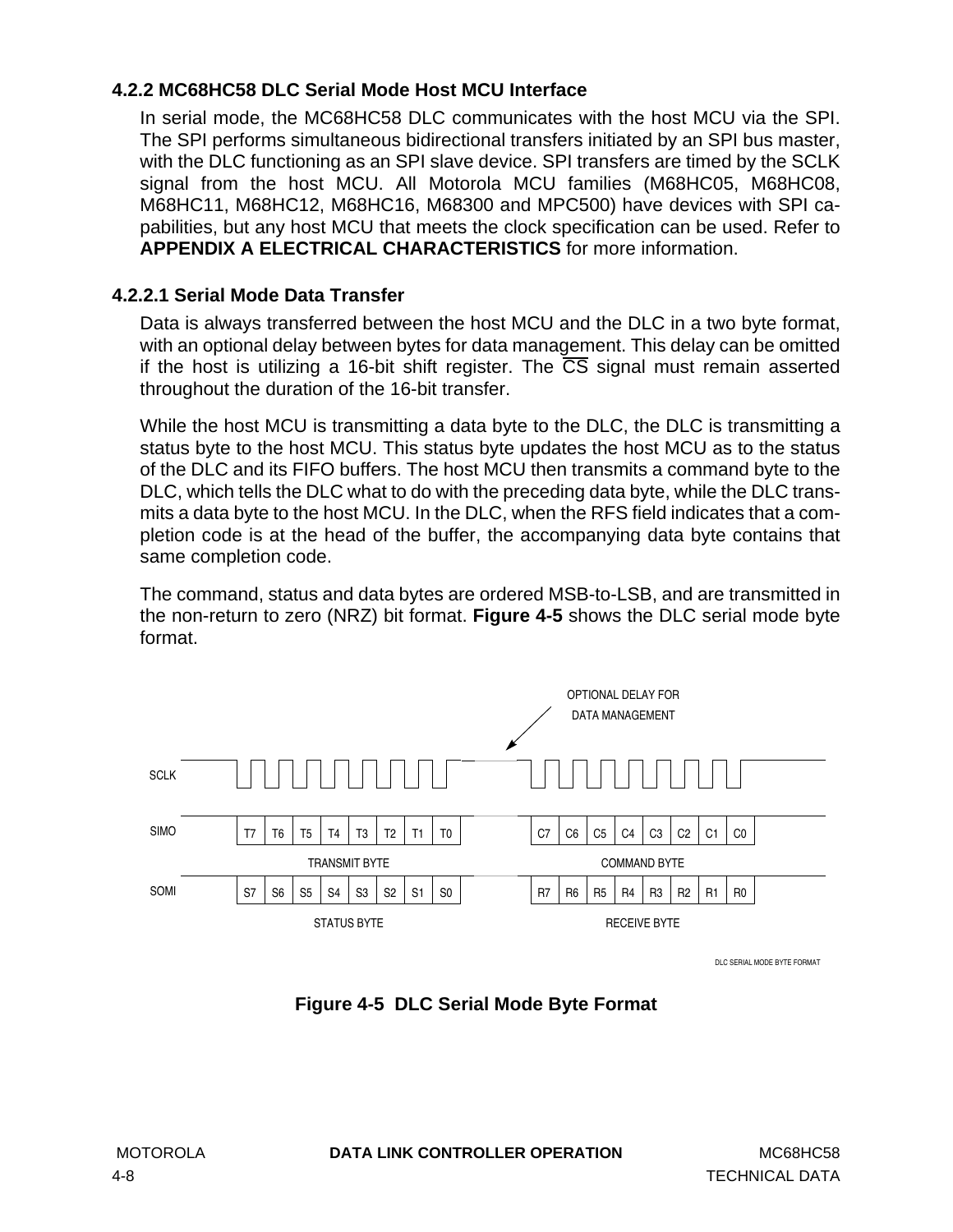**Table 4-3** shows the types of serial transfers.

| 1st Byte    | 2nd Byte    | <b>Type of Transfer</b>                         |
|-------------|-------------|-------------------------------------------------|
|             | <b>SIMO</b> | Command byte                                    |
| SOMI        |             | Status byte                                     |
| <b>SIMO</b> |             | Transmit byte, configuration byte, or null byte |
|             | <b>SOMI</b> | Receive byte, completion code, or null byte     |

### **Table 4-3 Serial Transfers**

### **4.2.2.2 Servicing Sequence**

For every byte transmitted from the host to the DLC, there is a byte transferred from the DLC to the host. Each data byte sent to the DLC is accompanied by a status byte that is sent to the host. Each command byte sent to the DLC is accompanied by a received data byte that is sent to the host.

The host MCU services the DLC in the following sequence:

- 1. Read status byte and data byte.
- 2. Write data byte, configuration byte, or null byte and command byte.

Received data remains in the RxFIFO buffer until a flush byte command is received. However, the flush command can accompany the read command. Each transmit data byte must be accompanied by a command byte that designates it as a first, intermediate, or last byte.

### **4.2.2.3 SPI Exchange**

The host MCU controls SCLK polarity and phase. The DLC is compatible with two SCLK configurations:

- SCLK polarity normally high, read data on SCLK passive to active level, change data on SCLK active to passive level.
- SCLK normally low, read data on SCLK passive to active level, change data on SCLK active to passive level.

The general format of the data exchange from the DLC to the host MCU is a bit-for-bit exchange on each SCLK clock pulse. Data is read in on the passive to active level of the SCLK, and is changed on the active to passive level of SCLK. The most significant bit of a transfer is sent first. **[Figure 4-6](#page-53-0)** shows a 16-bit data transfer with low clock polarity. **[Figure 4-7](#page-53-0)** shows a 16-bit data transfer with high clock polarity.

## **NOTE**

This 16-bit transfer can be performed using two 8-bit transfers as long as  $\overline{CS}$  is asserted before the first 8-bit transfer begins, and remains asserted until the end of the second 8-bit transfer.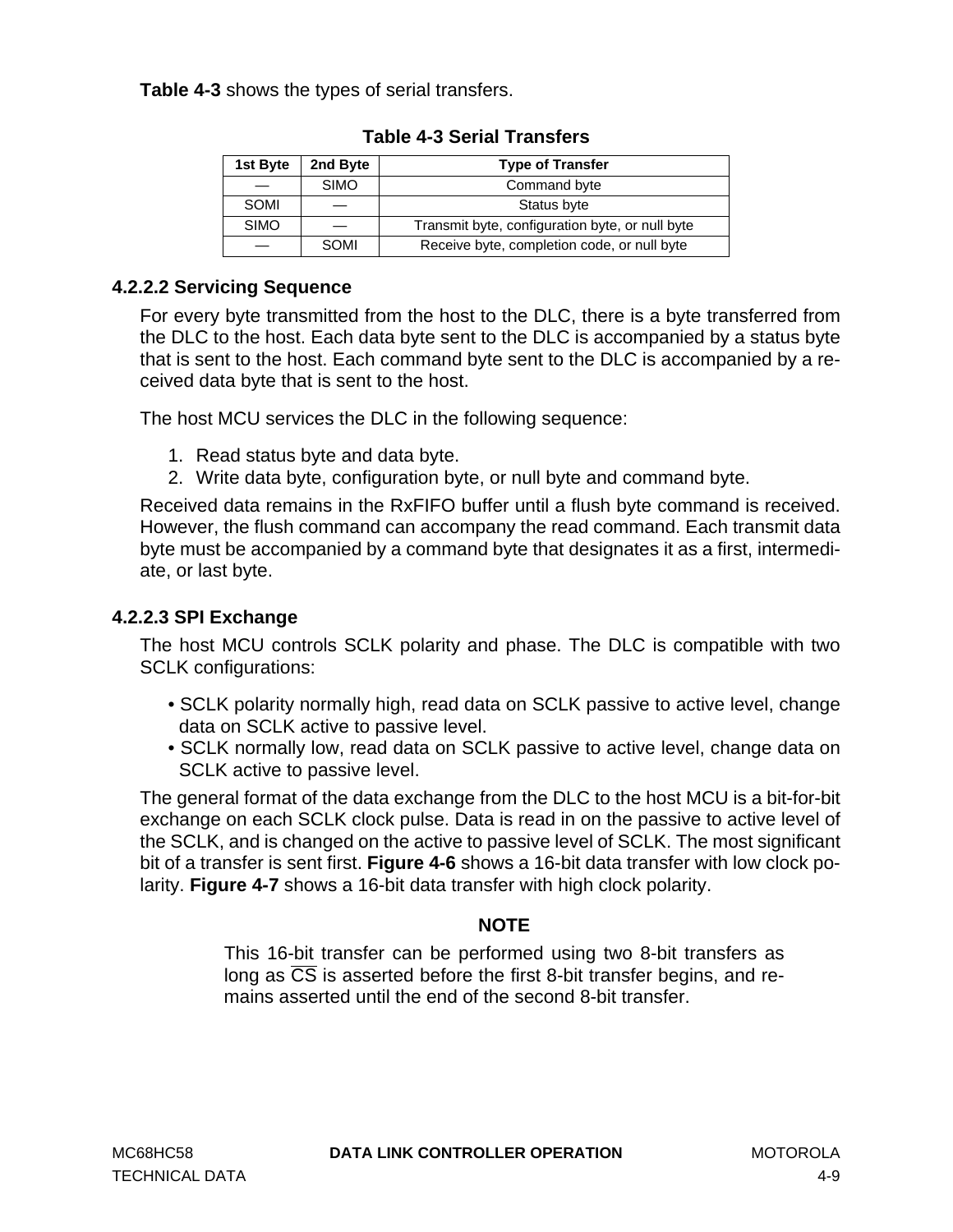<span id="page-53-0"></span>

DLC SPI TRANSFER 1





DLC SPI TRANSFER 2

**Figure 4-7 SPI Transfer — Clock Polarity High**

### **4.2.2.4 Initialization**

Before the DLC is used for transmission or reception, it must be initialized. Initialization is performed by loading a configuration data byte into the configuration byte register with the "load as configuration byte—immediate" command. Once the configuration byte is loaded following a reset of the DLC, the host can load message bytes to be transmitted onto the J1850 bus into the DLC. Transmission will not begin until the DLC determines that an idle bus condition exists on the J1850 bus. **[Figure 4-8](#page-54-0)** illustrates a basic host/DLC initialization routine.

#### **NOTE**

Use the "load as configuration byte—immediate" command byte bit combination only after a reset, for test purposes, or for changing the interrupt mode or mask during normal operation. In the absence of these conditions, use the "load as configuration byte" command.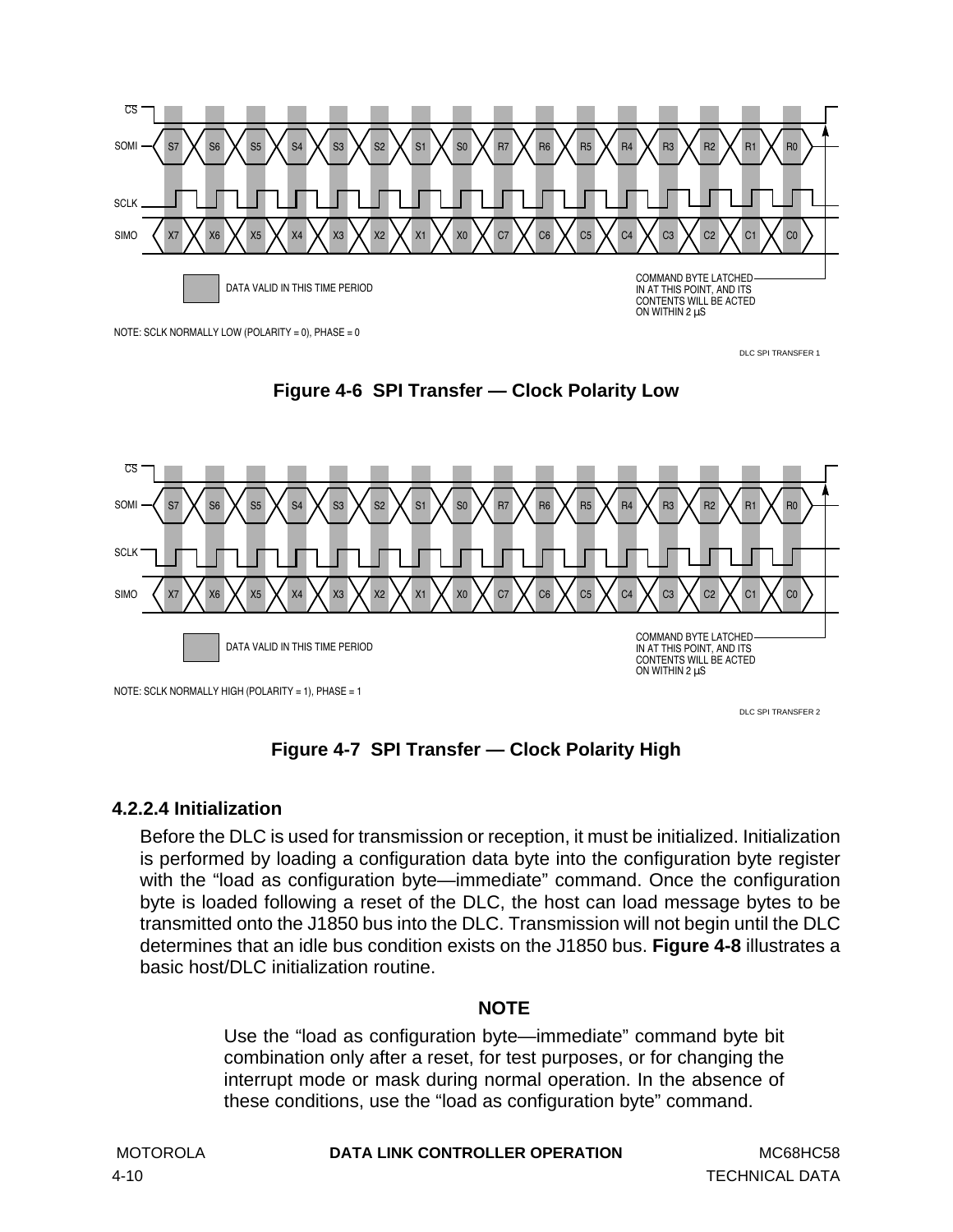<span id="page-54-0"></span>

INIT FLOW

**Figure 4-8 Host/DLC Serial Mode Initialization Routine**

## **4.2.3 Interrupt Requests**

Generation of interrupt requests is determined by the values of the configuration byte IMSK and IMOD bits. By default, the DLC automatically asserts the INT signal when one or more of four conditions occur. Setting the IMSK bit disables interrupts. Setting the IMOD bit adds a fifth interrupt request condition.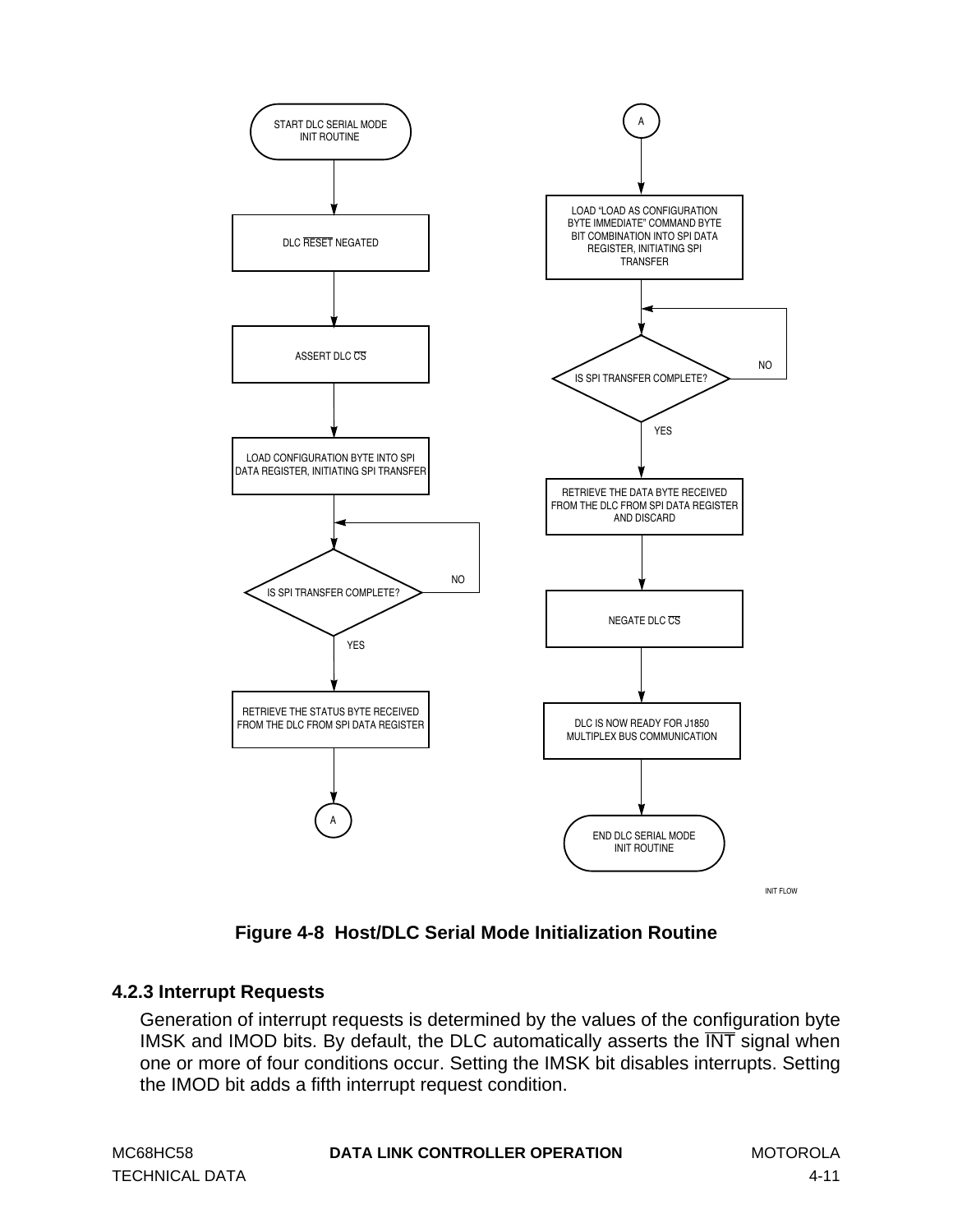When a condition that would normally cause an interrupt request occurs while the chip select input is asserted, the DLC cannot assert  $\overline{\text{INT}}$  until the logic level on the  $\overline{\text{CS}}$  pin returns to one.

In default configuration, the DLC asserts  $\overline{\text{INT}}$  under the following circumstances (a 4 MHz reference is assumed):

- When a frame completion code is placed in the RxFIFO. The DLC asserts  $\overline{\text{INT}}$ within 10 us of sensing EOD on the J1850 bus.
- When the RxFIFO buffer has 12 bytes in it and a 13th byte is received. The DLC asserts  $\overline{\text{INT}}$  within 15 us after the trailing edge of the first bit of the 14th byte received.
- When the TxFIFO is half emptied during a block mode transmission (no byte in the TxFIFO buffer has been accompanied by a "load a last byte of transmit data" command). Six bytes remain to be transmitted when the interrupt request is made. The DLC asserts  $\overline{\text{INT}}$  within ten us after the trailing edge of the last bit of the fifth byte transmitted.
- When the DLC comes out of standby mode due to activity on the SAE J1850 bus. The DLC asserts  $\overline{\text{INT}}$  within 105 us after the passive to active level of the SOF symbol.
- After a configuration byte with IMOD set is sent to a DLC, the DLC also asserts INT when a byte is received into an empty RxFIFO. INT assertion occurs 15 µs or less after the trailing edge of the first bit of the second byte received.

The host MCU must use information in the status byte or the completion code to determine the interrupt source. It cannot deduce the cause of a TxFIFO half empty interrupt during block mode transmission because there is no explicit status indication for a TxFIFO buffer underrun. The host MCU can, however, monitor DLC status bytes for an indication that the TxFIFO buffer is no longer full.

# **4.3 Transmitter Operation**

The DLC transmitter drives the J1850 bus to at least 6.25 Vdc, and expects the external load to pull the J1850 bus down below 1.5 Vdc. The transmitter responds to feedback from the receiver in order to determine precisely when to start and finish driving the bus. A set of basic transmit timing windows for J1850 bus symbols is stored in the DLC logic. The transmitter uses these timing windows as a basis for transmission, but if the receiver detects a change in the J1850 bus state during transmission, the transmitter switches to that state unless the switch causes the transmitter to lose arbitration. If arbitration is lost, the transmitter halts. This mechanism prevents J1850 bus conflict due to slight timing differences between J1850 bus nodes. Only one frame appears on the J1850 bus during a transmission. Symbols in the frame are driven and released by all participating nodes, but the end result is a single waveform.

To transmit a frame on the J1850 bus, a host MCU first transfers frame data to the DLC. For parallel mode, a command byte need only accompany and identify the first and last byte(s). For serial mode, each byte of data must be accompanied by a command byte that tells the DLC whether the data is a first, intermediate, or last byte.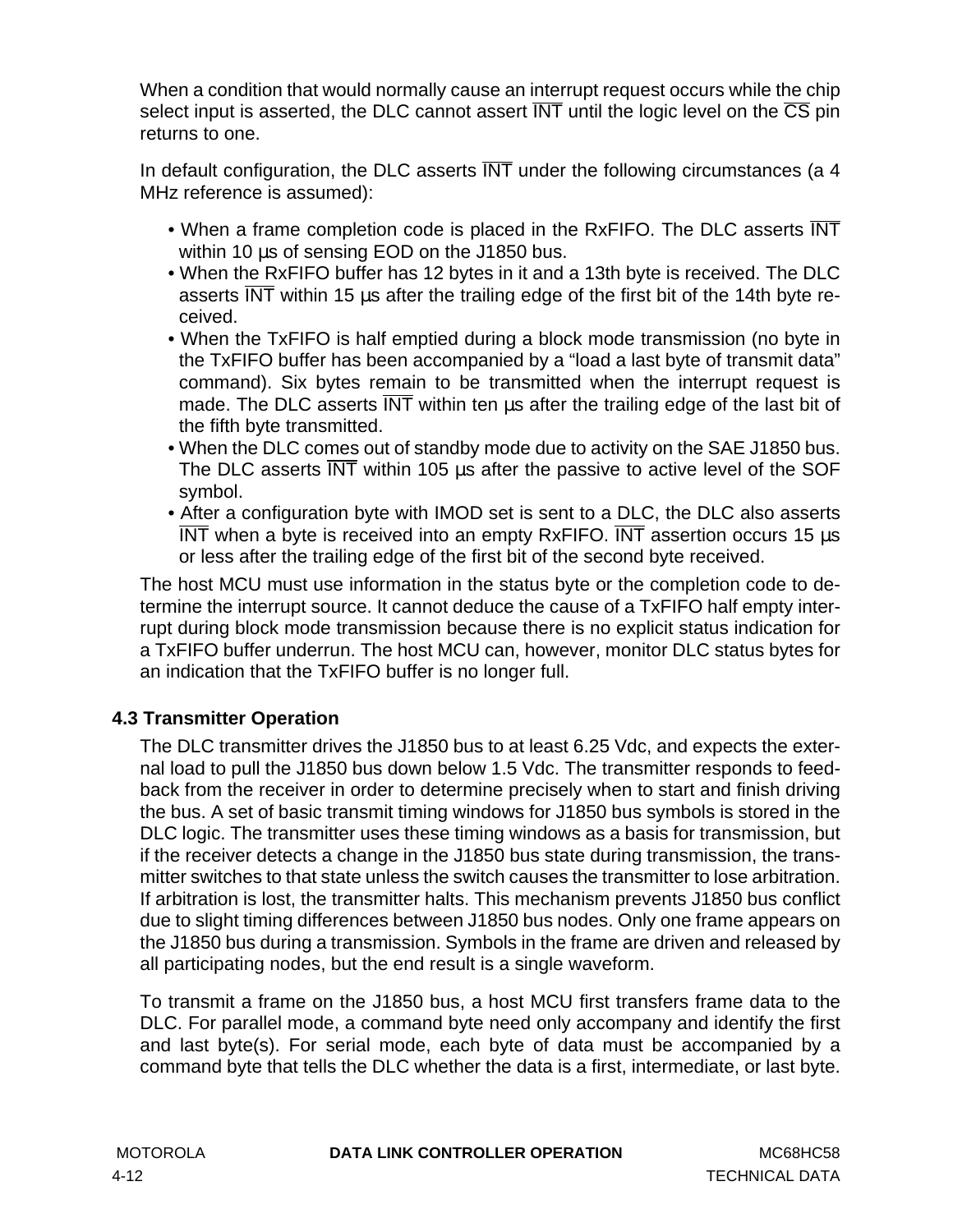Frames are sent in two basic modes:

- A complete frame is loaded into the TxFIFO buffer for transmission (Normal mode).
- Bytes of the frame are continuously loaded into the TxFIFO buffer as the message is being transmitted, until the entire frame has been sent (Block mode).

The DLC determines that a frame is completely loaded into the TxFIFO by reading a "load as last byte of transmit data" command byte. If no such command byte has been received, the transmitter operates in block mode until the command is received. The host MCU can monitor transmitter activity by polling individual status bytes, or servicing can be interrupt driven. Refer to **[4.5 Block Mode Operation](#page-63-0)** for more information.

The transmitter waits until either an entire frame is in the TxFIFO buffer, or until the TxFIFO buffer is full before beginning a transmission. This prevents a data underrun during transmission of the first frame byte. Once the J1850 bus is determined to be idle, transmission and J1850 bus arbitration begin.

When a complete frame is in the TxFIFO buffer, the DLC status byte will indicate that the TxFIFO buffer is full until the transmission is successfully completed.

A DLC automatically attempts to retransmit a frame if it loses arbitration or if errors are detected during transmission. The completion code placed in the RxFIFO indicates to the host MCU when a frame has lost arbitration.

The host MCU can terminate this automatic retry by writing a "terminate automatic retry " (TAR) command byte to the DLC. When the DLC receives the TAR command, it completes any current transmission, then clears the TxFIFO buffer. If no transmission is in progress, and the TxFIFO buffer is full, the DLC attempts to transmit the frame in the TxFIFO buffer once, then clears the TxFIFO buffer.

Since a frame remains in the TxFIFO buffer until it is successfully transmitted, a host must clear the TxFIFO buffer if another frame is to be substituted for it. There are several commands that can accomplish this. Refer to **[SECTION 5 CONTROL AND](#page-66-0) [STATUS CODES](#page-66-0)** for more information. One of these commands and the command to load the first byte of a new frame can be combined into a single byte that accompanies the first byte of new data.

When a TxFIFO underrun occurs, the CRC is intentionally corrupted by being complemented and appended to the transmission.

**Figures [4-9](#page-57-0)** and **[4-10](#page-58-0)** outline the basic software requirements for transferring data to the DLC in serial mode for transmission onto the J1850 multiplex bus.

## **NOTE**

Particular applications may require more extensive error monitoring and handling routines than this flowchart displays. Conditions reflected in the retrieved status byte (received data bytes or J1850 bus status) are also not addressed.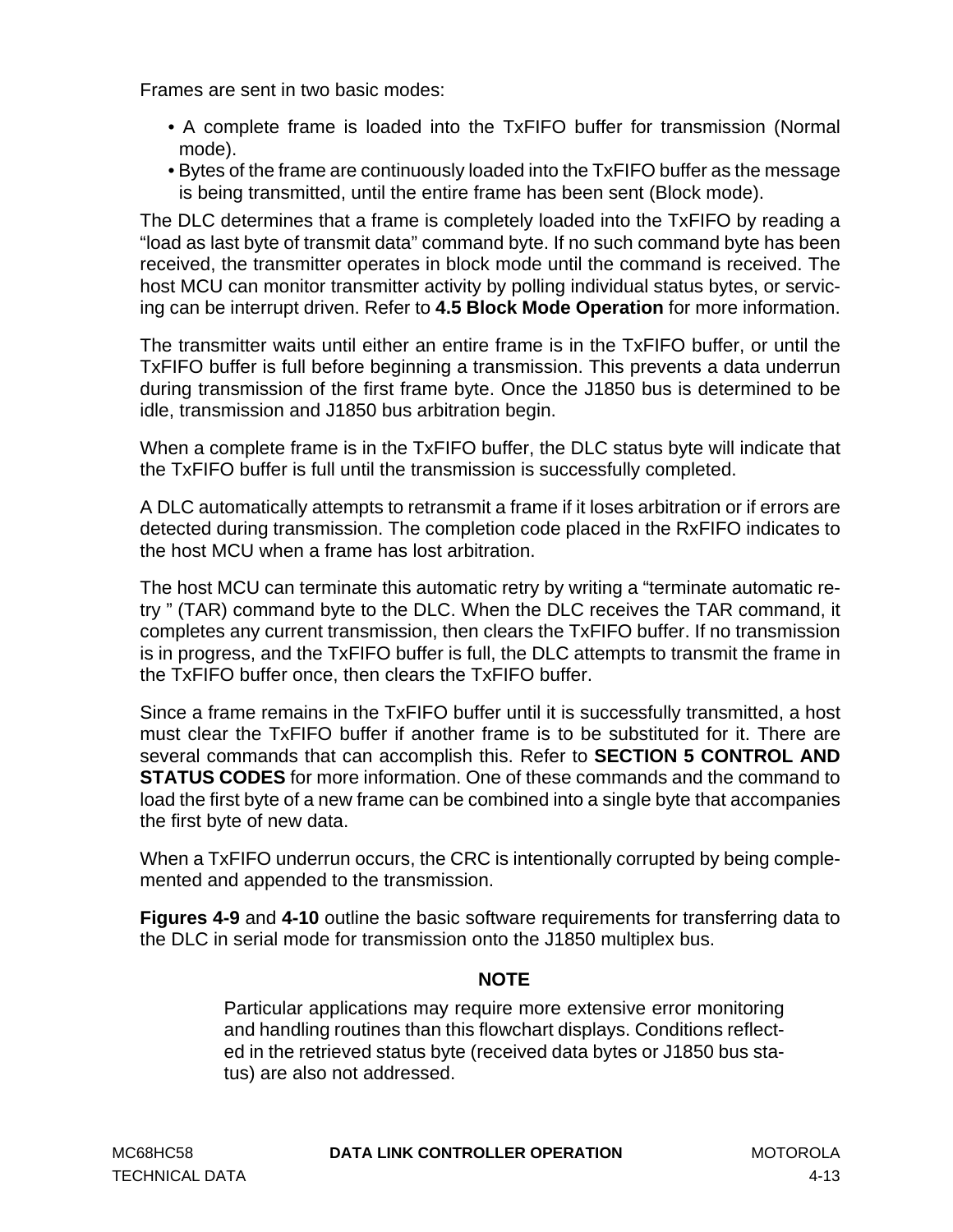<span id="page-57-0"></span>

**Figure 4-9 Host/DLC Serial Mode Transmit Routine (Part 1 of 2)**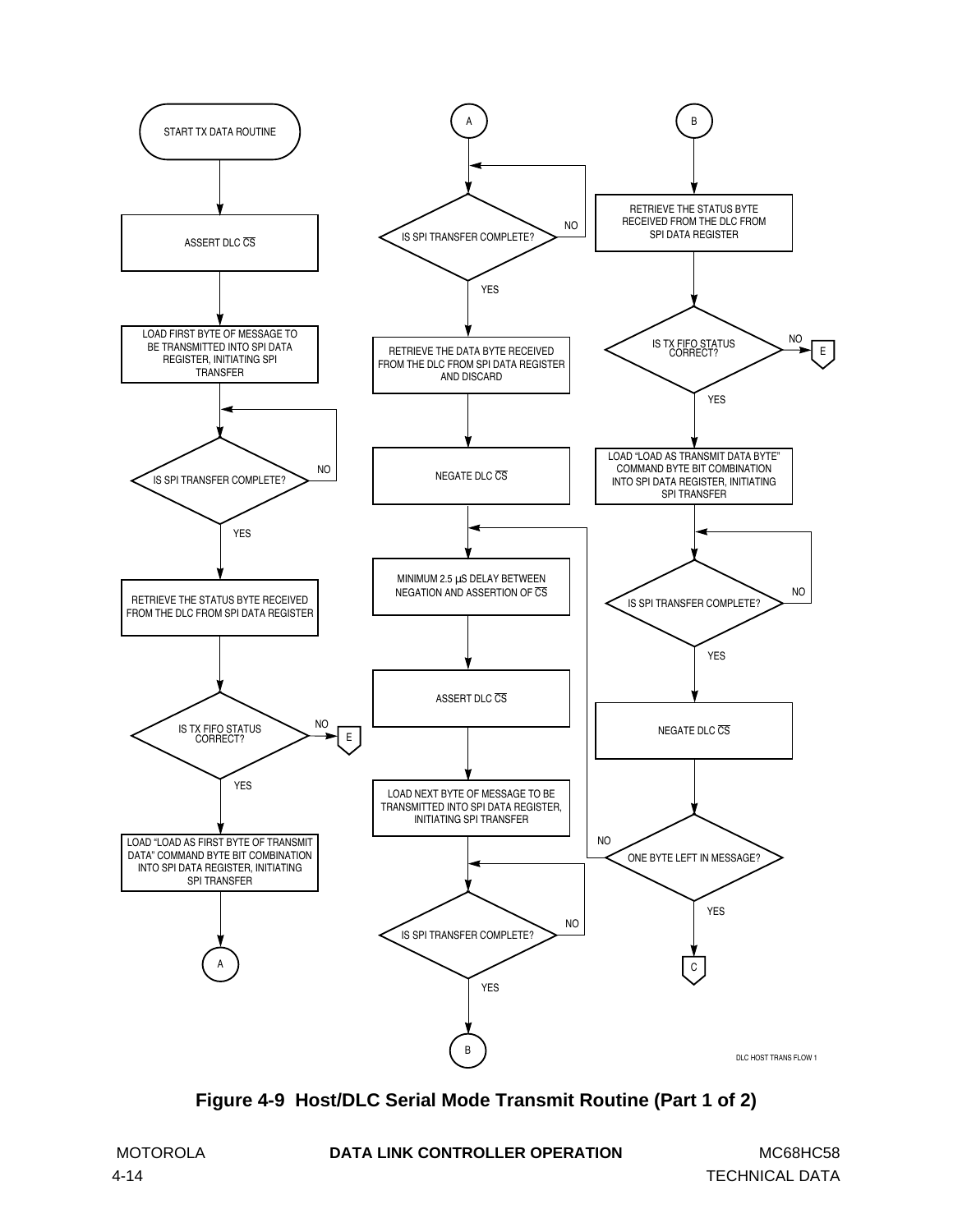<span id="page-58-0"></span>

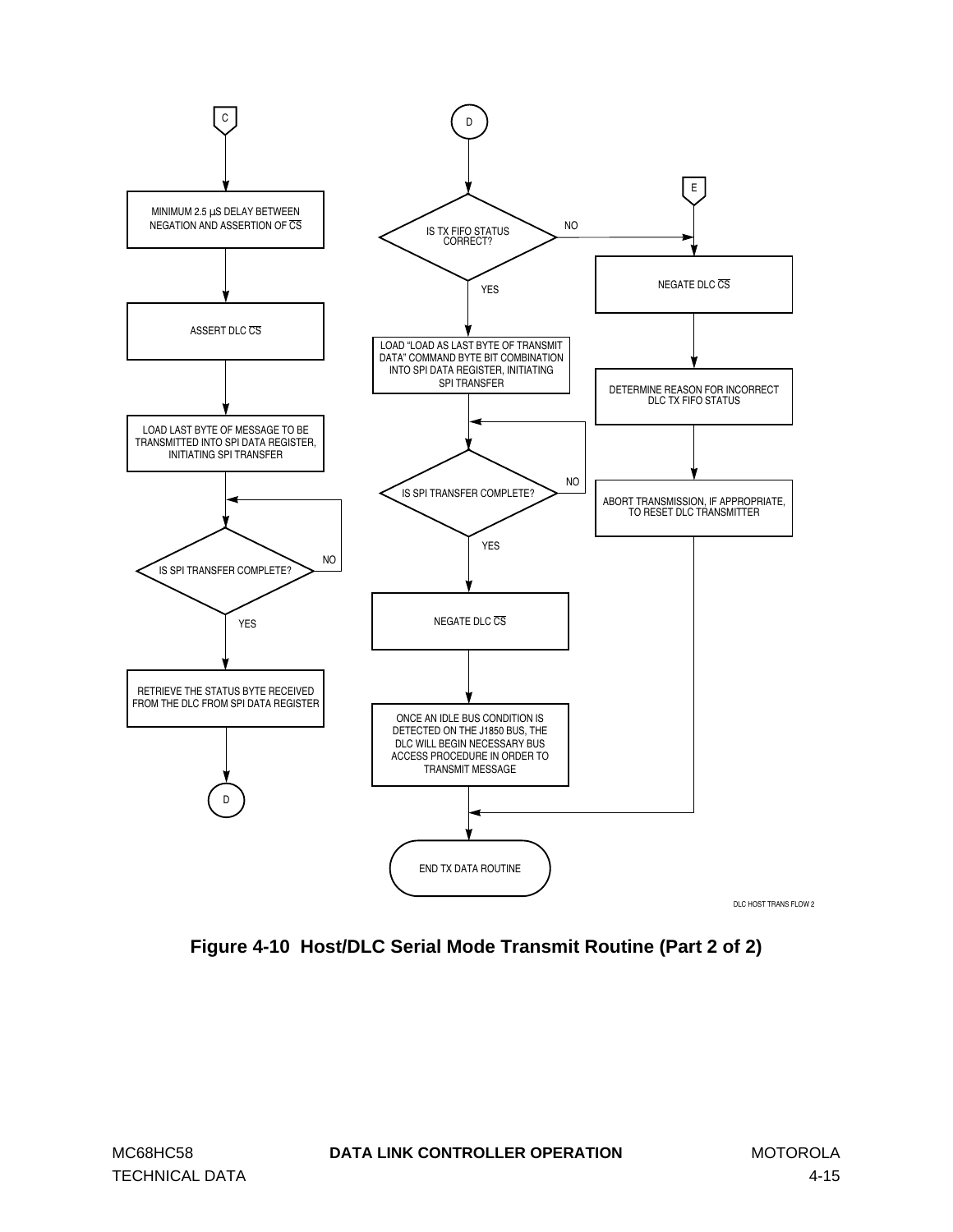## **4.4 Receiver Operation**

The DLC receiver continuously monitors the J1850 bus for voltage swings of  $\pm 0.375$ volts centered around 3.875 Vdc. It converts these swings to full logic level transitions, which are then clocked through a digital filter into the receiver. Duration of the filtered J1850 bus states are timed by the control logic and compared to a set of received symbol threshold windows. Each J1850 bus state is translated into one of the symbols or is flagged as a timing error. The receiver considers the J1850 bus to be idle when it has been in the passive state for a predetermined time.

Once an SOF symbol is detected, the receiver stores frame bytes as they are received in the RxFIFO buffer until an EOD symbol is detected, or until the RxFIFO buffer is full. As each byte is received, the DLC status is updated to reflect the state of the RxFIFO (the status is updated each clock cycle during the frame).

When all frame bytes have been received, the receiver checks the CRC, but does not place it in the RxFIFO buffer. Instead, it appends a completion code byte to the frame. The byte contains information about the frame.

The DLC receiver performs two basic error detection functions during message transmission and reception. These two error detection mechanisms are:

- The digital input filter
- The receiver J1850 bus monitor

The digital filter eliminates J1850 bus noise spikes and transition noise lasting less than the propagation delay through the J1850 transceiver. Filter operation is best described as a logic-level detector and a 4-bit counter. The counter counts up when the J1850 bus is active (logic level one is detected), and counts down when the J1850 bus is passive (logic level zero is detected). If a full count (0 or 15) occurs, the J1850 bus state transition is considered to be valid, and the signal transition passes to the receiver. As a result, the filter introduces a receive time-delay of 15 to 16 times the internal clock period. With a 2 MHz clock, the clock period is 0.5 µs, so the filter time delay is approximately 8 µs.

Each DLC receives every frame on the J1850 bus, including those it transmits. At the end of each reception from the J1850 bus, the receiver places a completion code byte into the RxFIFO immediately following that frame. This byte contains transmitter action codes, in-frame response codes, and error codes. When a DLC is transmitting, the completion code information applies to both the transmitter and receiver. Completion code bytes are also placed in the RxFIFO when errors are detected, but the host MCU must read and interpret the codes to determine the nature of the error. Available error information includes receiver overrun, transmitter underrun, loss of arbitration, incorrect CRC, incomplete byte indication, and bit timing error. Refer to **[SECTION 5 CON-](#page-66-0)[TROL AND STATUS CODES](#page-66-0)** for more information.

A host MCU can monitor the receiver by polling status bytes, or servicing can be interrupt driven. When interrupts are enabled, an interrupt request can be generated by the receiver in the following circumstances: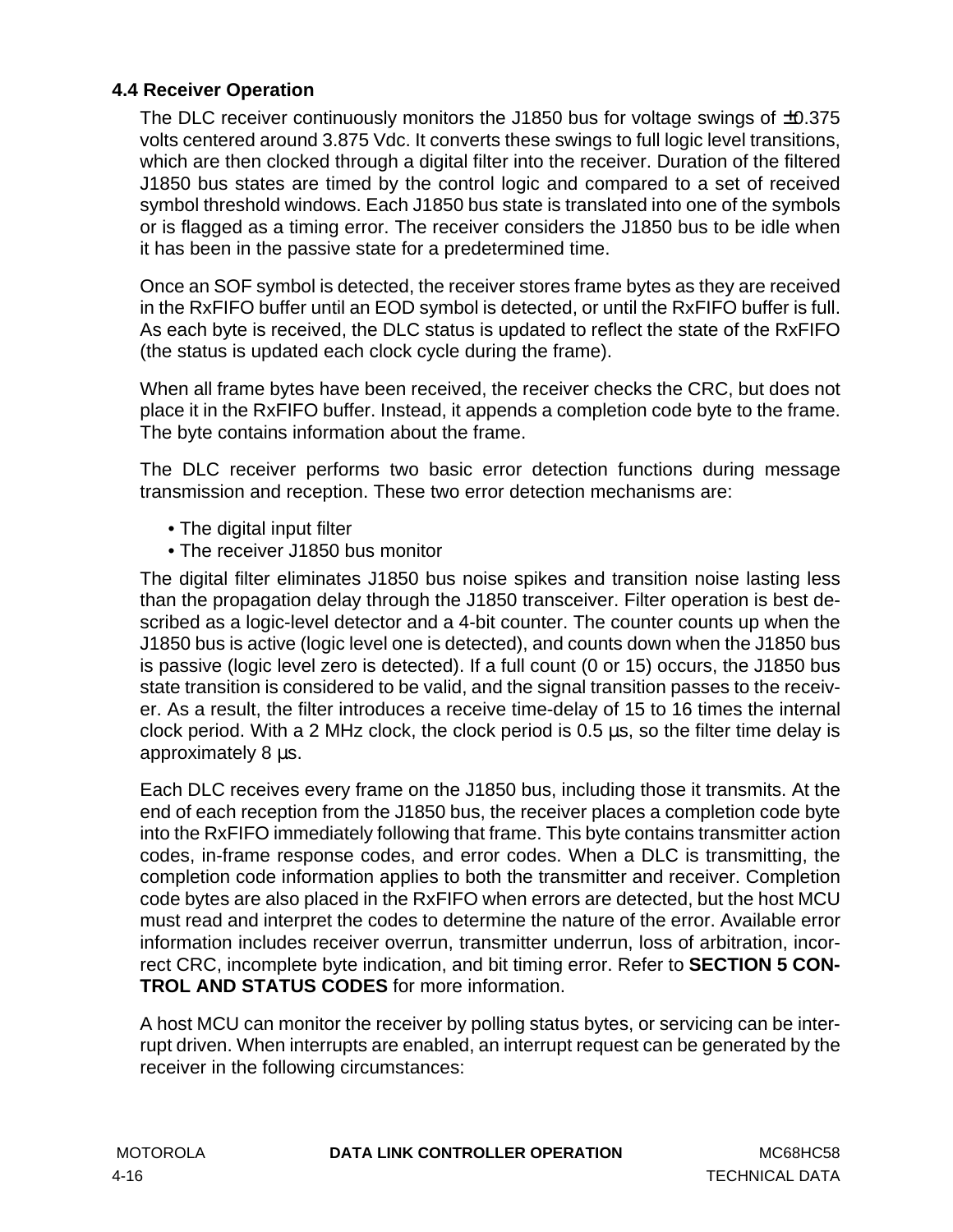- When the RxFIFO buffer has received 13 bytes.
- When a completion code is placed in the RxFIFO buffer.
- When a byte has been received into an empty RxFIFO buffer (optional).

For the DLC, status bytes and received data are transferred to the host MCU in pairs. In serial mode, received data remains in the RxFIFO buffer until the host MCU sends a "flush byte" command (data reads and flush commands can be executed at the same time). In parallel mode, the host MCU first reads the status byte, and a subsequent data read automatically flushes the data byte from the RxFIFO buffer.

**Figures [4-11](#page-61-0)** and **[4-12](#page-62-0)** outline the basic software requirements for retrieving data which the DLC in serial mode has received from the J1850 multiplex bus.

#### **NOTE**

Particular applications may require more extensive error monitoring and handling routines than this flowchart displays. Conditions reflected in the retrieved status byte (TxFIFO status or J1850 bus status) are also not addressed. Message filtering must be accomplished by the software.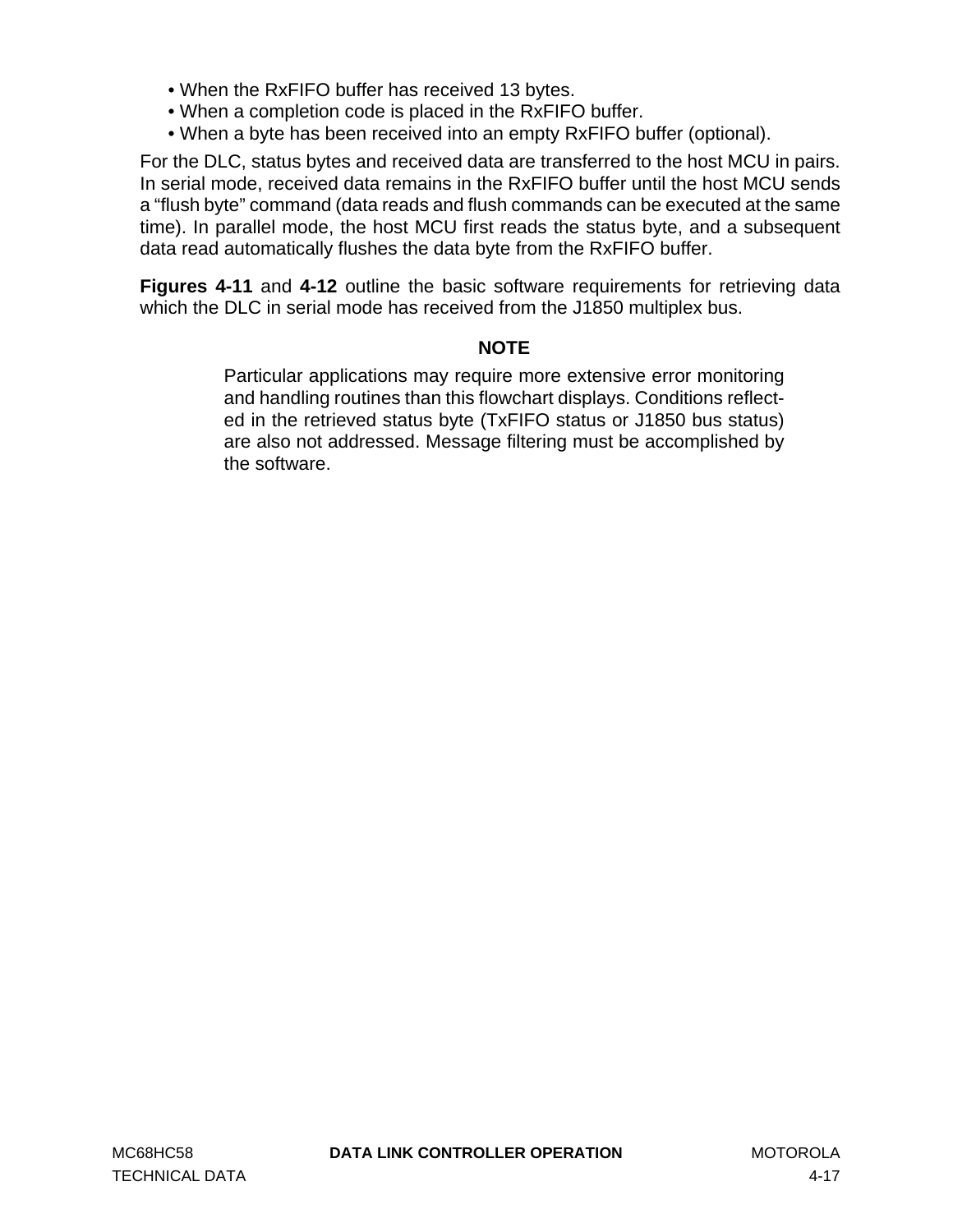<span id="page-61-0"></span>

DLC HOST REC FLOW 1

**Figure 4-11 Host/DLC Serial Mode Receive Routine (Part 1 of 2)**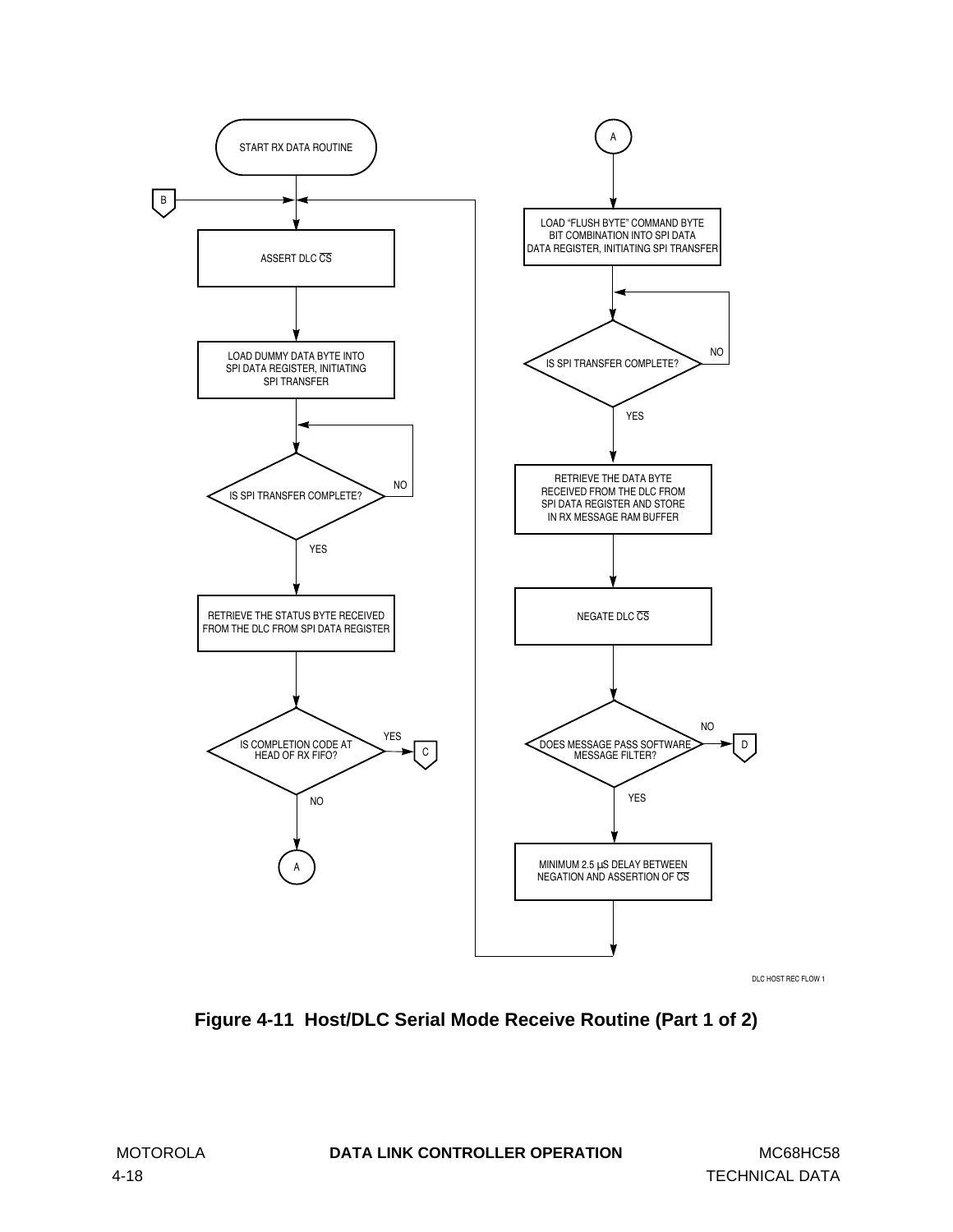<span id="page-62-0"></span>

**Figure 4-12 Host/DLC Serial Mode Receive Routine (Part 2 of 2)**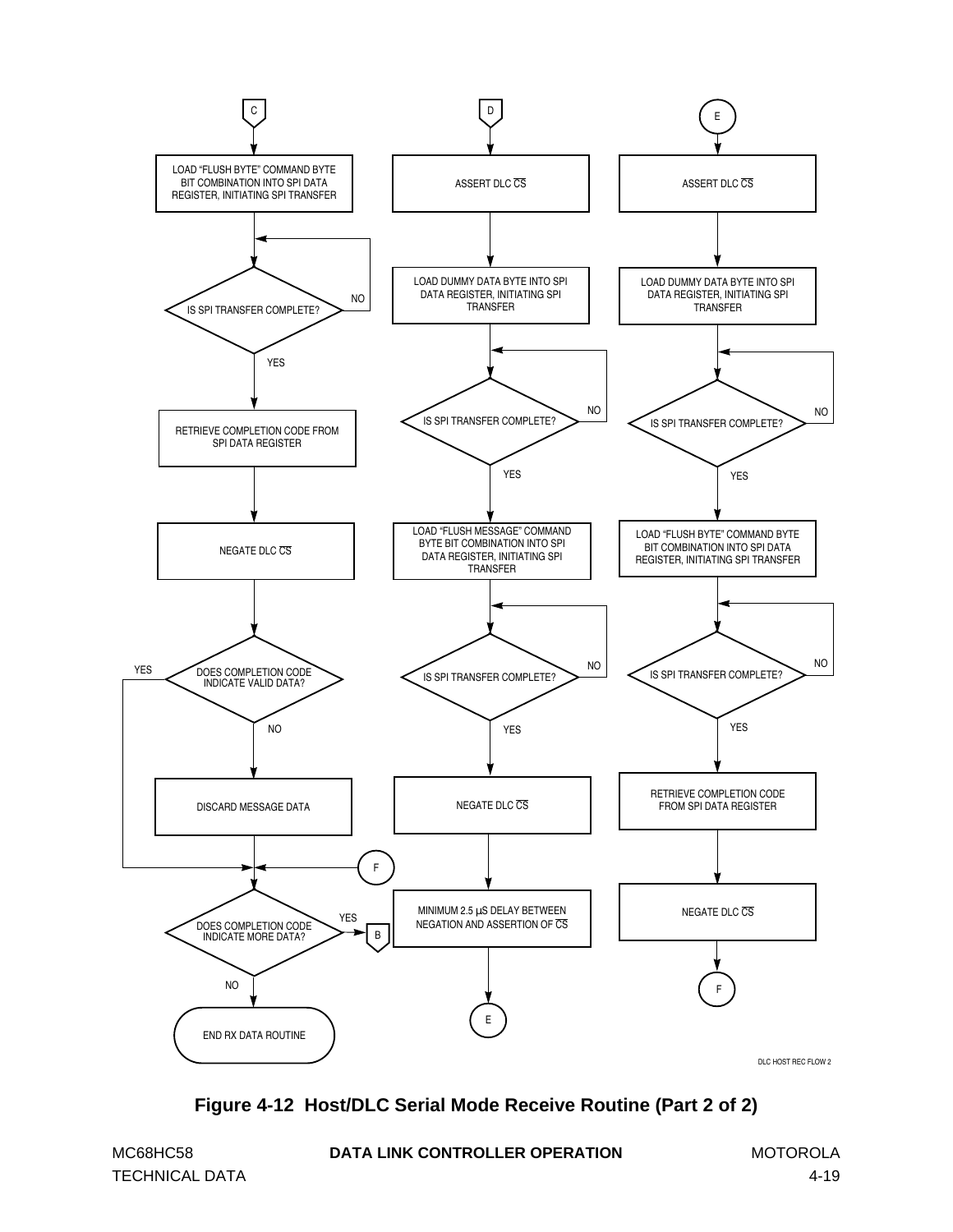## <span id="page-63-0"></span>**4.5 Block Mode Operation**

The DLC has the capability of transmitting and receiving message frames which exceed the frame length specified by J1850. These "block mode" messages are typically used in a production or diagnostic environment, and not during normal operation. When operating in block mode, the DLC can transmit or receive message frames containing an unlimited number of data bytes.

The design of the DLC receiver allows it to receive block mode frames into the RxFIFO buffer in a manner identical to normal J1850 frames. As each data byte is received from the J1850 bus, it is placed in the RxFIFO buffer. Throughout reception of the block mode frame, the status byte indicates to the host MCU the status of the RxFIFO buffer. Also, if interrupts are enabled, the DLC generates a host MCU interrupt each time the number of data bytes in the RxFIFO buffer exceeds 12.

As long as the host MCU retrieves the received frame bytes quickly enough to prevent the RxFIFO buffer from overflowing, the DLC continues to place received data bytes into the RxFIFO buffer. Once the EOD symbol is received from the J1850 bus, the CRC byte of the frame is verified, and the appropriate completion code is placed in the RxFIFO buffer. Following this, the status byte indicates that a complete message frame is in the RxFIFO buffer, and a host MCU interrupt, if enabled, is generated. This indicates to the host MCU that the block mode message frame is complete.

If the RxFIFO buffer does overflow, any remaining bytes of the frame are lost, and a completion code is placed in the RxFIFO buffer, indicating that an RxFIFO buffer overrun occurred.

The DLC can transmit a message frame in block mode by completely filling the TxFIFO buffer with data bytes in a manner identical to a normal transmission, except that no byte is accompanied by the "load as last byte of transmit data" command. Once the TxFIFO buffer is completely filled with data bytes, it automatically disables the terminate auto retry feature and begins normal J1850 bus access procedures. As long as the host MCU continues to supply data bytes without latching a "load as last byte of transmit data" command, the DLC continues to transmit the bytes in the block mode frame. When the last data byte of the block mode frame is transferred to the DLC, it should be accompanied by the "load as last byte of transmit data" command. This indicates to the DLC that the end of the block mode frame has been reached.

After the last data byte has been transmitted, the DLC appends the CRC byte to the frame. After the complete frame has been transmitted, the status byte shows the TxFIFO buffer to be empty.

When the transmitter is operating in block mode, the status byte indicates "TxFIFO almost full" when the first frame byte has been sent out onto the J1850 bus, and "TxFIFO contains some data" when the second byte is sent. If a DLC is configured for interrupt operation, an interrupt of the host MCU is generated when the TxFIFO buffer becomes half empty. As the TxFIFO buffer is refilled, status bytes and the interrupt line reflect the changing state of the TxFIFO buffer. Once the "load as last byte of transmit data" command is latched, the status byte shows the TxFIFO buffer to be full until transmission of the block mode message is completed.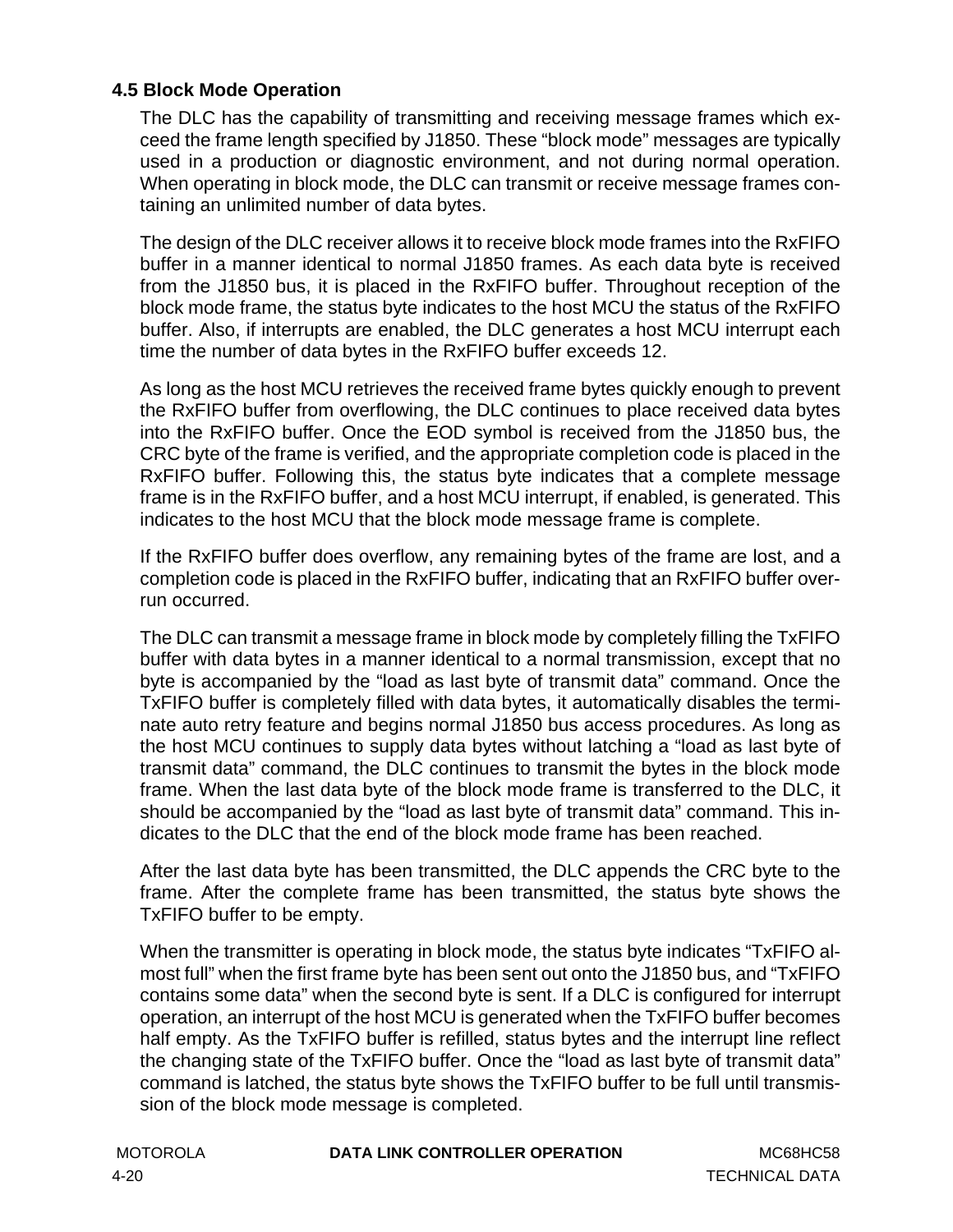<span id="page-64-0"></span>If the "load as first byte of transmit data" command is latched while the TxFIFO buffer is full during a block mode transfer, the data byte is not loaded and is lost.

If the "load as first and last byte of transmit data" command is latched while the TxFIFO buffer is full during a block mode transfer, the data byte is not loaded and is lost.

## **4.6 BREAK Operation**

A BREAK symbol on the J1850 bus causes any frame currently on the J1850 bus to be corrupted. The host MCU may command a DLC to send a BREAK symbol. The symbol starts as soon as the command byte is latched.

When a DLC receiver (including any DLC that sends the symbol) detects BREAK on the J1850 bus, it places a completion code in the RxFIFO buffer which indicates that the BREAK was detected. If interrupts are enabled,  $\overline{\text{INT}}$  is also asserted. If a frame is being transmitted when the BREAK is detected, the transmitter halts.

Since a BREAK symbol will cause all frames on the J1850 bus to be corrupted, if the DLC is attempting to transmit when the BREAK is detected, it will attempt to retransmit once an IDLE bus condition is detected following the BREAK, unless automatic retry is disabled.

## **4.7 In-Frame Response (IFR)**

The SAE Standard J1850 allows for an optional IFR. A frame on the J1850 bus is determined to be ready for response when an EOD period has elapsed. If a reply to the frame is initiated before the EOF period also elapses, it is designated as an IFR. IFR transmissions are subject to the same arbitration as regular frames, but automatic retry is disabled during an IFR.

If the host wishes to send an IFR, a "send IFR on EOD" command byte accompanies the first byte of an IFR. This command flushes the TxFIFO buffer and queues the IFR.

When the DLC receiver detects an EOD, the IFR is sent, provided the following conditions are met:

- There are no errors in the frame requiring response.
- The IFR is loaded into the TxFIFO buffer after the SOF of the frame requiring response is recognized, but before EOD is detected.
- The first byte of the IFR is accompanied by either a "load as first byte of transmit data" command or "load as first and last byte of transmit data" command.

If these conditions are satisfied, the DLC begins IFR transmission when EOD occurs. If there is no last byte in the TxFIFO buffer when transmission begins, transmission follows normal block-mode rules.

When the "send IFR on EOD" command flushes the TxFIFO buffer, the host MCU must reload and resend frames that are in the TxFIFO buffer when an IFR is queued, even when an IFR is not loaded successfully or loses arbitration.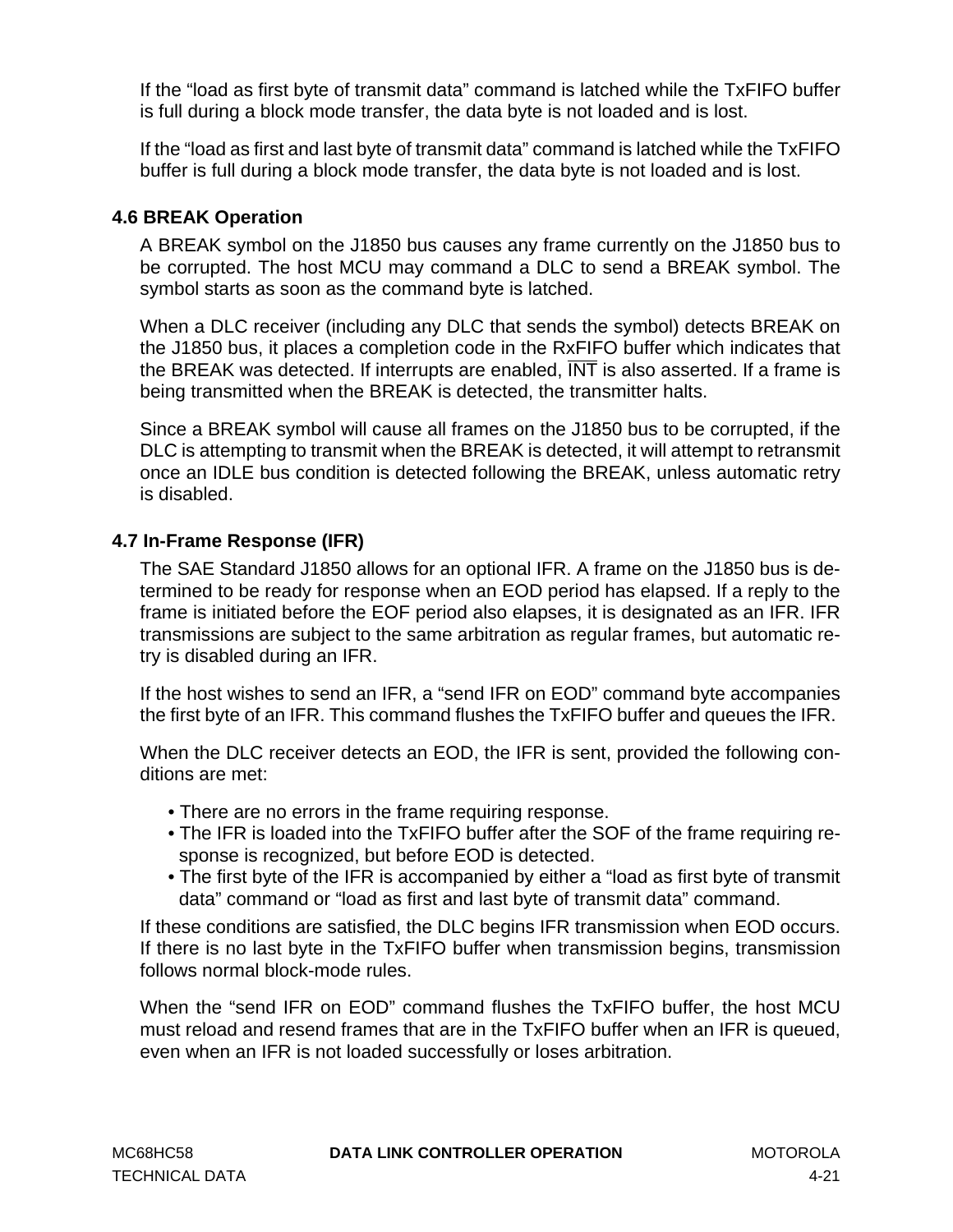The IFR bit in the completion code byte indicates whether the associated frame in the RxFIFO buffer is an IFR. When an IFR has been sent, the RxFIFO buffer contains the initial frame, with completion code, plus the IFR and its completion code. The host MCU must check the completion codes to determine that an IFR has been received.

An IFR starts with a normalization (NB) bit. This bit signals whether the IFR was queued by a "send IFR on EOD without CRC" command ( $NB = 0$ ), or by a "send IFR on EOD with CRC command" (NB = 1). The "in-frame response" command (IFRC) bit in the completion code byte also indicates whether a CRC byte is appended to the IFR. The host MCU must monitor the IFRC if error checking is to be used. Due to zero-dominance, J1850 bus arbitration between an IFR without CRC and an IFR with CRC is won by an IFR without CRC.

## **NOTE**

A DLC cannot transmit an IFR to a message it is transmitting.

**Table 4-4** shows IFR error conditions. When errors are detected during an IFR, the IFR is terminated. A completion code indicating that the frame was an IFR and that an error occurred is placed in the RxFIFO buffer.

| <b>Condition</b>                  | <b>Action Taken</b>                                          |  |
|-----------------------------------|--------------------------------------------------------------|--|
| Error in frame requiring response | Transmitter reset, TxFIFO buffer flushed (no IFR sent)       |  |
| <b>IFR</b> loses arbitration      | Transmission halts, TxFIFO buffer flushed (no IFR sent)      |  |
| <b>TxFIFO buffer underrun</b>     | CRC complemented on truncated IFR                            |  |
| Error in IFR during transmission  | Transmission halts, transmitter reset, TxFIFO buffer flushed |  |
| J1850 bus idle when IFR loaded    | Transmitter reset, TxFIFO buffer flushed                     |  |
| <b>IFR loaded after EOD</b>       | Transmitter reset, TxFIFO buffer flushed                     |  |
| IFR loaded without first byte     | Transmitter reset, TxFIFO buffer flushed                     |  |
| IFR command, no data              | Transmitter reset, TxFIFO buffer flushed                     |  |

### **Table 4-4 IFR Error Conditions**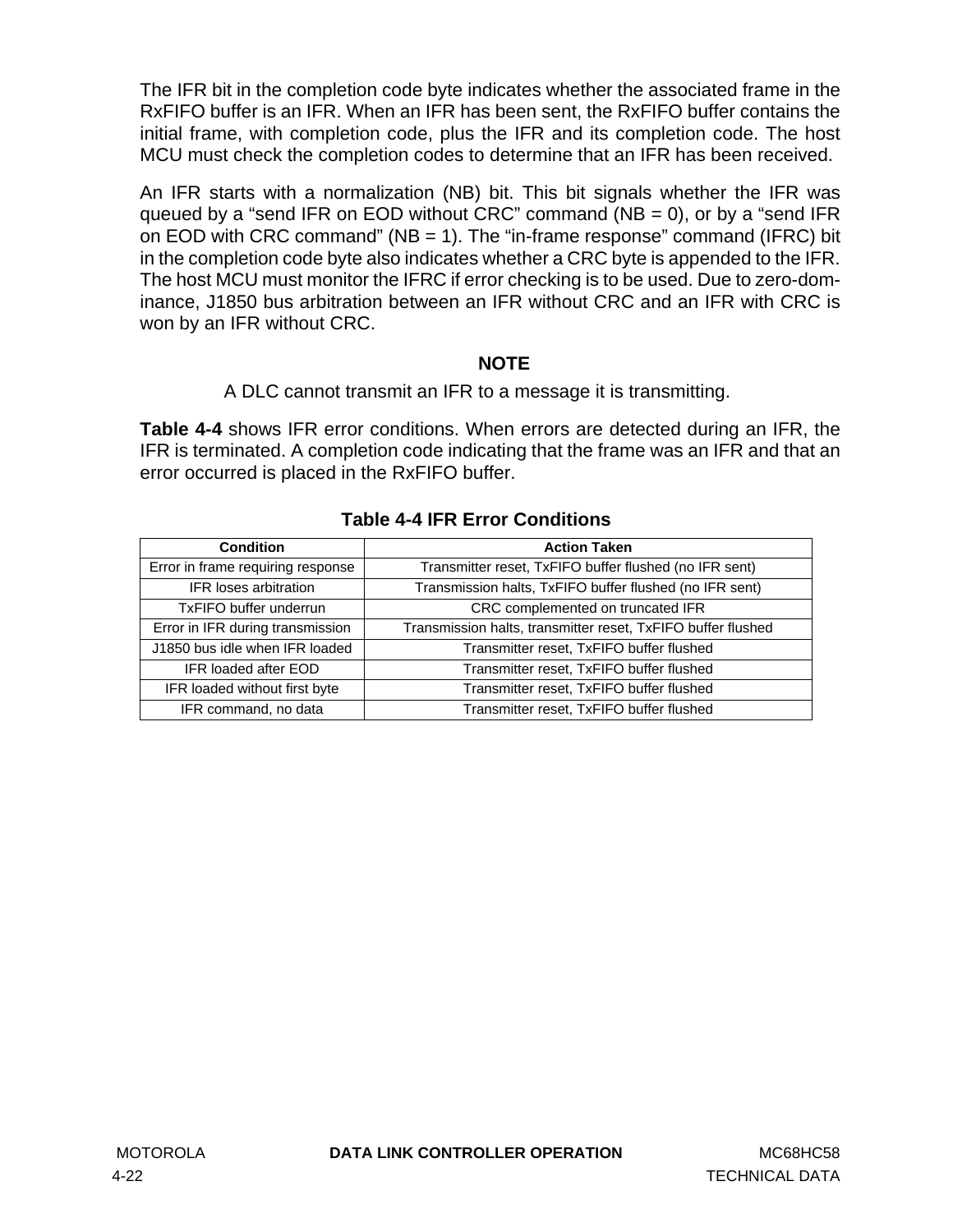# **SECTION 5 CONTROL AND STATUS CODES**

<span id="page-66-0"></span>The host MCU and the DLC exchange control and status information through encoded fields in four types of bytes.

The two byte types containing control information originate in the host MCU. Command bytes direct a DLC to take certain actions. Configuration bytes determine DLC operating parameters.

The two byte types containing status information originate in the DLC. Status bytes convey information concerning DLC buffers and activity to the host MCU. Completion code bytes convey information concerning J1850 bus arbitration, frame type, and errors.

The following paragraphs discuss each type of control and status byte in detail. To use this section, the reader must be familiar with DLC operation and with the interface between the host MCU and the DLC. Refer to **[SECTION 4 DATA LINK CONTROLLER](#page-44-0) [OPERATION](#page-44-0)** for more information on DLC operation. **[APPENDIX C DLC REGIS-](#page-94-0)[TERS](#page-94-0)** provides a quick reference to all DLC register bit field encodings.

## **5.1 Command Byte**

The values of the fields in a command byte direct the DLC to take specified actions concerning operating mode, configuration bytes, and the TxFIFO and RxFIFO buffers. Commands must be latched into the DLC before they are executed.

## **CBR** — Command Byte Register



## **5.1.1 GCOM[7:5] — General Command Field**

The host MCU directs the DLC to take certain actions by sending it GCOM command codes. **[Table 5-1](#page-67-0)** is a summary of the general commands. Detailed discussion of each command follows.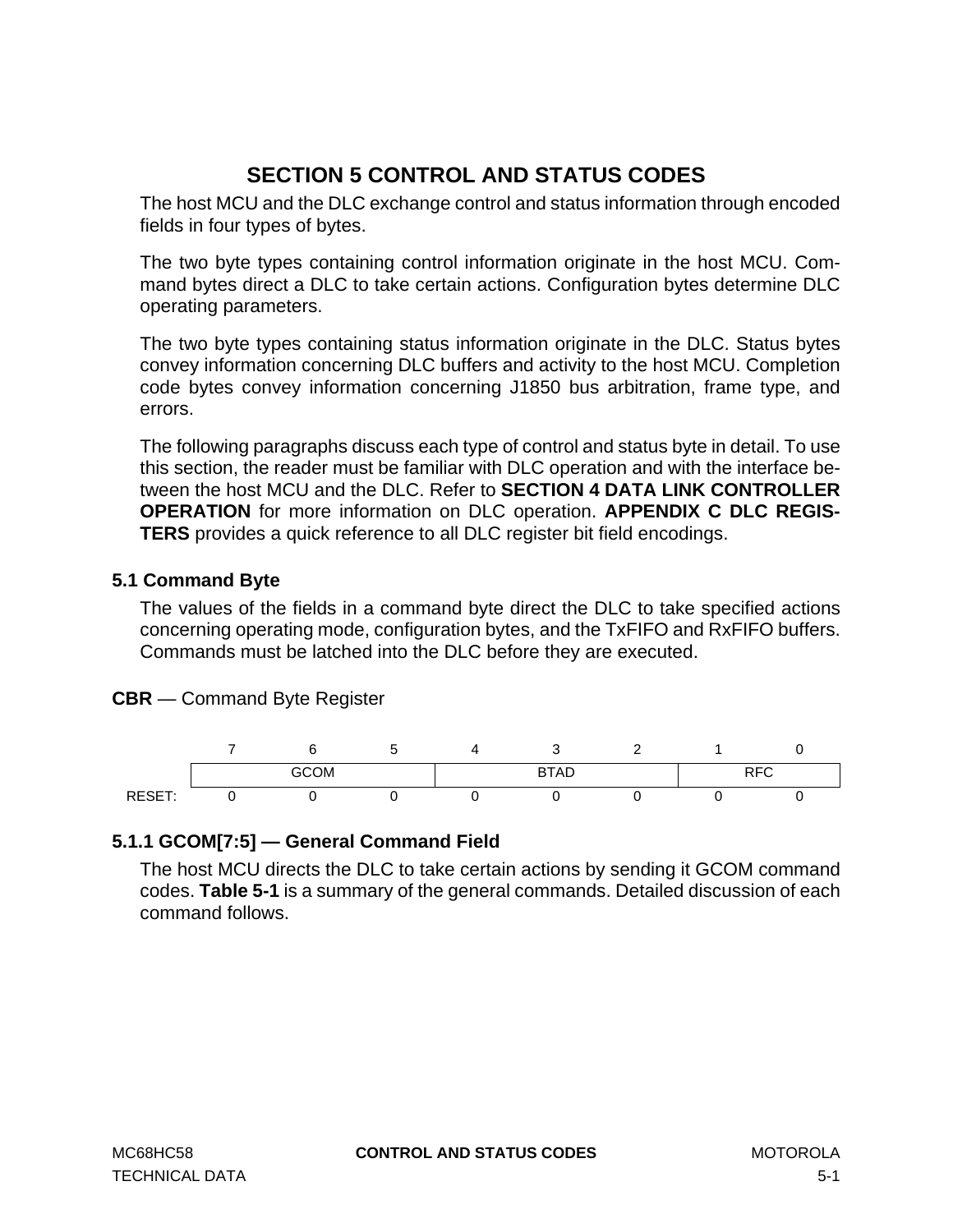<span id="page-67-0"></span>

| Value | <b>Description</b>          |  |
|-------|-----------------------------|--|
| 000   | Do nothing                  |  |
| 001   | Enter standby mode          |  |
| 010   | Send BREAK symbol           |  |
| 011   | Send IFR on EOD with CRC    |  |
| 100   | Terminate automatic retry   |  |
| 101   | Send IFR on EOD without CRC |  |
| 110   | Reserved                    |  |
| 111   | Abort transmission          |  |

## **Table 5-1 General Command Summary**

### **5.1.1.1 Do Nothing**

The "do nothing" command indicates to the DLC that a general command should not be executed.

## **5.1.1.2 Enter Standby Mode**

The "enter standby mode" command causes the DLC to operate in low power consumption (standby) mode.

If the J1850 bus is not idle when this command is latched, the DLC becomes inactive within 5 us after the J1850 bus goes idle.

If the J1850 bus is idle when this command is latched, the DLC goes into standby mode immediately.

Toggling the  $\overline{CS}$  line after this command has been latched, but before the DLC has entered standby mode, clears the command.

# **5.1.1.3 Send BREAK Symbol**

When the "send BREAK symbol" command is latched in, the DLC immediately sends a BREAK symbol on the J1850 bus, regardless of current status of the transmitter.

## **5.1.1.4 Send IFR on EOD with CRC**

The "send IFR on EOD with CRC" command causes the DLC to clear the transmitter and the TxFIFO buffer, terminate automatic frame retry, and originate an IFR with a CRC. This command must accompany a data byte, and the command BTAD field must indicate either "load as first byte of transmit data" or "load as first and last byte of transmit data". The subsequent bytes in the same IFR must not be accompanied by this command.

If this command is latched after an EOD has already occurred, the IFR is not transmitted, and is lost. When this occurs, the DLC status byte indicates that the TxFIFO buffer is empty, and the DLC does not terminate automatic retry.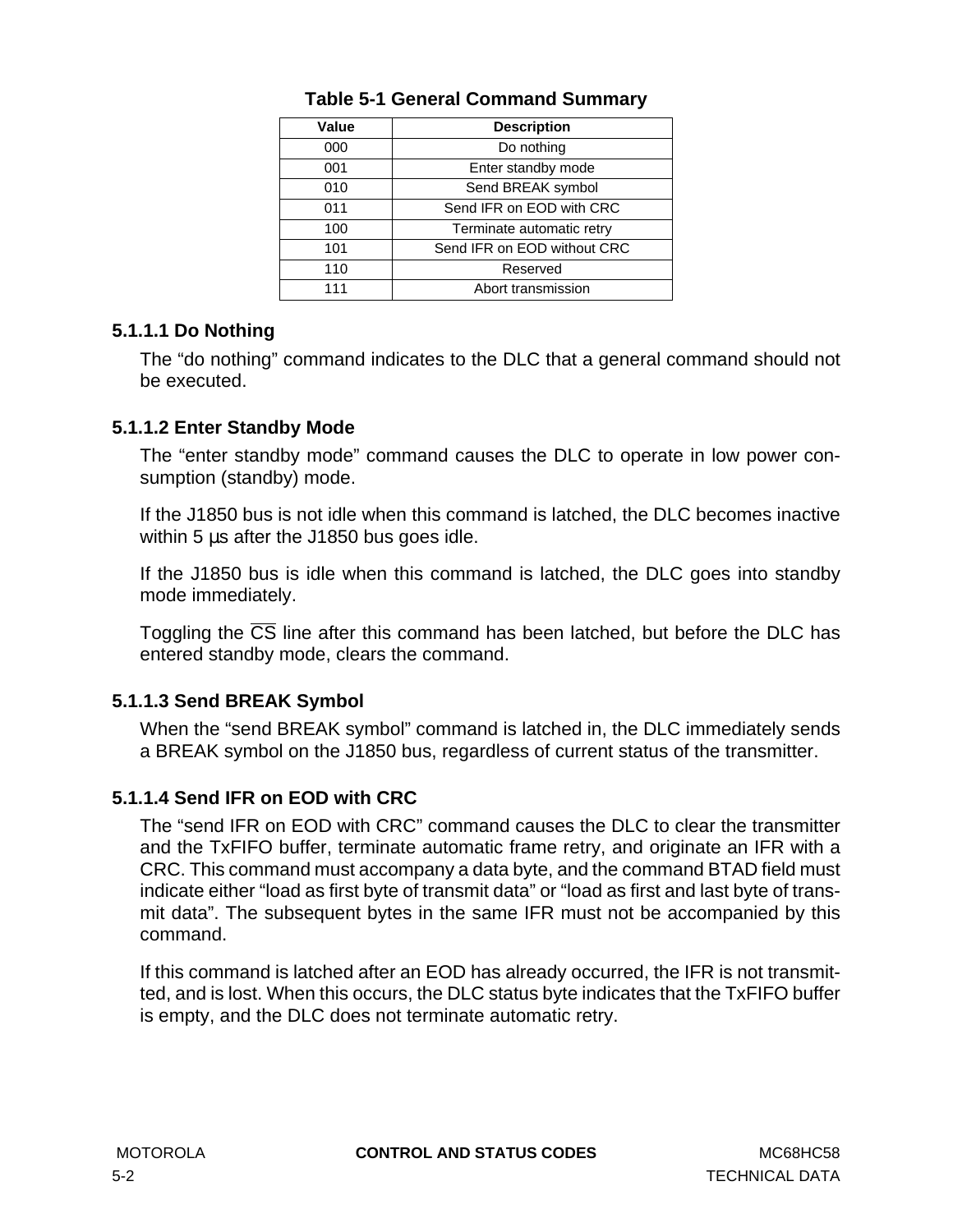If a frame is in progress on the J1850 bus (no EOD has been detected) when this command is latched, the DLC sends the IFR only if no receiver errors are detected. When receiver errors are detected, the IFR is not transmitted, and is lost. If this occurs, the DLC status byte indicates that the TxFIFO buffer is empty, and the DLC does not terminate automatic retry.

If the DLC is transmitting when this command is latched, a timing error or an incomplete byte error will occur. The TxFIFO buffer is flushed, and both the frame and the IFR are lost.

When additional IFR bytes are required, they must be placed in the TxFIFO buffer rapidly enough to prevent underrun. The second IFR byte must be loaded before the falling edge of the Normalization bit, and subsequent bytes must be loaded within 500 µs of each other. If a TxFIFO underrun occurs, it is flagged as an error, and the CRC byte is complemented and appended to the IFR being transmitted.

## **5.1.1.5 Terminate Auto Retry**

The "terminate auto retry" command disables automatic retry. A DLC will normally attempt to retransmit a frame that loses arbitration unless it is sending an IFR or a block mode transmission.

If this command is latched while a transmission is in progress, the DLC attempts to complete the frame. After the frame is successfully transmitted, or after it loses arbitration, automatic retry terminates and the TxFIFO buffer is flushed.

If this command is latched while a complete frame that has lost arbitration is in the buffer awaiting retransmission, the DLC attempts to retransmit the frame once more. After the frame is sent, automatic retry terminates and the TxFIFO buffer is flushed.

If this command is latched while a complete frame that has not been transmitted is in the buffer awaiting transmission, the DLC attempts to send the frame once, then automatic retry terminates and the TxFIFO buffer is flushed.

## **5.1.1.6 Send IFR on EOD without CRC**

The "send IFR on EOD without CRC" command causes a DLC to clear the transmitter and TxFIFO buffer, terminate automatic frame retransmission, and originate an IFR with no CRC. This command must accompany a data byte, and the command byte BTAD field must indicate either "load as first byte of transmit data" or "load as first and last byte of transmit data". The subsequent bytes in the same IFR must not be accompanied by this command.

If this command is latched while the J1850 bus is idle, or between EOD and EOF, the IFR is not transmitted, and is lost. When this occurs, the DLC status byte indicates that the TxFIFO buffer is empty, and the DLC does not terminate automatic retry.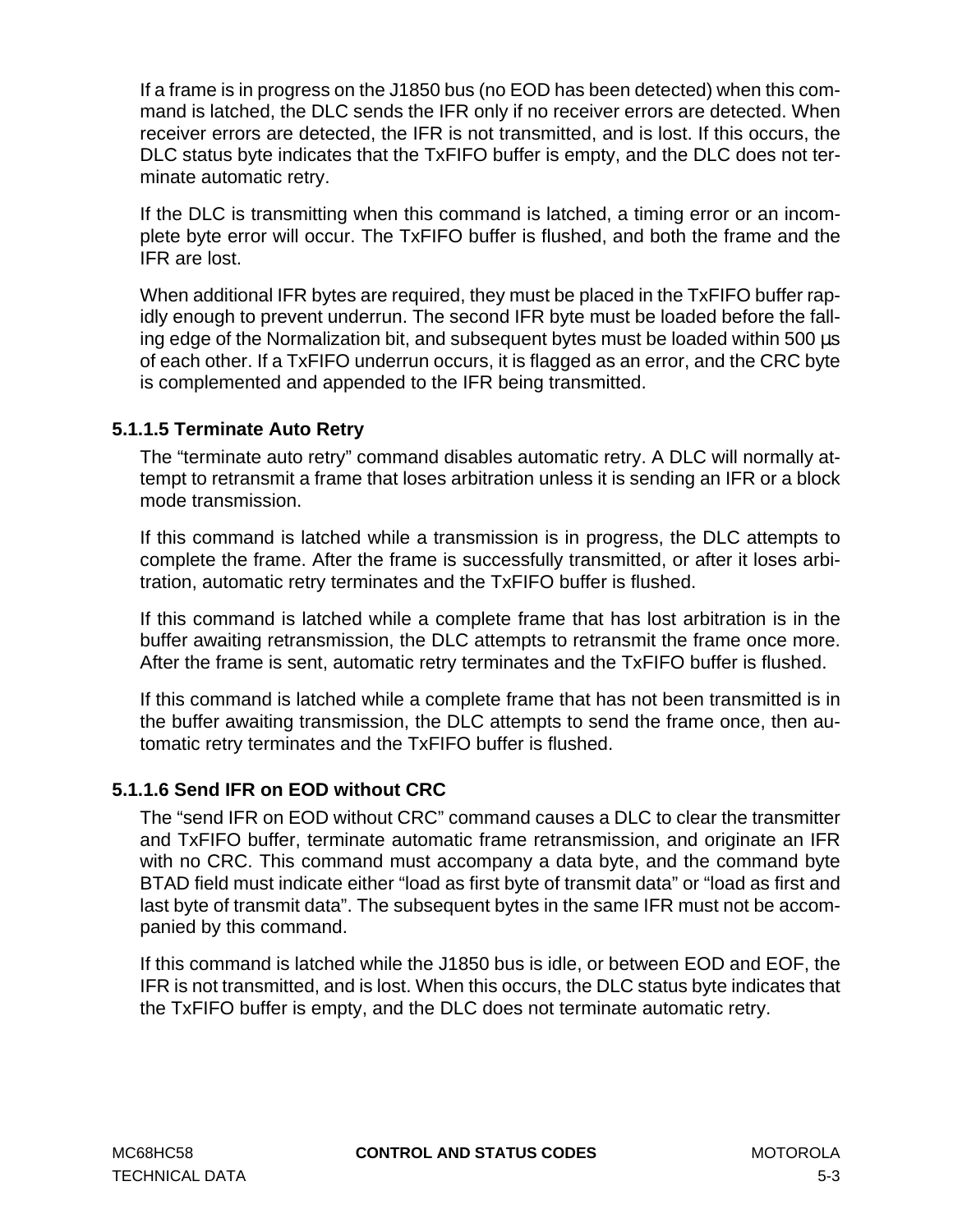If a frame is in progress on the J1850 bus (no EOD has been detected) when this command is latched, the DLC sends the IFR only if no receiver errors are detected. When receiver errors are detected, the IFR is not transmitted, and is lost. If this occurs, the DLC status byte indicates that the TxFIFO buffer is empty, and the DLC does not terminate automatic retry.

If the DLC is transmitting when this command is latched, a timing error or an incomplete byte error occurs. The TxFIFO buffer is flushed, and both the frame and the IFR are lost.

When additional IFR bytes are required, they must be placed in the TxFIFO buffer rapidly enough to prevent underrun. The second IFR byte must be loaded before the falling edge of the Normalization bit, and subsequent bytes must be loaded within 500 µs of each other. If a TxFIFO underrun occurs, it is flagged as an error.

## **5.1.1.7 Abort Transmission**

The "abort transmission" command causes the transmitter to be reset immediately. Any transmission in progress is terminated, and the TxFIFO buffer is flushed. The first byte of a new frame can accompany this command.

# **5.1.2 BTAD[4:2] — Byte Type and Destination Field**

The BTAD field tells the DLC how to treat the data byte that accompanies a command byte. **Table 5-2** is a summary of byte type and destination commands. Detailed discussion of each command follows.

| Value                                      | <b>Description</b>                           |  |
|--------------------------------------------|----------------------------------------------|--|
| 000                                        | Do not load                                  |  |
| 001                                        | Load as transmit data                        |  |
| 010                                        | Reserved                                     |  |
| 011                                        | Load as last byte of transmit data           |  |
| 100                                        | Load as configuration byte                   |  |
| Load as first byte of transmit data<br>101 |                                              |  |
| 110                                        | Load as configuration byte-immediate         |  |
| 111                                        | Load as first and last byte of transmit data |  |

## **Table 5-2 Byte Type and Destination Summary**

# **5.1.2.1 Do Not Load**

The "do not load" command indicates to the DLC that a byte type and destination command should not be executed.

## **5.1.2.2 Load as Transmit Data**

The "load as transmit data" command places an accompanying data byte in the TxFIFO buffer for transmission.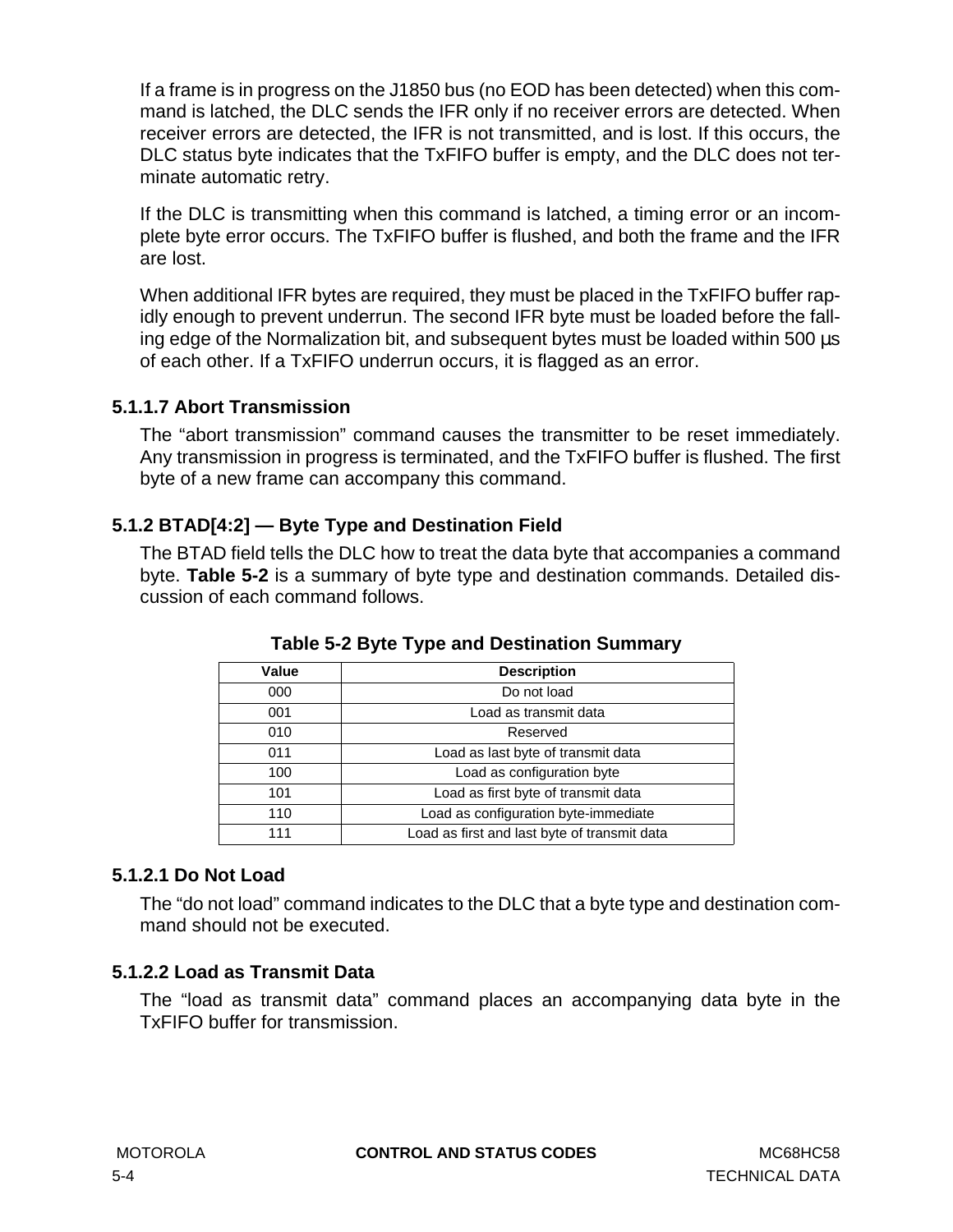If this command is latched while the TxFIFO buffer is full during a block mode transfer, the data byte is not loaded and is lost.

If this command is latched while a previously loaded complete frame is being transmitted, or is in the TxFIFO buffer awaiting transmission, the data byte is not loaded and is lost.

If this command is latched when the TxFIFO buffer is empty, the data byte is not loaded and is lost.

## **5.1.2.3 Load as Last Byte of Transmit Data**

The "load as last byte of transmit data" command indicates that the accompanying data byte is the last byte of a frame. After the byte is placed in the TxFIFO buffer for transmission, the TxFIFO status field (TMFS) in the status byte is configured to %11 (TxFIFO full).

If this command is latched while a previously loaded complete frame is being transmitted, the accompanying data byte is discarded.

If this command is latched when the TxFIFO buffer is empty, the accompanying data byte is discarded.

# **5.1.2.4 Load as Configuration Byte**

The "load as configuration byte" command indicates that the accompanying data byte contains DLC configuration data. Changes in configuration are performed after current J1850 bus activity is finished unless this command immediately follows reset. In this case, the DLC is configured at least 1.2 ms after the command is latched.

## **5.1.2.5 Load as First Byte of Transmit Data**

The "load as first byte of transmit data" command indicates that the accompanying data byte is the first byte of a frame. After the byte is placed in the TxFIFO buffer for transmission, the TMFS in the status byte is set to %01 (TxFIFO contains data byte).

If the transmitter encounters another "first byte" command in the buffer before decoding a valid "last byte" command, it sends a complemented CRC and halts. A completion code with the error flag (ERRF) bit set and a transmitter status (TMS) field value of %10 (transmitter underrun) is placed in the RxFIFO buffer. The second "first byte" command and any succeeding bytes are not transmitted.

If this command is latched while a previously loaded complete frame is being transmitted, the data byte is not loaded and is lost.

## **5.1.2.6 Load as Configuration Byte – Immediate**

The "load as configuration byte – immediate" command indicates that the accompanying data byte contains DLC configuration data. Changes in configuration are performed immediately. This command should only be used for system initialization and test.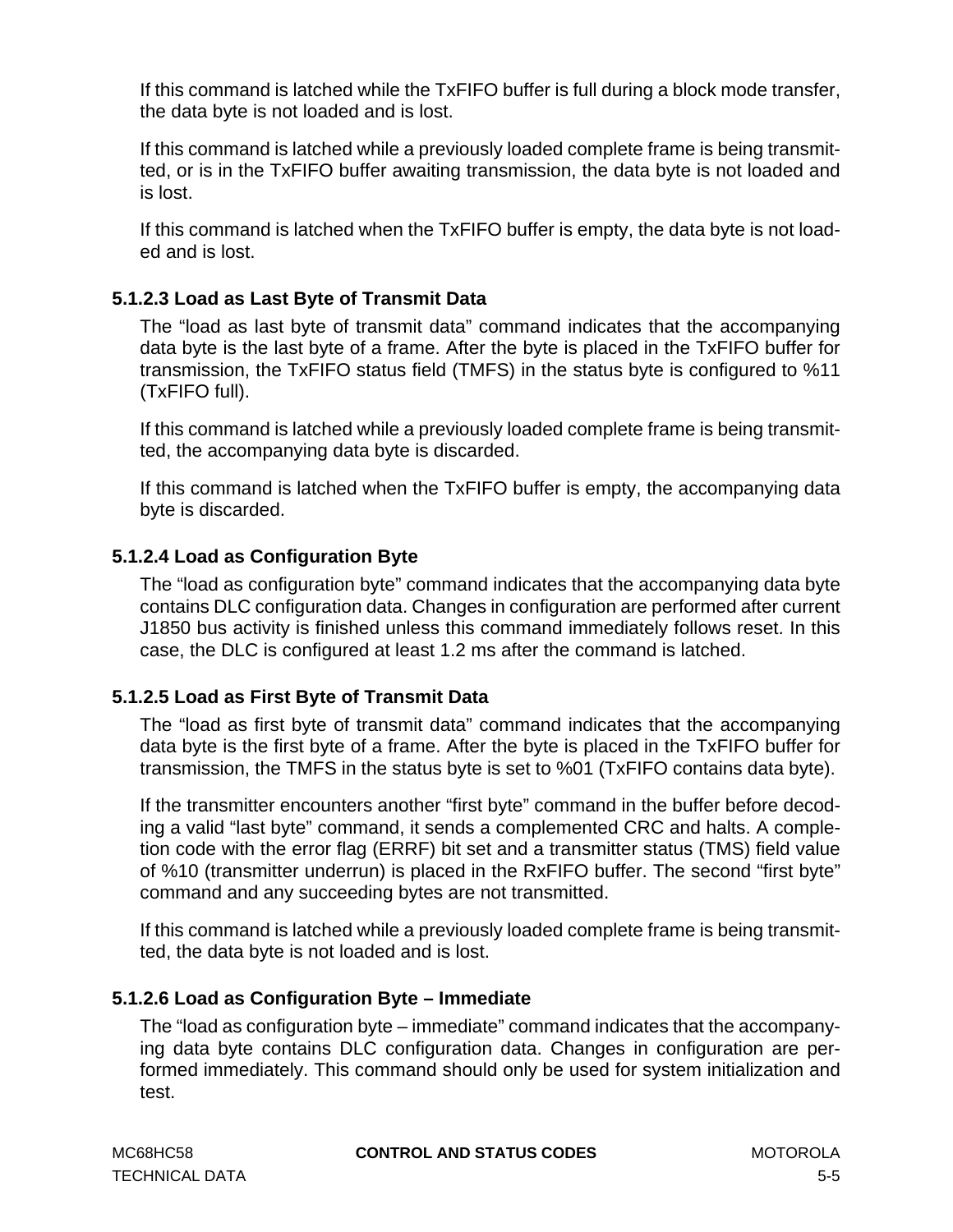# **5.1.2.7 Load as First and Last Byte of Frame**

The "load as first and last byte of frame" command indicates that the accompanying data byte is a one byte frame. After the byte is placed in the TxFIFO buffer for transmission, the TMFS in the status byte is set to %11 (TxFIFO full).

If this command is latched while a previously loaded complete frame is in the buffer awaiting transmission, the accompanying data byte will be discarded.

If this command is latched while a previously loaded complete frame is being transmitted, the accompanying data byte will be discarded.

# **5.1.3 RFC[1:0] — Receive FIFO Command Field**

**Table 5-3** displays the RxFIFO commands.

| Value | <b>Description</b>                     |  |
|-------|----------------------------------------|--|
| 00    | Do nothing                             |  |
|       | Reserved                               |  |
| 10    | Flush byte or completion code          |  |
|       | Flush frame except for completion code |  |

## **Table 5-3 RFC Field Encoding**

## **5.1.3.1 Do Nothing**

The "do nothing" command indicates to the DLC that an RxFIFO buffer command should not be executed.

## **5.1.3.2 Flush Byte**

The "flush byte" command flushes the first data byte or completion code in the RxFIFO buffer. "Flush byte" commands cannot be queued. When there is nothing in the buffer, no action is taken if a byte arrives after the command is latched. This is the only command that can flush a completion code.

## **5.1.3.3 Flush Frame**

The "flush frame" command flushes the current frame except for the completion code generated when the frame has been completely received. If interrupts are enabled when a "flush frame" command is executed, the receiver will only generate an interrupt request once the completion code is at the head of the RxFIFO.

When the RxFIFO buffer is flushed, it is not completely cleared, but cycled until the first byte in the RxFIFO buffer is a completion code.

If the command is latched when a complete frame is in the buffer, the entire frame, except for the completion code, is flushed.

If the command is latched when there is nothing in the buffer, the next frame, except for the completion code, is flushed.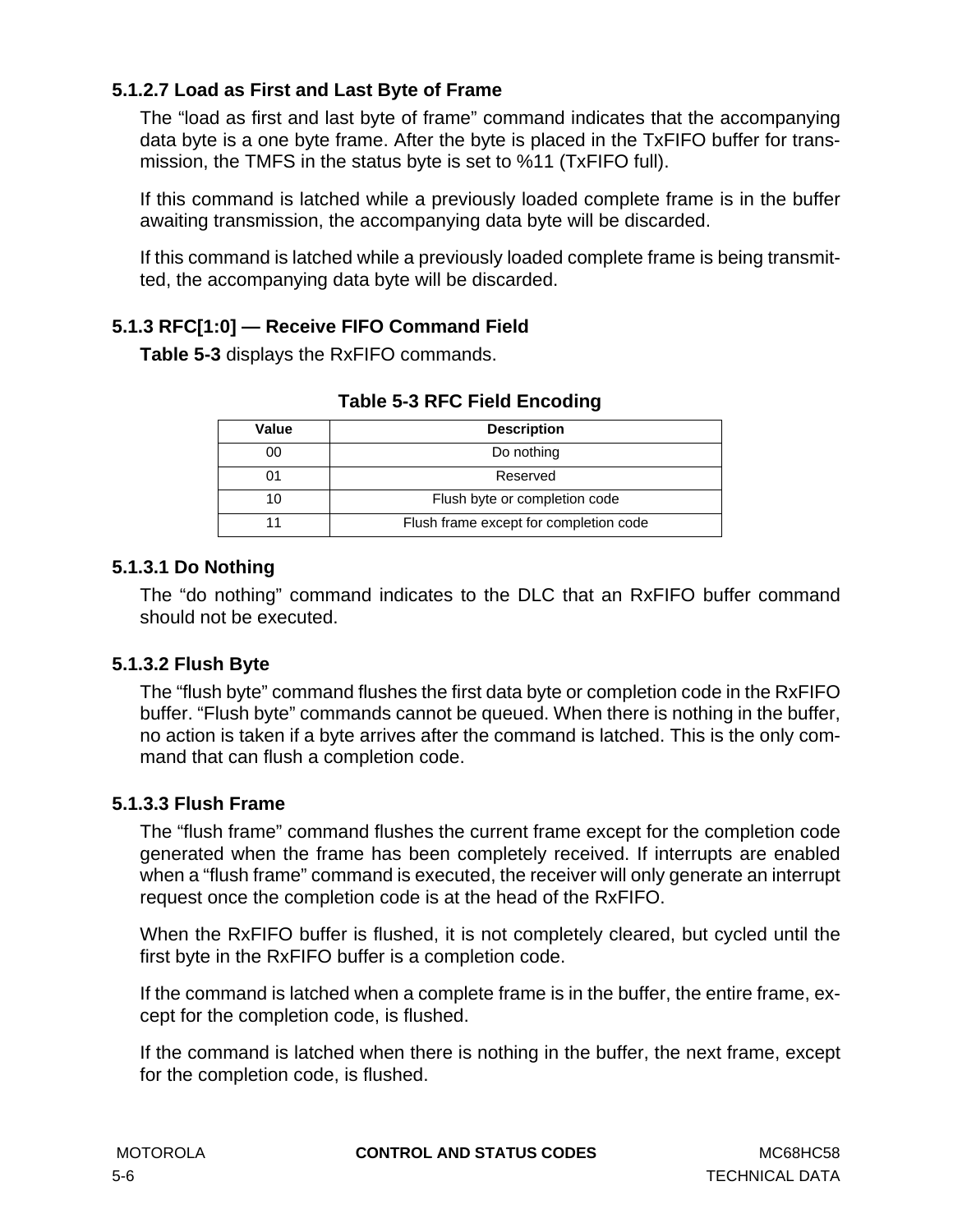<span id="page-72-0"></span>If the command is latched while a frame is being received, all bytes in the RxFIFO buffer and all subsequent bytes received before the completion code is generated, are flushed.

In the two previous instances, the RxFIFO status (RFS) field in the status byte may be invalid until the completion code is recognized.

If the command is latched while the first byte in the RxFIFO buffer is a completion code, the RxFIFO buffer is not flushed.

# **5.2 Configuration Byte**

The fields in the configuration byte determine the basic operational parameters of the DLC.

A host MCU cannot read configuration information from the DLC. Once a configuration byte is sent to the DLC, operating parameters cannot change until a new byte is sent, or a reset occurs.

**CBR** — Configuration Byte Register



# **5.2.1 TM — Test Mode Control Bit**

Setting the TM bit enables the receive data disable test mode. This mode is used for Motorola internal testing only.

 $0 =$  Normal operation

 $1 = Test$  mode

# **5.2.2 TC[6:5] — Test Configuration Field**

The TC bit field selects one of four operating modes. When TC value is %00 (default), the DLC operates normally. Each of the other values selects a test mode. These modes are used for Motorola internal testing only.

# **5.2.3 IMSK — Interrupt Mask Bit**

The IMSK bit determines DLC interrupt request capability. When interrupts are disabled, the DLC cannot exit standby mode upon detection of J1850 bus activity.

- $0 =$  All interrupts to the MCU are enabled
- $1 =$  All interrupts to the MCU are disabled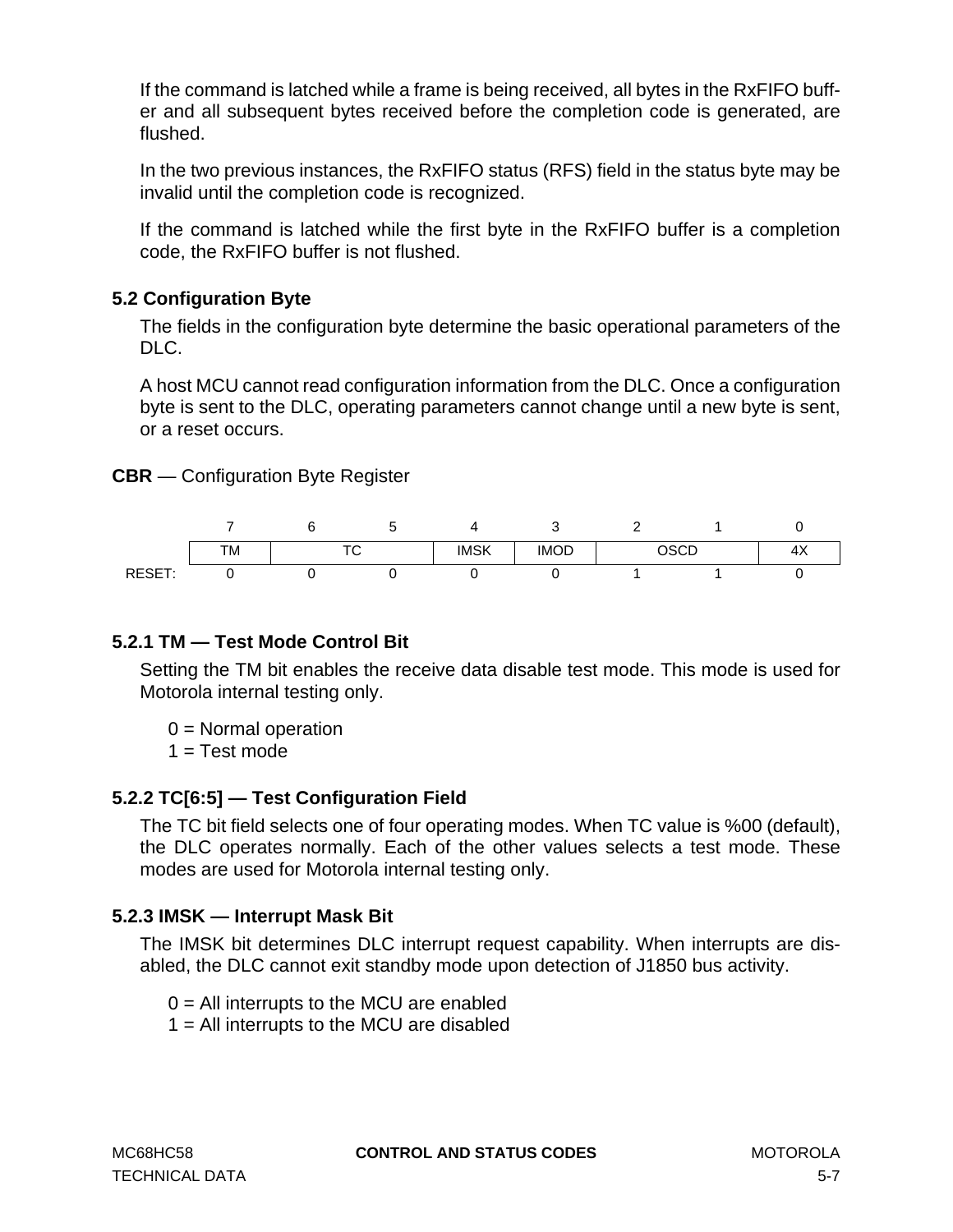# <span id="page-73-0"></span>**5.2.4 IMOD — Interrupt Mode Bit**

The IMOD bit controls an additional interrupt source to the default interrupt sources. When IMOD is set, an interrupt request is made when a data byte is received into an empty RxFIFO buffer. Subsequent bytes do not cause an interrupt request unless the RxFIFO is emptied before they are received.

- $0 =$  Default interrupts are the only ones enabled
- 1 = Additional interrupt source added to default sources

# **5.2.5 OSCD[2:1] — Oscillator Divisor Field**

The OSCD bit field determines DLC internal clock frequency. The DLC internal clock frequency is derived from a combination of the external clock frequency and the OSCD value. **Table 5-4** shows frequency division factors and the internal clock frequency with various references. A 2 MHz internal clock frequency is required for normal operation.

| <b>OSCD</b> | <b>Clock</b>   | <b>External Clock</b> |          |           |          |  |
|-------------|----------------|-----------------------|----------|-----------|----------|--|
| Value       | <b>Divisor</b> | 2 MHz                 | 4 MHz    | 6 MHz     | 8 MHz    |  |
| 00          |                | 2 MHz                 | 4 MHz    | 6 MHz     | 8 MHz    |  |
| 01          | 2              | 1 MHz                 | 2 MHz    | 3 MHz     | 4 MHz    |  |
| 10          | 3              | $0.66$ MHz            | 1.33 MHz | 2 MHz     | 2.66 MHz |  |
| 11          |                | 500 kHz               | 1 MHz    | $1.5$ MHz | 2 MHz    |  |

**Table 5-4 Internal Clock Frequency Derivations**

# **5.2.6 4X — High-Speed Control Bit**

Setting this bit places the DLC in high-speed data transfer mode. J1850 bus waveshaping is disabled.

- $0 =$  Normal clock division
- 1 = Four times normal clock speed

# **5.3 Status Byte**

The status byte register conveys information about data and shows the condition of the DLC at the time of receipt. Results of commands that are in progress may not be reflected in the status byte until the command is completely executed.

For a DLC operating in parallel mode, the host MCU can read the status byte alone, and a subsequent data read automatically flushes the data byte from the buffer.

For a DLC operating in SPI mode, status bytes and received data are transferred to the host MCU in pairs. When the host reads received data, it remains in the RxFIFO buffer until a flush command is given. The flush command can accompany the read command. The DLC does not report the status of an action caused by the current transfer.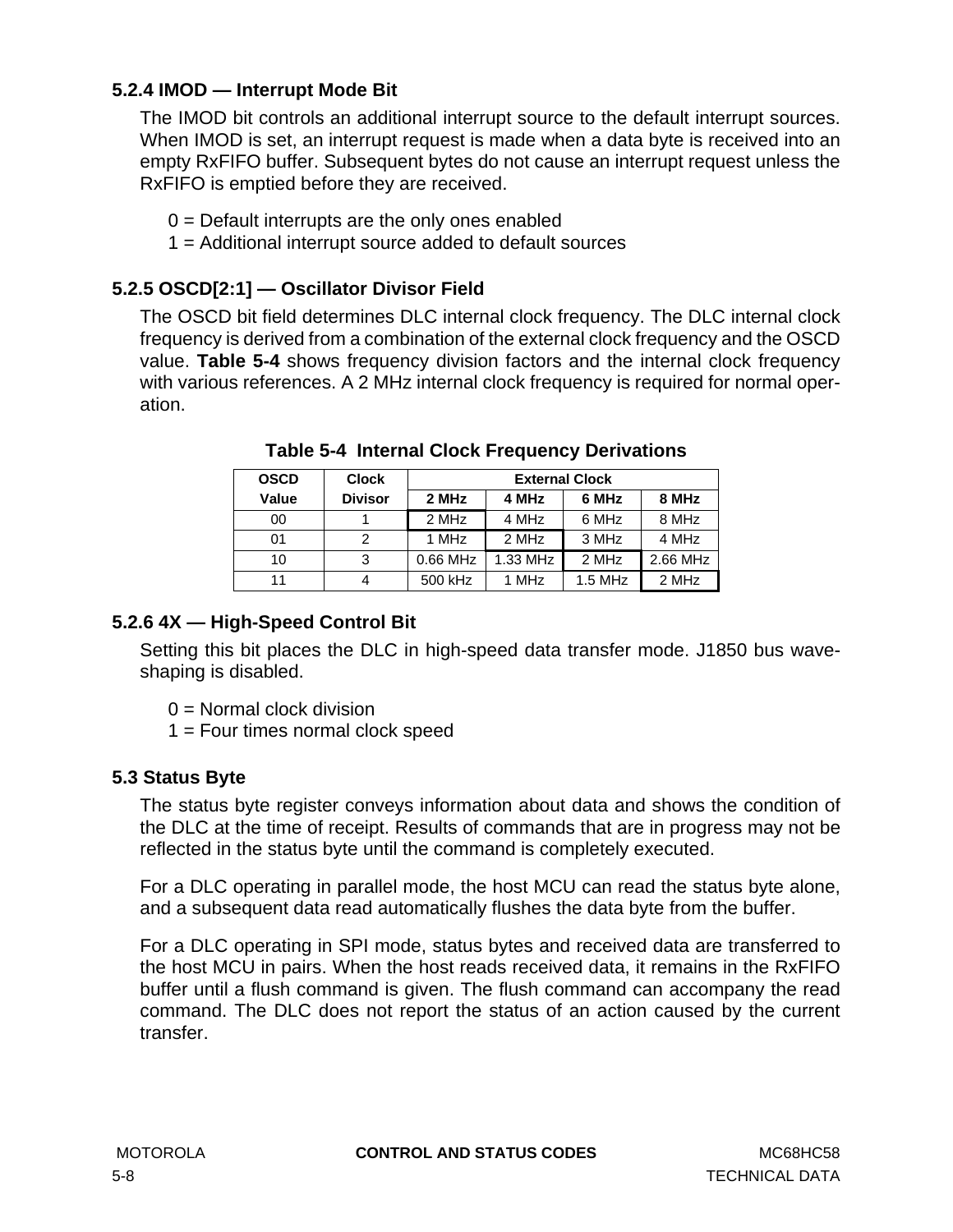<span id="page-74-0"></span>All information in the status byte is frozen while  $\overline{CS}$  is asserted, and updated when  $\overline{CS}$ is negated.

**SBR** — Status Byte Register



# **5.3.1 RFS[7:5] — Receive FIFO Status Field**

This bit field shows the status of the RxFIFO buffer. When interrupts are enabled, RFS can be used to determine the source of an interrupt request. **Table 5-5** shows the RxFIFO status encoding field. In the DLC, when the RFS bit field indicates that a completion code is at the head of the buffer, the accompanying data byte contains that same completion code.

| Value | <b>Description</b>                                         |
|-------|------------------------------------------------------------|
| 000   | Buffer invalid or empty                                    |
| 001   | Buffer contains more than one byte                         |
| 010   | Buffer contains a completion code                          |
| 011   | Data byte in 13th buffer position, no completion code      |
| 100   | One data byte in buffer                                    |
| 101   | Completion code at head of buffer, more bytes available    |
| 110   | Completion code at head of buffer, another frame available |
| 111   | Completion code only at head of buffer                     |

**Table 5-5 RFS Field Encoding**

# **5.3.1.1 Buffer Invalid or Empty**

This value indicates that the accompanying data byte is not valid because the RxFIFO buffer is empty or a flush frame command is being executed.

# **5.3.1.2 Buffer Contains More Than One Byte**

This value indicates that the RxFIFO buffer contains two to 12 bytes of data and no completion code.

# **5.3.1.3 Buffer Contains a Completion Code**

This value indicates that the RxFIFO buffer contains both data bytes and a completion code. The completion code is not at the head of the buffer.

# **5.3.1.4 Thirteenth Byte Received**

This value indicates that the RxFIFO buffer contains 12 bytes and a 13th byte has been received. There is no completion code in the buffer.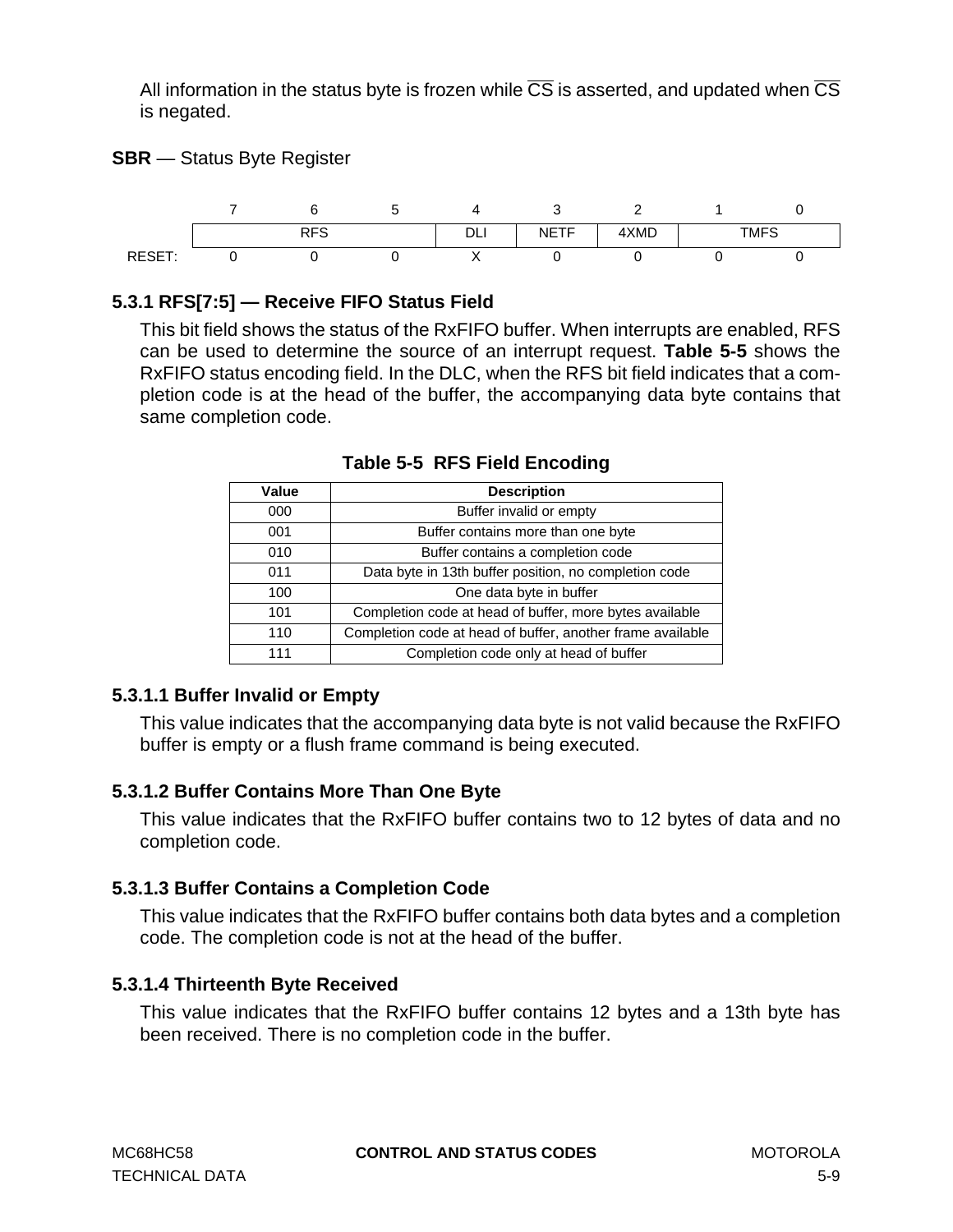# <span id="page-75-0"></span>**5.3.1.5 One Byte in Buffer**

This value indicates that the RxFIFO buffer contains one byte that is not a completion code.

## **5.3.1.6 Completion Code at Head of Buffer, More Bytes Available**

This value indicates that there is a completion code at the head of the RxFIFO buffer, and additional bytes but no additional completion codes are in the buffer.

## **5.3.1.7 Completion Code at Head of Buffer, Frame Available**

This value indicates that there is a completion code at the head of the RxFIFO buffer, and additional bytes and an additional completion code are in the buffer.

## **5.3.1.8 Completion Code Only at Head of Buffer**

This value indicates that there is a completion code at the head of the RxFIFO buffer, and no additional bytes are in the buffer. Indication usually occurs after execution of a flush frame command.

## **5.3.2 DLI — Data Link Idle Bit**

DLI is set when the J1850 bus is idle. DLI is cleared when the J1850 bus has been active for longer than the digital filter time constant, or when an EOD symbol is being timed by the receive logic. Once cleared, DLI does not go to logic level one until an EOD symbol has been received. If the J1850 bus remains active for longer than the minimum BREAK symbol definition, a completion code indicating a break has occurred is placed in the RxFIFO buffer. A prolonged data link active indication may indicate that the J1850 bus is shorted to 12 Vdc.

- $0 = SAE$  J1850 bus is active
- $1 = SAE$  J1850 bus is idle

# **5.3.3 NETF — Network Fault Bit**

This value indicates the DLC J1850 bus connection is shorted to ground. When a hardware fault prevents the DLC receiver from sensing an active state after the transmitter has driven the J1850 bus for 60 µs, NETF is set. After NETF is set, only an Abort Transmission command or assertion of the DLC RST input can restart the DLC.

When the short is momentary, it is appropriate to try reloading and retransmission. However, if the problem is a defective receiver, retransmission could corrupt another frame.

- $0 =$  Active state occurred before 60  $\mu$ s
- 1 = Active state not sensed after 60  $\mu$ s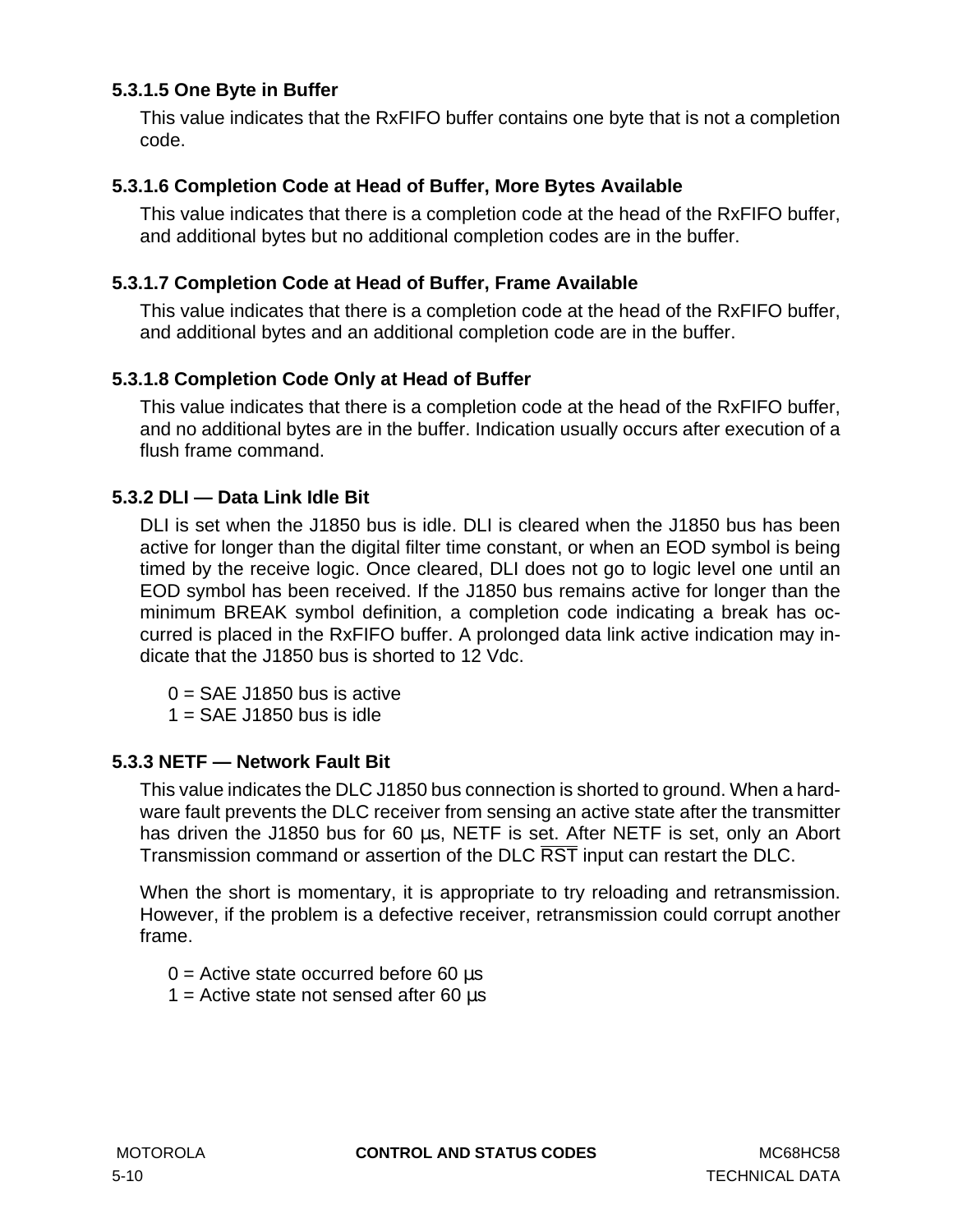## <span id="page-76-0"></span>**5.3.4 4XMD — 4X Mode Bit**

This value indicates the DLC is operating in high-speed mode without waveshaping. This mode is not used during normal operation.

 $0 = DLC$  operating in normal mode

1 = DLC operating at 41.67 kbps

## **5.3.5 TMFS[1:0] — TxFIFO Status Field**

This bit field shows the status of TxFIFO buffer. **Table 5-6** shows the TxFIFO status encoding field.

| Value | <b>Description</b>         |
|-------|----------------------------|
| იი    | Buffer empty               |
|       | Buffer contains data bytes |
| 10    | Buffer almost full         |
|       | <b>Buffer full</b>         |

## **Table 5-6 TMFS Field Encoding**

## **5.3.5.1 Buffer Empty**

This value indicates there are no data bytes in TxFIFO buffer.

## **5.3.5.2 Buffer Contains Data**

This value indicates that the TxFIFO buffer contains one to nine bytes of data.

### **5.3.5.3 Buffer Almost Full**

This value indicates that the TxFIFO buffer contains ten bytes of data.

## **5.3.5.4 Buffer Full**

This value indicates that either the TxFIFO buffer contains 11 bytes of data (in block transmission mode), or that it contains a byte that was accompanied by a "last byte" command.

## **5.4 Completion Code Byte**

When a frame is complete, after the time period for an EOD symbol has elapsed, the DLC generates a completion code byte and transfers it to the host MCU in the same way that a received data byte is transferred. The accompanying status byte indicates that it is a completion code byte.

The completion code byte contains an error flag, transmitter action codes, IFR codes, and error codes. When a DLC is transmitting, completion code information applies to both transmitter and receiver.

Any activity on the J1850 bus longer than the digital filter time constant causes a completion code byte to be placed in the RxFIFO buffer after the J1850 bus is idle for an EOD length of time.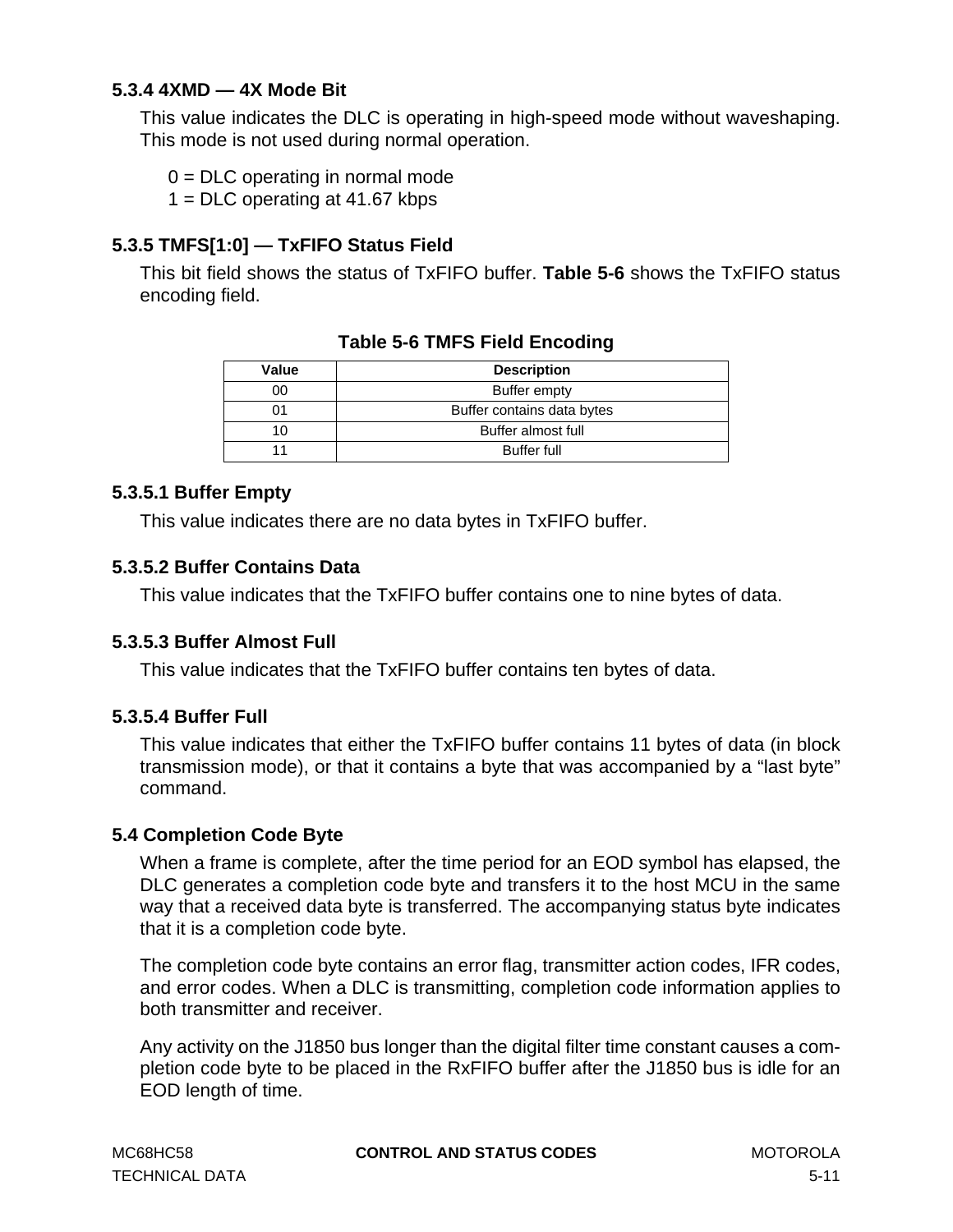<span id="page-77-0"></span>**CCBR** — Completion Code Byte Register



# **5.4.1 ERRF — Error Bit**

This bit indicates whether the receiver detected an error during the frame. When ERRF is set, the ERRC field indicates which error occurred.

 $0 = No$  error occurred

 $1 =$  Error occurred

## **5.4.2 RFO — Receive FIFO Overrun Bit**

When the RFO bit is set, a RxFIFO buffer overrun has occurred. This means that the host MCU has not read the RxFIFO buffer regularly enough to prevent incoming frame bytes from being lost. RFO is set when the first bit of the 21st data byte is received. Previously received data bytes remain in the buffer. When RFO is set, no other completion code bits can be considered valid. There is no way to detect BREAK when the buffer has overflowed.

 $0 = No$  receiver buffer overrun occurred

1 = Receiver buffer overrun occurred

# **5.4.3 TMS[5:4] — Transmitter Status Field**

This bit field shows transmitter status during the frame just received. **Table 5-7** shows transmitter status field encoding.

| Value | <b>Description</b>           |
|-------|------------------------------|
| 00    | Transmitter not involved     |
|       | Transmitter underrun         |
| 1 ( ) | Transmitter lost arbitration |
|       | Transmitter successful       |

## **Table 5-7 TMS Field Encoding**

## **5.4.3.1 Transmitter Not Involved**

This value indicates that the transmitter did not perform J1850 bus contention for this frame. Frame did not originate from this node.

## **5.4.3.2 Transmitter Underrun**

This value indicates that a frame was transmitted but was not completed. This is not an indication that the transmission lost J1850 bus contention.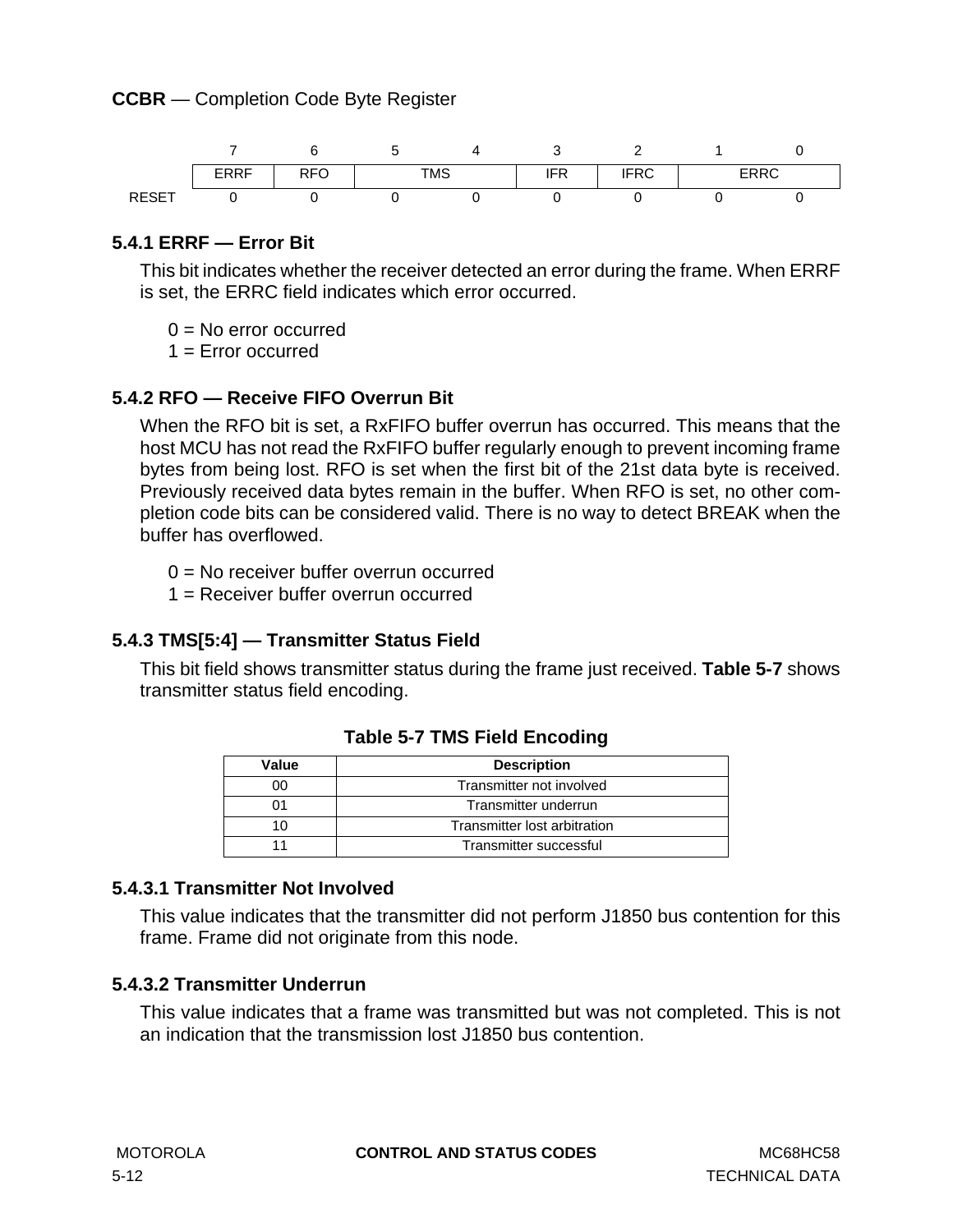## <span id="page-78-0"></span>**5.4.3.3 Transmitter Lost Arbitration**

This value indicates that the transmitter lost contention, or an RxFIFO buffer overrun occurred. If overrun occurred, transmitter may not have been arbitrated against, and transmission may not have stopped.

## **5.4.3.4 Transmitter Successful**

This value indicates that a frame transmitted successfully. Frame originated from this node.

## **5.4.4 IFR — In-Frame Response Bit**

This bit indicates whether or not a frame is an IFR.

 $0 = Not$  an IFR  $1 = IFR$ 

## **5.4.5 IFRC — In-Frame Response CRC Bit**

This bit indicates whether or not an IFR has an appended cyclic redundancy check.

 $0 = IFR$  without CRC  $1 = IFR$  with CRC

## **5.4.6 ERRC[1:0] — Error Code Field**

This bit field is used in conjunction with the error flag. It indicates which errors were detected. Errors are reported in precedence order; the higher the ERRC value, the higher the priority. If any of these error conditions are detected, a pending EOD response frame (IFR) is not sent. **Table 5-8** shows the ERRC encoding field.

| Value | <b>Description</b> |
|-------|--------------------|
| 00    | <b>CRC</b> error   |
|       | Incomplete byte    |
| 10    | Bit timing error   |
|       | <b>Break</b>       |

**Table 5-8 ERRC Field Encoding**

### **5.4.6.1 CRC Error**

This value indicates that the cyclic redundancy check is incorrect or that a receiver overrun has occurred.

## **5.4.6.2 Incomplete Byte Error**

This value indicates that an incorrect modulus eight count occurred during reception of this frame, and that an incomplete byte was received.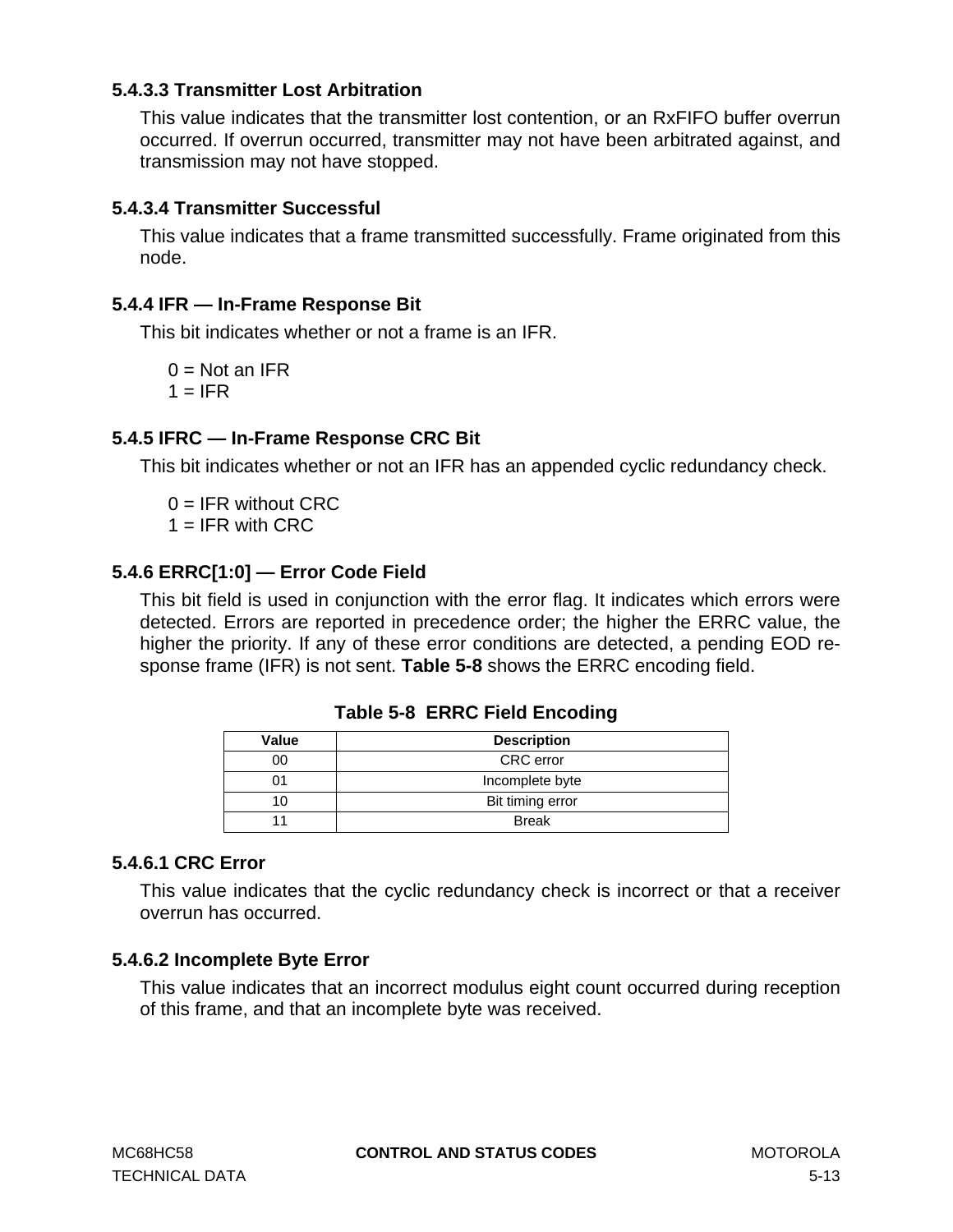# <span id="page-79-0"></span>**5.4.6.3 Bit Timing Error**

This value indicates that a bit in the received frame did not match the timing window stored in the control logic. The receiver immediately places a completion code byte in the buffer upon detection of this error. This generally occurs as a result of mismatched clock divisors between nodes, but may occur if a BREAK is detected after the J1850 bus has been passive for 8 to 34 µs. When this occurs, two completion codes (a bit error and a break) are generated.

# **5.4.6.4 BREAK Error**

This value indicates that a BREAK symbol was detected on the J1850 bus, or the J1850 bus was shorted high for longer than the defined BREAK period, and has recovered.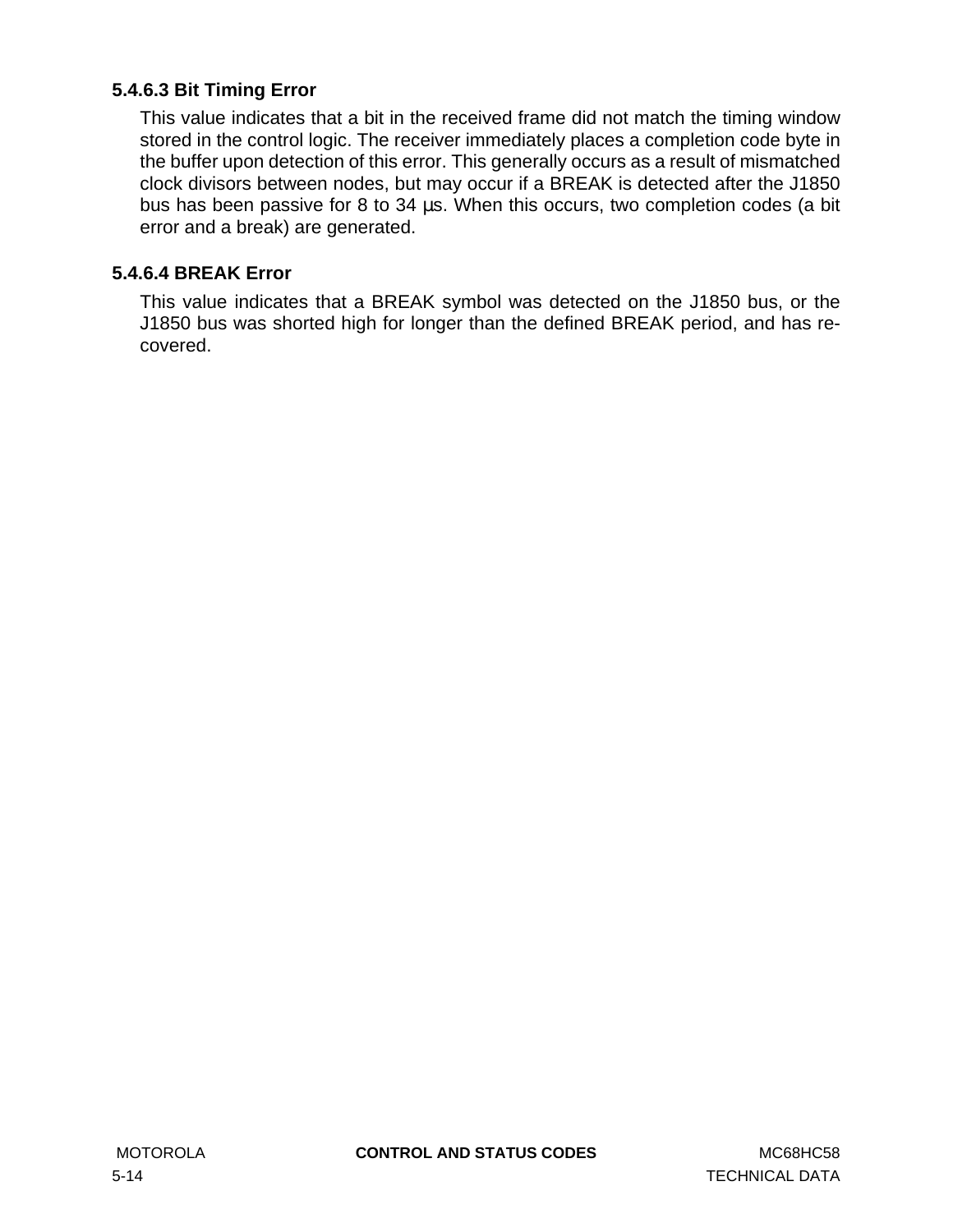# **APPENDIX A ELECTRICAL CHARACTERISTICS**

|  |  | <b>Table A-1 Operating Conditions</b> |
|--|--|---------------------------------------|
|--|--|---------------------------------------|

<span id="page-80-0"></span>

| Symbol                                               | <b>Definition</b>                                   | <b>Conditions</b>                                                                   | Min    | <b>Typ</b> | <b>Max</b> | <b>Units</b>      |
|------------------------------------------------------|-----------------------------------------------------|-------------------------------------------------------------------------------------|--------|------------|------------|-------------------|
| <b>VBATT</b>                                         | Voltage at battery pin<br>during transmit operation | $Rs = 20 \Omega$ max.<br>(protection circuit)                                       | 7.0    | 12.0       | 26.5       | V                 |
|                                                      | Voltage at battery pin<br>during receive operation  | $Rs = 20 \Omega$ max.<br>(protection circuit)                                       | 4.9    | 12.0       | 26.5       | $\overline{\vee}$ |
| $V_{CC}$ , $V_{DD}$                                  | Transceiver,<br>logic supplies                      |                                                                                     | 4.75   | 5.0        | 5.25       | $\vee$            |
| $PC$ <sub>MAX</sub>                                  | Maximum continuous<br>power dissipation             | 7.8 kHz bus waveform<br>(50% duty cycle);<br>4.00 MHz resonator;<br>16-volt battery |        |            | 333        | mW                |
| I <sub>BATT</sub> , standby                          | Battery standby current                             | DLC in standby mode                                                                 |        | 3          | 5          | $\mu$ A           |
| $I_{BATT}$ , draw                                    | Battery current draw                                | 7.8 kHz bus waveform<br>(50% duty cycle);<br>4.00 MHz resonator;<br>16-volt battery |        | 3.5        | 50         | mA                |
| $I_{DD}$ , draw                                      | Logic current draw                                  | 100% bus utilization 4.00<br>MHz resonator                                          |        | 1.5        | 4          | mA                |
| I <sub>DD</sub> , draw, slp <sup>1</sup>             | Logic current draw,<br>standby mode                 | DLC in sleep mode                                                                   |        | 3          | 5          | μA                |
| $I_{CC}$ , draw                                      | Transceiver current draw                            | 100% bus utilization 4.00<br>MHz resonator                                          |        | 0.3        | 1          | mA                |
| $I_{CC}$ , draw, slp                                 | Transceiver current<br>draw, standby mode           | DLC in sleep mode                                                                   |        | 40         | 55         | $\mu$ A           |
| $I_{PSEN}$ , source                                  | PSEN pin max source                                 | $V_{\text{BATT}} = 9 V$<br>Rseries = 33 k $\Omega$                                  | 10     |            | 500        | $\mu$ A           |
| I <sub>OLPSEN</sub>                                  | PSEN leakage                                        | Standby mode,<br>power supply off                                                   | $-5$   |            | $\sqrt{5}$ | μA                |
| V <sub>PSEN</sub>                                    | PSEN pin output voltage                             | $V_{\text{BATT}} = 9 V$<br>Rseries = 33 k $\Omega$                                  | 8.3    |            |            | $\vee$            |
| $\bar{\mathsf{v}}_{\scriptscriptstyle{\mathsf{LH}}}$ | Input range on all logic<br>pins                    |                                                                                     | $-0.5$ |            | 5.75       | $\vee$            |
| $\bar{\textbf{T}}_{\texttt{ST}}$                     | Storage temperature<br>range                        |                                                                                     | $-65$  |            | 150        | $\rm ^{\circ}C$   |
| $\overline{T}$                                       | Maximum junction tem-<br>perature                   |                                                                                     |        |            | 150        | $\overline{c}$    |
| $\overline{\mathsf{T}}_{\mathsf{A}}$                 | Operating temperature<br>range                      |                                                                                     | $-40$  |            | 125        | $\overline{c}$    |
| $I_{BAT}$ , sleep                                    | Battery sleep current                               | DLC in sleep mode                                                                   |        |            | $\sqrt{5}$ | mA                |

NOTES:

1. Measured with no activity on the host /DLC interface lines.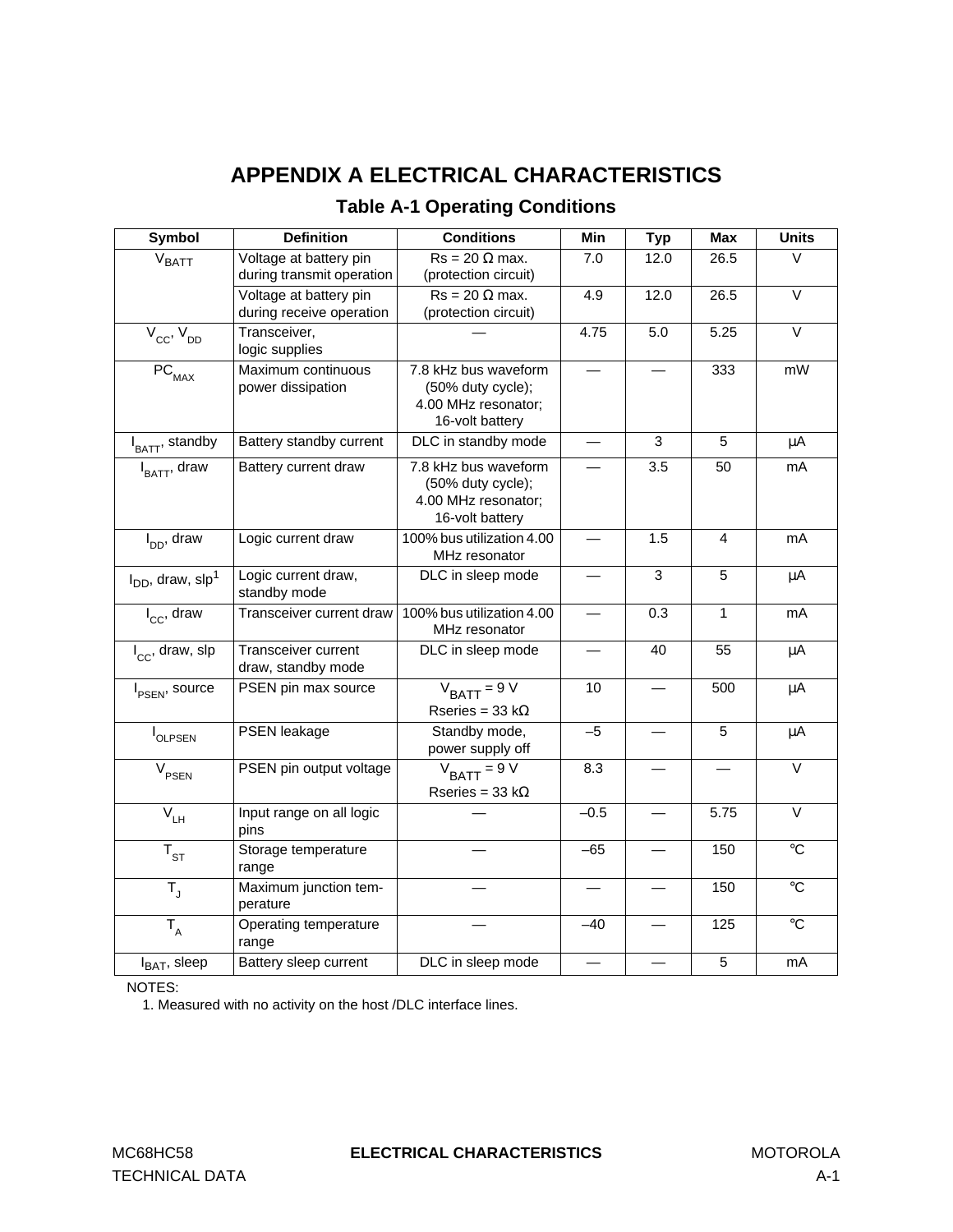<span id="page-81-0"></span>

| Symbol                                      | <b>Description</b>                          | <b>Conditions</b>               | <b>Min</b>      | <b>Max</b> | <b>Units</b> |
|---------------------------------------------|---------------------------------------------|---------------------------------|-----------------|------------|--------------|
| $V_{OH}$                                    | Minimum guaranteed out-<br>put high voltage | $I_{OH} = -200 \mu A$           | $V_{DD} - 0.8V$ |            | V            |
| $V_{OL}$                                    | Maximum guaranteed<br>output low voltage    | $I_{\Omega I} = 1.6 \text{ mA}$ |                 | 0.4        | $\vee$       |
| $V_{\vert H}$                               | Minimum guaranteed in-<br>put high voltage  | $I_{IN}$ = 10 $\mu$ A           | $V_{DD}$ x 0.7V |            | $\vee$       |
| $V_{IL}$                                    | Maximum guaranteed in-<br>put low voltage   | $I_{IN}$ = 10 $\mu$ A           |                 | 0.8        | $\vee$       |
| $I_{IN}$<br>(except OSC1, $\overline{CS}$ ) | Input current limits                        |                                 | $-10$           | 10         | μA           |
| <sup>I</sup> IH, OSC1                       | Maximum guaranteed in-<br>put high current  | $V_{DD} = 4.75$ to 5.25 V       | 0.525           | 10.50      | μA           |
| IL, OSC1                                    | Maximum guaranteed in-<br>put low current   | $V_{DD} = 4.75$ to 5.25 V       | $-10.50$        | $-0.525$   | μA           |
| $I_{\text{IN}}\overline{\text{CS}}$         | Chip select input current<br>limit          |                                 | $-650$          | 50         | μA           |
| loz<br>(except OSC1)                        | Output leakage high-Z                       | V <sub>OUT</sub> to GND         | $-10$           | 10         | μA           |
| $C_{1}$                                     | Digital input capacitance                   |                                 |                 | 8          | pF           |
| $C_{10}$                                    | Digital input/output<br>capacitance         |                                 |                 | 10         | pF           |
| $C_{LOAD}$                                  | Maximum load<br>capacitance                 |                                 |                 | 100        | pF           |

# **Table A-2 Electrical Characteristics**

NOTES:

1. Interrupt request line is an open drain output; therefore,  $V_{OH}$  is not applicable.

# **Table A-3 Absolute Maximum Ratings**

| Symbol                    | <b>Description</b>              | Min    | Max      | <b>Units</b> |
|---------------------------|---------------------------------|--------|----------|--------------|
| $\rm v_{BAT}$             | Supply voltage                  | $-0.5$ | 26.5     |              |
| $\rm v_{BAT}$             | Supply voltage ( $t \le 1$ ms)  |        | 40.0     |              |
| $V_{CC}$ , $V_{DD}$       | Supply voltage                  | $-0.5$ | 5.75     | V            |
| $\mathsf{T}_{\text{STG}}$ | Storage temperature<br>range    | $-65$  | $+150.0$ | $^{\circ}C$  |
| TJ                        | Maximum junction<br>temperature |        | $+150.0$ | $^{\circ}C$  |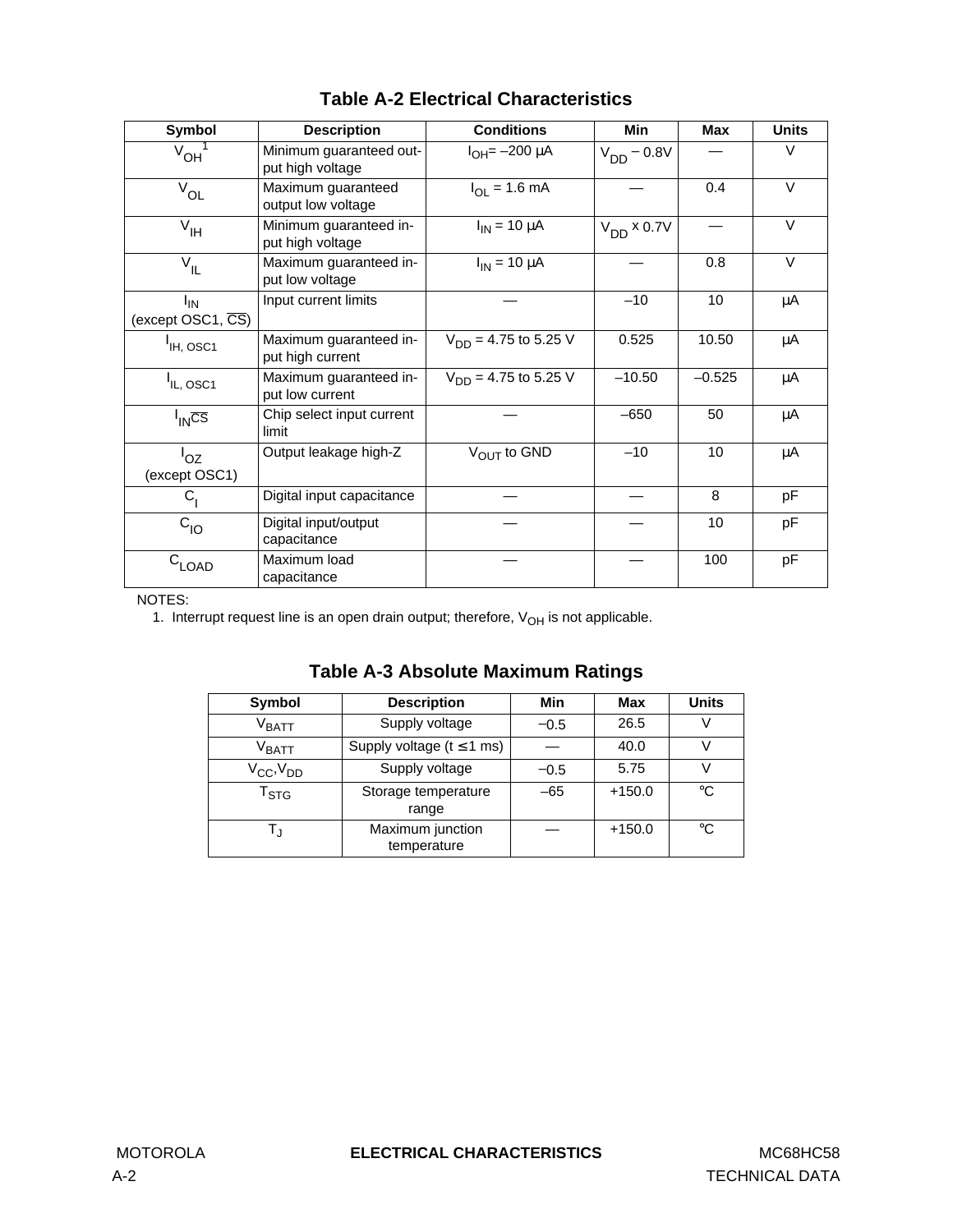<span id="page-82-0"></span>

**Figure A-1 Parallel Interface Timing**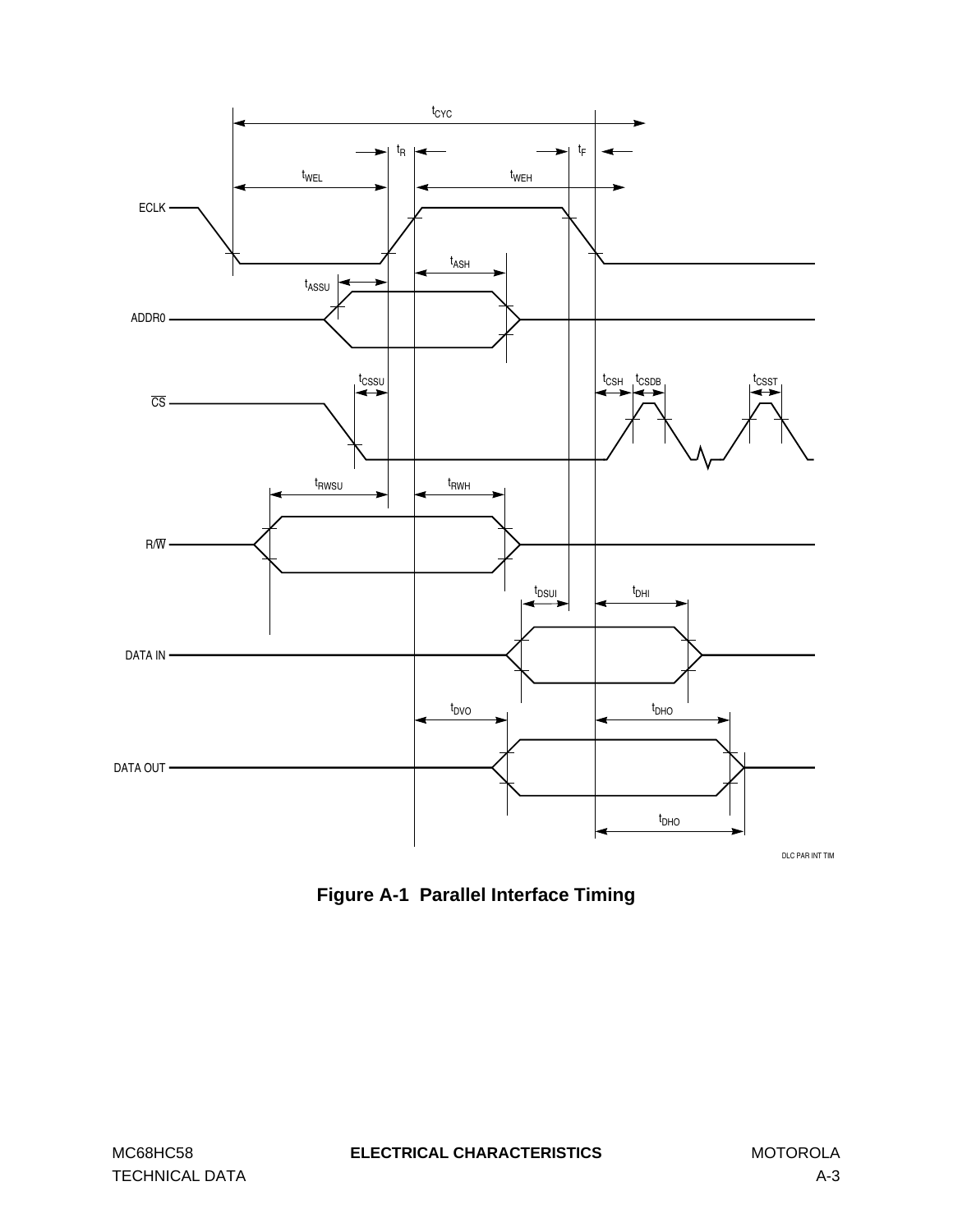<span id="page-83-0"></span>

| Symbol              | <b>Description</b>                      | <b>Pin</b>             | <b>Min</b> | <b>Max</b> | <b>Units</b> |
|---------------------|-----------------------------------------|------------------------|------------|------------|--------------|
| $t_{\text{CYC}}$    | E-clock cycle time                      | EC.                    | 238        |            | ns           |
| $t_{WEL}$           | E-clock pulse width low                 | EC                     | 105        |            | ns           |
| $t$ <sub>WEH</sub>  | E-clock pulse width high                | EC.                    | 100        |            | ns           |
| $t_{R,F}$           | E-clock rise and fall time              | EC                     | 0          | 20         | ns           |
| $t$ <sub>ASSU</sub> | Address select setup time               | A0                     | 20         |            | ns           |
| $t_{ASH}$           | Address select hold time                | A0                     | 20         |            | ns           |
| t <sub>cssu</sub>   | Chip-select setup time                  | $\overline{\text{CS}}$ | 5          |            | ns           |
| $t_{\mathsf{CSH}}$  | Chip-select hold time                   | $\overline{\text{CS}}$ | 5          |            | ns           |
| $t_{\text{CSDB}}$   | Chip-select double <sup>1</sup>         | $\overline{\text{CS}}$ | $\Omega$   | 60         | ns           |
| $t_{\text{CSST}}$   | Chip-select status time <sup>2, 3</sup> | $\overline{\text{CS}}$ | 3          |            | μs           |
| t <sub>RWSU</sub>   | R/W setup time                          | $R/\overline{W}$       | 25         |            | ns           |
| $t_{RWH}$           | $R/\overline{W}$ hold time              | $R/\overline{W}$       | 20         |            | ns           |
| $t_{DSUI}$          | Data in setup time                      | $D0-D7$                | 45         |            | ns           |
| $t_{\text{DHI}}$    | Data in hold time                       | $D0-D7$                | 15         |            | ns           |
| $t_{\text{DVO}}$    | Data out valid time                     | $D0-D7$                |            | 75         | ns           |
| $t_{\text{DHO}}$    | Data out hold time                      | $D0-D7$                | 5          |            | ns           |
| $t_{\text{DTO}}$    | Data out three-state time               | $D0-D7$                |            | 40         | ns           |

# **Table A-4 Parallel Interface Parameters**

NOTES:

1. Within double-byte reads and writes.

2. Between successive commands; also between consecutive "auto-finishes" of data in DLC parallel mode.

3. Needed between successive status byte reads to properly update status.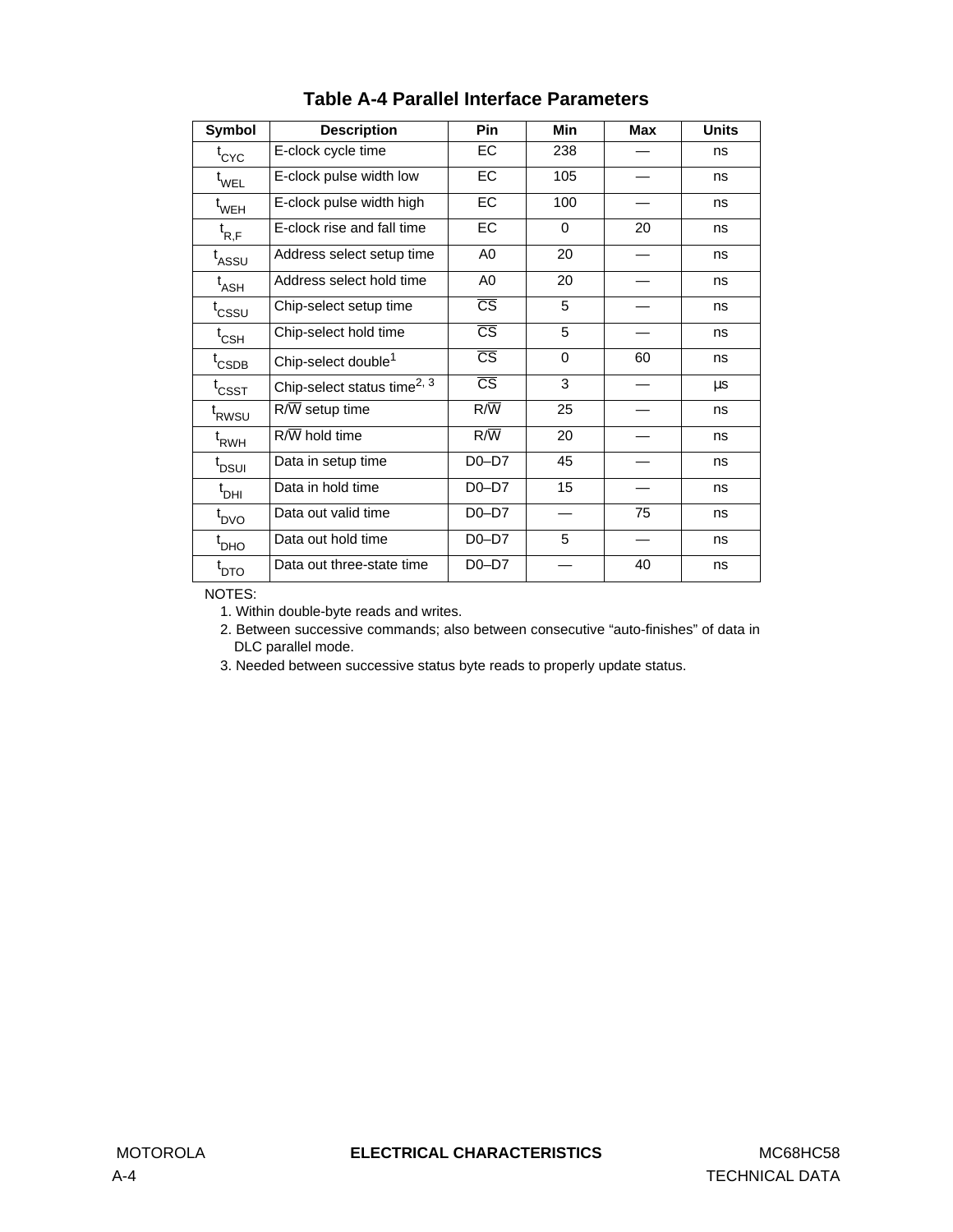<span id="page-84-0"></span>







**Figure A-3 SPI Timing — Active Low SCLK**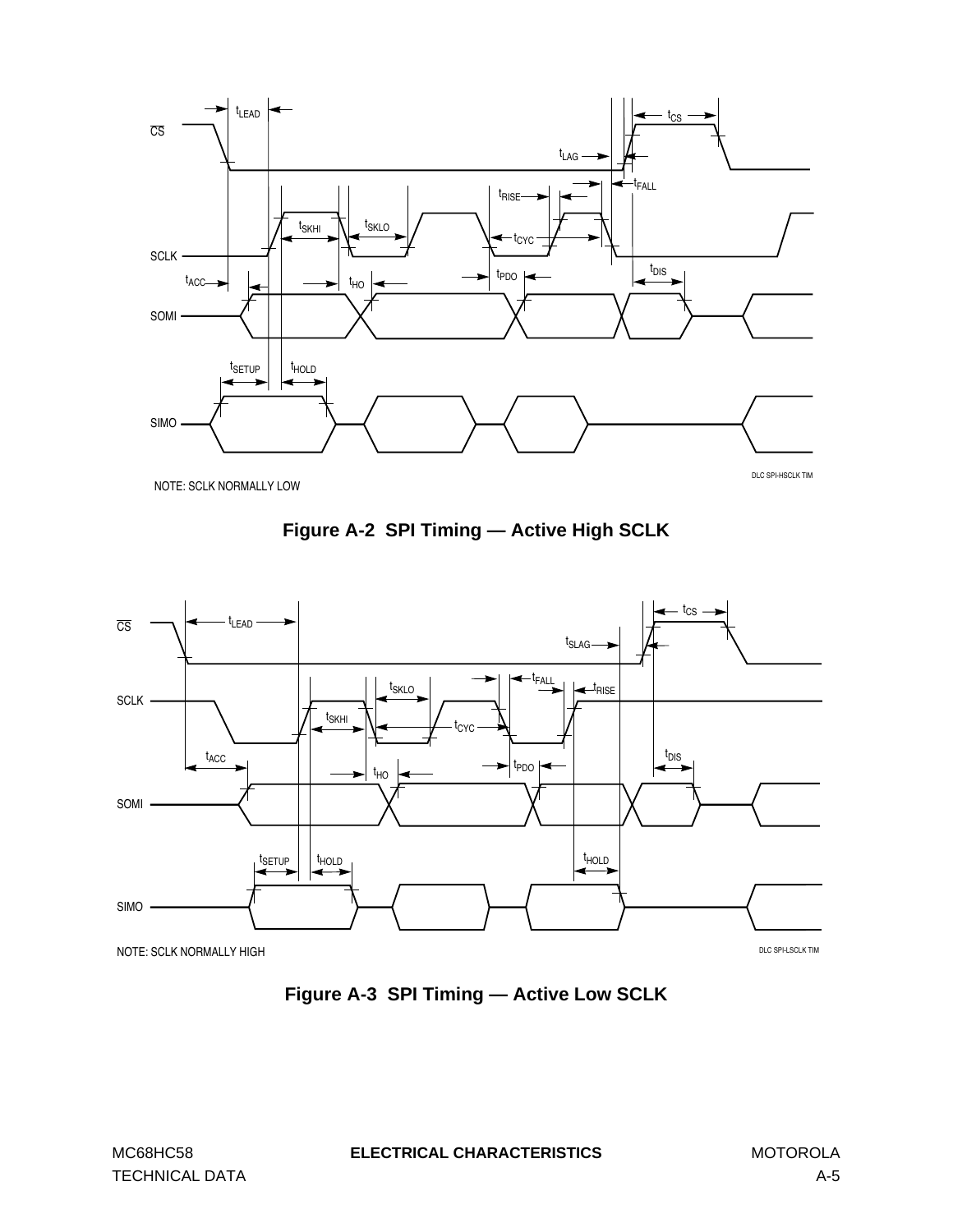<span id="page-85-0"></span>

| Symbol              | <b>Description</b>                                                 | <b>Min</b> | <b>Max</b> | <b>Units</b> |
|---------------------|--------------------------------------------------------------------|------------|------------|--------------|
| $t_{CS}$            | Minimum time between consecutive $\overline{\text{CS}}$ assertions | 3.0        |            | μs           |
| $t_{\text{CYC}}$    | Minimum SCK cycle time <sup>1</sup>                                | 238        |            | ns           |
| $t_{\mathsf{SKHI}}$ | Minimum clock high time                                            | 80         |            | ns           |
| $t_{SKLO}$          | Minimum clock low time                                             | 80         |            | ns           |
| $t_{LEAD}$          | Minimum enable lead time                                           | 100        |            | ns           |
| $t_{\mathsf{LAG}}$  | Minimum enable lag time                                            | 100        |            | ns           |
| $t_{\text{ACC}}$    | Access time                                                        |            | 60         | ns           |
| t <sub>PDO</sub>    | Maximum data out delay time                                        |            | 59         | ns           |
| $t_{HO}$            | Minimum data out hold time                                         | $\Omega$   |            | ns           |
| $t_{DIS}$           | Maximum data out disable time                                      |            | 240        | ns           |
| <sup>t</sup> SETUP  | Minimum data setup time                                            | 30         |            | ns           |
| <sup>t</sup> HOLD   | Minimum data hold time                                             | 30         |            | ns           |
| t<br>RISE           | Maximum time for input to go from $V_{OL}$ to $V_{OH}$             |            | 25         | ns           |
| $t_{\sf FALL}$      | Maximum time for input to go from $V_{OH}$ to $V_{OL}$             |            | 25         | ns           |
| <sup>I</sup> SLAG   | Minimum time after data hold time that CS may be<br>negated        | 100        |            | ns           |

# **Table A-5 Serial Interface Parameters**

NOTES:

1. Maximum SPI frequency is 4.2 MHz.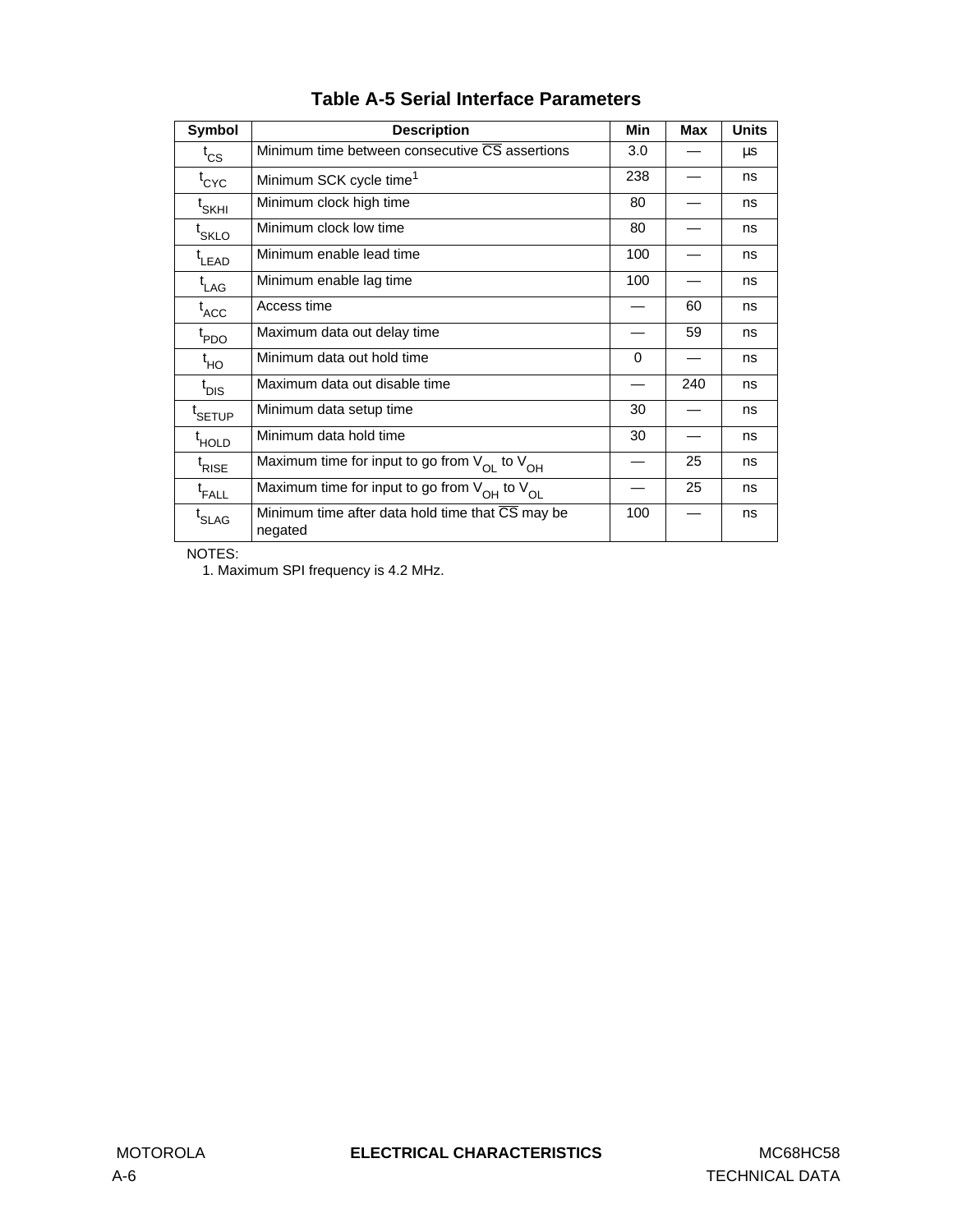<span id="page-86-0"></span>

**Figure A-4 DLC Interrupt Timing**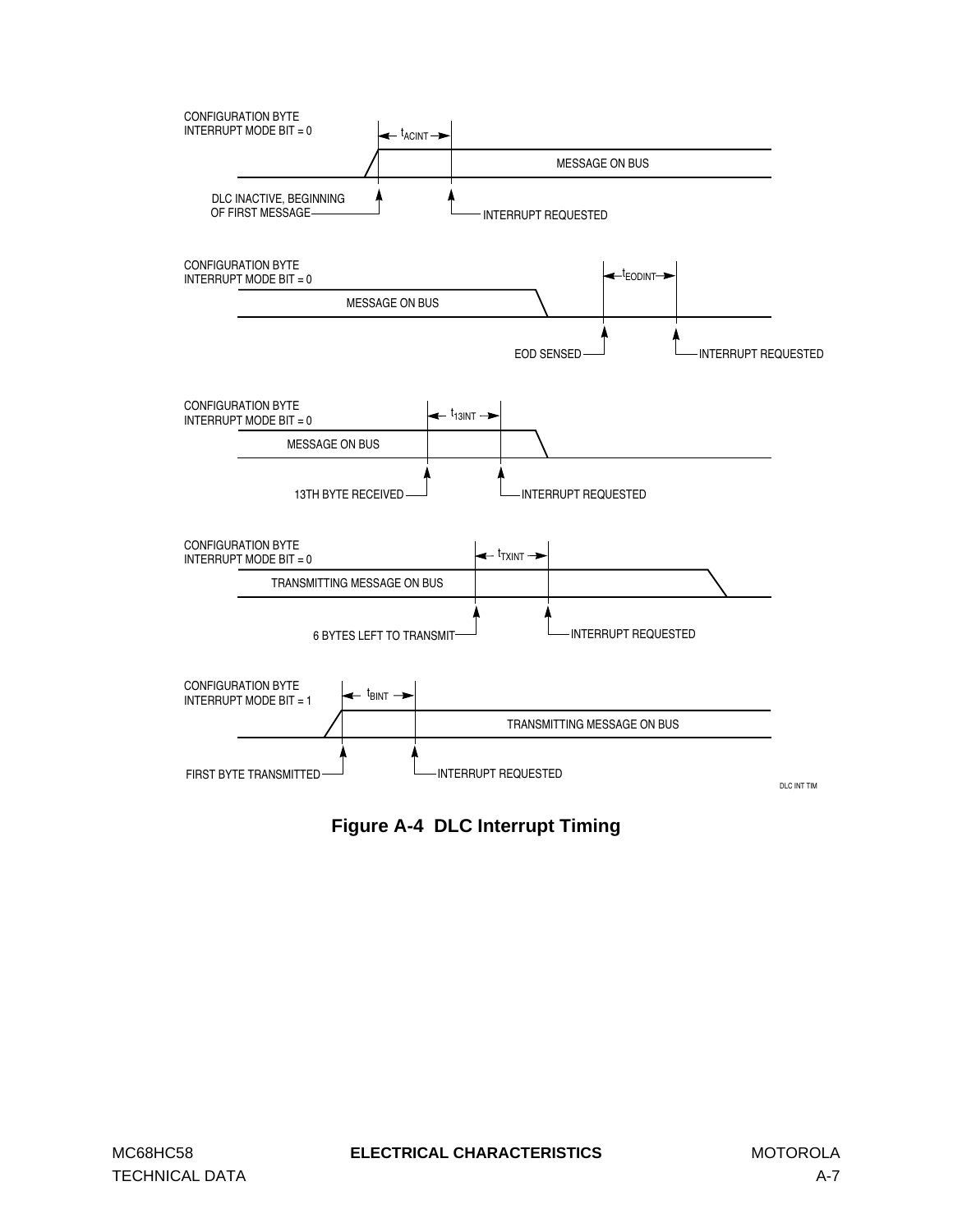<span id="page-87-0"></span>

| Symbol                     | <b>Description</b>                                                                                                               | Min | Max | <b>Units</b> |
|----------------------------|----------------------------------------------------------------------------------------------------------------------------------|-----|-----|--------------|
| t <sub>ACDLY</sub>         | Period from detection of bus activity until assertion of<br>PSEN, or period from application of 5 Vdc until assertion<br>of PSEN |     | 5   | μs           |
| $\mathfrak{r}_{\rm ACINT}$ | Period from detection of bus activity by a DLC in standby<br>condition until INT assertion                                       |     | 105 | μs           |
| <b>EODINT</b>              | Period from detection of EOD on the bus until INT<br>assertion                                                                   |     | 5   | μs           |
| 13INT                      | Period from receipt of 13th byte until INT assertion                                                                             |     | 5   | μs           |
| <b>TXINT</b>               | Period from when there are six bytes left to transmit until<br><b>INT</b> assertion                                              |     | 5   | μs           |
| 'BINT                      | Period from receipt of first byte until INT assertion                                                                            |     | 5   | μs           |





DLC RESET TIMING 1

**Figure A-5 Reset Timing**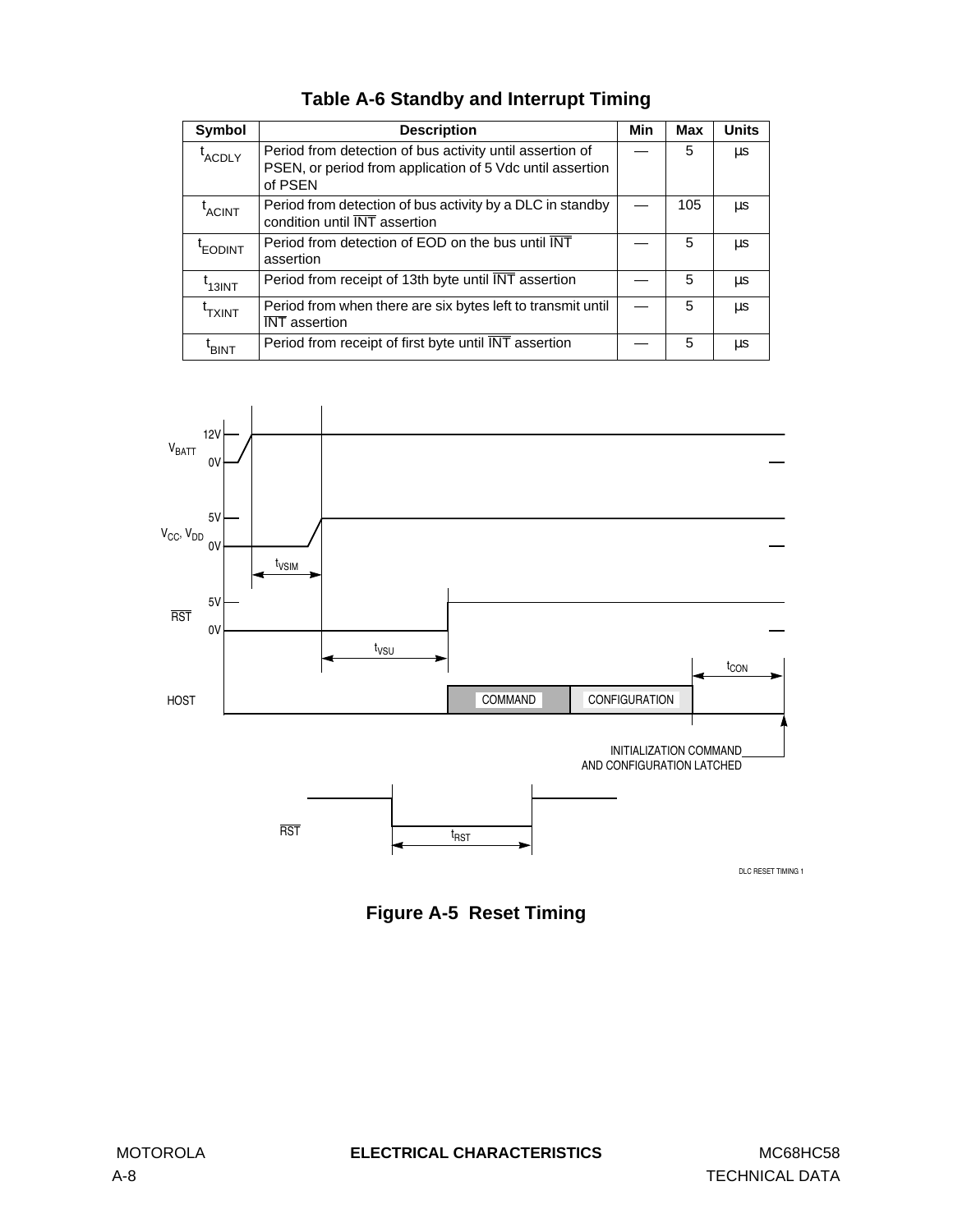| Symbol           | <b>Description</b>                                          | Min | Max  | <b>Units</b> |
|------------------|-------------------------------------------------------------|-----|------|--------------|
| 'VSIM            | V <sub>DD</sub> , V <sub>SS</sub> simultaneous switch delay |     | 10   | ms           |
| 'vsu             | $V_{DD}$ , $V_{SS}$ set up time                             | 50  | 100  | ms           |
| 'CON             | Immediate configuration time                                | 300 | 1200 | μs           |
| <sup>'</sup> RST | Reset pulse width                                           |     |      | μs           |





**Figure A-6 Variable Pulse-Width Modulation (VPW) Symbol Timings**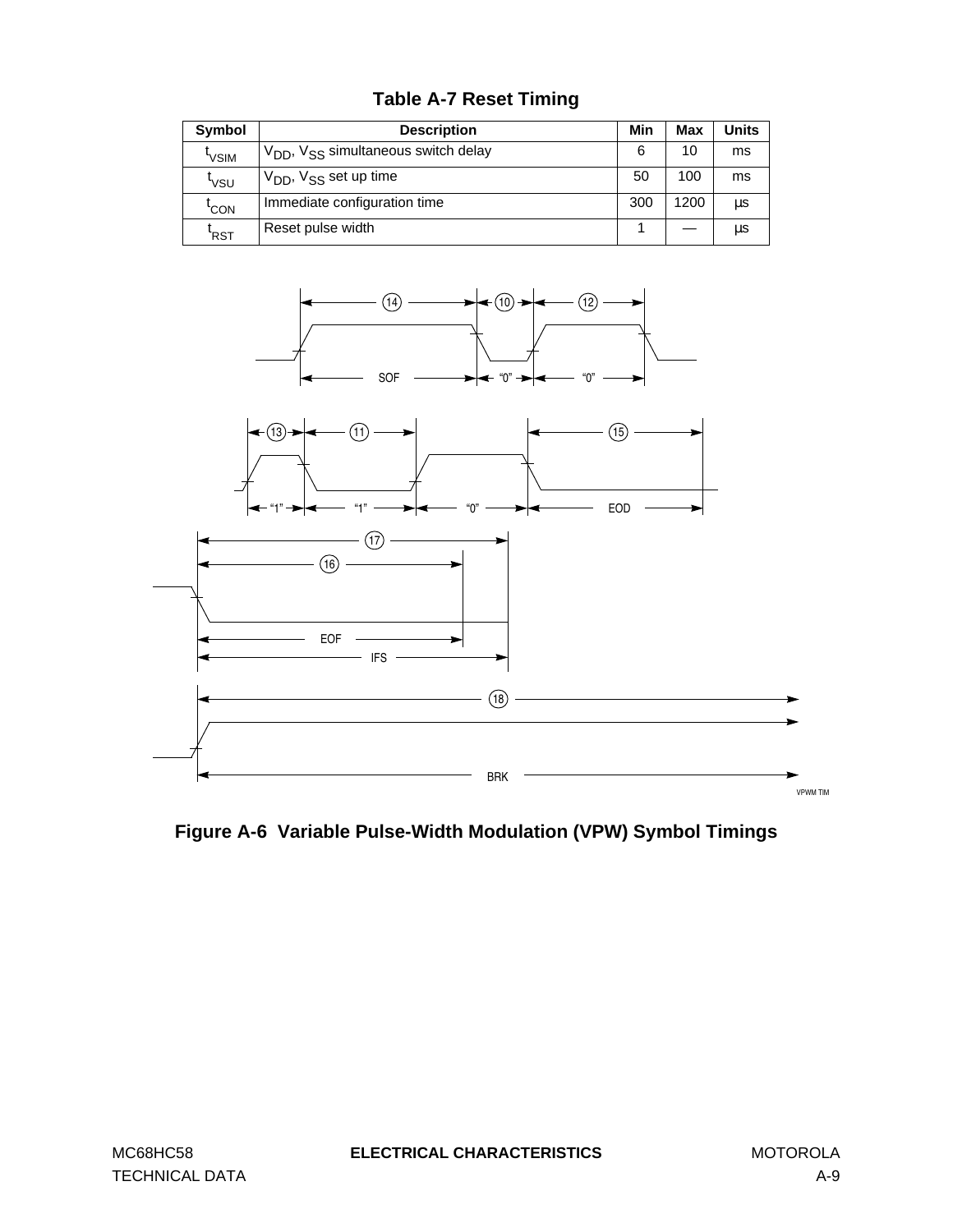| Symbol                           | <b>Description</b>                       | <b>Conditions</b>                                        | <b>Min</b> | Max | <b>Units</b> |
|----------------------------------|------------------------------------------|----------------------------------------------------------|------------|-----|--------------|
| $V_{OH}$                         | Guaranteed output high<br>voltage        | 100% bus utilization, 4 MHz<br>$(V_{BATT} = 9$ to 26.5V) | 6.25       | 8.0 |              |
|                                  |                                          | 100% bus utilization, 4 MHz<br>$(VBATT = 7$ to 9V)       | 5.25       | 8.0 |              |
| $V_{OL, MAX}$                    | Maximum guaranteed<br>output low voltage | 100% bus utilization, 4 MHz                              |            | 1.5 |              |
| $V_{IL, MAX}$                    | Maximum input low<br>voltage             | $V_{CC}$ = 4.75 to 5.25 V                                |            | 3.5 | V            |
| $V_{\mathsf{IH},\,\mathsf{MIN}}$ | Minimum input high<br>voltage            | $V_{CC}$ = 4.75 to 5.25 V                                | 4.25       |     |              |
| Vт                               | Nominal receiver trip<br>point           |                                                          | 3.875      |     |              |

**Table A-8 Transceiver Requirements (DC)**

## **Table A-9 Transmitter VPW Symbol Timings**

( $V_{\text{BATT}}$  = 12V,  $V_{\text{CC}}$  = 5.0V,  $V_{\text{SS}}$  = 0V,  $T_A$  = 25°C, unless otherwise noted.)

| <b>Characteristic</b>       | <b>Number</b>     | Symbol            | Min   | <b>Typical</b> | Max   | Unit    |
|-----------------------------|-------------------|-------------------|-------|----------------|-------|---------|
| Passive logic 0             | 10                | $t_{\text{TVP1}}$ | 58.0  | 64.0           | 70.0  | μs      |
| Passive logic 1             | 11                | <sup>t</sup> TVP2 | 122.0 | 128.0          | 134.0 | μs      |
| Active logic 0              | $12 \overline{ }$ | <sup>t</sup> TVA1 | 122.0 | 128.0          | 134.0 | $\mu$ s |
| Active logic 1              | 13                | <sup>t</sup> TVA2 | 58.0  | 64.0           | 70.0  | μs      |
| Start of frame (SOF)        | 14                | <sup>t</sup> TVA3 | 193.0 | 200.00         | 207.0 | μs      |
| End of data (EOD)           | 15                | <sup>t</sup> TVP3 | 193.0 | 200.0          | 207.0 | μs      |
| End of frame                | 16                | $t_{\text{TV4}}$  | 271.0 | 280.0          | 289.0 | μs      |
| Inter-frame separator (IFS) | 17                | $t_{\text{TV6}}$  | 300.0 |                |       | μs      |
| Break (BRK)                 | 18                | $t_{\text{TV7}}$  |       | 1200           |       | μs      |

# **Table A-10 Receiver VPW Symbol Timings**

( $V_{\text{BATT}}$  = 12V,  $V_{\text{CC}}$  = 5.0V,  $V_{\text{SS}}$  = 0V,  $T_{\text{A}}$  = 25°C, unless otherwise noted.)

| <b>Characteristic</b> | <b>Number</b> | Symbol <sup>1</sup>           | Min   | Typical | <b>Max</b> | Unit |
|-----------------------|---------------|-------------------------------|-------|---------|------------|------|
| Passive logic 0       | 10            | t <sub>RVP1</sub>             | 34.0  | 64.0    | 96.0       | μs   |
| Passive logic 1       | 11            | <sup>t</sup> RVP <sub>2</sub> | 96.0  | 128.0   | 163.0      | μs   |
| Active logic 0        | 12            | t <sub>RVA1</sub>             | 96.0  | 128.0   | 163.0      | μs   |
| Active logic 1        | 13            | <sup>t</sup> RVA <sub>2</sub> | 34.0  | 64.0    | 96.0       | μs   |
| Start of frame (SOF)  | 14            | <sup>t</sup> RVA3             | 163.0 | 200.0   | 239.0      | μs   |
| End of data (EOD)     | 15            | <sup>t</sup> RVP3             | 163.0 | 200.0   | 239.0      | μs   |
| End of frame          | 16            | $t_{\text{RV4}}$              | 239.0 | 280.0   | 320.0      | μs   |
| <b>Break</b>          | 18            | $t_{\text{RV7}}$              | 768.0 |         |            | μs   |

NOTES:

1. The receiver symbol timing boundaries are subject to an uncertainty of  $\pm$  1µs due to sampling considerations.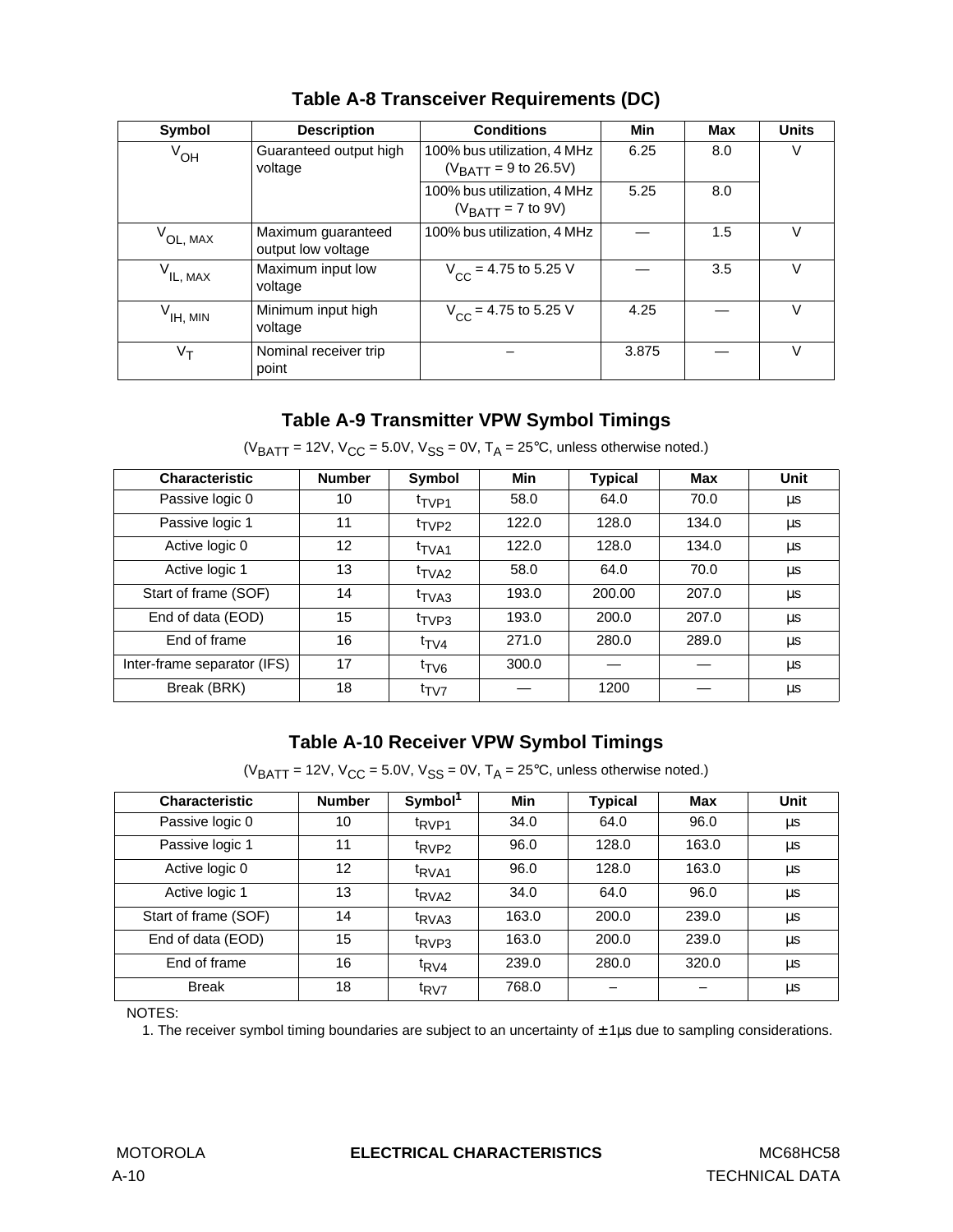# <span id="page-90-0"></span>**APPENDIX B MECHANICAL DATA AND ORDERING INFORMATION**

The MC68HC58 is available in two package options, a 28-pin PLCC (plastic leaded chip carrier) and a 28-pin SOIC (small outline integrated circuit). Refer to **Figures B-1** and **[B-2](#page-91-0)**. **Figures [B-3](#page-92-0)** and **[B-4](#page-93-0)** show the corresponding dimensional drawings. Ordering information is available in **[Table B-1](#page-93-0)**.

## **B.1 Pin Assignments**



DLC PIN ASSIGNMENT

# **Figure B-1 MC68HC58 28-Pin PLCC**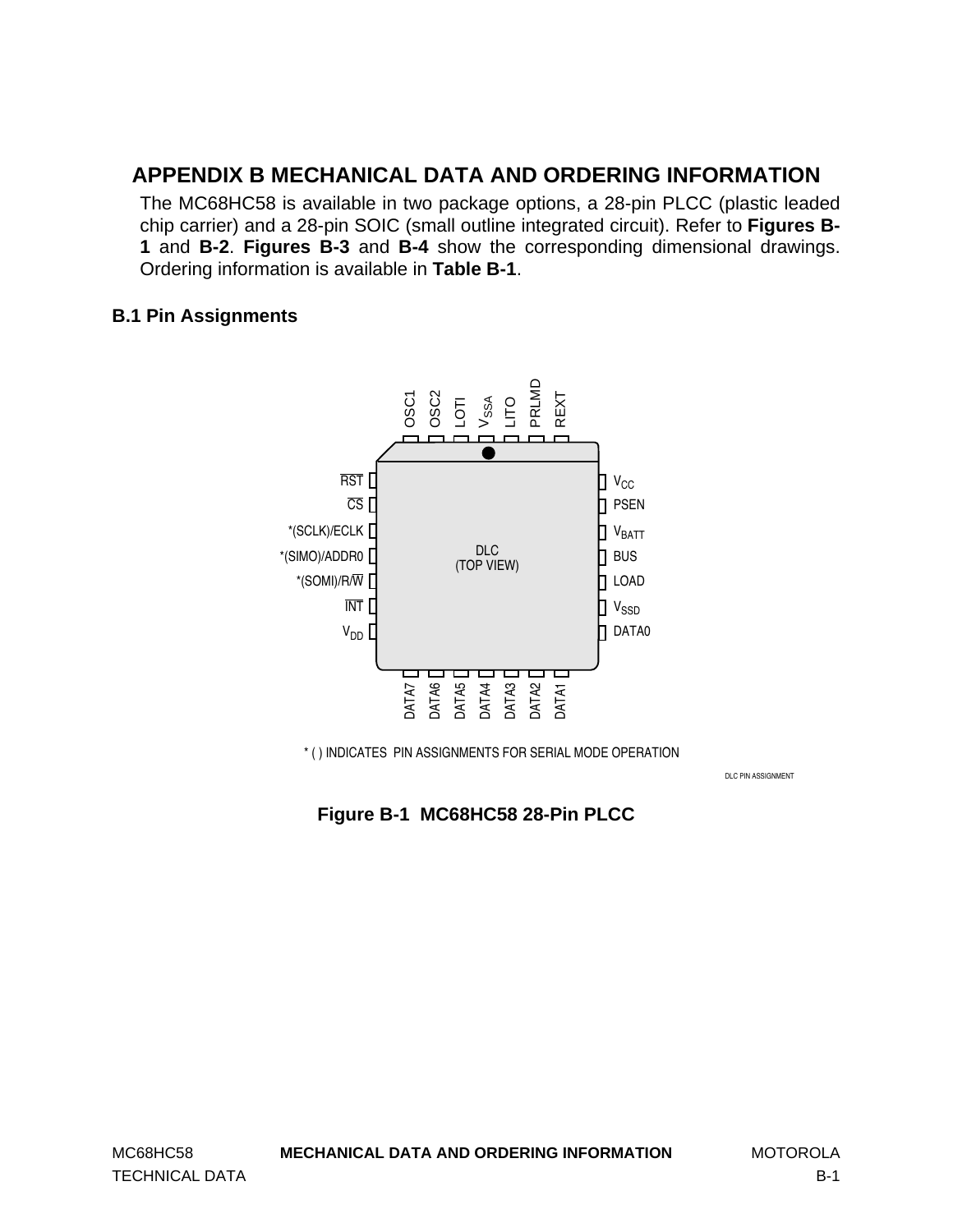<span id="page-91-0"></span>

\* ( ) INDICATES PIN ASSIGNMENTS FOR SERIAL MODE OPERATION

DLCP 28-PIN SOIC

# **Figure B-2 MC68HC58 28-Pin SOIC**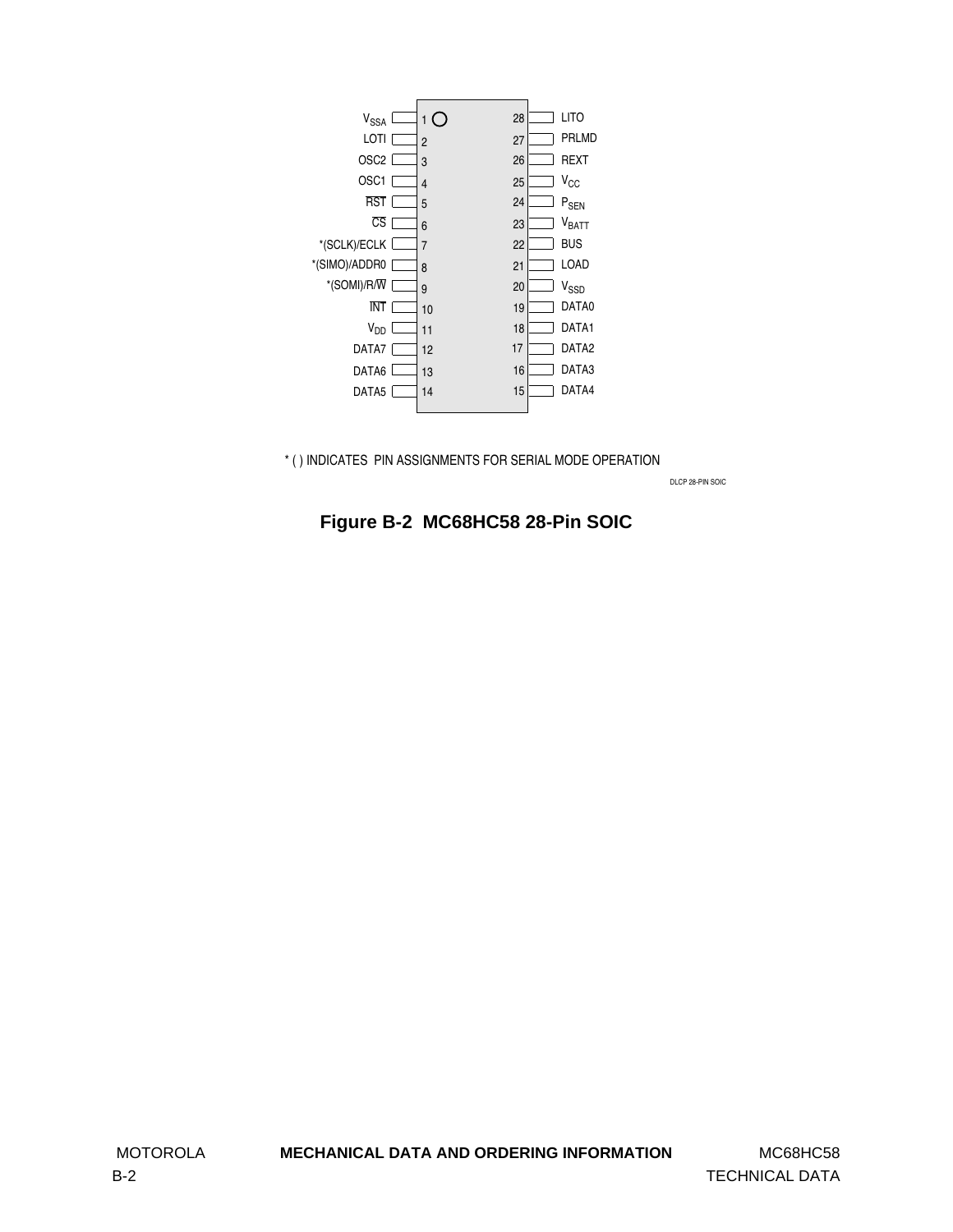<span id="page-92-0"></span>

- NOTES: 1. DATUMS –L–, –M–, AND –N– DETERMINED WHERE TOP OF LEAD SHOULDER EXITS PLASTIC BODY AT MOLD PARTING LINE. 2. DIMENSION G1, TRUE POSITION TO BE MEASURED AT DATUM –T–, SEATING PLANE.
- 
- 3. DIMENSIONS R AND U DO NOT INCLUDE MOLD FLASH. ALLOWABLE MOLD FLASH IS
- 0.010 (0.250) PER SIDE. 4. DIMENSIONING AND TOLERANCING PER ANSI Y14.5M, 1982. 5. CONTROLLING DIMENSION: INCH.
- 
- 6. THE PACKAGE TOP MAY BE SMALLER THAN<br>THE PACKAGE BOTTOM BY UP TO 0.012 THE PACKAGE BOTTOM BY UP TO 0.012 (0.300). DIMENSIONS R AND U ARE DETERMINED AT THE OUTERMOST EXTREMES OF THE PLASTIC BODY EXCLUSIVE OF MOLD FLASH, TIE BAR BURRS, GATE BURRS AND INTERLEAD FLASH, BUT INCLUDING ANY MISMATCH BETWEEN THE TOP AND BOTTOM OF THE PLASTIC BODY. 7. DIMENSION H DOES NOT INCLUDE DAMBAR
- PROTRUSION OR INTRUSION. THE DAMBAR PROTRUSION(S) SHALL NOT CAUSE THE H DIMENSION TO BE GREATER THAN 0.037 (0.940). THE DAMBAR INTRUSION(S) SHALL NOT CAUSE THE H DIMENSION TO BE SMALLER THAN 0.025 (0.635).

|     |             | <b>INCHES</b> |             | MILLIMETERS  |
|-----|-------------|---------------|-------------|--------------|
| DIM | <b>MIN</b>  | MAX           | <b>MIN</b>  | <b>MAX</b>   |
| A   | 0.485       | 0.495         | 12.32       | 12.57        |
| B   | 0.485       | 0.495         | 12.32       | 12.57        |
| c   | 0.165       | 0.180         | 4.20        | 4.57         |
| E   | 0.090       | 0.110         | 2.29        | 2.79         |
| F   | 0.013       | 0.019         | 0.33        | 0.48         |
| G   |             | 0.050 BSC     |             | 1.27 BSC     |
| н   | 0.026       | 0.032         | 0.66        | 0.81         |
| J   | 0.020       |               | 0.51        |              |
| ĸ   | 0.025       |               | 0.64        |              |
| R   | 0.450       | 0.456         | 11.43       | 11.58        |
| U   | 0.450       | 0.456         | 11.43       | 11.58        |
| v   | 0.042       | 0.048         | 1.07        | 1.21         |
| W   | 0.042       | 0.048         | 1.07        | 1.21         |
| χ   | 0.042       | 0.056         | 1.07        | 1.42         |
| Υ   |             | 0.020         |             | 0.50         |
| z   | $2^{\circ}$ | $10^{\circ}$  | $2^{\circ}$ | $10^{\circ}$ |
| G1  | 0.410       | 0.430         | 10.42       | 10.92        |
| K1  | 0.040       |               | 1.02        |              |

## **Figure B-3 Case Outline #776-02**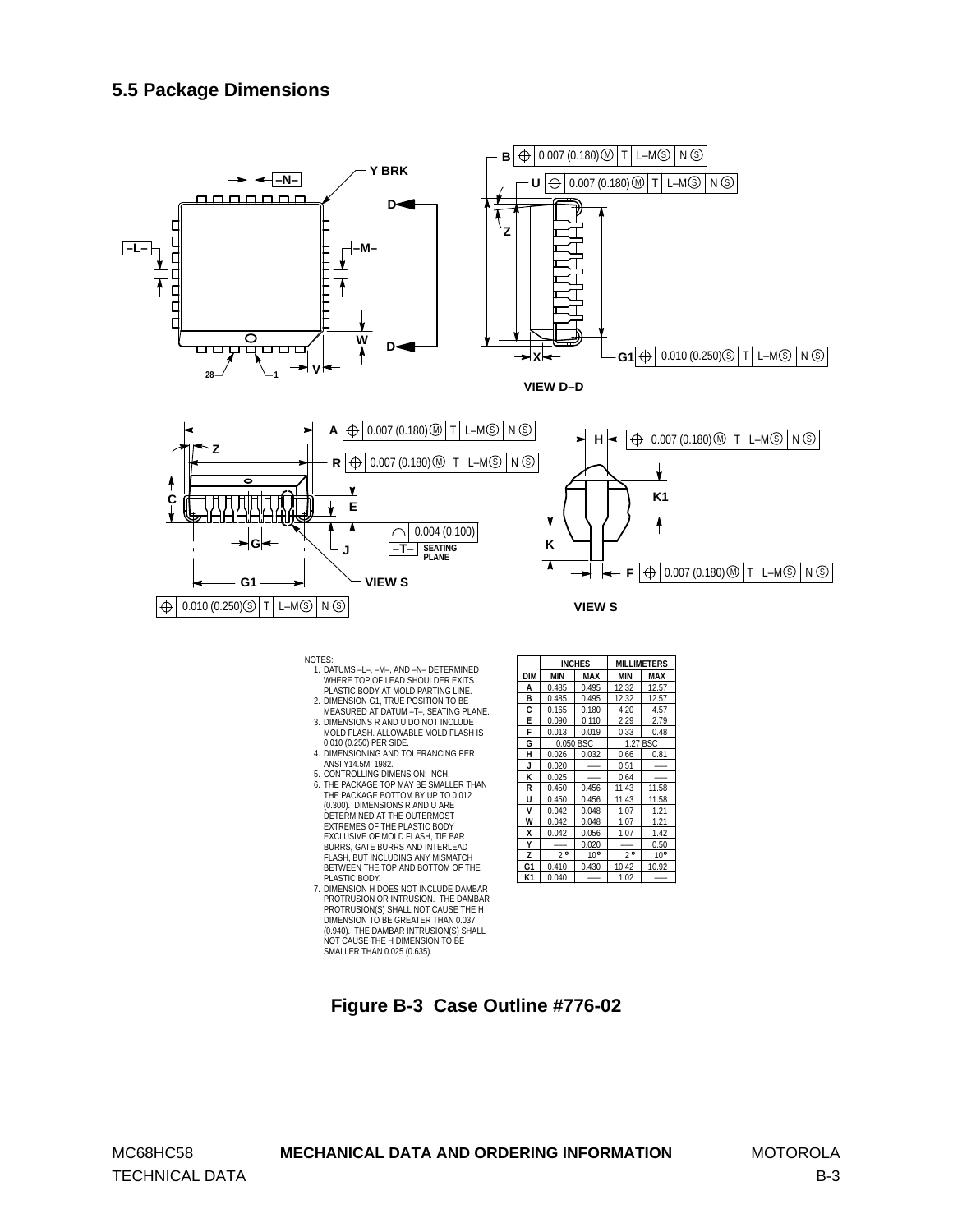<span id="page-93-0"></span>

| OTES:                               |
|-------------------------------------|
| 1. DIMENSIONING AND TOLERANCING PER |
| ANSI Y14.5M, 1982.                  |
| 2 CONTROLLING BIMENCION: MILLIMETER |

2. CONTROLLING DIMENSION: MILLIMETER. 3. DIMENSION A AND B DO NOT INCLUDE MOLD PROTRUSION.

4. MAXIMUM MOLD PROTRUSION 0.15 (0.006) PER SIDE.

5. DIMENSION D DOES NOT INCLUDE DAMBAR PROTRUSION. ALLOWABLE DAMBAR PROTRUSION SHALL BE 0.13 (0.005) TOTAL IN EXCESS OF D DIMENSION

AT MAXIMUM MATERIAL CONDITION. **DIM MIN MAX MIN MAX MILLIMETERS INCHES**

| DIM | MIN         | MAX         | MIN         | MAX         |
|-----|-------------|-------------|-------------|-------------|
| A   | 17.80       | 18.05       | 0.701       | 0.711       |
| в   | 7.40        | 7.60        | 0.292       | 0.299       |
| C   | 2.35        | 2.65        | 0.093       | 0.104       |
| D   | 0.35        | 0.49        | 0.014       | 0.019       |
| F   | 0.41        | 0.90        | 0.016       | 0.035       |
| G   | 1.27 BSC    |             | 0.050 BSC   |             |
| J   | 0.23        | 0.32        | 0.009       | 0.013       |
| K   | 0.13        | 0.29        | 0.005       | 0.011       |
| M   | $0^{\circ}$ | $8^{\circ}$ | $0^{\circ}$ | $8^{\circ}$ |
| P   | 10.01       | 10.55       | 0.395       | 0.415       |
| R   | 0.25        | 0.75        | 0.010       | 0.029       |

**Figure B-4 Case Outline #751F-04**

# **B.2 Obtaining Updated MC68HC58 Mechanical Information**

Although all devices manufactured by Motorola conform to current JEDEC standards, complete mechanical information regarding MC68HC58 data link controller is available through Motorola's Design-Net.

To download updated package specifications, perform the following steps:

- 1. Visit the Design-Net case outline database search engine at http://design-net.com/cgi-bin/cases.
- 2. Enter the case outline number, located in **Figures [B-3](#page-92-0)** and **B-4** without the revision code (for example, 864A, not 864A-03) in the field next to the search button.
- 3. Download the file with the new package diagram.

# **B.3 Ordering Information**

| <b>MC Order Information</b> | Package | <b>Description</b> |
|-----------------------------|---------|--------------------|
| MC68HC58                    | 776-02  | 28-pin PLCC        |
|                             | 751F-04 | 28-pin SOIC        |

## **Table B-1 MC68HC58 Ordering Information**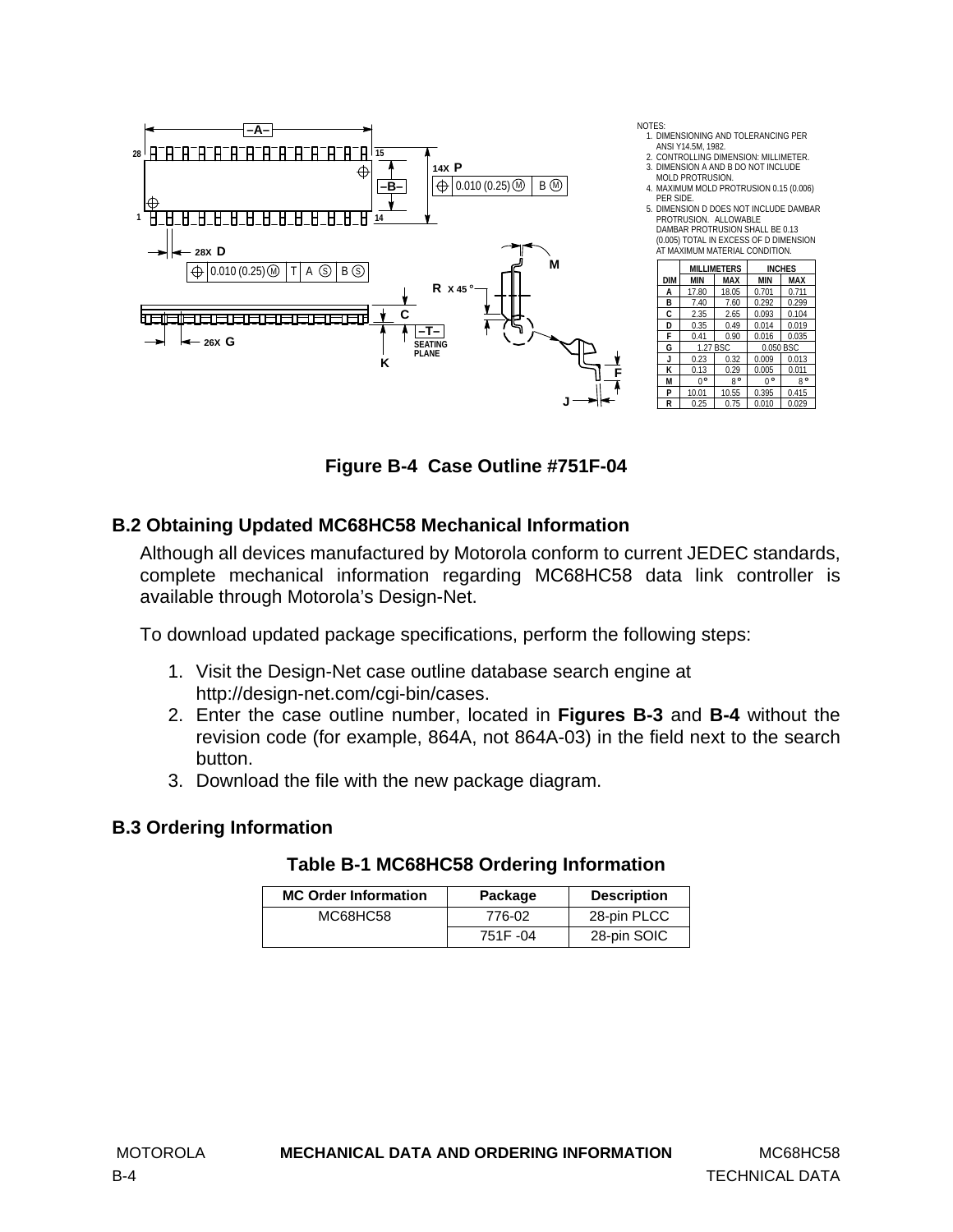# **APPENDIX C DLC REGISTERS**

## <span id="page-94-0"></span>**C.1 Command Byte Register**

**CBR** — Command Byte Register



## **Table C-1 General Command Summary (GCOM)**

| Value | <b>Description</b>          |  |  |  |
|-------|-----------------------------|--|--|--|
| 000   | Do nothing                  |  |  |  |
| 001   | Enter standby mode          |  |  |  |
| 010   | Send BREAK symbol           |  |  |  |
| 011   | Send IFR on EOD with CRC    |  |  |  |
| 100   | Terminate automatic retry   |  |  |  |
| 101   | Send IFR on EOD without CRC |  |  |  |
| 110   | Reserved                    |  |  |  |
| 111   | Abort transmission          |  |  |  |

# **Table C-2 Byte Type and Destination Summary (BTAD)**

| Value | <b>Description</b>                           |  |  |  |
|-------|----------------------------------------------|--|--|--|
| 000   | Do not load                                  |  |  |  |
| 001   | Load as transmit data                        |  |  |  |
| 010   | Reserved                                     |  |  |  |
| 011   | Load as last byte of transmit data           |  |  |  |
| 100   | Load as configuration byte                   |  |  |  |
| 101   | Load as first byte of transmit data          |  |  |  |
| 110   | Load as configuration byte-immediate         |  |  |  |
| 111   | Load as first and last byte of transmit data |  |  |  |

# **Table C-3 RFC Field Encoding (RFC)**

| Value | <b>Description</b>                     |  |  |
|-------|----------------------------------------|--|--|
| 00    | Do nothing                             |  |  |
| 01    | Reserved                               |  |  |
| 1ດ    | Flush byte                             |  |  |
| 11    | Flush frame except for completion code |  |  |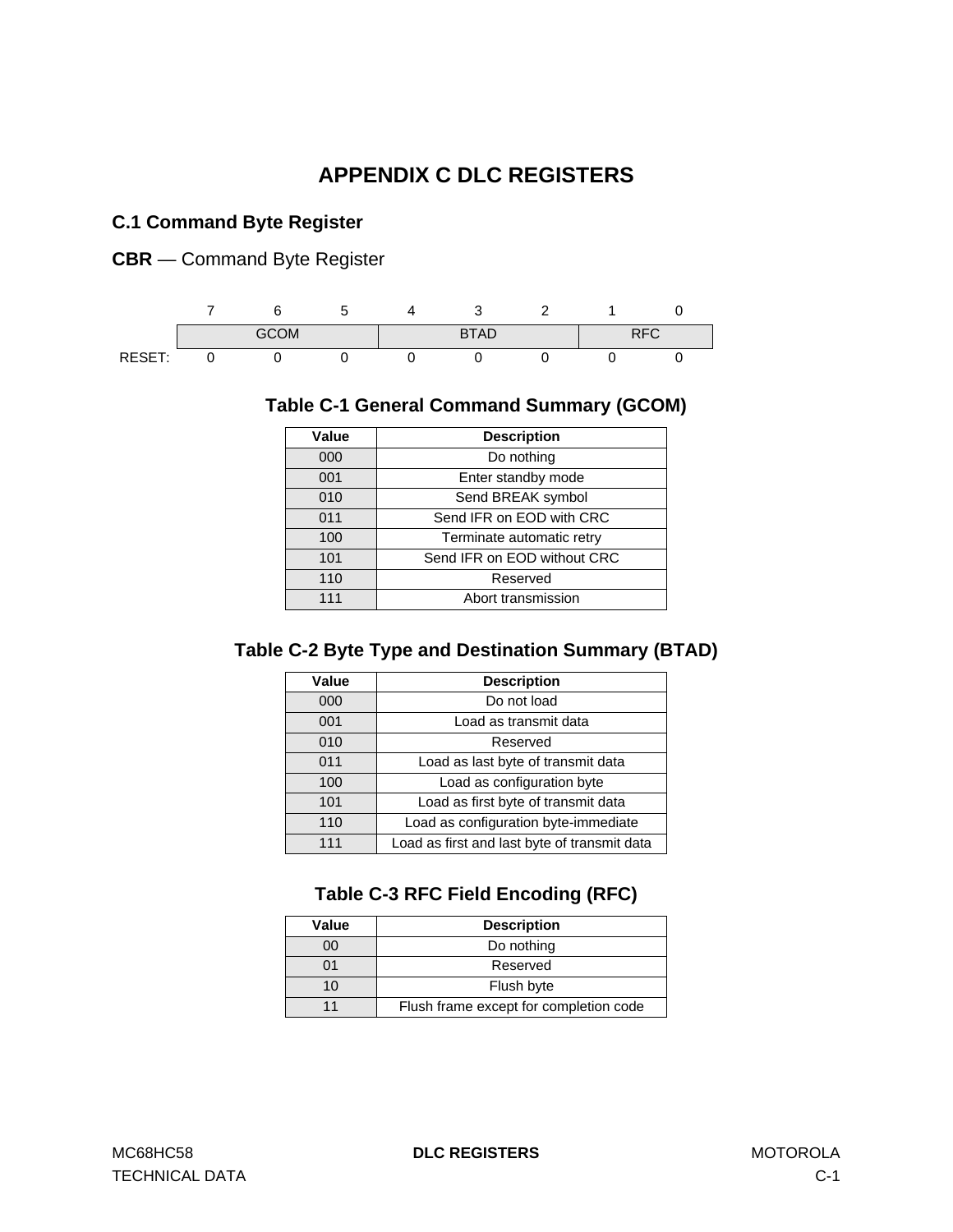# <span id="page-95-0"></span>**C.2 Configuration Byte Register**





## **Table C-4 Test Mode Control Bit (TM)**

| Value | <b>Description</b> |
|-------|--------------------|
|       | Normal operation   |
|       | Test Mode          |

# **Table C-5 Test Configuration Field (TC)**

| Value | <b>Description</b>  |
|-------|---------------------|
| 00    | Normal mode         |
|       | <b>Factory test</b> |

## **Table C-6 Interrupt Mask Bit (IMSK)**

| Value | <b>Description</b>                     |
|-------|----------------------------------------|
|       | All interrupts to the MCU are enabled  |
|       | All interrupts to the MCU are disabled |

## **Table C-7 Interrupt Mode Bit (IMOD)**

| Value | <b>Description</b>                                   |
|-------|------------------------------------------------------|
|       | Default interrupts are the only ones enabled         |
|       | Additional interrupt source added to default sources |

## **Table C-8 Internal Clock Frequency Field (OSCD)**

| <b>OSCD</b> | <b>Clock</b>   | <b>External Clock</b> |          |           |          |
|-------------|----------------|-----------------------|----------|-----------|----------|
| Value       | <b>Divisor</b> | 2 MHz                 | 4 MHz    | 6 MHz     | 8 MHz    |
| 00          |                | 2 MHz                 | 4 MHz    | 6 MHz     | 8 MHz    |
| 01          | 2              | 1 MHz                 | 2 MHz    | 3 MHz     | 4 MHz    |
| 10          | 3              | $0.66$ MHz            | 1.33 MHz | 2 MHz     | 2.66 MHz |
| 11          |                | 500 kHz               | 1 MHz    | $1.5$ MHz | 2 MHz    |

# **Table C-9 High-Speed Control Bit (4X)**

| Value | <b>Description</b>         |
|-------|----------------------------|
|       | Normal clock division      |
|       | 4 times normal clock speed |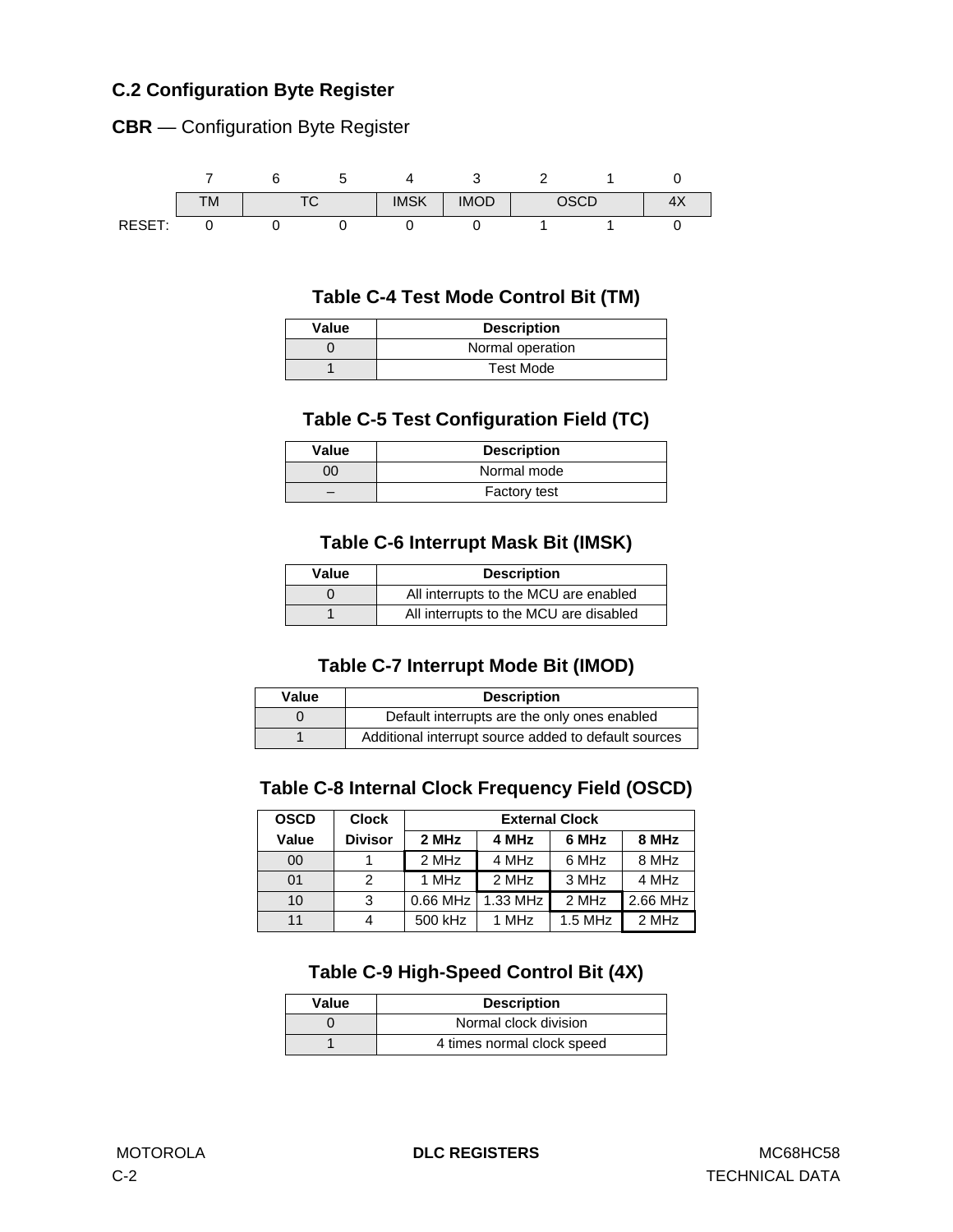## <span id="page-96-0"></span>**C.3 Status Byte Register**

**SBR** — Status Byte Register



## **Table C-10 Receive FIFO Status Field Encoding (RFS)**

| Value | <b>Description</b>                                         |
|-------|------------------------------------------------------------|
| 000   | Buffer invalid or empty                                    |
| 001   | Buffer contains more than one byte                         |
| 010   | Buffer contains a completion code                          |
| 011   | Data byte in 13th buffer position, no completion code      |
| 100   | One data byte in buffer                                    |
| 101   | Completion code at head of buffer, more bytes available    |
| 110   | Completion code at head of buffer, another frame available |
| 111   | Completion code only at head of buffer                     |

# **Table C-11 Data Link Idle Bit (DLI)**

| Value | <b>Description</b>      |
|-------|-------------------------|
|       | SAE J1850 bus is active |
|       | SAE J1850 bus is idle   |

# **Table C-12 Network Fault Bit (NETF)**

| Value | <b>Description</b>                       |
|-------|------------------------------------------|
|       | Active state occurred before 60 us       |
|       | Active state not sensed after 60 $\mu$ s |

# **Table C-13 4X Mode Bit (4XMD)**

| Value | <b>Description</b>              |
|-------|---------------------------------|
|       | DLCP/S operating in normal mode |
|       | DLCP/S operating at 41.67 kbps  |

# **Table C-14 Transmit FIFO Status Field Encoding (TMFS)**

| Value | <b>Description</b>         |
|-------|----------------------------|
| იი    | Buffer empty               |
| 01    | Buffer contains data bytes |
| 10    | Buffer almost full         |
| 11    | <b>Buffer full</b>         |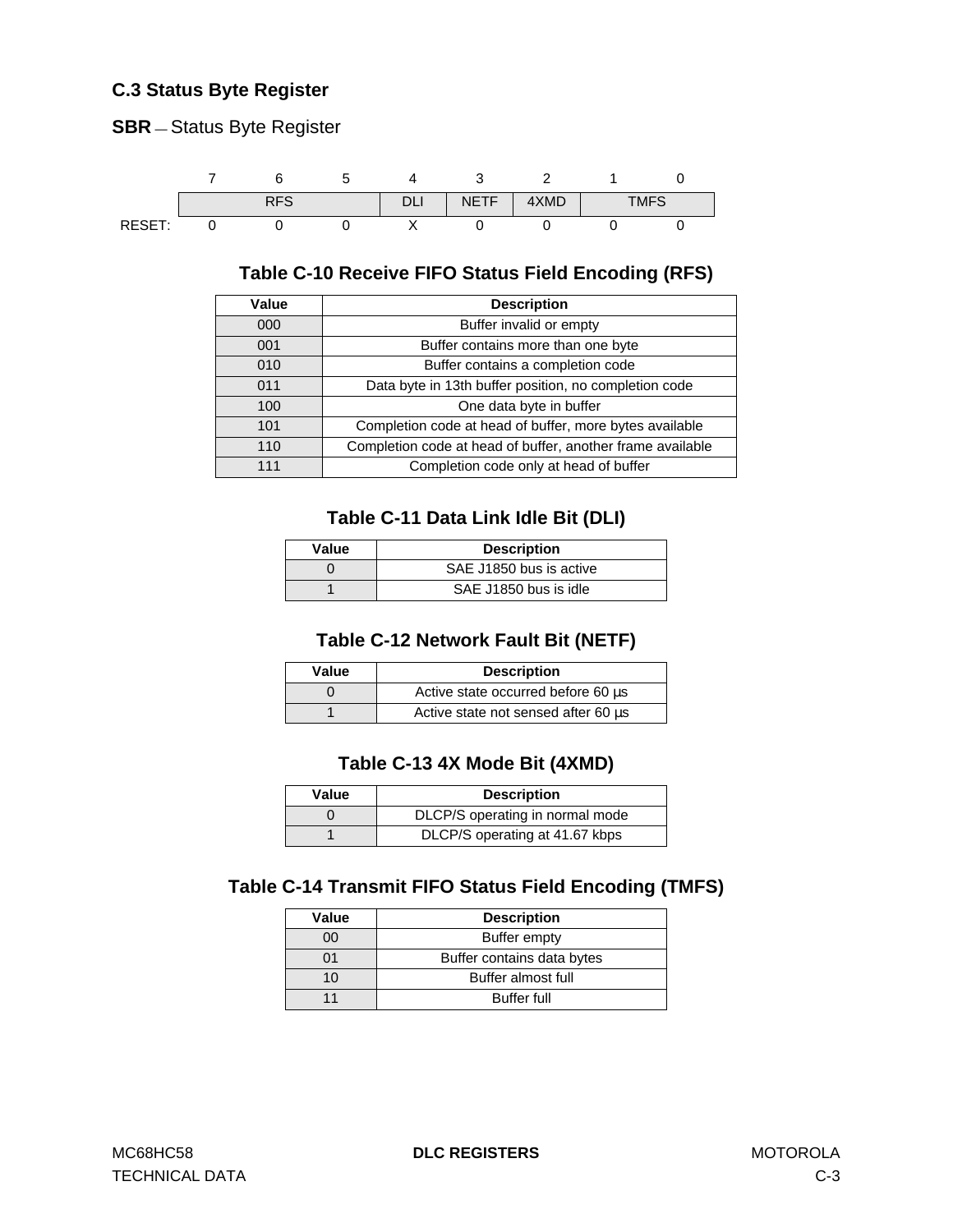# <span id="page-97-0"></span>**C.4 Completion Code Byte Register**





## **Table C-15 Error Bit (ERRF)**

| Value | <b>Description</b> |
|-------|--------------------|
|       | No error occurred  |
|       | Error occurred     |

### **Table C-16 Receive FIFO Overrun Bit (RFO)**

| Value | <b>Description</b>                  |
|-------|-------------------------------------|
|       | No receiver buffer overrun occurred |
|       | Receiver buffer overrun occurred    |

## **Table C-17 Transmitter Status Field Encoding (TMS)**

| Value | <b>Description</b>           |
|-------|------------------------------|
| 00    | Transmitter not involved     |
| 01    | Transmitter underrun         |
| 10    | Transmitter lost arbitration |
| 11    | Transmitter successful       |

## **Table C-18 In-Frame Response Bit (IFR)**

| Value | <b>Description</b> |
|-------|--------------------|
|       | Not an IFR         |
|       | IFR                |

## **Table C-19 In-Frame Response CRC Bit (IFRC)**

| Value | <b>Description</b>     |
|-------|------------------------|
|       | <b>IFR without CRC</b> |
|       | <b>IFR with CRC</b>    |

## **Table C-20 Error Code Field Encoding**

| Value | <b>Description</b> |
|-------|--------------------|
| 00    | <b>CRC</b> error   |
| ი1    | Incomplete byte    |
| 10    | Bit timing error   |
| 11    | <b>Break</b>       |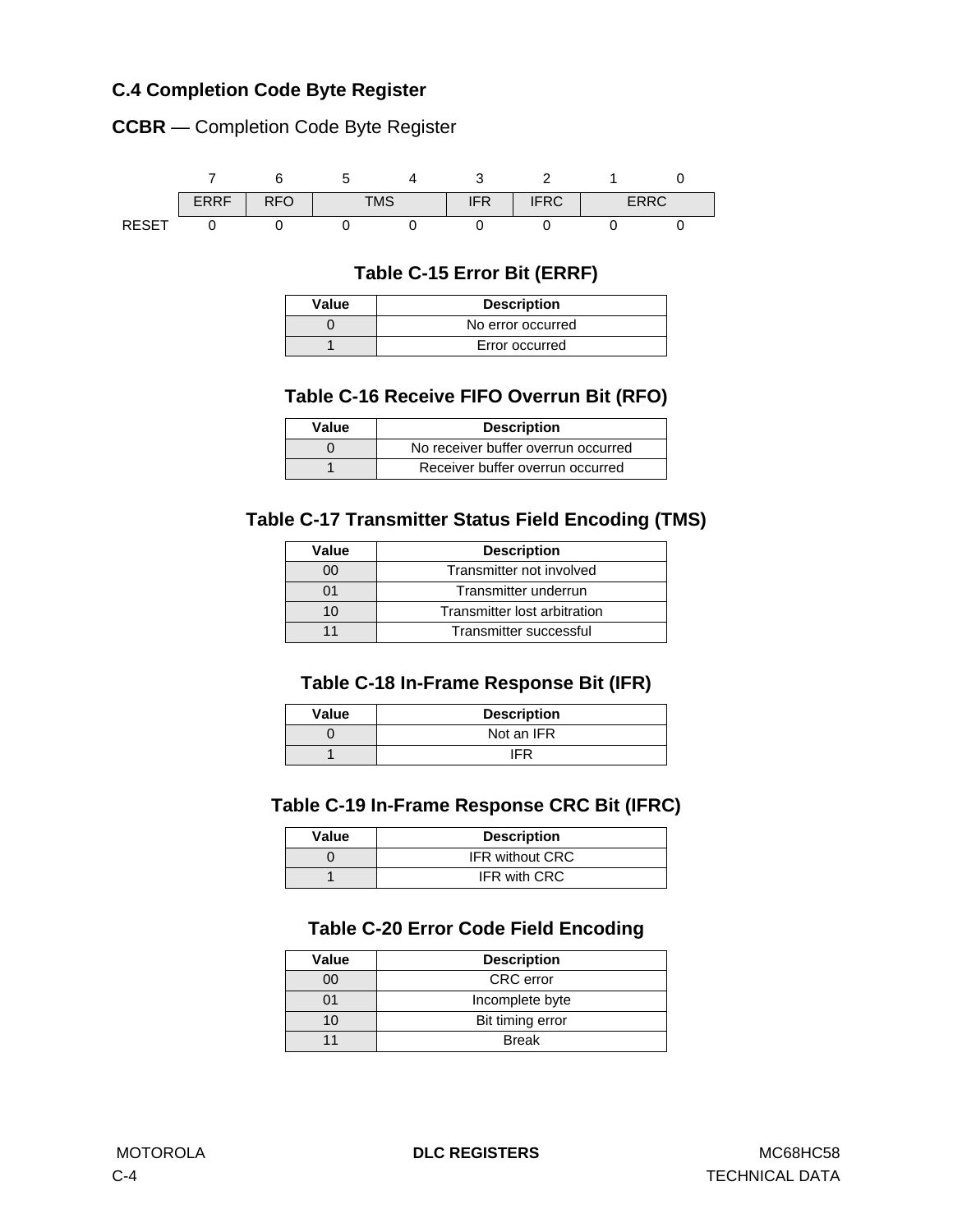# **INDEX**

### **–A–**

ADDR0 [2-2](#page-17-0)

#### **–B–**

Bitwise arbitration [3-9](#page-42-0) Block mode [4-20](#page-63-0) BREAK [3-4](#page-37-0), [4-2](#page-45-0), [4-3](#page-46-0) assertion [4-21](#page-64-0) Break signal (BREAK) [3-4](#page-37-0) BTAD [5-4](#page-69-0) Buffers [1-1](#page-12-0), [4-8](#page-51-0) BUS [2-2](#page-17-0), [2-6](#page-21-0), [2-7](#page-22-0), [2-11](#page-26-0) Bus loading [2-12](#page-27-0) receiver operation [4-16](#page-59-0) transceiver [1-1](#page-12-0) Byte type and destination (BTAD) [5-4](#page-69-0)

### **–C–**

Case outline PLCC [B-3](#page-92-0) SOIC [B-4](#page-93-0) CBR [5-1](#page-66-0), [5-7](#page-72-0) CCBR [5-12](#page-77-0) Central processing unit (CPU) [1-1](#page-12-0) Ceramic resonator [2-6](#page-21-0), [2-11](#page-26-0) **Circuits** bus transceiver [1-1](#page-12-0) control logic [1-1](#page-12-0) Class 2 [1-1](#page-12-0) CLK [2-3](#page-18-0), [4-4](#page-47-0) Clock internal frequency derivations [5-8](#page-73-0) sources [2-12](#page-27-0) types host interface [2-12](#page-27-0) logic [2-12](#page-27-0) CMOS [1-1](#page-12-0) Command byte register (CBR) [5-1](#page-66-0), [C-1](#page-94-0) bit fields byte type and destination (BTAD) [5-4](#page-69-0) encoding summary [5-4](#page-69-0) general command (GCOM) [5-1](#page-66-0) encoding summary [5-2](#page-67-0) receive FIFO command (RFC) [5-6](#page-71-0) encoding summary [5-6](#page-71-0) **Commands** 

abort transmission [5-4](#page-69-0) do not load [5-4](#page-69-0) do nothing [5-2,](#page-67-0) [5-6](#page-71-0) enter standby mode [5-2](#page-67-0) flush byte [5-6](#page-71-0) flush frame [5-6](#page-71-0) load as configuration byte-immediate [2-17](#page-32-0), [5-5](#page-70-0) first and last byte of frame [5-6](#page-71-0) first and last byte of transmit data [4-21](#page-64-0) first byte of transmit data [5-5](#page-70-0) last byte of transmit data [5-5](#page-70-0) transmit data [5-4](#page-69-0) load as configuration byte [5-5](#page-70-0) send as last byte [4-20](#page-63-0) BREAK symbol [5-2](#page-67-0) send IFR on EOD with CRC [5-2](#page-67-0) send IFR on EOD without CRC [5-3](#page-68-0) terminate auto retry [3-10,](#page-43-0) [5-3](#page-68-0) Completion code byte register (CCBR) [5-12](#page-77-0), [C-4](#page-97-0) bits and bit fields error (ERRF) [5-12](#page-77-0) error code (ERRC) [5-13](#page-78-0) encoding summary [5-13](#page-78-0) in-frame response (IFR) [5-13](#page-78-0) in-frame response CRC (IFRC) [5-13](#page-78-0) receive FIFO overrun (RFO) [5-12](#page-77-0) transmitter status (TMS) [5-12](#page-77-0) encoding summary [5-12](#page-77-0) Configuration byte register (CBR) [5-7,](#page-72-0) [C-2](#page-95-0) bits and bit fields high speed control (4X) [5-8](#page-73-0) interrupt mask (IMSK) [5-7](#page-72-0) interrupt mode (IMOD) [5-8](#page-73-0) oscillator divisor (OSCD) [5-8](#page-73-0) test configuration (TC) [5-7](#page-72-0) test mode control (TM) [5-7](#page-72-0) Control and status codes [5-1–](#page-66-0)[5-14](#page-79-0) information types [5-1](#page-66-0) logic [1-1](#page-12-0) components [1-2](#page-13-0) CPU [1-1](#page-12-0) CRC [3-3](#page-36-0) CS [2-2](#page-17-0), [2-7](#page-22-0), [4-4](#page-47-0), [4-8](#page-51-0) Cyclical redundancy check byte (CRC) [3-3](#page-36-0)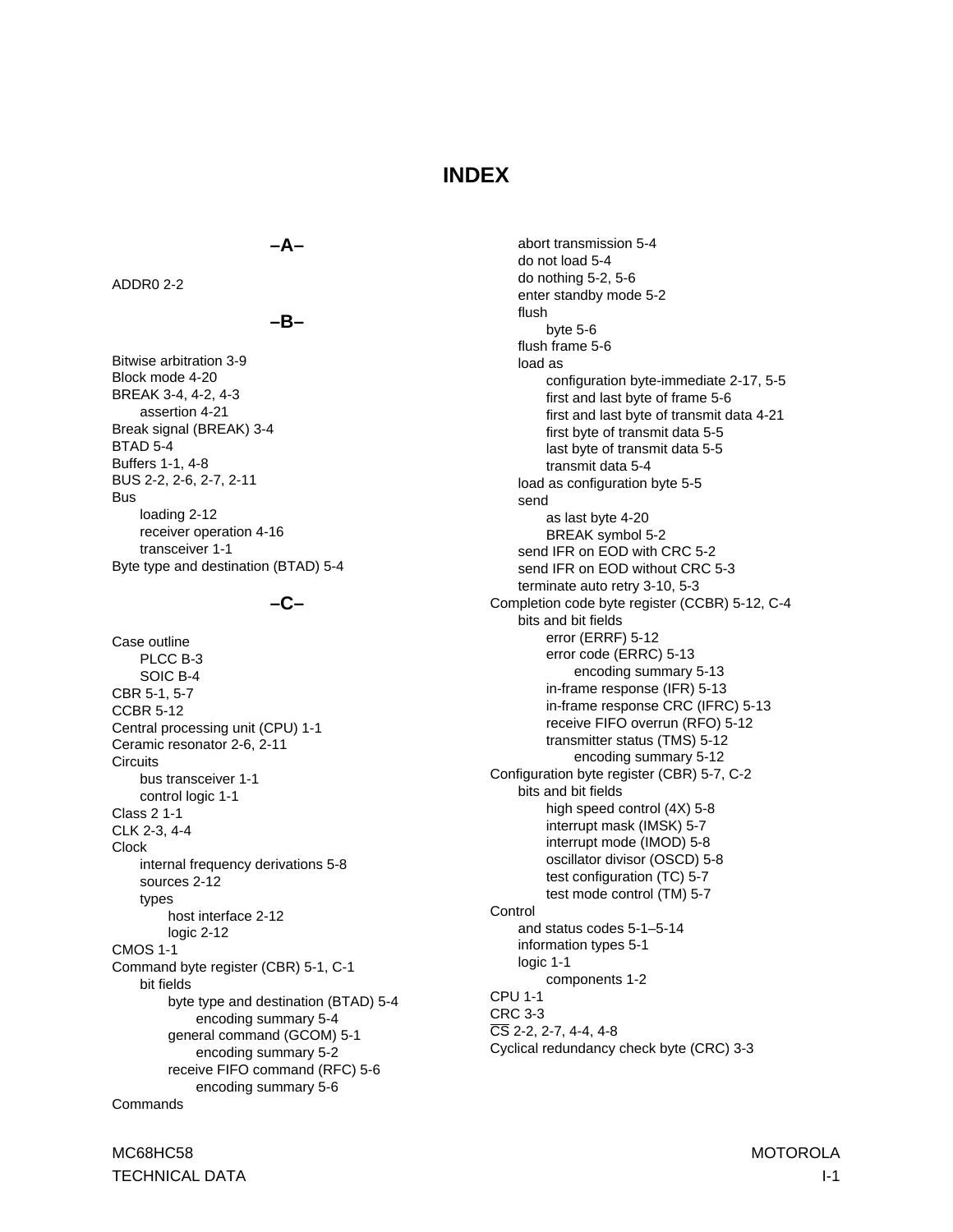### **–D–**

DATA [2-3](#page-18-0) Data link controller. See DLC [1-1](#page-12-0) link idle (DLI) [5-10](#page-75-0) DLC electrical characteristics [A-2](#page-81-0) features [1-1](#page-12-0) frame transmission [4-12](#page-55-0) interrupt requests [4-11](#page-54-0) operating conditions [A-1](#page-80-0) operation [4-1](#page-44-0)[–4-22](#page-65-0) ordering information [B-4](#page-93-0) package dimensions [B-3](#page-92-0) parallel mode circuit diagram [2-5](#page-20-0) data transfer [4-5](#page-48-0) host MCU interface [4-5–](#page-48-0)[4-7](#page-50-0) minimum time constraints [4-7](#page-50-0) pin functions [2-2](#page-17-0) servicing sequence [4-6](#page-49-0) pin assignments [2-1,](#page-16-0) [B-1](#page-90-0) pins 6800 bus clock (CLK) [2-3](#page-18-0) address bit (ADDR0) [2-2](#page-17-0) analog power ground  $(V_{SSA})$  [2-4,](#page-19-0) [2-9](#page-24-0) analog power supply voltage  $(V_{CC})$  [2-4](#page-19-0), [2-9](#page-24-0) battery voltage  $(V_{\text{BATT}})$  [2-4](#page-19-0), [2-9](#page-24-0) chip-select  $(\overline{CS})$  [2-2](#page-17-0), [2-7](#page-22-0) data bus (DATA) [2-3](#page-18-0) digital power ground  $(V_{\text{SSD}})$  [2-4,](#page-19-0) [2-9](#page-24-0) digital power supply voltage  $(V_{DD})$  [2-4,](#page-19-0) [2-9](#page-24-0) external bias resistor (REXT) [2-4](#page-19-0), [2-8](#page-23-0) external bus load (LOAD) [2-3](#page-18-0), [2-8](#page-23-0) external oscillator (OSC1/2) [2-3](#page-18-0), [2-8](#page-23-0) interrupt request (INT) [2-3](#page-18-0), [2-8](#page-23-0) logic in transceiver out (LITO) [2-3,](#page-18-0) [2-8](#page-23-0) logic out transceiver in (LOTI) [2-3,](#page-18-0) [2-8](#page-23-0) parallel mode (PRLMD) [2-3](#page-18-0), [2-8](#page-23-0) power supply enable (PSEN) [2-3](#page-18-0), [2-8](#page-23-0) read/write strobe (R/W) [2-4](#page-19-0) reset (RST) [2-4,](#page-19-0) [2-8](#page-23-0) SAE J1850 multiplex bus (BUS) [2-2,](#page-17-0) [2-7](#page-22-0) serial clock (SCLK) [2-9](#page-24-0) slave in master out (SIMO) [2-9](#page-24-0) slave out master in (SOMI) [2-9](#page-24-0) serial mode byte format [4-8](#page-51-0) circuit diagram [2-10](#page-25-0) data transfer types [4-9](#page-52-0) host MCU interface [4-8–](#page-51-0)[4-11](#page-54-0) initialization routine [4-11](#page-54-0) pin functions [2-7](#page-22-0) receive routine [4-18](#page-61-0) servicing sequence [4-9](#page-52-0) SPI exchange [4-9](#page-52-0) transmit routine [4-14](#page-57-0) DLI [5-10](#page-75-0) Dominant bit [3-9](#page-42-0)

## ECLK [2-1](#page-16-0) Electrical characteristics [A-1](#page-80-0) of data symbol (EOD) [3-3](#page-36-0) of frame symbol (EOF) [3-4](#page-37-0) EOD [3-3](#page-36-0) EOF [3-4](#page-37-0) ERRC [5-13](#page-78-0) ERRF [5-12](#page-77-0)

**End** 

Error bit (ERRF) [5-12](#page-77-0) code (ERRC) [5-13](#page-78-0) External bias resistor [2-4](#page-19-0), [2-6](#page-21-0), [2-11](#page-26-0) bus clock signal (ECLK) [2-1](#page-16-0) pull-up resistor [2-3](#page-18-0), [2-8](#page-23-0)

### **–F–**

FIFO [1-1](#page-12-0) First in, first out (FIFO) [1-1](#page-12-0) 4X mode bit (4XMD) [5-11](#page-76-0) 4XMD [5-11](#page-76-0) Frame arbitration [3-9](#page-42-0)[–3-10](#page-43-0) Frames [1-1](#page-12-0) composition [3-1](#page-34-0) maximum length [3-2](#page-35-0) sending [4-13](#page-56-0)

## **–G–**

GCOM [5-1](#page-66-0) General command (GCOM) [5-1](#page-66-0)

### **–H–**

High speed transfer [4-3](#page-46-0) Host interface [4-3](#page-46-0)[–4-16](#page-59-0)

### **–I–**

Idle bus [3-5](#page-38-0), [3-7](#page-40-0) IFR [3-4](#page-37-0), [4-21](#page-64-0), [5-13](#page-78-0) IFRC [4-22](#page-65-0), [5-13](#page-78-0) IFS [3-4](#page-37-0) IMOD [5-8](#page-73-0) IMSK [5-7](#page-72-0) Inductor (L1) [2-6,](#page-21-0) [2-11](#page-26-0) In-frame data bytes [3-2](#page-35-0) response [4-21](#page-64-0) bit (IFR) [5-13](#page-78-0) bytes [3-4](#page-37-0) CRC bit (IFRC) [5-13](#page-78-0) error conditions [4-22](#page-65-0) INT [2-3](#page-18-0), [2-8](#page-23-0), [2-14](#page-29-0), [2-16](#page-31-0), [4-4](#page-47-0)

### **–E–**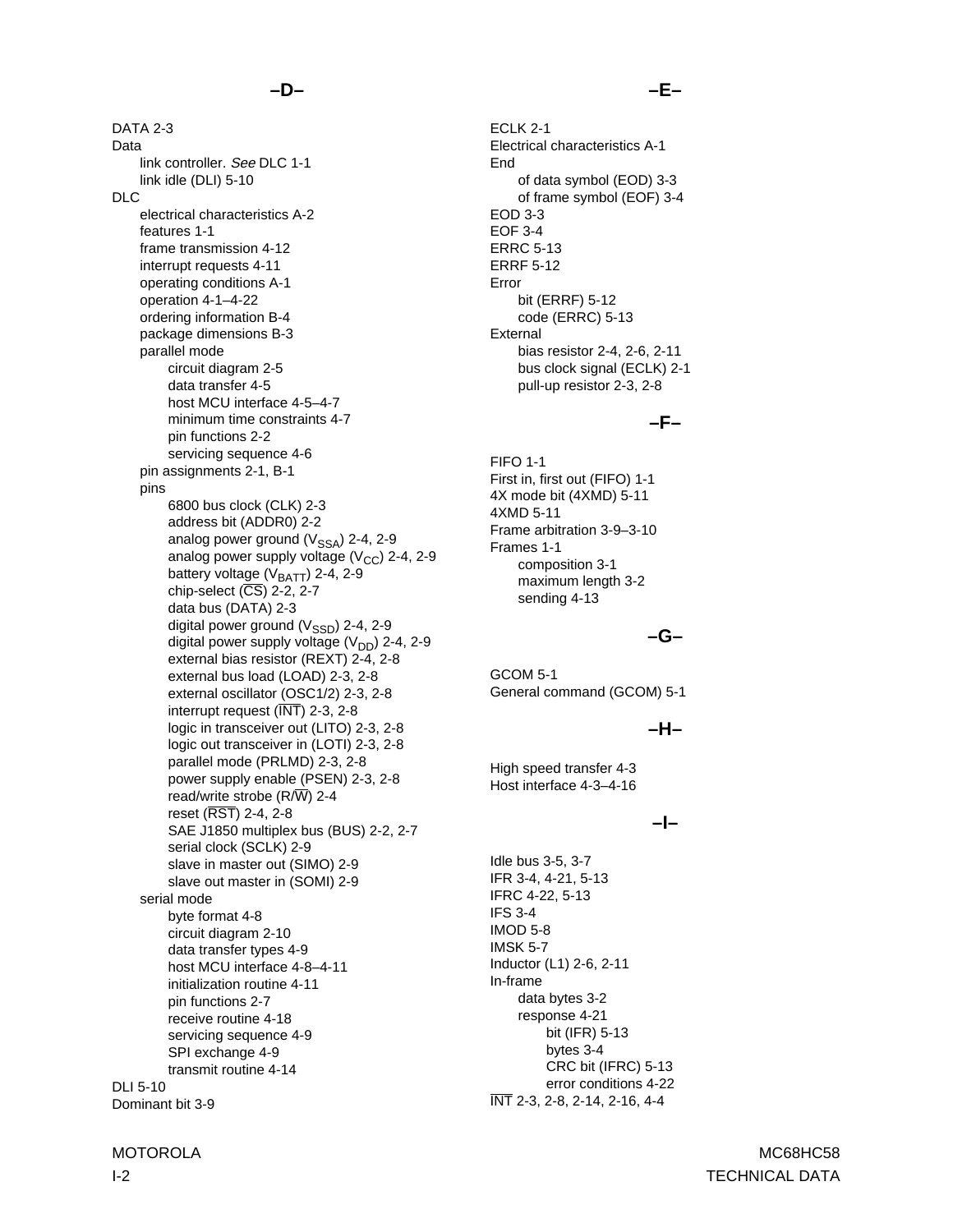Interface lines [4-4](#page-47-0) Inter-frame separation symbol (IFS) [3-4](#page-37-0) Interrupt requests (INT) [4-11](#page-54-0) Invalid active bit [3-7](#page-40-0) passive bit [3-7](#page-40-0)

### **–J–**

J1850 BUS timing relationships [2-14,](#page-29-0) [2-15,](#page-30-0) [2-16](#page-31-0) bus [3-2](#page-35-0), [4-4](#page-47-0) frame format [3-1](#page-34-0) idle period [4-13](#page-56-0) interface [1-1](#page-12-0) message [3-1](#page-34-0) protocol [1-1](#page-12-0) transaction [1-1](#page-12-0) frame format [3-1](#page-34-0)[–3-10](#page-43-0)

### **–L–**

Least significant bit (LSB) [3-2](#page-35-0) LITO [2-3,](#page-18-0) [2-8](#page-23-0) LOAD [2-3](#page-18-0), [2-6](#page-21-0), [2-8](#page-23-0), [2-11](#page-26-0) Logic one [3-3](#page-36-0) zero [3-3](#page-36-0) Logical wired-OR arrangement [3-2](#page-35-0) LOTI [2-3,](#page-18-0) [2-8](#page-23-0) LSB [3-2](#page-35-0)

#### **–M–**

M6800 [2-1](#page-16-0) M68300 [2-1](#page-16-0), [2-7](#page-22-0) M68HC05 [2-7](#page-22-0) M68HC11 [2-1](#page-16-0), [2-7](#page-22-0) M68HC16 [2-1](#page-16-0), [2-7](#page-22-0) MCU [1-1](#page-12-0) Mechanical data and ordering information [B-1](#page-90-0) how to obtain [B-4](#page-93-0) Microcontroller data transfers [4-7](#page-50-0) unit (MCU) [1-1](#page-12-0) Most significant bit (MSB) [3-2](#page-35-0) MSB [3-2](#page-35-0)

### **–N–**

NB [3-3](#page-36-0), [4-22](#page-65-0) NETF [5-10](#page-75-0) Network fault (NETF) [5-10](#page-75-0) Nodes [1-1,](#page-12-0) [2-12](#page-27-0) Noise [1-2,](#page-13-0) [2-6,](#page-21-0) [2-11](#page-26-0) Non -destructive contention protocol [3-2](#page-35-0)

MC68HC58 MOTOROLA TECHNICAL DATA I-3 ANNO 1-3 ANN ANN AN DATAIR ANN AN DAOINEACHAD ANN AN DAOINEACHAD I-3

-return to zero (NRZ) [4-8](#page-51-0) Normal mode [4-2](#page-45-0) Normalization (NB) bit [3-3](#page-36-0) /format (N/F) bit [4-22](#page-65-0) NRZ [4-8](#page-51-0) Null byte [4-4](#page-47-0)

#### **–O–**

Operating modes [4-1](#page-44-0) 4X [4-2](#page-45-0) block [4-3](#page-46-0) normal [4-2](#page-45-0) power off [4-2](#page-45-0) reset [4-2](#page-45-0) standby [4-2](#page-45-0) Opposite bit [3-10](#page-43-0) Ordering information [B-4](#page-93-0) OSC1 [2-3](#page-18-0), [2-8](#page-23-0), [2-12](#page-27-0) OSC2 [2-3](#page-18-0), [2-8](#page-23-0), [2-12](#page-27-0) OSCD [5-8](#page-73-0)

**–P–**

Parallel mode byte format [4-6](#page-49-0) transfers [4-6](#page-49-0) **Parameters** parallel interface [A-4](#page-83-0) serial interface [A-6](#page-85-0) Pin assignments 28-pin PLCC [B-1](#page-90-0) 28-pin SOIC [B-2](#page-91-0) Plastic leaded chip carrier (PLCC) [2-1](#page-16-0) Polynomial [3-3](#page-36-0) Power consumption [2-13](#page-28-0) off mode [4-2](#page-45-0) supply connections [2-13](#page-28-0) method 1 [2-14](#page-29-0) method 2 [2-15](#page-30-0) method 3 [2-16](#page-31-0) PRLMD [2-3](#page-18-0), [2-8](#page-23-0) PSEN [2-3](#page-18-0), [2-8](#page-23-0), [2-14](#page-29-0), [2-15](#page-30-0), [2-16](#page-31-0)

### **–R–**

 $R/\overline{W}$  [2-4,](#page-19-0) [4-4](#page-47-0) Receive FIFO command (RFC) [5-6](#page-71-0) FIFO overrun (RF0) [5-12](#page-77-0) FIFO status (RFS) [5-9](#page-74-0) first in/first out (RxFIFO) [4-3](#page-46-0) Recessive bit [3-9](#page-42-0) Register bit field encodings [C-1](#page-94-0)[–C-4](#page-97-0) Reset mode [4-2](#page-45-0) Resonators [2-12](#page-27-0) REXT [2-4](#page-19-0)